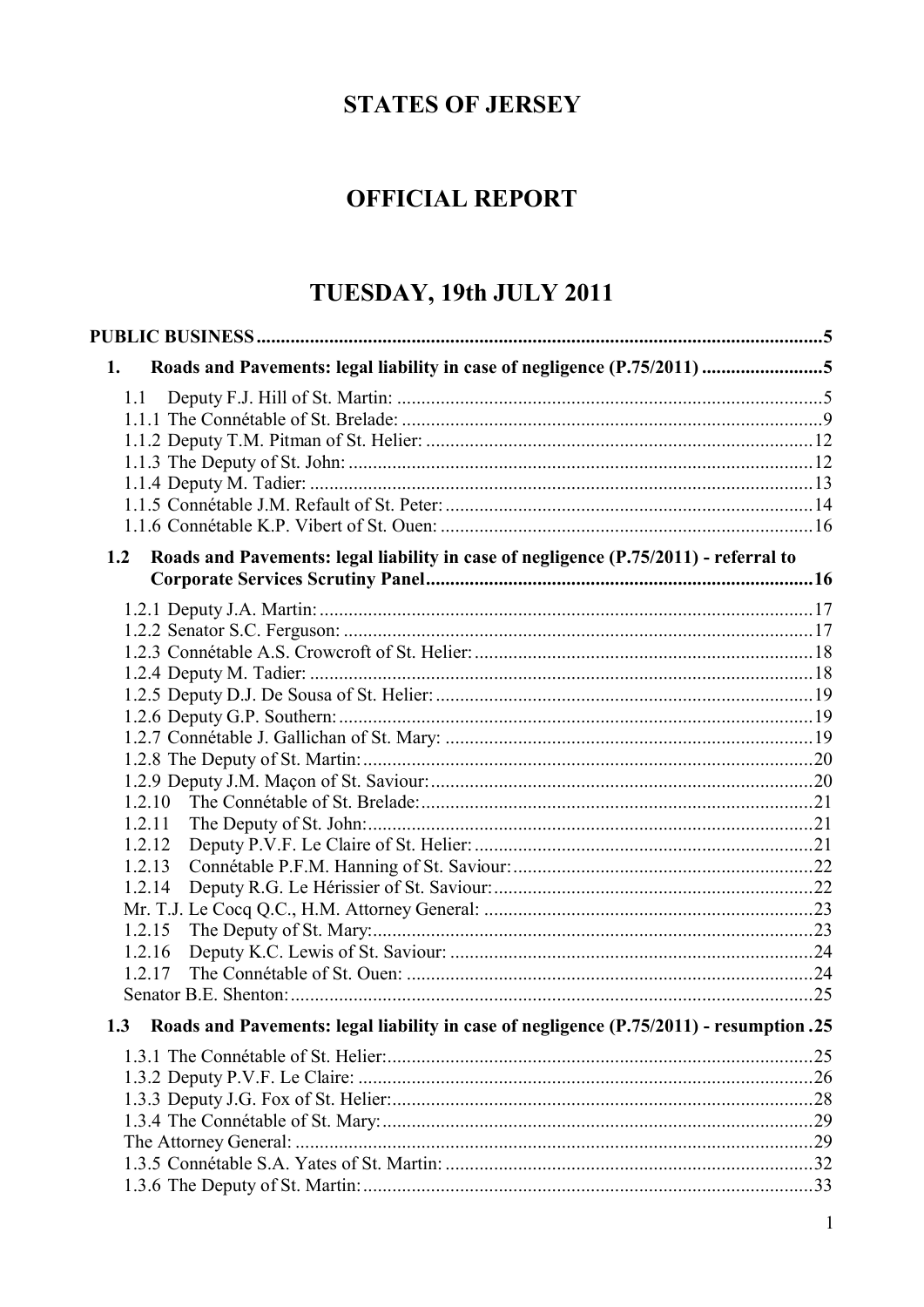| 2.                                                                                       |  |
|------------------------------------------------------------------------------------------|--|
| Senator A.J.H. Maclean (The Minister for Economic Development): 36<br>2.1                |  |
| Deputy C.F. Labey of Grouville (Chairman, Economic Affairs Scrutiny Panel): 38           |  |
| 2.2                                                                                      |  |
| 2.3                                                                                      |  |
|                                                                                          |  |
|                                                                                          |  |
|                                                                                          |  |
|                                                                                          |  |
|                                                                                          |  |
|                                                                                          |  |
| 2.5                                                                                      |  |
|                                                                                          |  |
|                                                                                          |  |
|                                                                                          |  |
| 2.6                                                                                      |  |
| 2.7                                                                                      |  |
| 2.8                                                                                      |  |
|                                                                                          |  |
|                                                                                          |  |
|                                                                                          |  |
|                                                                                          |  |
|                                                                                          |  |
|                                                                                          |  |
| 2.9                                                                                      |  |
|                                                                                          |  |
|                                                                                          |  |
|                                                                                          |  |
|                                                                                          |  |
| 2.10.1                                                                                   |  |
|                                                                                          |  |
| 2.10.3                                                                                   |  |
| 2.10.4                                                                                   |  |
| 2.10.5                                                                                   |  |
| 2.10.6                                                                                   |  |
| Draft Medicines (Amendment No. 3) (Jersey) Law 201- (P.94/2011)50<br>3.                  |  |
| Deputy A.E. Pryke of Trinity (The Minister for Health and Social Services):50<br>3.1     |  |
|                                                                                          |  |
|                                                                                          |  |
|                                                                                          |  |
|                                                                                          |  |
|                                                                                          |  |
|                                                                                          |  |
|                                                                                          |  |
|                                                                                          |  |
| Connétable D.W. Mezbourian of St. Lawrence (Deputy Chairman, Health, Social Security and |  |
|                                                                                          |  |
|                                                                                          |  |
|                                                                                          |  |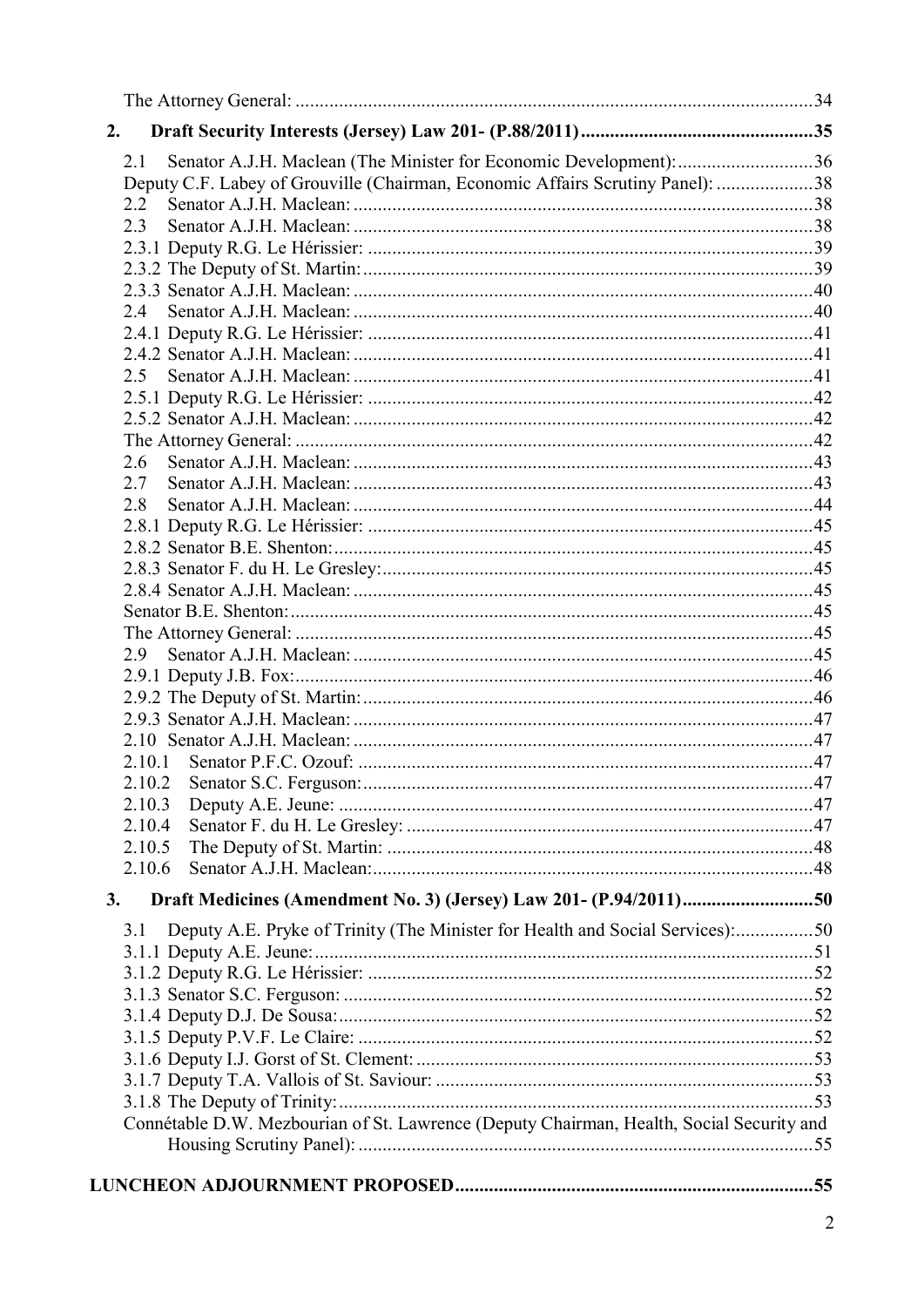| 3.2                                                                                         |  |
|---------------------------------------------------------------------------------------------|--|
| 3.3                                                                                         |  |
|                                                                                             |  |
| Draft Public Finances (Amendment No. 3) (Jersey) Law 201- (P.97/2011)56<br>$\overline{4}$ . |  |
| Senator P.F.C. Ozouf (The Minister for Treasury and Resources): 57<br>4.1                   |  |
|                                                                                             |  |
|                                                                                             |  |
|                                                                                             |  |
|                                                                                             |  |
|                                                                                             |  |
|                                                                                             |  |
|                                                                                             |  |
|                                                                                             |  |
|                                                                                             |  |
|                                                                                             |  |
| 4.1.11                                                                                      |  |
| 4.1.12                                                                                      |  |
| 4.1.13                                                                                      |  |
| 4.1.14                                                                                      |  |
| 4.1.15                                                                                      |  |
| 4.2                                                                                         |  |
| 4.3                                                                                         |  |
|                                                                                             |  |
|                                                                                             |  |
|                                                                                             |  |
|                                                                                             |  |
|                                                                                             |  |
|                                                                                             |  |
|                                                                                             |  |
|                                                                                             |  |
|                                                                                             |  |
|                                                                                             |  |
|                                                                                             |  |
| 4.4                                                                                         |  |
| 4.5                                                                                         |  |
|                                                                                             |  |
|                                                                                             |  |
|                                                                                             |  |
|                                                                                             |  |
|                                                                                             |  |
|                                                                                             |  |
|                                                                                             |  |
|                                                                                             |  |
|                                                                                             |  |
|                                                                                             |  |
|                                                                                             |  |
|                                                                                             |  |
| The Chairman of the Policing of Beaches and Parks Scrutiny Sub-Panel will make a<br>5.      |  |
| statement on the Education and Home Affairs Scrutiny Panel's Policing of Beaches            |  |
|                                                                                             |  |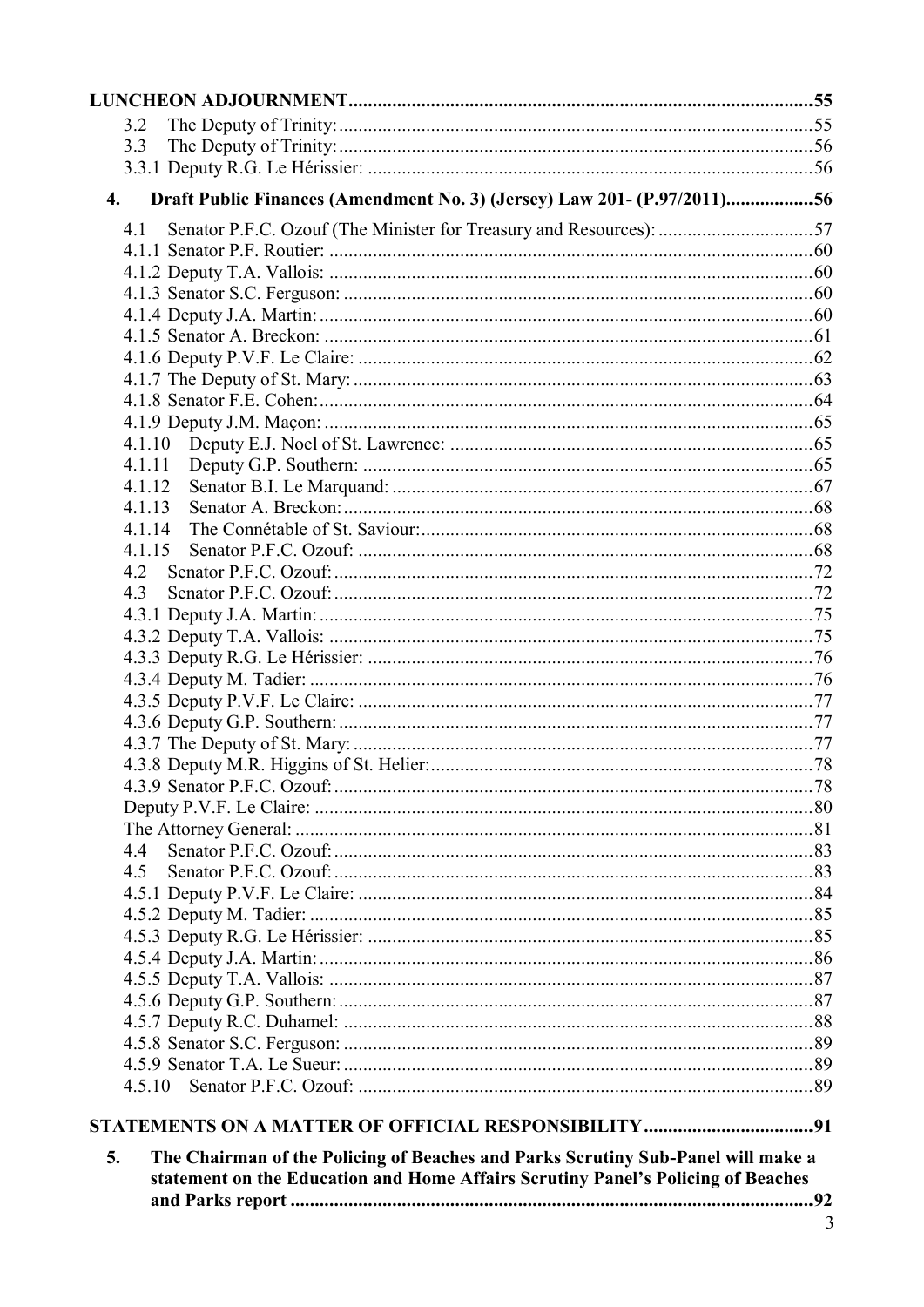| Deputy J.M. Maçon (Chairman, Policing of Beaches and Parks Scrutiny Sub-Panel):  92<br>5.1 |       |
|--------------------------------------------------------------------------------------------|-------|
|                                                                                            |       |
|                                                                                            |       |
|                                                                                            |       |
|                                                                                            |       |
|                                                                                            |       |
|                                                                                            |       |
|                                                                                            |       |
|                                                                                            |       |
|                                                                                            |       |
| 5.1.10                                                                                     |       |
| 5.1.11                                                                                     |       |
|                                                                                            |       |
| 6.                                                                                         |       |
| 6.1                                                                                        |       |
|                                                                                            |       |
|                                                                                            |       |
| Deputy R.G. Le Hérissier (Chairman, Education and Home Affairs Scrutiny Panel): 98         |       |
|                                                                                            |       |
| 6.3                                                                                        |       |
|                                                                                            |       |
|                                                                                            |       |
|                                                                                            |       |
|                                                                                            |       |
|                                                                                            |       |
|                                                                                            |       |
|                                                                                            |       |
| 6.4                                                                                        |       |
|                                                                                            |       |
|                                                                                            |       |
| 6.4.3 Deputy S. Power:                                                                     | . 103 |
|                                                                                            |       |
|                                                                                            |       |
|                                                                                            |       |
| 6.5                                                                                        |       |
|                                                                                            |       |
|                                                                                            |       |
|                                                                                            |       |
|                                                                                            |       |
| 6.6                                                                                        |       |
|                                                                                            |       |
|                                                                                            |       |
|                                                                                            |       |
|                                                                                            |       |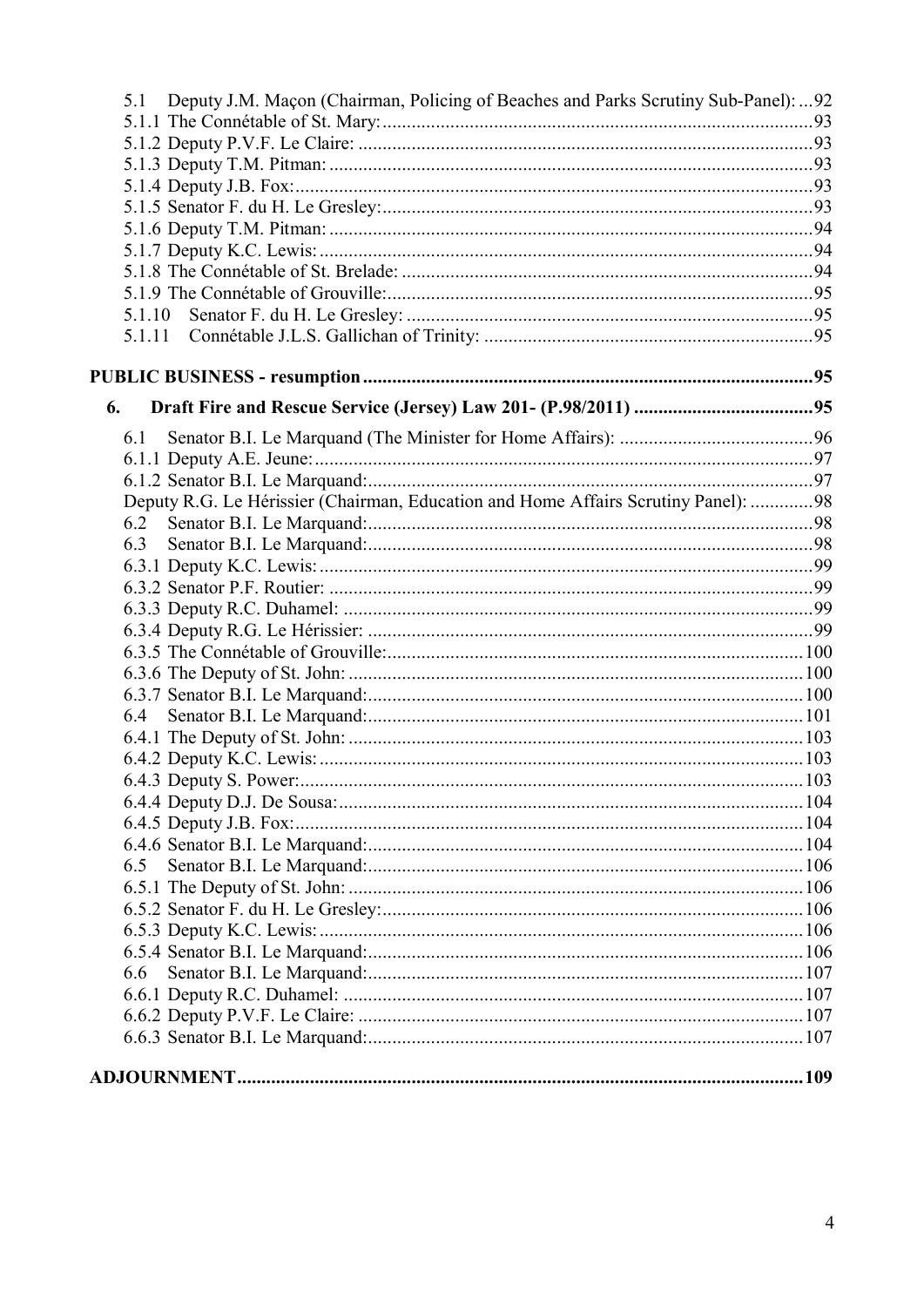[9:00]

# **The Roll was called and the Dean led the Assembly in Prayer.**

# **PUBLIC BUSINESS**

# **1. Roads and Pavements: legal liability in case of negligence (P.75/2011)**

# **The Greffier of the States (in the Chair):**

Very well. We now turn to Public Business and the first item is in the name of the Deputy of St. Martin, P.75 Roads and Pavements: legal liability, and I will ask the Greffier to read the proposition.

# **The Deputy Greffier of the States:**

The States are asked to decide whether they are of opinion (a) to agree that appropriate legislation should be brought forward for approval to make the States, in respect of main roads ('grandes routes') and the Parishes in respect of Parish roads (chemins vicinaux)*,* legally responsible for damage to individuals suffered as a result of negligence caused by a failure by the relevant highway authority to maintain the roads and pavements in a proper state of repair and (b) to request the Minister for Transport and Technical Services to bring forward the appropriate amendments for States approval.

# **1.1 Deputy F.J. Hill of St. Martin:**

My proposition is about the world of potholes, nonfeasance, misfeasance and misplaced fear. We have States Members travelling to far-reaching parts of the world, extolling the virtues of Jersey as being a highly modern international player. Yet, in reality, in some instances, we are still akin to an Anglo-Saxon fiefdom which denies a duty of care to its citizens who may be injured on our highway as a result of acts of omission or neglect. My proposition seeks to bring Jersey into line with most other jurisdictions within the Commonwealth and asks Members to allow our citizens the right of redress given to those citizens over 50 years ago. It seems likely that historically the duty to repair roads in the Island lay with the Parishes in which the roads fell. Certainly the Code of 1771 under the heading "*Règlement Pour La Réparation des Chemins*" expressed such a duty. The position remained essentially unchanged until a Loi of 1914, *sur la Voirie*, which provided the States to draw up a list from time to time of the roads that needed to be repaired and contribute an annual sum towards the repair of such roads in the Parish. The 1914 law also set up the Roads Committee within each Parish to supervise the repair and the upkeep of the roads in that Parish. In passing, I would like to commend the work undertaken by members of the Roads Committees throughout the Island. If my proposition is adopted, their role will be enhanced for they are indeed the eyes and ears of the Constable. They will be required to ensure that any work is undertaken on Parish roads, they are not left unguarded or are fully repaired. My proposition should ensure greater safety on the roads as there will be a requirement for greater care being given when potholes appear or road repairs are undertaken. That point seems to have been missed or ignored by those who choose not to support my proposition. The 1914 Loi, which is still in French, has remained mainly unamended apart from in 1941 when responsibility for the main roads was transferred to the States. At present, the Loi places no duty of care on the Parishes or the States via T.T.S. (Transport and Technical Services) to repair its highways. Also, there is no common law duty of care to repair the highways. The position in England until 1961 was that a highway authority was not responsible to people who suffered injury as a result of the failure to carry out repairs, in legal terms nonfeasance or an exemption from liability. The highway authority was, however, responsible for injury which arose as a result of repairing the highways negligently. For example, creating a hole and leaving it unguarded, that, in law, is known as misfeasance. The Highways Miscellaneous Provisions Act was adopted in 1961. However, it was repealed by the Highways Act of 1980 so as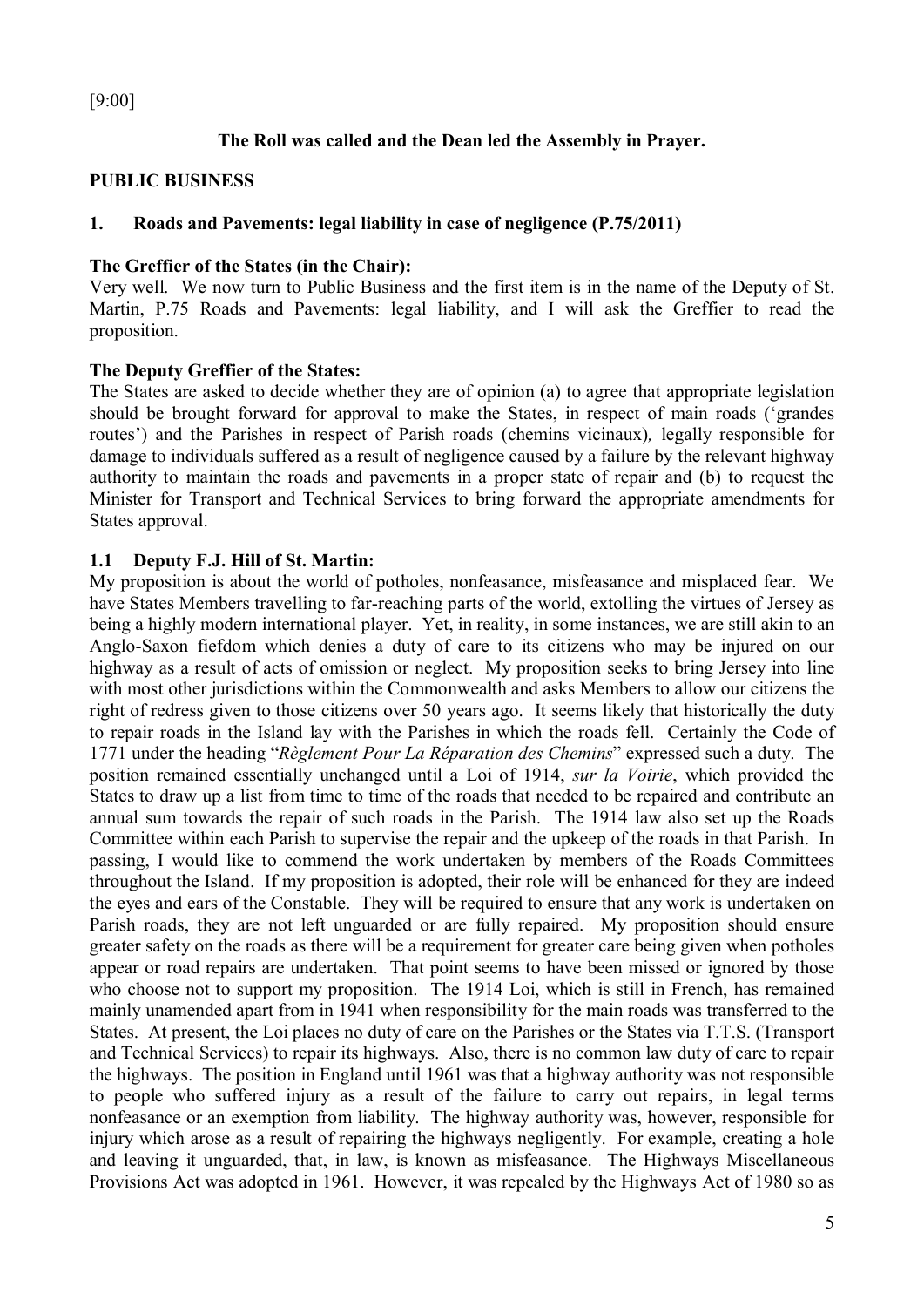to provide that the highway authorities were responsible for injury where it failed to undertake any repair (nonfeasance), but, and it is very important, it gave a defence to the highway authority if it could prove that it had undertaken all responsible steps to prevent injury. My proposition asks Members to agree that appropriate legislation should be brought forward for approval to make the States and the Parishes legally responsible for damage to individuals suffered as a result of negligence caused by a failure by the relevant highway authority to maintain their roads and pavements in proper state of repair. Presumably, a defence provision will be drafted into the law. My interest arose following a call from a parishioner last Christmas. The lady and her husband were walking on the pavement on the unlit Route de Saint-Martin. As one can see from the photograph - and I hope Members have got a photograph now in front of them on their desks - at that particular juncture, the pavement is pretty narrow, which meant the husband was walking on the road and showing his torch to oncoming traffic. Unfortunately, his wife fell, unintentionally stepping into the pothole that one can see in the photograph. The lady suffered extreme pain to her leg and ankle and subsequently returned home to rest. She saw no sign of visible injury. However, over the Christmas period, she suffered extreme pain and inconvenience. The lady is of good St. Martin's stock and not given to complaining or even swinging her leg and she returned to work soon after Christmas. She was, of course, conscious of the pothole, and had contacted T.T.S. to inform them of the danger. The T.T.S. officer thanked her and stated if she wanted to make a claim for the injury suffered, then she should write in. The lady contacted me and explained what had happened and complained about the severe pain she was in and the difficulties she was experiencing as her job as a cleaner required her to be on her feet all day and moving furniture. I advised her to have an X-ray. The X-ray revealed hairline fractures to her leg and ankle and she was immediately placed on the sick list and told to rest. I visited the scene of the accident and, as one can see, there had been work carried out around the manhole cover. I too made contact with T.T.S. and the pothole was eventually repaired. When I first made contact, I was informed that the pothole had been created by Jersey Telecom but was later informed that this was not the case and T.T.S. had no idea who had carried out the work next to the manhole cover. I ask Members to look at their photograph. As one can see, there has been work carried out there by the manhole cover, but the work to the right of it has been left.

[9:15]

Ideally, that should have been covered in at the time when the work was carried out, but the law at present means, of course, that T.T.S. does not need to be told when anyone carries out work on the roadway and indeed we hope there will be legislation in time to put that correct. So there we have the situation.

# **Connétable M.K. Jackson of St. Brelade:**

Just on a point of clarity, if the Deputy would allow me just to point out that that is not the case. There is an obligation on anyone digging up the public road to advise the authority.

# **The Deputy of St. Martin:**

I may well beg to differ. One can see that the hole was left unguarded and of course at the States there is no need for anyone to do anything about it because there is no law that requires people to repair after them. As advised, the lady entered into correspondence with T.T.S. insurers but was eventually told that they were not liable for any compensation due to the absence of a statutory obligation. Members who will have read my proposition will have seen that on page 3 I have included the reply from T.T.S. For the benefit of those who are listening, I will read it. This is the letter the insurers sent back to my lady parishioner: "We are sorry to hear that you are injured and hope you are progressing swiftly towards a full recovery. Our understanding of the law in Jersey is that in the absence of an express statutory provision [and there is none], the States of Jersey cannot be held legally liable for injury to a third party as a result of failing to maintain a public highway in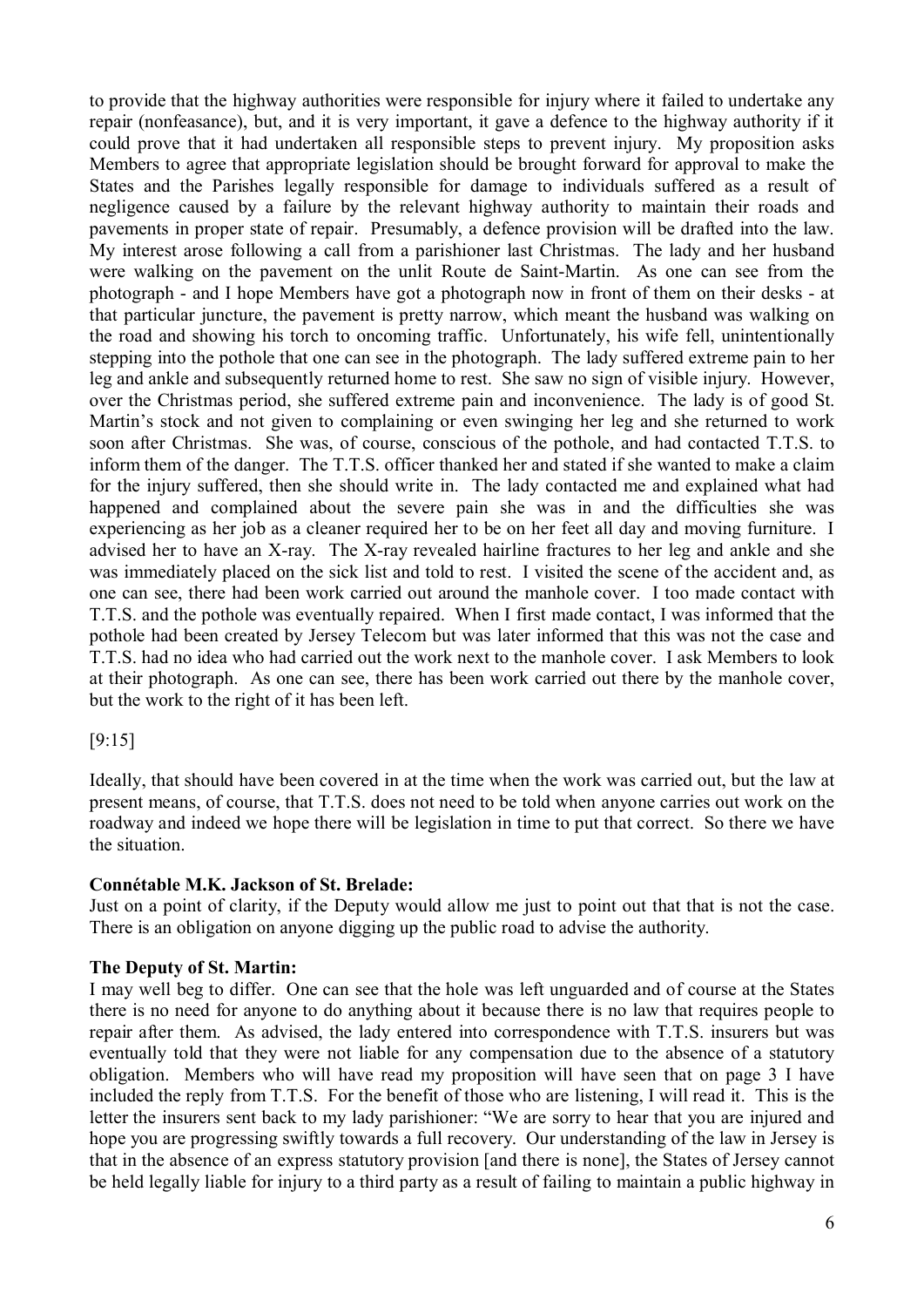a good state of repair. There is no equivalent Highway Act in Jersey. While we are sorry to hear of your injury and subsequent disruption of your celebration of the Christmas season, we regret we have no offer to make in the way of financial compensation on behalf of our insured." So, as one can see, it could be any member of our family or indeed any member that we are responsible for as elected Members. That could be any constituent walking along there, seriously injuring herself, and we owe no duty of care to those people as indeed this insurance company make it quite clear. Having been informed of the letter, I made further inquiry to the T.T.S., the Law Officers, Parish secretaries and Connétables and learnt that the law in Jersey was certainly different from other countries. I was also made aware of a Royal Court judgment dated 3rd September 2003, which is attached as an appendix to my proposition, and I ask that Members will read it. In the judgment, Members will have noted that a resident of Jersey had sought redress through the court for injury he had suffered after falling on the pavement. The case was dismissed on the grounds that the 1914 Loi did not create any right of action against a Parish or States for injury for the failure to carry out its maintenance. That indeed was the reply that my lady parishioner received. However, the Royal Court was clearly troubled by the situation and, although it acknowledged that there might be a resource implication, it felt it was not a matter for it to decide but that reform must be dealt with by legislation. In the final paragraph of his judgment, the judge at the time - who was Mr. Michael Birt - had this to say about the lack of legislation in Jersey. If Members will look at page 17, I will read out what Mr. Birt had to say: "I should add that, as experience has shown in other jurisdictions, this may not be regarded as a satisfactory outcome in current times. Individuals who suffer damage through failure by a highway authority repairing the highway should be entitled to recompense subject to appropriate safeguards for the public and parochial purse. I would therefore invite the relevant committee to consider introducing appropriate legislation. It might well find it helpful to refer the matter to the Jersey Law Commission in the first instance. The Commission will no doubt be able to review the solutions adopted by various jurisdictions throughout the Commonwealth with a view to recommending what is most suitable for Jersey." Quite clear. That statement was made in 2003. However, successive Presidents and Ministers have failed to refer the matter to the Jersey Law Commission and neither have they lodged any amendments. It is also highly likely the matter would have remained dormant had I not brought it to anyone's attention. It is also likely that it will remain dormant unless we support my proposition today. I personally do not think there is any need to refer the matter to the Jersey Law Commission. That is a get out of jail card for Members that do nothing or procrastination party. It is patently obvious that the English Highway Act is a good model. Members will have noted the comments on page 2, and I refer Members to the comments from the T.T.S. It says: "Most Commonwealth countries have adopted a law change that provides a solution to the intent of the proposition by imposing a common law duty of care to maintain the highway as an absolute obligation but then provides for a statutory offence. In Guernsey, they share the same legal situation as Jersey by not permitting any claims for damages against the highway authority." It is unfortunate Jersey and Guernsey are in the dark ages. Never mind; we may well move forward. However, whereas the Isle of Man does accept claims but they are low in number and they have not experienced a claims culture like the U.K. (United Kingdom), it is reported that the Isle of Man legal licensing laws restrict influx of nowin no-fee for solicitors. I did not put that. This is the evidence from T.T.S. who are not going to support my proposition today. I would maintain, particularly with reference to the Isle of Man, what is good enough for the Isle of Man is good enough for Jersey. No doubt we shall hear claims that we are opening the door to a compensation culture, which says very little about the residents of Jersey if we can think so poorly of them. That does not happen in the Isle of Man. As I say, there is no evidence of abuse in the Isle of Man and I believe we should have no fears in Jersey either, particularly - most important - as the Parishes have a roads committee whose role is to supervise its highways. Also, T.T.S. is going to lodge very soon, I hope, a draft law which will require utility companies who wish to carry out work on the roads to seek consent from T.T.S. with certain obligations, including making sure that the road is repaired completely when they finish or is left with some form of warning signs. I have had several discussions with the Minister for T.T.S. and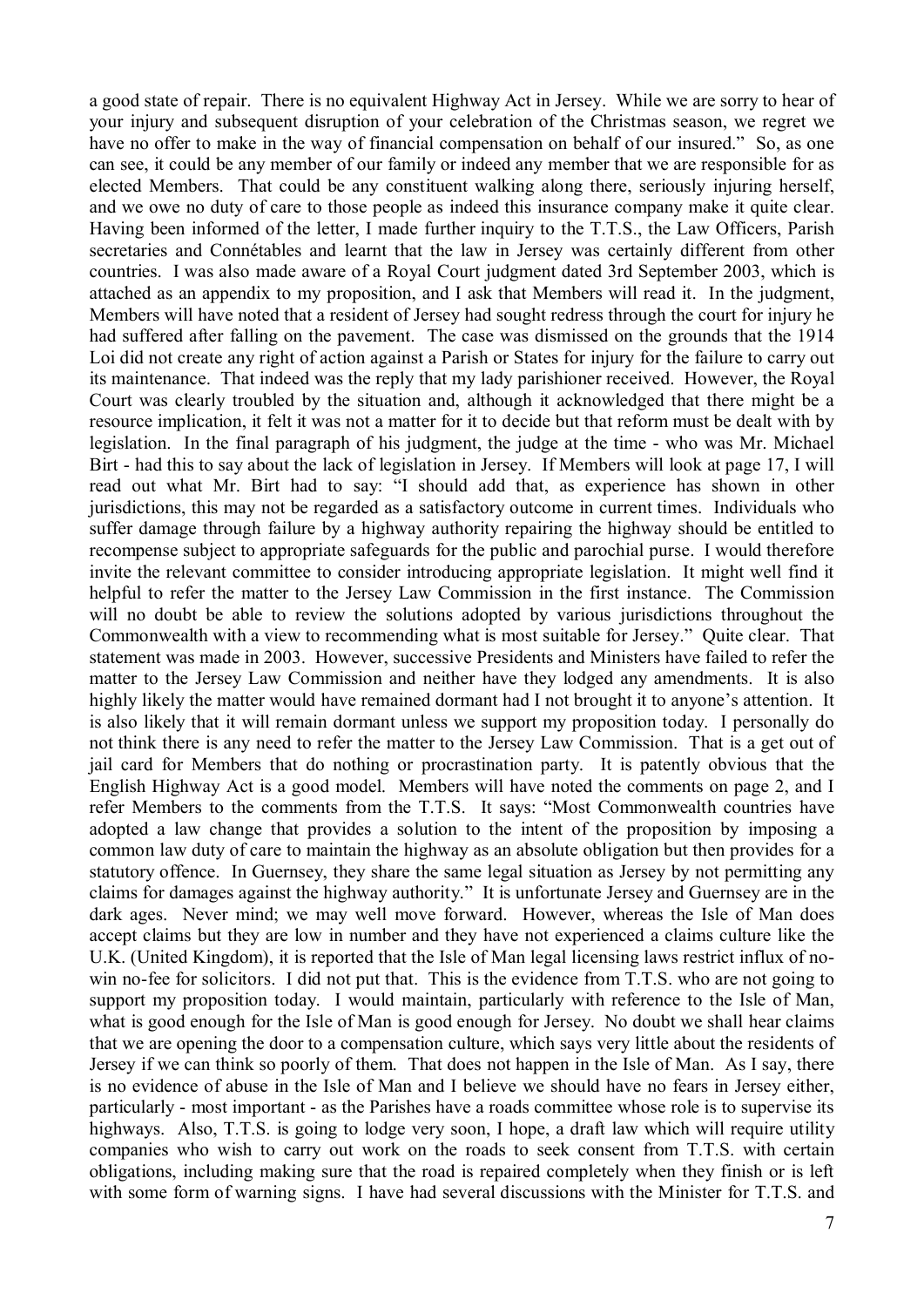his officers and I have also had discussions with individual Connétables and met Constables at a formal Comité des Connétables meeting, which was also attended by the A.G. (Attorney General) and the T.T.S. officers. There is concern that by approving my proposition, it could lead to increased premiums being required from insurance companies. However, on the plus side, my proposition would ... I repeat the word "would" lead to greater safety for all our Island residents. Therefore, if the highways are kept in good condition and the road works are properly supervised, there should be fewer accidents and fewer insurance claims. Some may say a win-win situation. At present, the Parishes and T.T.S. already pay a third party cover. However it appears that insurance companies are accepting the premiums but are not liable for paying any compensation for neglect. There has been evidence from the experience from my lady parishioner. At the Connétables meeting, it was generally accepted that the current situation was unfair but it would involve considerable cost to implement the law in Jersey. I strongly dispute that claim. My understanding of the outcome of that meeting was that I, along with T.T.S. staff, should meet the law draftsman with the view to possibly including my proposed amendment into a new law which is currently being drafted which will require the utility companies to inform T.T.S. before new road works are undertaken. Also, I did discuss the matter with the officers. The general feeling was that unless the Connétables and the Ministers agree in principle to support my proposition, nothing can go ahead. My belief is supported as a result of my meeting with a law draftsman and the Connétable of St. Peter. The law draftsman quite correctly stated that she could draft anything provided she was given a brief but that brief could not be submitted until the States had approved my proposition. Again, this asks Members to support the principle that the Parishes and the States should be legally responsible for the maintenance of their highways. As one can see, the Connétable has not presented his own comments but appears to be in agreement with the Minister for Transport and Technical Services. That is to do nothing. The Minister considers my proposition to be laudable, and I am grateful, but cannot at this time support it. Unfortunately, he does not say when will be a good time. I submit that it will never be a good time for those who put cash before care. No doubt we shall hear claims that a law change will cause hundreds of thousands of pounds and my proposition is a lawyer's dream ticket. I hope that when those claims are made, evidence will be produced to support those claims. However, it will be for Members to decide whether to support my proposition. I welcome their comments and, more importantly, their support. I make the proposition.

# **The Deputy Bailiff:**

The proposition is made. Is it seconded? **[Seconded]** I call on the Connétable of St. Brelade.

# **Deputy A.E. Jeune of St. Brelade:**

May I ask a point of clarity from the opening speech, if I may? We were all offered a photograph and I am looking at it and in his speech the Deputy said it was work carried out on the manhole cover but it would appear there is an opening right above. Is that correct?

## **The Deputy of St. Martin:**

I think the photograph is quite clear. If Members will look at the photograph, one can see that the manhole cover is to the left, and just to the right there appears to have been some work carried out which has not been completed. If one looks afterwards, underneath there, we can see what should really have happened. In fact that happened after T.T.S. were informed. However, what I am saying is that that should have been repaired at the time the work was carried out. That is not just a wear-and-tear pothole. That has been manufactured. No doubt the Attorney General may well agree with me that that would then amount to negligence as opposed to the wear and tear of a pothole.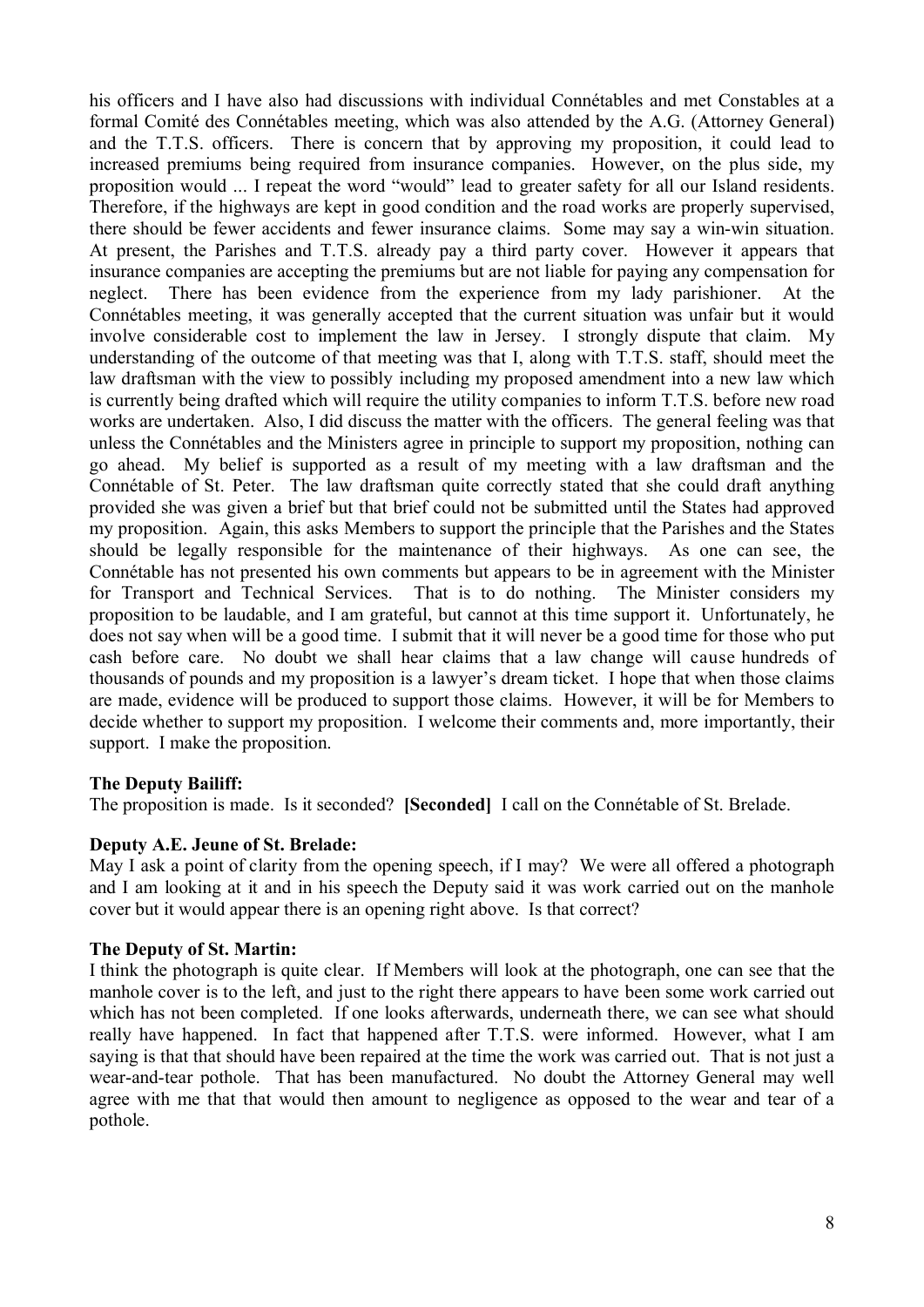# **The Deputy Bailiff:**

But the point of your photographs is that your constituent tripped in that area underneath the wall, and what looks like a gap to the left of the manhole cover is irrelevant. That is the point.

# **1.1.1 The Connétable of St. Brelade:**

If I may just elaborate on the photograph before speaking. It is quite clear that the work done on the pavement in the upper photograph was as a result of the change from a surface water situation, and Members will note the hole in the wall you can just see to the right of the repair. Originally, water would have come over the pavement and clearly it was decided by the householder or under direction that that needed to be connected to the surface water sewer, which is mandatory these days. Work has been done by the householder and not been adequately repaired.

## **Deputy P.J. Rondel of St. John:**

Could I challenge the Minister on his comments there, because that in fact is an air vent to a property, not a drain.

## **The Connétable of St. Brelade:**

That is the Deputy's opinion. As Members will appreciate, Transport and Technical Services is the highway authority for the States' main roads, les grandes voies.

[9:30]

Any change in the law that permits T.T.S. and the other 12 Parish highway authorities, the Parish highway authorities being responsible for the *chemins vicinaux*, to become liable for claims for negligence need to be very carefully considered. There is a fear that the impact of such a proposed law change on the Island's highway authorities will lead to an increase in claims, an increase in legal fees to defend those claims and increase in insurance premiums that may develop into a claims culture that is so prevalent in the U.K. I shall expand further on these points in a moment, but firstly I do agree that it is time to review the current legal situation. A situation that sees the public without any real hope of redress for negligence cannot be acceptable, but I cannot agree with the introduction of legislation without extensive consultation and consideration of all the legal, financial and technical implications that might follow. The proposition asks the States to agree the appropriate legislation which should be brought forward for approval to make the States in respect of main roads and the Parish and the respective Parish roads legally responsible for the damage to individuals suffered as a result of negligence caused by a failure of the relevant authority to maintain the roads and pavements in a proper state of repair. I cannot agree to bring legislation back to the House without knowing if such legislation is required or whether it is appropriate or in the interests of the public as a whole. In the judgment of the appeal case, *Dobson* v *Public Services Committee*, the judge, being the former Deputy Bailiff at the time, Deputy Bailiff Michael Birt, was careful in phrasing the summary to emphasise the appropriate safeguards the public purse would need to be introduced. He invited the then Public Services Committee to refer the matter to the Jersey Law Commission. I believe that is what we need to do. I hope this House will agree with me that asking the Jersey Law Commission to conduct a thorough review of all the implications of highway liability is the right course of action. This review timescale should allow effective consultation and research. This is a sensible way forward to address the main purpose of this proposition and not to agree to a law change just simply to follow the U.K. model which has led to extensive costs, bureaucracy and red tape. The U.K. law referred to is the Highways Act 1980. It charges all highway authorities in England and Wales with a statutory duty to maintain the highway. Each highway authority may become liable for the damage or loss as a result of a failure. The Act also provides a statutory defence for them when they find themselves in court. They need to be able to convince the court that their policies on highway maintenance are robust, reasonable and are being complied with, they are exercising a reasonable duty of care in inspecting the highway for condition and safety, the individuals making the inspections are suitably trained and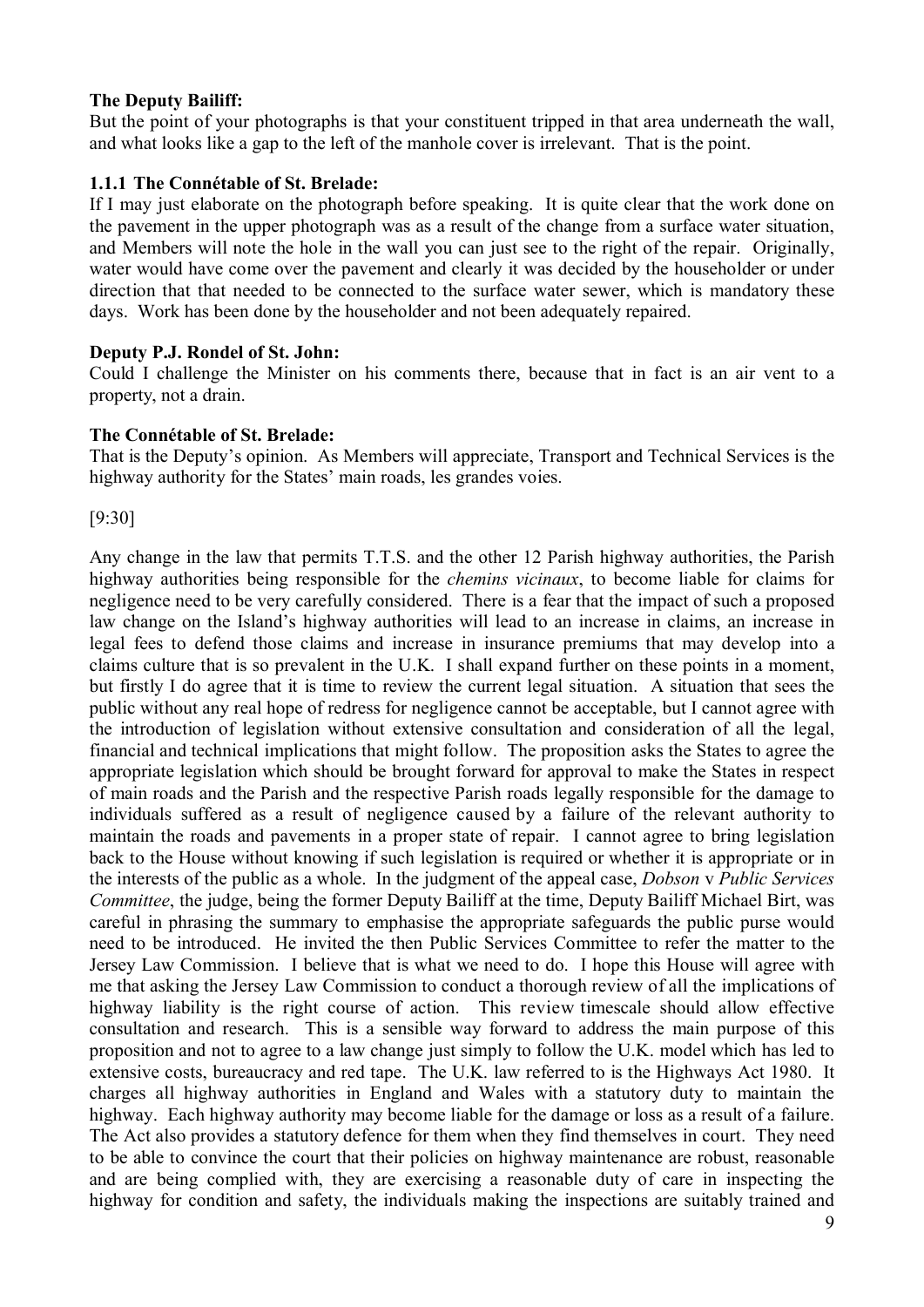qualified. I would say that while T.T.S. are generally meeting this level of defence for most of its highway assets, because my department tries to adopt best practices, the situation with the Parishes may, as a result of historic practice in the Island, be different. Such a law change will nevertheless expose the States and each Parish to considerable risk if a claim is taken to court. If such a claim was to come to court now as a civil action, the States and Parishes are not presently liable for personal injury caused by the disrepair of roads and pavements. So what would be the additional risk or cost that each highway authority could experience should a U.K.-style law be introduced? The U.K. is spending between £100 million and £500 million a year managing highway claims. This is documented. This includes compensation and legal fees. The U.K. have seen an 88 per cent increase in claims over the 10-year period 1999 to 2009. Over £10.6 million paid out in 2010 to 2011 was for the road user compensation alone. In the U.K., authorities have had to develop robust claims handling administration that is not currently needed in Jersey. That costs an average of nearly £100,000 or, to be exact, £98,000 for each authority per year. In addition to the claims handling administration, legal costs can add considerably to defending a claim. In the U.K., legal representation costs in court between £7,500 and £15,000 per day. Legal costs may be higher in Jersey and defending claims is not a service the Law Officers can provide without increasing staff and that being charged for. These are sums of money that the Island's highway authorities do not currently have in their budgets. Using U.K. figures, each claim could cost between £9,000 and £22,000 to defend in court. This is the reality. For other jurisdictions, the situation is varied, as has been alluded to by the Deputy. Guernsey has the same legal framework as Jersey, providing Guernsey states with exemption from liability for non-repair and nonfeasance, and there is no move to change. The highway authority in Guernsey is recommended by their insurers to settle smallvalue claims of £750 to prevent such claims becoming major time-consuming issues. The Isle of Man nonfeasance has been replaced by legislation similar to the U.K. The highway authority there defends all claims by using best practice and following the U.K. guidelines. The issue is a more complex one than just the introduction of a new highway law. Whether it is by pragmatic guidance from insurance companies or limiting risks through licensing, there are other solutions that need to be explored. This is an area that requires research and may form the basis for setting up policies or laws to provide a similar situation in Jersey. This research falls within the expertise of the Jersey Law Commission and T.T.S. would invite them to investigate and review. The proposition claims that there is no financial or manpower implication to the introduction of the law. This is totally incorrect. It is certainly totally incorrect. Evidence gathered to date demonstrates that if the U.K. model was followed, substantial costs would be incurred assessing, managing and dealing with claims that would require the recruitment of additional staff, resources that are not currently available. In addition, there is the risk that the introduction of such a law could encourage the development of a local claims culture. This is the real fear for all of us. The true cost of potential claims to T.T.S. and the Parish is unknown. The current nonfeasance legal situation stops cases coming to the attention of the highway authorities, thereby preventing an assessment of the quantum of claims from being estimated. However, what can be evidenced from the U.K. is that insurance premiums will inevitably rise to take account of the additional volume of claims that are likely to be received as a result of the proposition. Law Officers have indicated that additional and significant legal representation would be required to assist highway authorities in defending claims. One lesson that can be drawn from the U.K. experience is that while additional cost is incurred in implementing systems to protect the highway authority from third party claims, this does not necessarily result in safer roads or better maintenance. The cost of claims and claims management comes from the highway maintenance budget which invariably results in less money available for repairs. In Jersey, unless Treasury would be able to increase budgets to compensate for successful claims, the only recourse to T.T.S. would be to reduce road maintenance funding at a time when the roads really need improvement. The Parishes, without recourse to Treasury, may have no option but to increase rates. In the U.K., the claims culture and damaging court settlement costs have recently been the subject of reviews by Lord Justice Jackson - that is no relation, by the way - and has led to the Justice Secretary, Ken Clarke, announcing changes in March 2011 to the no-win no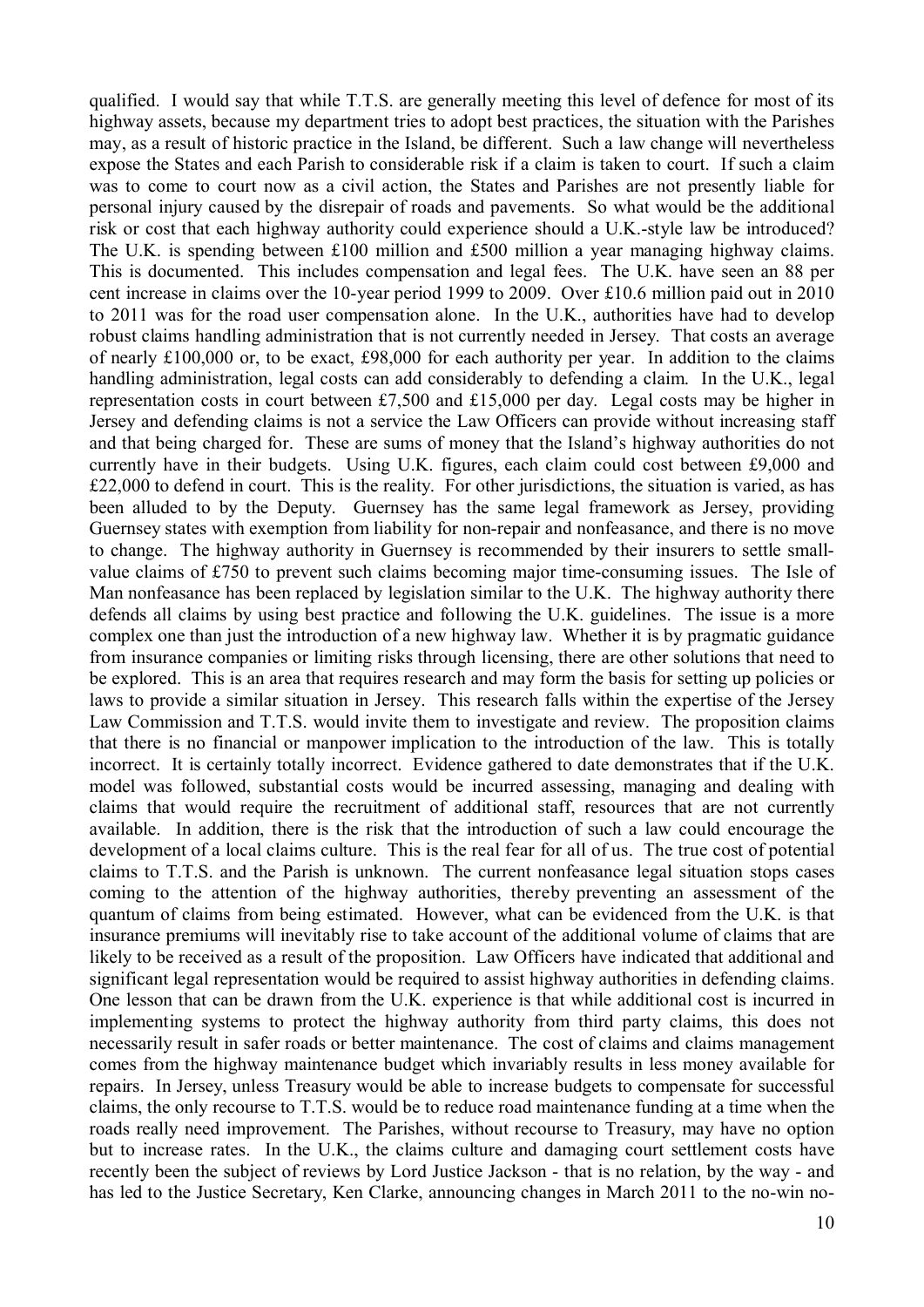fee arrangements. These arrangements have often discouraged defendants to settle, even when they are in the right, simply because of the fear of huge legal bills. It is therefore imperative with the potential for allowing claims to come to court that the Jersey Law condition need this review. The proposition, as I have indicated, will lead to a massive increase in bureaucracy, red tape, and I think totally unnecessary inconvenience to the general public. Our present system enshrined in the 1771 code, of which I have a copy here, and I think it has stood the Island in extremely good stead over the years with its later amendments, is, I think, a law that should not be changed on a whim. I simply do not think we should change it to follow what I consider are unsatisfactory arrangements in other jurisdictions. I cannot agree with this proposition because it will lead to significant financial risk for T.T.S. and all the Parishes. The true cost to T.T.S. and the Parishes is unknown but I am absolutely certain, should the proposition be adopted, there would be a significant increase in compensation claims. There would be an increase in the Parish rates. There would be an increase to insurance premiums. Additional staff and training to handle claims would be required. There would be an increase in legal representation needed to provide a robust defence and an associated increase in the T.T.S. roads maintenance budget would be necessary for those roads and pavements and I think the inconvenience to the general public on the grounds of having to close off roads because of health and safety issues would be unpalatable from the point of view of the general public. Just before closing, I would say that prior to being elected I was a roads inspector for the Parish of St. Brelade for some 6 years and I can assure Members that those roads inspectors in the Parishes do a diligent job. They pick up all sorts of omissions in the road surfaces and I would say that the bulk of those issues are created by third parties digging up the public roads and I will refer to the new street works law which the Deputy mentioned earlier on and I am keen that this becomes on the statute book and I certainly think it will be during the course of next year. It is in the later stages of preparation and that will certainly assist my department in managing the utility companies during their trenching processes, which are undertaken at the moment. Finally, I applaud the Deputy for bringing this as a result of his constituent's unfortunate fall. I do not think this is the right way to approach it, but I think the Deputy's proposition will stimulate activity in the terms of road inspection and I do not think there is any reason why that should not be sharpened up.

# **Deputy D.J.A. Wimberley St. Mary:**

May I ask a couple of points of clarification? The Minister gave us a lot of figures which frankly would have been better in the comments because it is quite difficult to absorb them now. Firstly, he mentioned a figure of £100 million per annum and I have no idea what that was for or about - I just cannot write fast enough and I cannot hear fast enough - so could he tell us what that figure was for? He mentioned also 2010, 2011 and he mentioned a figure for road user compensation. Could he repeat that figure and say what it was for?

## **The Connétable of St. Brelade:**

Certainly. The U.K. are spending between £100 million and £500 million a year managing highway claims. This includes compensation and legal fees and the £10.6 million paid out between 2010 and 2011 was for road user compensation alone.

# **Deputy D.J.A. Wimberley of St. Mary:**

What was that figure, the road user compensation figure?

# **The Connétable of St. Brelade:**

£10.6 million.

# **Deputy M. Tadier of St. Brelade:**

Can I ask clarification? The Minister has quoted U.K. figures there. What would that work out pro rata for Jersey considering the U.K. is a lot larger?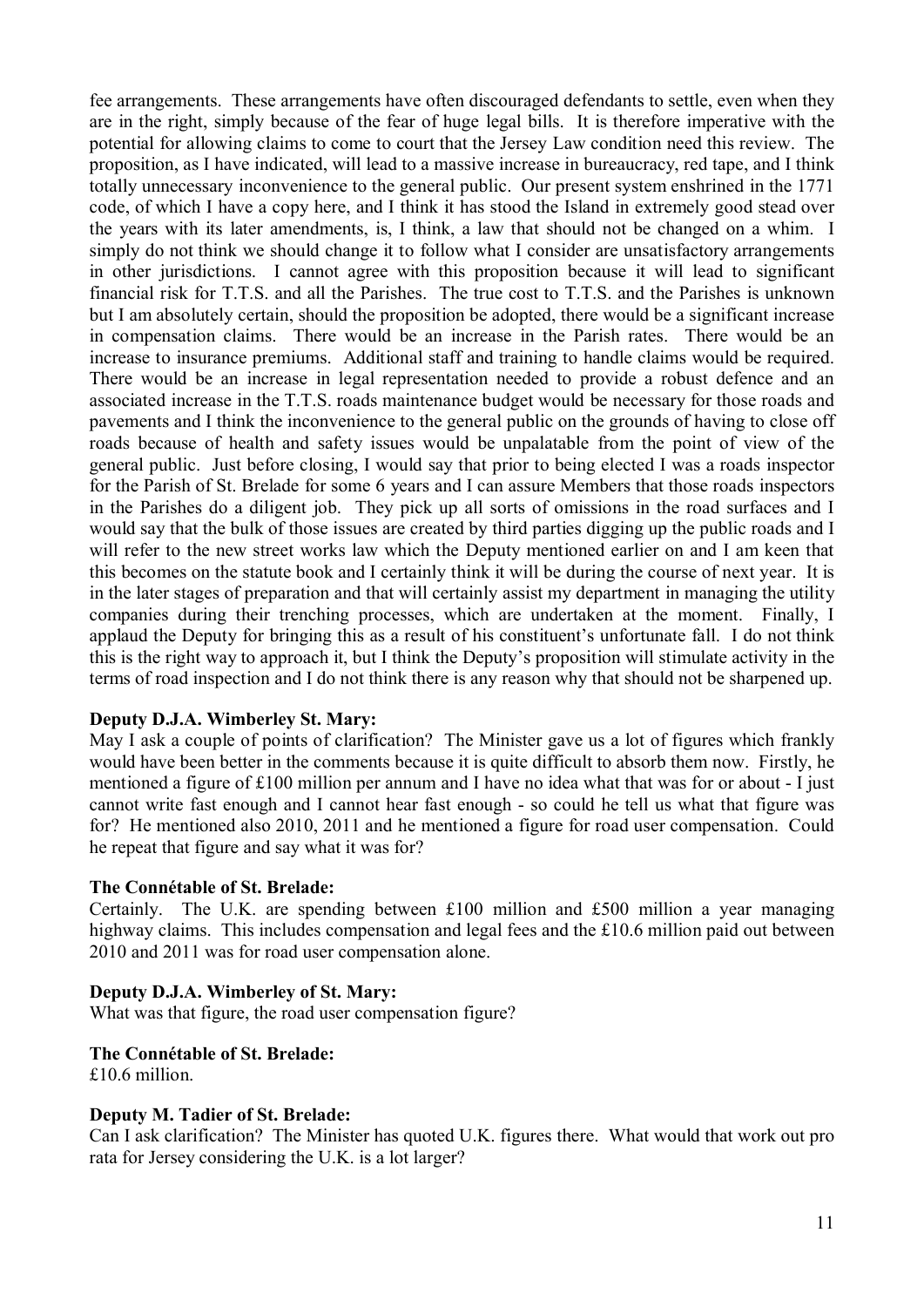# **The Deputy Bailiff:**

Perhaps the Minister will work on that and come back to it at a later stage.

## **1.1.2 Deputy T.M. Pitman of St. Helier:**

If the first 2 speeches are anything to go by, the road ahead might not have holes but it is going to be long and winding, I think. I am going to speak very briefly. I have to say I do not think the argument of potential, possible, hypothetical costs is any reason for a jurisdiction to stay in the dark ages. I have had a similar experience to the proposer and certainly the person I was involved with had the same advice from the Citizens Advice Bureau that really there was no adequate statutory law in Jersey. On a slightly different basis, I think, back to last Christmas - and the Constable would be aware - I had a constituent who, thanks to a dispute over who had not prepared the roads adequately, that constituent had her Christmas and that of her 97 year-old mother absolutely ruined because a torrential downpour flooded their flat; resulted in 3 or 4 months of absolute stress moving out; could not live there; stress-related illness. I think anything that can be done to make this clearer has got to be a good thing. So I am going to support the proposition and leave it there because, judging by the cartoon we have been given, I think the Deputy of St. John is probably going to speak for a very long time, so thank you.

## **1.1.3 The Deputy of St. John:**

I think the photographs that we have been given by the proposer say it all, and that is only the beginning. In my time as a Member and also Vice-President of the Public Services Committee of the day, we did put in place research on the condition of our roads.

## [9:45]

As I think most Members have been now given a copy of this Al Thomas cartoon and where it says (this was back in the late 1990s): "Roads will be improved by 2004." I think the President of the day has now left the Chamber, he is the balding one at the end and the other balding one is myself, about 2004. But we all know what has happened since the 1990s and when I came into the House in 1994, prior to that, 10-15 years before, it was in the millions of pounds that were being spent on having good quality roads in Jersey. We were proud to have some of the finest roads in this Island. In latter years, our infrastructure has been allowed to go, to fall into total disrepair, and I am not surprised that the Deputy of St. Martin has brought this to the House; I am not surprised one iota. I was given promises that there would be funding back in the late 1990s. 2004, I obviously raised it because, once again, Al Thomas had made another cartoon, and I have got several of these cartoons at home. I thought: "Well, we are now 2011, coming on 2012, and we are talking about £1 millionodd to be spent on that part of the infrastructure in 2012 when, in fact, if we were spending £8 million and £9 million in the early 1990s, and in one year in particular I think we touched nearly £15 million in road repairs or road resurfacing, we are now not even touching the potholes." We are hearing the Minister asking the public to report potholes. The Parishes have got their own inspectors, they are doing their bit, and the Parish roads generally are in very good fettle. It is us, the States of Jersey, who in the good years have not been investing in our infrastructure. We have now got our back to the wall because of the 2008 world crisis and the recession we have got ourselves in and yet with the fiscal stimulus we decide to spend £7.3 million on doing the work on Victoria Avenue, or re-engineering it when possibly all it needed, given that they have only given it a 20-year re-engineering life, instead of doing the job properly and giving it a 30-40 year reengineered life, we could have spent half that figure, resurfaced it, or a third of that figure, and then done X number of miles of roads in other parts of the Island. What are we doing? A lot of the research has been done. We had teams of people come over from the U.K. taking cores of various roads over the years when I was on the Public Services Committee; where is all this research? What has happened to all that evidence? Last week, a fortnight ago, I was with officers from the department who are telling me we are now re-engineering the area in front of Commercial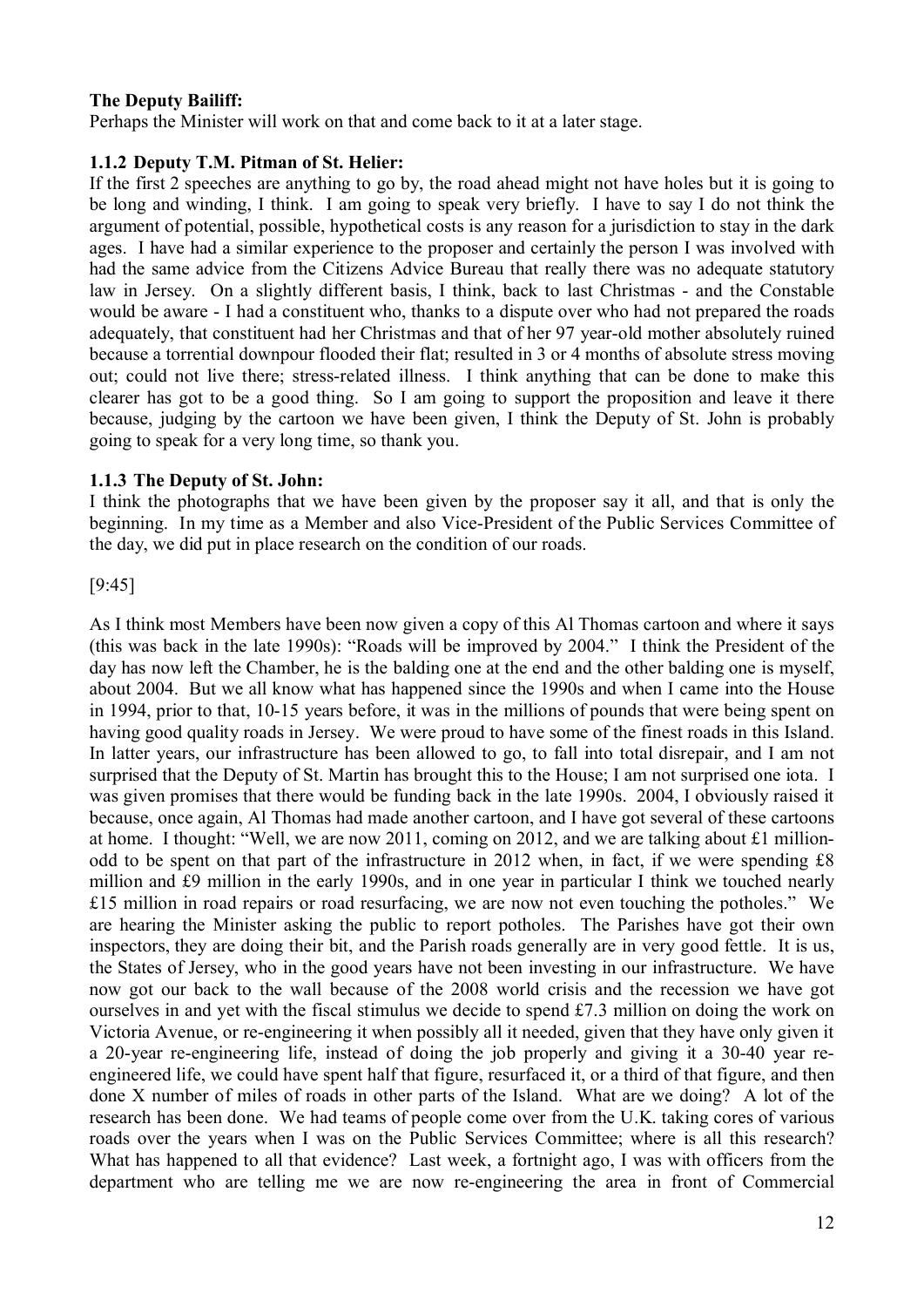Buildings. I have been aware that this needed re-engineering for the last 10 or 15 years. I was expecting to be told that we were going to be doing a proper job, that it would be re-engineered for something in the region of 30-40 years and I am told we are engineering it for a period of 20 years. This is false economy, Chief Minister, through the Chair. I would expect the Council of Ministers to do what is right. We must have a programme looking up to 50 years ahead and not go down the road of short-termism because, in my view, short-termism is 20 years. This is why the U.K.'s roads are probably as bad as they are because they work on a 20-year programme. You go into France and Germany where they work on a much longer timescale, 40, 50 years, their roads are in far better fettle. We must do what is right by the people who use these roads. Because the Minister pulled out the 1771 code, which, yes, it served us well, but were they not the days when we used to have people who paid their rates, gave the horse and cart and the red gravel treatment to the roads a day a year or 2 days a year to pay their rates and looking after our roads? Those people who were manual labourers would have to give 3 or 4 days a year to the Parish spreading that red gravel. The code is fine, but it needs updating. Where is all the research that has been done? I am sure the Parishes who know how to look after their roads could give the Connétable, a former roads inspector himself, a few tips when they are all sitting around the table how to work within his department and instruct his men who have done all the research on getting on with the job. As I said yesterday, I expect the Minister for T.T.S. to fight his corner within the Council of Ministers. It is all well and good for us to hear we are setting up new departments like Foreign Affairs ministries and all the rest. There is a cost implication; let us look after our infrastructure first. Put in the right checks and balances. I am not 100 per cent sure I can go with the proposition, although my heart is telling me I have got to, but we have to put laws into place to make it happen. I know the Minister has spoken and it is a shame he spoke early. Possibly his Assistant Minister might be able to put my mind at rest that we get something put in place right away that is going to resolve the problems that we have and that we get all the research that has been done in the 1990s and 2000 upto-date, put in a package, worked on, and put a law in place so we do protect the people who use our roads, whether it is on foot, on bicycles, or in vehicles, people who are getting injured. It is important that we do what is right. Once again, I know the Minister for Treasury and Resources is not in the House, but I see one of the Assistant Ministers - yes, only one of them, not 2 - within the Chamber. I believe they need to get around the table and look at putting the proper funding in place to make sure that Transport and Technical Services have the necessary funding for our infrastructure. I know I go on about this year on year; I go on about the state of roads or our drains or sea defences and the like, but at the end of the day, we have got to leave what is right for our children. We are just creating problems for them. Short-termism is not acceptable. Do what is right and do the job properly now. Get the funding, stop all these grandiose ideas of wanting to build on the Waterfront and the like, look after what we have got. Put all that in good fettle before we do anything else. Really, I am getting very passionate about this, I think I have probably said …

## **The Deputy Bailiff:**

You are also getting off the point, Deputy. This is not really a debate about the quality of roads, although, clearly that is part of the discussion, but keep to the main points.

## **The Deputy of St. John:**

It is when I see that photograph. I have probably said sufficient, and they know where I am coming from, the Minister knows where I am coming from. 99 per cent of the research has been done, it is all there, it just needs updating. So, please ask your officers to dig through their files and find it, Minister. Thank you.

### **1.1.4 Deputy M. Tadier:**

We were told by the Minister, pretty much, in his opening gambit that adopting this proposition may lead to more claims. Now, we are often accused on this side of the Chamber of seeing things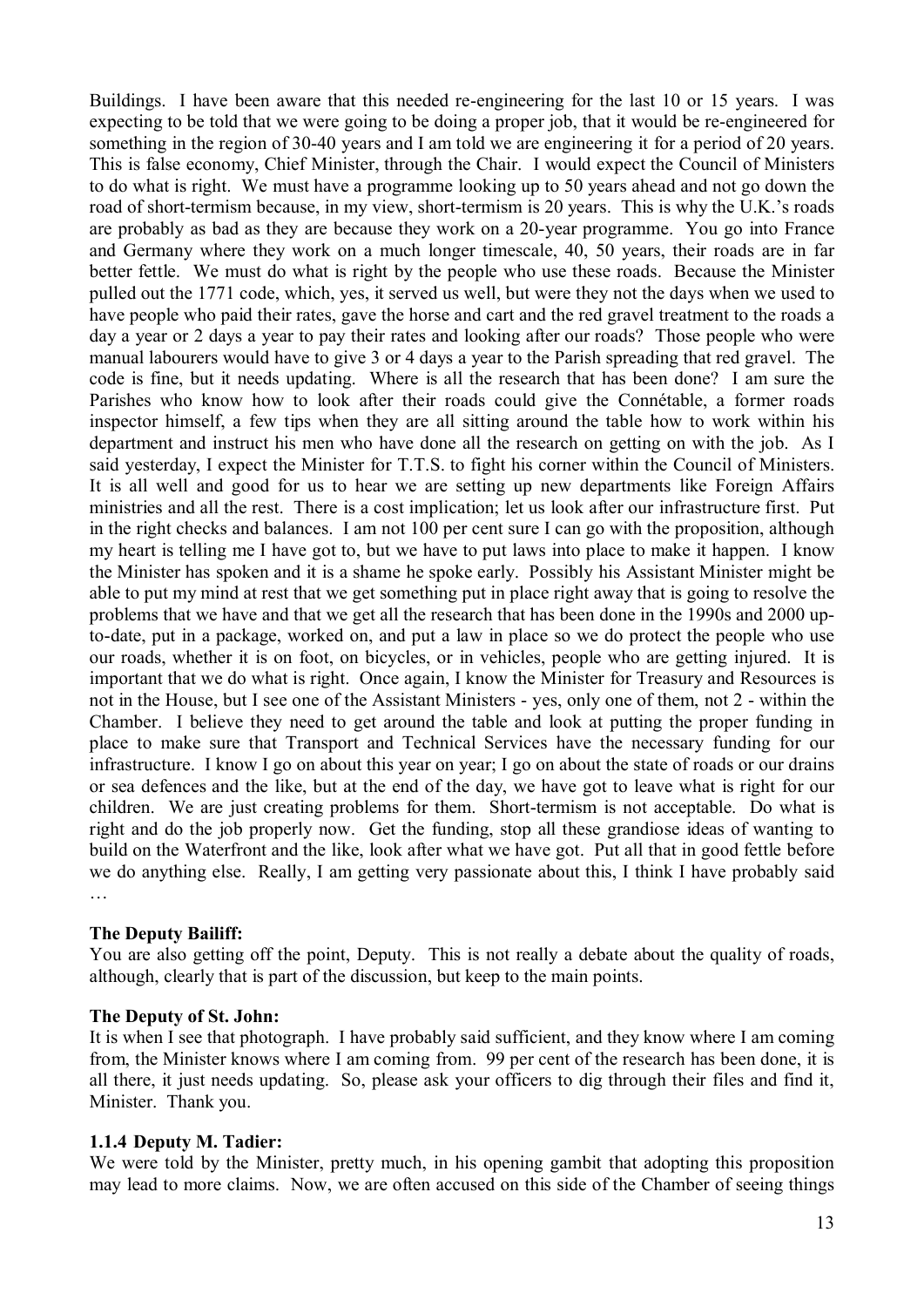half full rather than half empty. What it could lead to and what I think it would lead to is roads being better maintained in the first place, jobs being done properly in the first place, so that claims but more importantly, accidents - do not happen in the first place. I think we have to put this back in the context; this is not about money, it is not about lawyers' fees, this is about best practice, it is about the responsibility of the States doing what is right for the people of the Island. I think also, we do not have to presume that everybody out there - every lawyer out there, for a start - is some kind of ambulance chaser, but more to the point, that every member of the public is going to turn around and sue just because they trip over. I do have to say this is a matter that is close to my own heart because yesterday my mother had a fall and she has ended up in hospital for at least 2 weeks; she has cracked her hip. That is very unfortunate and I am not suggesting that was to do with the roads being badly maintained, but I do know that in my Parish, for example, there have been incidents because there have been areas that are maintained by Property Holdings which are badly lit and which are unstable for walking. I know that at least 2 or 3 years ago a similar incident did happen with an elderly lady who also fell over and broke her hip, which led to Property Holdings putting a handrail in, but they have not put any lighting in. So, there is an ongoing question with them as to, first of all, whose responsibility and liability it is, whether they are likely to be sued, and whether it is more cost effective to put lighting in there to stop accidents happening in the first place or to just wait and see if a claim does arise. So there is a cost to society and to the individual when an injury occurs and that is irrespective of whether or not it is malfeasance, nonfeasance, or any other kind of feasance, and that is irrespective of whether or not there are going to be any claims pursuant. Because we have to remember, anybody who ends up in a hospital bed for 2 weeks or a month, that is going to happen at the cost to the public anyway. So, I think the reality of it is we have had a lot of unverified figures from the Minister. We have got figures which are based on the U.K., we have had figures of £100-500 million, which have been suggested. Now, I appreciate the Minister is in a position where he does not know what the costs are going to be because we are in an unknown area, but if we transfer those same figures to Jersey pro rata, they are not significant at all. But more to the point, if we did the work in the first place, this puts an onus back on the States of Jersey because there will be a liability to maintain the roads. Now, that is not to say that our staff do not maintain roads properly, but there is an issue here. Prevention is better than cure, I think, is the message that needs to come over loud and clear and I think that is all that needs to be said; prevention is better than cure. We need to invest to save and I think this is an invest to save.

## **1.1.5 Connétable J.M. Refault of St. Peter:**

Moving back to the proposition, I think the Deputy of St. Martin has brought forward a wellmeaning and responsible proposition that protects the public from injury. However, it is unfortunately, I believe, out of sync with the reality of where we are. We are just months away now from seeing the Street Works Law, which is being put together by Transport and Technical Services, come into fruition, hopefully around about June next year, which puts a lot of responsibilities on the people that damage the roads deliberately because they are the utilities and they have to open the roads to get to their services. The new Street Works Law also makes provisions to ensure that the repair is done to a far higher standard and also to involve the area of influence of the works that they are doing. All too often we see, particularly after wet periods and cold periods, where on the interface between the old and the new asphalt potholes will appear overnight. It is very difficult to get out there and resolve it first thing in the morning because it takes somebody to report them before the work can be done. Certainly, St. Peter has a far higher proportion, I think, than most of the rural Parishes of parochially maintained roads. It is a big problem for us when the utilities keep opening roads. Very often in an emergency we are not even advised that they are being done and that gives us a big problem if we are going to be made legally responsible for a pothole which has appeared overnight or within the last day or 2 on a rarely-used road and somebody trips in them. One of the things that I do tend to do particularly on early mornings - I am an early-morning riser unfortunately - and particularly in the winter I do go out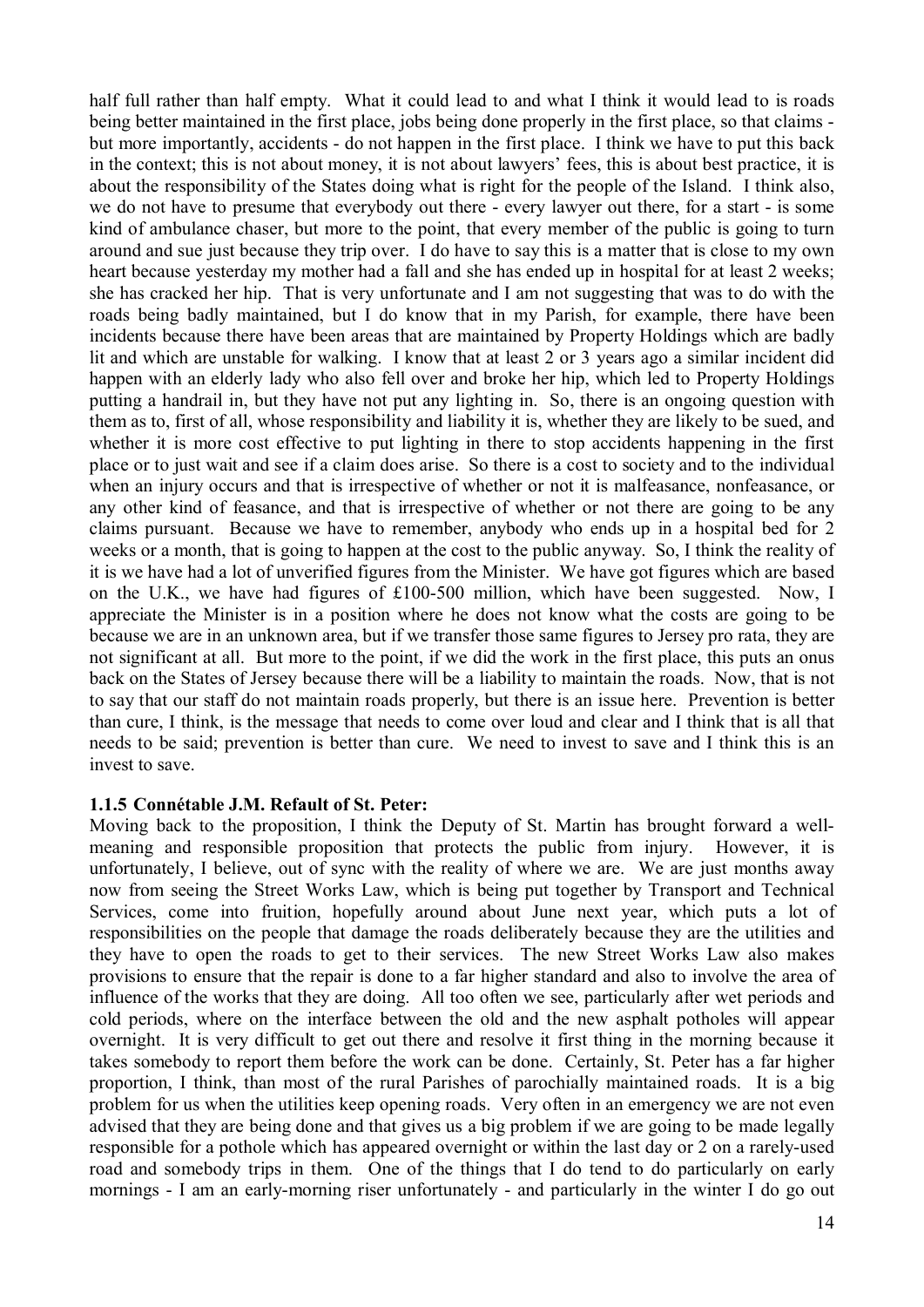walking the Parish roads and I always carry a torch because it is unreasonable to expect, as the last speaker has suggested, that we have street lighting all around the Island to make sure people can see where they are going. I think we all have responsibilities of our own to ensure that we protect ourselves and we take the necessary steps to ensure we do not get injured by carrying a torch. One of the other comments I would make is that pavements are not necessarily the safest places to walk on in the dark because all too often - we have this problem in St. Peter and I am sure other Parishes have the same problem - where property owners will perhaps modify the pavements to make it easier to get in and out of their driveways without permission. So, we get these ups and downs on a pavement, which you will not get on the associated roadway. So, in the dark it is quite often easier and safer to walk on the roadway and step on to the pavement when some traffic comes along.

# [10:00]

I think one of the other things I would like to really comment on was a comment that our roads were in total disrepair. Well, I would challenge that; I think they are in very good repair in the main. There are some examples of very poor roads, or what I would consider very poor roads, some are T.T.S. and possibly some are Parish roads. But in the main, I travelled both into France and the U.K. and I enjoy driving and I enjoy driving an old car which suffers from bad roads and I know where I would rather be driving; that is back here in Jersey in my old car than dodging potholes and loose surfaces in France and very poorly maintained roads and byroads in the U.K. The main roads clearly are generally of much better condition, but other than one or 2 exceptions in Jersey, I think the main roads are generally fairly good. One of the comments I think that may well be levelled is that the Connétables are against this proposition because they are worried about the costs to the Parish. That is partly correct, but they are also looking after the interests of the parishioners overall as well as in the States here today to ensure the jobs are done properly and the funding streams are put in place to do that. The difficulty for Parishes are the finite budgets that they have and without the ability to move monies around because they do not have that luxury, is that we may be in a position where we will just have to shut a road because there is a pothole we cannot afford to repair. Is this in the best interest of parishioners? I am certainly marking it as a first option. These are the considerations we need to put in place. What I would respectfully say to the Deputy of St. Martin that I agree with his principles in bringing this forward. It is entirely right; we need to protect the innocent from injury, but I would ask him to consider the impact of the Street Works Law and all of that and make the utilities and people who do works on our roads party to the responsibility rather than put the responsibility purely on the States and the Parishes. Thank you.

## **The Deputy of St. Martin:**

I did not want to interrupt the Connétable, but I just wondered whether the Connétable understood what my proposition was about? It is not about ...

# **The Deputy Bailiff:**

Deputy, I am sorry, you will be able to reply at the end of the debate.

## **The Deputy of St. Martin:**

I know, but I am just asking whether it might be convenient at this stage to maybe just ask the Attorney General the difference between malfeasance, misfeasance and nonfeasance because I just believe that people believe this is a charge and if a pothole appears overnight the Parishes are liable. It is not that.

# **The Deputy Bailiff:**

Deputy, you are able to sum up at the end of the debate and it is really not right to intervene at this stage.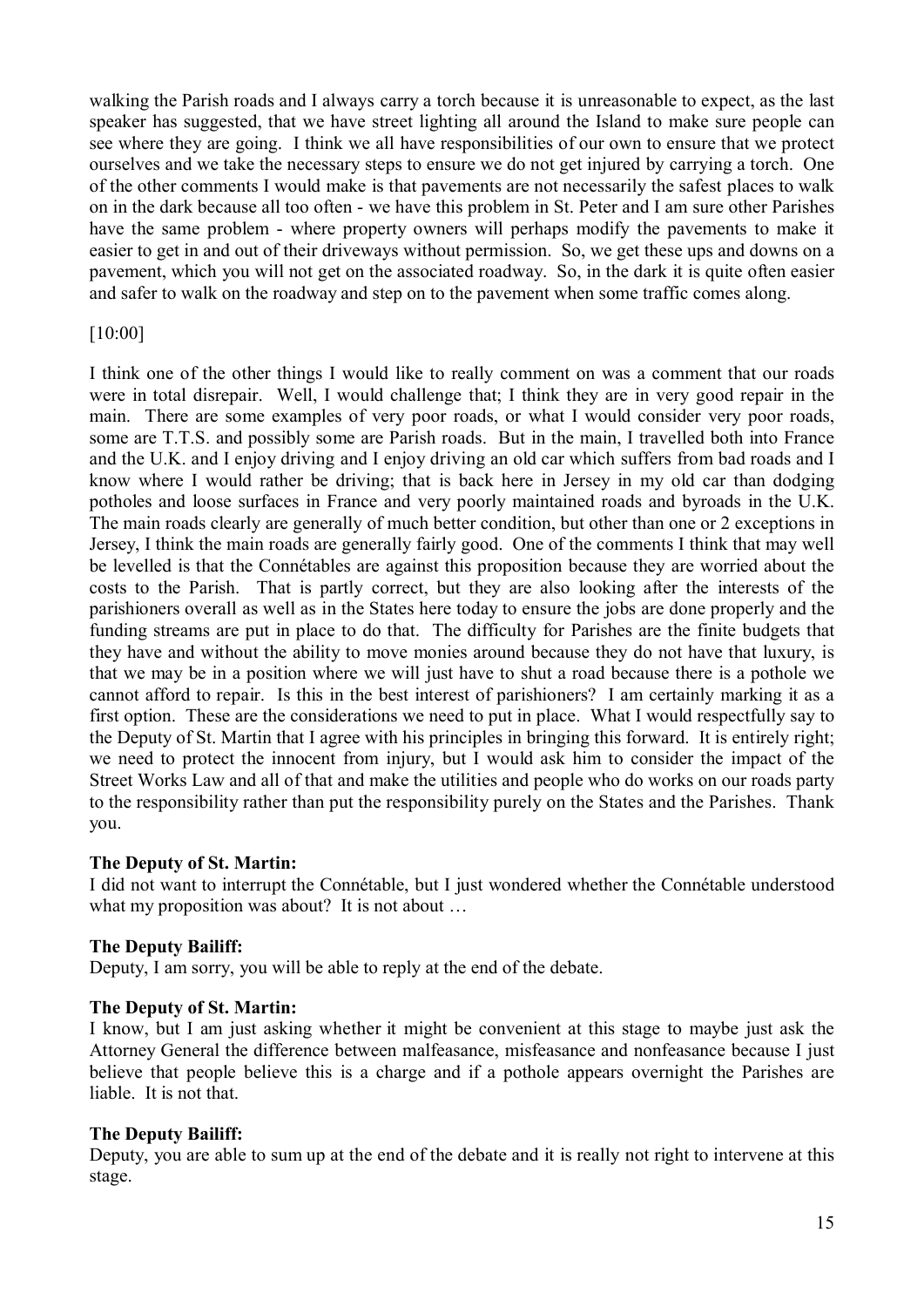# **1.1.6 Connétable K.P. Vibert of St. Ouen:**

I think it is important to realise that the Connétables are not against this proposition per se. In fact, the Connétables have been asking for the *Loi sur la* Voirie to be looked at. Certainly, in the 6 years that I have sat on the Council of Ministers, it has come up every year and every year it just falls off the bottom of the list so it never gets done and the Connétables are well aware that that particular law does need looking at. But I think where we come at odds with the Deputy's proposition is the fact that the Court clearly said, and I quote from the bottom of page 4 of the Deputy's report: "The Court acknowledge, however, that creation of a liability for injury from failure to repair could have significant resource implications for the States in respect of main roads and for Parishes in respect of minor roads." This is where we come at odds with the Deputy because I am fairly sure that if this proposition had been brought by the Council of Ministers the Deputy would be the first to say: "There has been no cost analysis of this proposition." The Deputy says that he does not believe there is any cost to this proposition. I respectfully tell the Deputy that I believe there is a cost to this proposition and a cost which has not properly been worked out before this proposition comes to the States. I think that is what should have happened. Deputy Tadier, when he raised a point of order following the Minister's response to this proposition, highlighted how no one could tell him the cost of each incident that will occur. I think this work needs to be done. I am not convinced that the Law Commission is necessarily the place for it to be done. I would now mention the Deputy of St. John, whose speech was all about the cost of maintaining roads, very little about the proposition and the problems we have with the potholes. Many of the potholes, of course, are not created by the authority themselves, but are created by a third party that undertakes work on our byroads and on our main roads. I say, in a way I would like to support this proposition, but I do not believe that sufficient work has been undertaken to properly support it. Therefore, I would like to invoke Standing Orders of the States of Jersey, Article 79, and ask for this matter to be referred to a Scrutiny Committee so that proper Scrutiny of the full costs and benefits can be assessed.

## **1.2 Roads and Pavements: legal liability in case of negligence (P.75/2011) - referral to Corporate Services Scrutiny Panel**

## **The Deputy Bailiff:**

Just so that Members are clear as to which panel it would be referred to, would it be the Corporate Services Panel? Standing Order 79 provides that any Member of the States may propose without notice that the debate on any proposition be suspended and the States request the relevant Scrutiny Panel which, notwithstanding the face, if I may put it that way, that Senator Ferguson pulled a moment ago, I think it is the Corporate Services Panel to consider having the proposition referred to it. Is that proposition seconded? **[Seconded]** Does any Member wish to speak on the proposition? Deputy Martin.

## **Deputy J.A. Martin of St. Helier:**

Well, mine was more of a question. Are you sure it is Corporate Services? It comes under Environment, I thought, T.T.S.?

## **The Deputy Bailiff:**

I will ask Members on this.

## **Deputy J.A. Martin:**

I know the Constable needs to direct to which Scrutiny Panel because although the law comes under Corporate the contents of all this proposition comes under T.T.S., so we need to know where we are going before we have the debate; whether we refer to Scrutiny.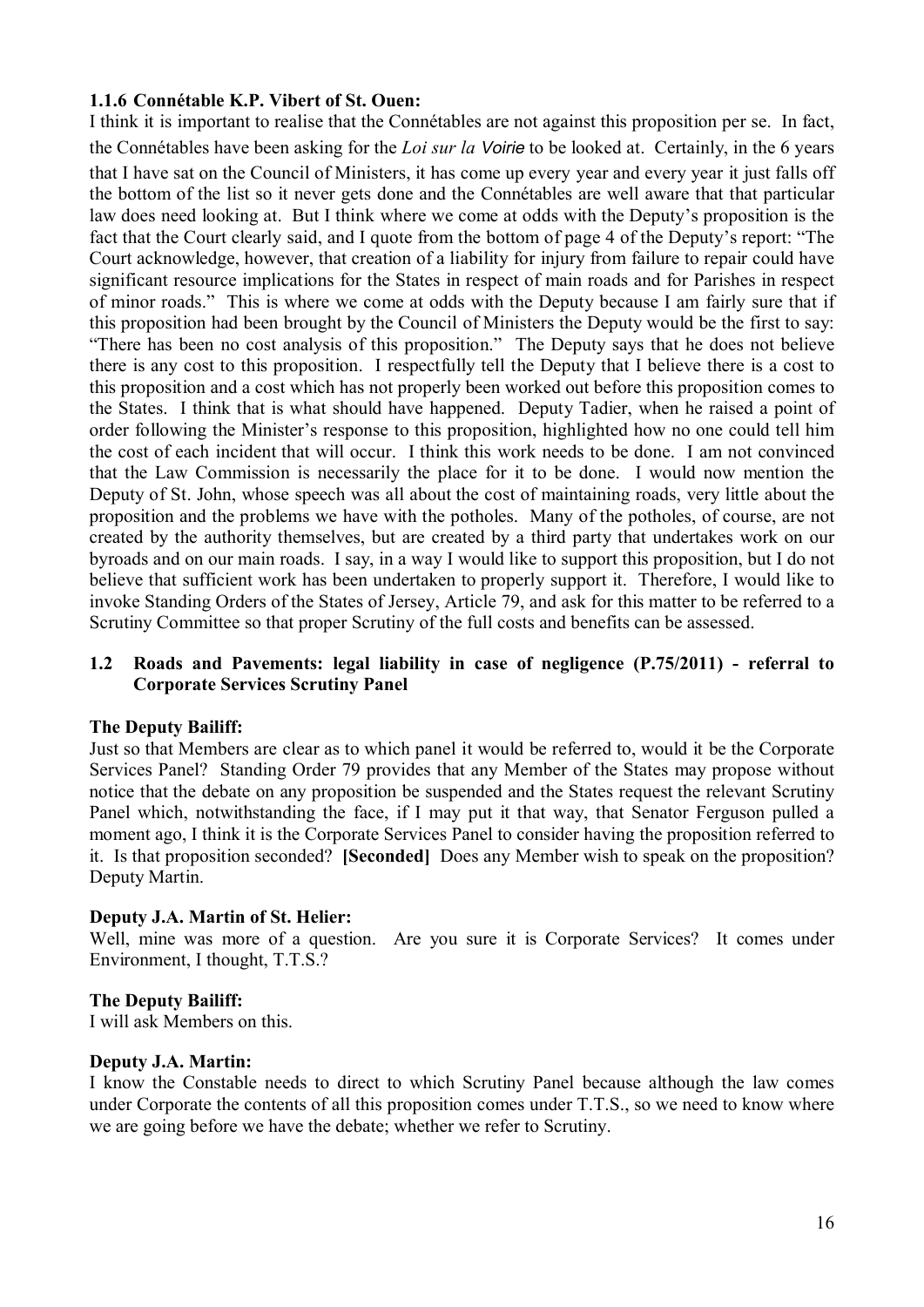# **The Deputy Bailiff:**

Deputy, I entirely agree with you; we do need to say where we are going before we have the debate. **[Laughter]** Connétable, have you identified the Scrutiny Panel? It does seem to me that Corporate Services is the most obvious one, but …

## **The Connétable of St. Ouen:**

I believe it should be Corporate Services and I would like to reply to what Deputy Martin just said. This is not all about T.T.S. Over half our Island's roads are administered by the Parishes.

# **The Deputy Bailiff:**

You will have a chance to respond at the end of the debate on whether the debate should be suspended and the States request the Corporate Services Scrutiny Panel. Now, Deputy Martin, do you wish to speak? You have started speaking.

## **1.2.1 Deputy J.A. Martin:**

Yes, please. Here we go again; games that we will play. I do know the Standing Order; if we refer it back to the relevant Scrutiny Panel, they have to come back on our next States sitting, which is in September, so knock it back into the long grass and, you know, hopefully it might even find Senator Perchard if it is kicked far enough. My objection to this is it is the exact speech that the Constable of St. Ouen gave because he said there is lots of work to be done. Now, all of a sudden it has got to be done by Scrutiny. If anybody reads the Deputy's proposition, it is (a) to agree that appropriate legislation - appropriate legislation - now, he maybe should have put in there for Jersey and not the U.K.; you know, 70-80 million people, he may have put that, but of course we know that is what he means; it will be done by our Law Officers - and (b) to request the Minister for Transport and Technical Services to bring back appropriate amendments. It is not anything more. Again, knock it into Scrutiny is really just a way … I cannot support this. You have the convictions: we have the Deputy of St. John; with his heart he feels he should support it. He is the one who has been on about roads and highways for many, many years. I think the proposition is doable. It will take a lot of research, but it will be research by whom? We have waited years now. I must admit, I did not realise we went back to 1771 and that people were not being covered for accidents. What are we paying insurance for? This is probably the reference-back speech because I have a lot more to say. We have heard it all. I nearly fell off my chair when the Constable of St. Peter said: "We are best walking in the road with a miner's helmet on with a light on it." I think we would all be if we were in 1771, but it would have been a candle or something, I suppose. Anyway, to just refer again to the Constable of St. Ouen's speech, and if this had been brought by the Council of Ministers I am sure the Deputy of St. Martin would have his question: "No, no, no, this should have been brought by the Council of Ministers. It has been waiting too long and now knock it back again until the next House." Corporate Services is not going to do this. They have no time. If you have at least the courage of your convictions in this House, knock this one out, vote against the Deputy of St. Martin, but do not use this - again, a quirk of our Standing Orders - to basically move on to the next item. Vote one way or the other, but do not support this, the Constable of St. Ouen's suggestion that Scrutiny can do something now. Never. Thank you. **[Approbation]**

# **1.2.2 Senator S.C. Ferguson:**

Obviously, we are in the hands of the Assembly. Quite honestly, time is extremely limited. I think the only thing we could have produced is a comment, but we have August looming and September will be taken up with the Business Plan. It is possible this could be started and continued by a subsequent panel after the elections, but I merely emphasise to the Assembly that time is extremely short. We would obviously endeavour to report back by the first meeting in September regarding this but, as I say, we are in the hands of the Assembly.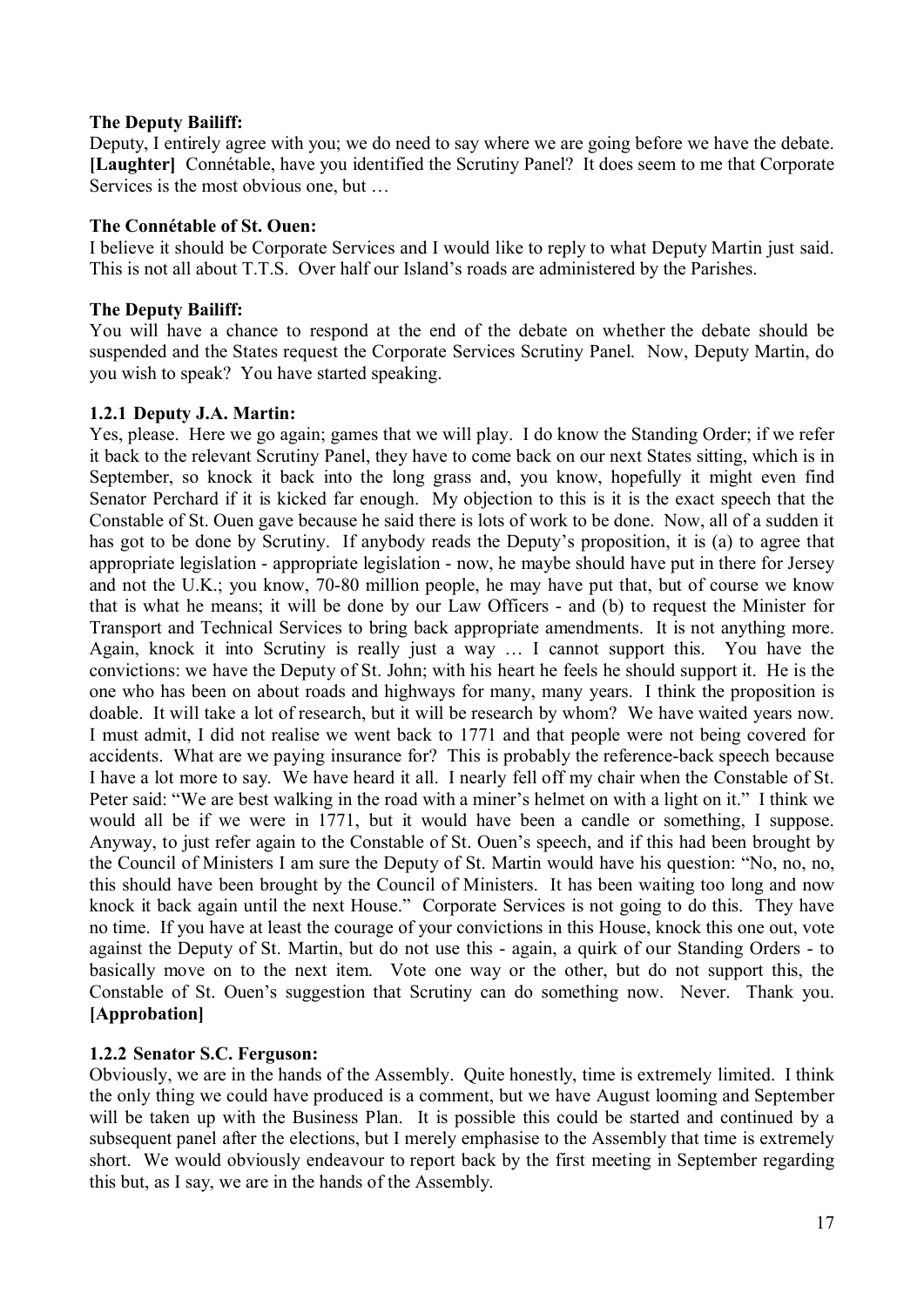## **1.2.3 Connétable A.S. Crowcroft of St. Helier:**

I disagree with Deputy Martin. I do not think this is the same as moving on to the next item. I think that disparages the Scrutiny function considerably **[Approbation]** to say that. Also, I would query the chairman of the panel, who has just spoken, saying that it will be difficult to do. I have been involved in a very effective sub-panel chaired by Deputy Maçon, which has produced a report that is certainly making waves and I would have thought that Corporate Services could quite easily appoint a sub-panel to do this work. I would be very happy to be on that sub-panel. So, I do not see any threat from this; it does not seem to me to be a delaying tactic. As I say, I think the simple question of should Scrutiny be able to review the legislative issues here, the potential costs to Parishes and the States, and crucially whether this decision by the States we are being asked to make by the Deputy of St. Martin will make our roads any safer, particularly for the more vulnerable road users. That seems, to me, the crucial question: what can we do to make our roads safer? One of the things that I am most worried about is any delay to the long-awaited Street Works Law and effectively that is what will happen if the Deputy's proposition is passed. T.T.S. effectively seems to me to be required to make space in their work that will be delayed and, from my point of view, the majority of things we are dealing with result from utility companies digging up highways and pavements and other third parties, not just utility companies. The sooner we can get a handle on that and legislate and make them do the job properly, the safer our pavements and highways will be. In practical terms, I think referring to Scrutiny to a sub-panel as motivated as Deputy Maçon's on litter and anti-social behaviour will achieve a lot and I shall certainly support the proposition.

## **Deputy J.A. Martin:**

On a procedural matter, the Constable has just said: "It is not the same as moving on." The Standing Order the Constable is trying to invoke, 79.1, if you read down to 79.4: "At the next meeting the Presiding Officer will ask the relevant panel." Now, the next meeting is September and then you get 4 sittings after that. We will be in a new House. So, you cannot bind a new House and the sub-panel … if all the stompers of Scrutiny had really realised what Scrutiny can do, they would understand nothing can be done until the Corporate Services Panel chair sits down with the thing and it comes back to the House in September with either a yay or a nay.

[10:15]

# **The Deputy Bailiff:**

This is beginning to sound like a separate speech.

## **Deputy J.A. Martin:**

I just would like them to understand the Standing Orders.

## **The Deputy Bailiff:**

This is beginning to sound like a separate speech.

## **1.2.4 Deputy M. Tadier:**

This is essentially a bluff that we are seeing from the very shrewd Constable of St. Ouen. He knows that this cannot be referred to Scrutiny in any way. First of all, there is not time. Second of all, there is not the appetite. We have heard from the Corporate Services Panel that they do not want to do it. It would be interesting to hear from the Environment Panel before we kick this out anyway and then go to the main vote. Whether or not Deputy Martin is correct in saying this is akin to a reference back, it certainly is a device which is being used to avoid having to register one's vote pour or contre a couple of months before an election. **[Approbation]** My first question is - well, a suggestion, first of all - I think P.P.C. (Privileges and Procedures Committee) should consider that any time somebody refers something to Scrutiny in the future that they should be on a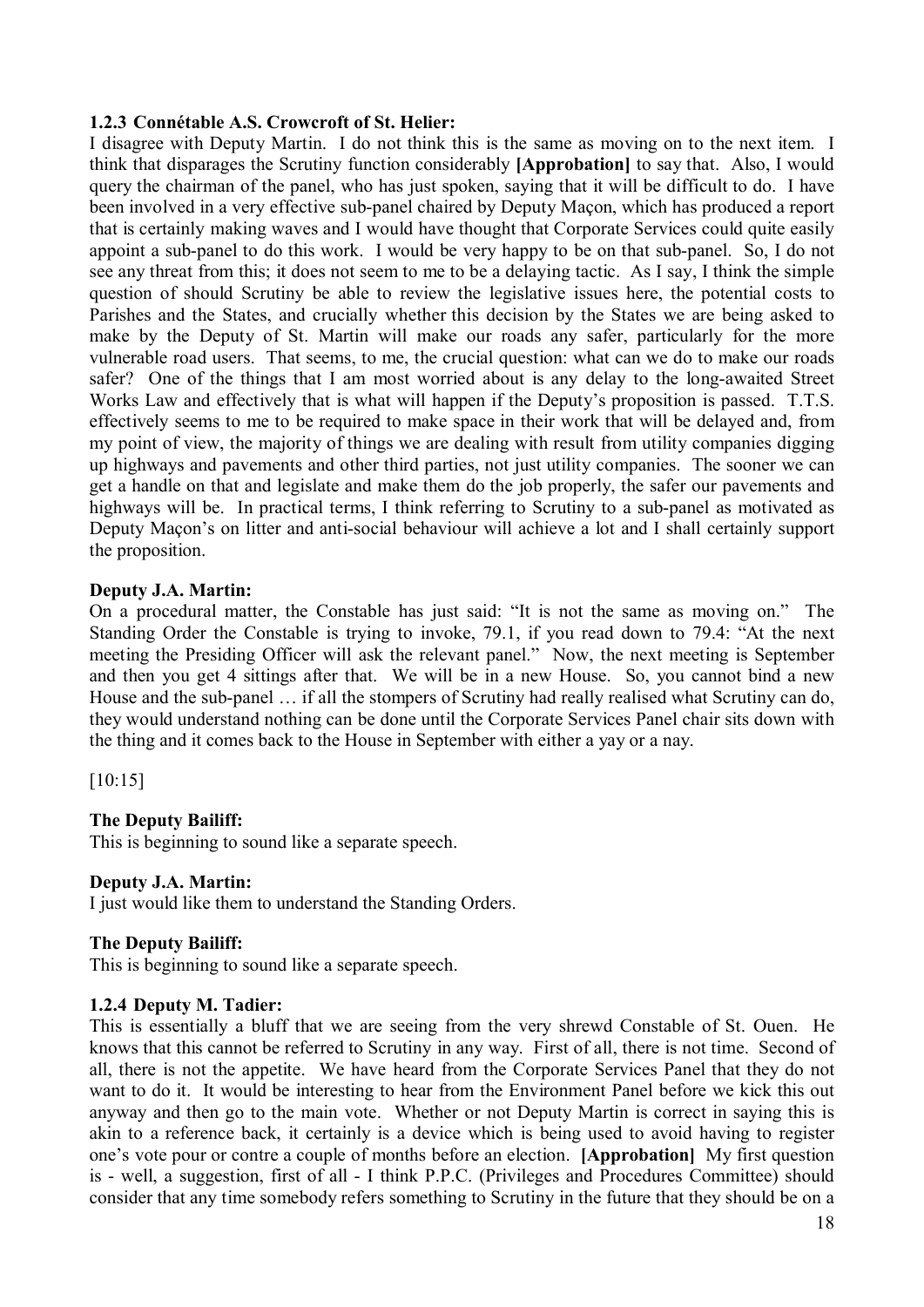sub-panel to look at it. I would ask how many of the 12 Constables with their expertise are currently on a Scrutiny Panel; I think zero are currently on Scrutiny.

## **Deputy G.P. Southern of St. Helier:**

I've got 2.

# **Deputy M. Tadier:**

On a panel? Okay. So there are 2 out of 12, is that right, who are currently on a Scrutiny Panel?

# **The Deputy Bailiff:**

Deputy, will you please make your speech? You do not have questions to put to the Assembly; just make your speech.

## **Deputy M. Tadier:**

It is a rhetorical question; these are the devices which one uses in rhetoric in order to try and convince Members one way or the other. The point I am making is that it is very easy to refer something to Scrutiny; the actual Scrutiny part of it is much more difficult, especially 2 or 3 months before an election. Of course, I do not know if my suggestion would even be viable seeing as the Constable in question has a seat on the Council of Ministers, so presumably he would be precluded from serving on Scrutiny anyway, although he should be. So, the point I am making is that, I think Deputy Martin said it already, we simply have to take a vote on this, yes or no. It may be uncomfortable for some of us, but I think a reference to Scrutiny at a point when Scrutiny is pretty much in dire straits I think is not the right way to go.

## **1.2.5 Deputy D.J. De Sousa of St. Helier:**

Deputy Martin basically made my speech. I am on the Corporate Services Panel and I would implore Members not to refer this to Scrutiny. Let us go to the vote. We do not have the time. We are doing C.S.R. (Comprehensive Spending Review) and other things and we would not be able to give it justice.

# **1.2.6 Deputy G.P. Southern:**

I will just rise to my feet to back up the words of Deputy Martin, who has pointed out that in fact this would have to come back to a new House and we cannot bind a new House, so for technical reasons what is being proposed is out of order, I think. But to just contradict Deputy Tadier, at the moment the 2 Constables that serve on my Scrutiny Panel are the backbone of my panel; they are the ones that turn up every time and they are the ones that are doing the work. I urge the Constables especially not to fall for this trick, because it is a trick. The Constable of St. Helier, a promoter of cycling, a promoter of pedestrianisation, of pedestrians and their safety, time and time again says: "Oh, we should just kick this into the long grass of Scrutiny." It seems to me contradictory that my own Constable should be saying that in order to sabotage a vote on this issue. I urge Members, do not fall for this absolutely time-wasting trick, but to vote on this proposition for or against, so reject this proposition to refer it to Scrutiny.

# **1.2.7 Connétable J. Gallichan of St. Mary:**

Very briefly, just to put Deputy Tadier's mind at rest, I have got absolutely no problem coming to a decision on how to vote on this and that is because I am informed. I have been informed by meetings with the Attorney General, with meetings with T.T.S., with meetings with my Roads Committee, by reviewing the law, by discussions with insurance brokers, I have had meetings with the Deputy of St. Martin. There are 2 very different ways to look at this issue. I think everybody would look at achieving the same ultimate outcome, which is driving forward safety and making sure there is equity for people, but what we do not have is the evidence. We have 2 different views looking at different things. With the greatest respect to the Deputy of St. Martin, he is very well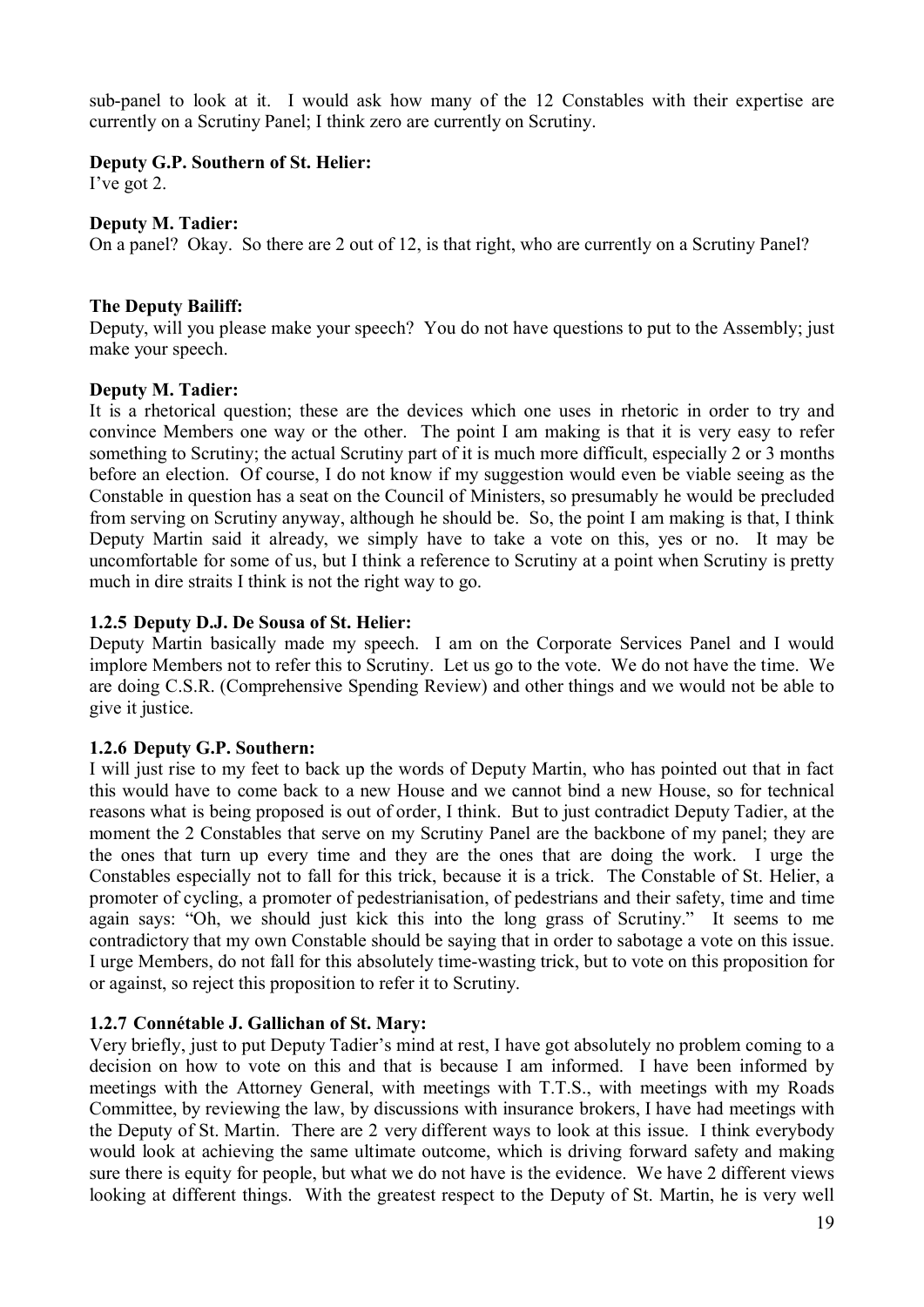known for being tenacious, but he has, on every occasion, chosen not to listen to evidence that has been given to him and he is within his rights to do so. He has got a particular view. What reference to Scrutiny would do - and I challenge the fact that there is not time or resources, because as has been said, amply and well before, a sub-panel is surely the way to tackle this - what we would get from that is the evidence. It is all very well for me to say: "The costs of this are going to be considerable" and for the Deputy of St. Martin to say: "There are no cost implications." Somewhere in the middle of that is the reality and the fact and that is what the Scrutiny Review will get to and enable this Assembly to make the right choice that will achieve what everybody seems to want to do. I am fearful that the proposition, as it stands, will achieve something, but not what people expect. Thank you.

## **1.2.8 The Deputy of St. Martin:**

I am known for the work and research I do and I would say this was a well-researched, evidencebased proposition. My evidence, to answer the Connétable of St. Mary, is quite simple: I did check with all the Parishes and all the Parishes are paying insurance. So, therefore, providing the roads are kept in good condition, in fact, I believe my proposition will indeed improve and enhance the roads because the Parishes will know if we do not do something about it we could be liable. So, I believe it is a win-win situation. But I have been involved in this now for over 6 months with the Constables and T.T.S.; no one has put an amendment. Opportunity: there could have been an amendment and no one has chosen to. One of the reasons why the Constable of St. Ouen wants it is because they have thought about this over the years, but it has been too painful to adopt. Really, at the end of the day, one has got to make a decision. You have got to face your electorate and say: "I did not vote for it because I do not think it is good for you. It may cost you money." Well, I do not know. I do not have a problem with it, obviously, that is why I brought it here. I think Constables and everyone should have the courage of their convictions. It is a simple proposition asking us to accept responsibility when we are negligent. That is what it is; it is not for potholes appearing overnight. Again, I despair at times when people do not read reports fully; they just believe it is just something: "Well, we will find out on the day." But here we are. There is no point going to Scrutiny. Only last week the House rejected a well-presented Scrutiny report produced, indeed … we had a Connétable on that panel and yet people voted against it and when we hear why: "Well, we did not understand it." Well, of course they do not understand it. If Members do not read propositions and do not remain in the Chamber, how will they ever learn it? This is a ruse. I am disappointed in the Constable of St. Ouen because, really, this is another reason to procrastinate. Let us do nothing. If we do not want to do something, let us vote for the Constable of St. Ouen. I am not of that opinion. I would hope Members will share it with me.

## **1.2.9 Deputy J.M. Maçon of St. Saviour:**

For the past 2 summers I have sat on Scrutiny over the August period and I make no … I will not pretend, it is the most difficult time to discuss Scrutiny. People are off Island, Members are away, people are doing things for Battle. It is an absolutely difficult time in order to carry out a Scrutiny Review. However, if we have Members who are willing to stand up and say: "Yes, I will sit on the Scrutiny Sub-Panel over August" then, fine, I will support it, but there is no point in referring this to Scrutiny if we do not have people to do the work. So if Members are willing to stand up and give that commitment fair enough, but I make no bones about it; conducting a Scrutiny Review over August and September will be incredibly difficult and you will not have the motivation to do it within a new House. Thank you.

## **Senator S.C. Ferguson:**

A point of clarification: is the Deputy volunteering?

# **Deputy J.M. Maçon:**

No, I am not.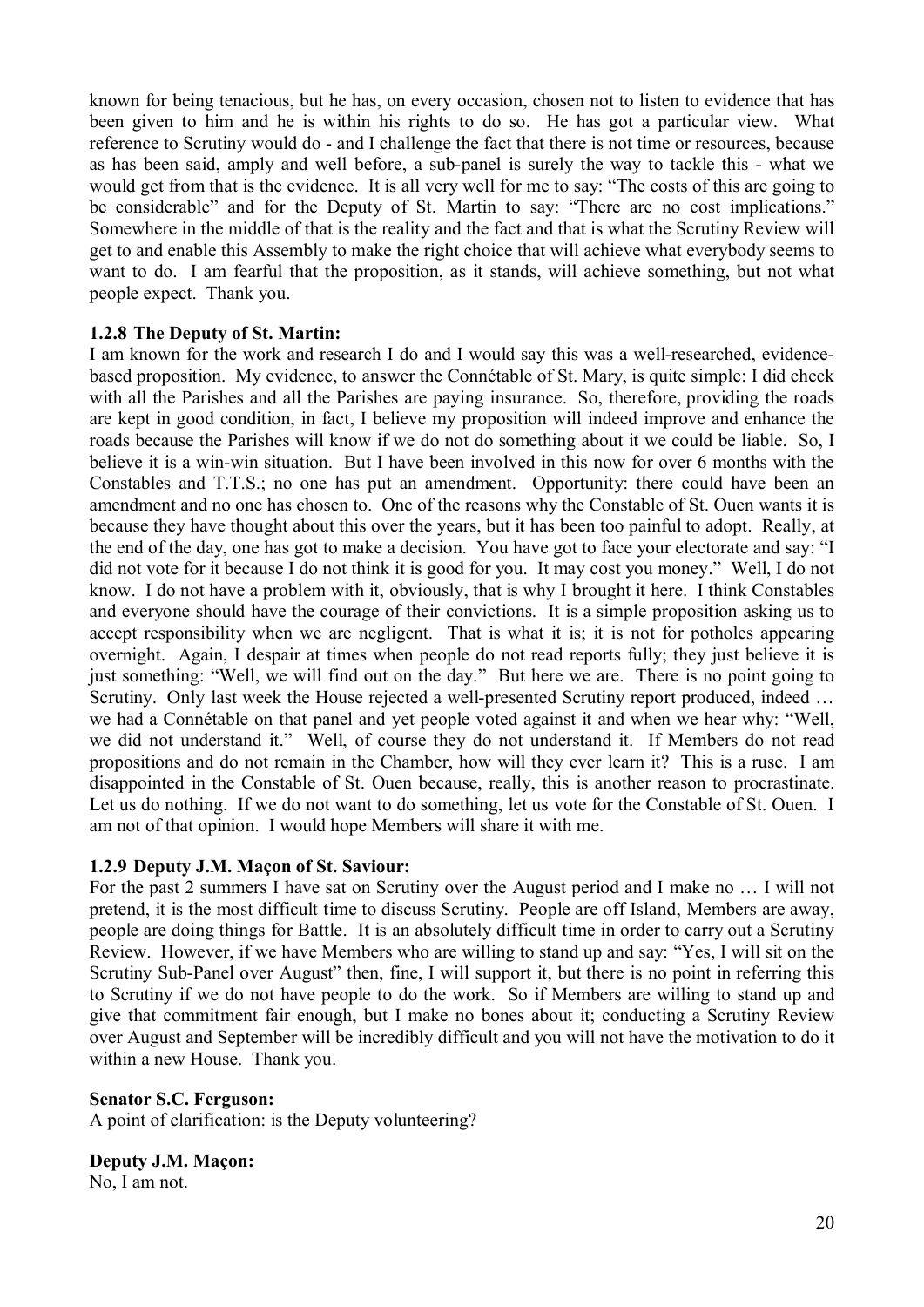# **1.2.10 The Connétable of St. Brelade:**

If I just may speak to this latest proposition with regard to the time processes and the fact that I suggested in my speech that the matter be referred to the Law Commission. In practice, the Law Commission need a bit of political direction and there also needs to be work done on the consequences of the law. In terms of timescale, Members have expressed fears that it will not be done in time for this term, if you like, and I do not think there is much doubt about that. But to put it into the scale of things, and as a result of conversations had with the law draftsman, the indications are that if we needed to create a new law it would take something like a year to develop an instruction, probably about a year to bring the law to the States, and 6 months beyond this before it became statute. Clearly, this is not going to happen in the short term and I would suggest to Members that the proper process would be for the law to be considered by Scrutiny, Corporate Services and Environment, if necessary, to feed into my department to produce a good law which will serve the purposes for parishioners, for residents of the Island in the future. Let us not do this in a rush; let us get it right and make it correct and meaningful, which is the Deputy's main focus on this. Let us not rush it.

# **1.2.11 The Deputy of St. John:**

I accept what the previous speaker just said about reviewing the legislation, the law, but should that not be what we are going to review? We are asking Members to review this piece of work by the Deputy of St. Martin. I would have preferred for the Scrutiny Panel concerned to be reviewing the law that the Minister was referring to, not this particular piece of law; a law to do what needs to be done. Therefore, I will not be supporting the view of referring this to Scrutiny because this is the wrong way of doing things. The other thing, if I may have a direction from the Chair, am I correct that this House is still in place, every Member here, until I think it is 12th December when we finish?

# **The Deputy Bailiff:**

No, until 14th November.

# **The Deputy of St. John:**

14th November, is it? Fine. So, therefore we have a little longer. But even given those dates I think it would be unfair to put something forward, which comes from the Deputy of St. Martin to be reviewed; it is the wrong way of doing things. We need to be reviewing the law that T.T.S. would be bringing forward and therefore I cannot support what is being proposed here this morning.

# **1.2.12 Deputy P.V.F. Le Claire of St. Helier:**

The Deputy of St. John made the very point - or one of the 2 points - I was going to make; the very same point was made by the Deputy of St. John. It is not for Scrutiny to go away and create laws: it is for Scrutiny to examine laws that are being proposed and hold those up to the light of day. **[Approbation]** While there is certainly a need to review our systems and there is a need to review Scrutiny, I also agree with Deputy Maçon; this is just unrealistic. Now, I am going to oppose the move to send this to Scrutiny. I am going to also - in case this is lost - just briefly touch upon why I believe we need the Constable of St. Brelade, the Minister for Transport and Technical Services, to instruct his officers to send a brief to the Law Review people, the Law Commission, and ask them to undertake the work which was first advised upon as set out in the Deputy of St. Martin's proposition in the judgment handed down by the Bailiff. I believe that with an ageing population we are going to see more and more people significantly, in demographic terms, becoming more susceptible to falls. The impacts of those falls as they grow older are going to become more of a burden upon our health systems and we need to be looking at this holistically, not only from … I do agree; we also need to careful not to create a culture of litigation so that we are always … you know, you get these companies in England texting you to sue everybody for anything. I do believe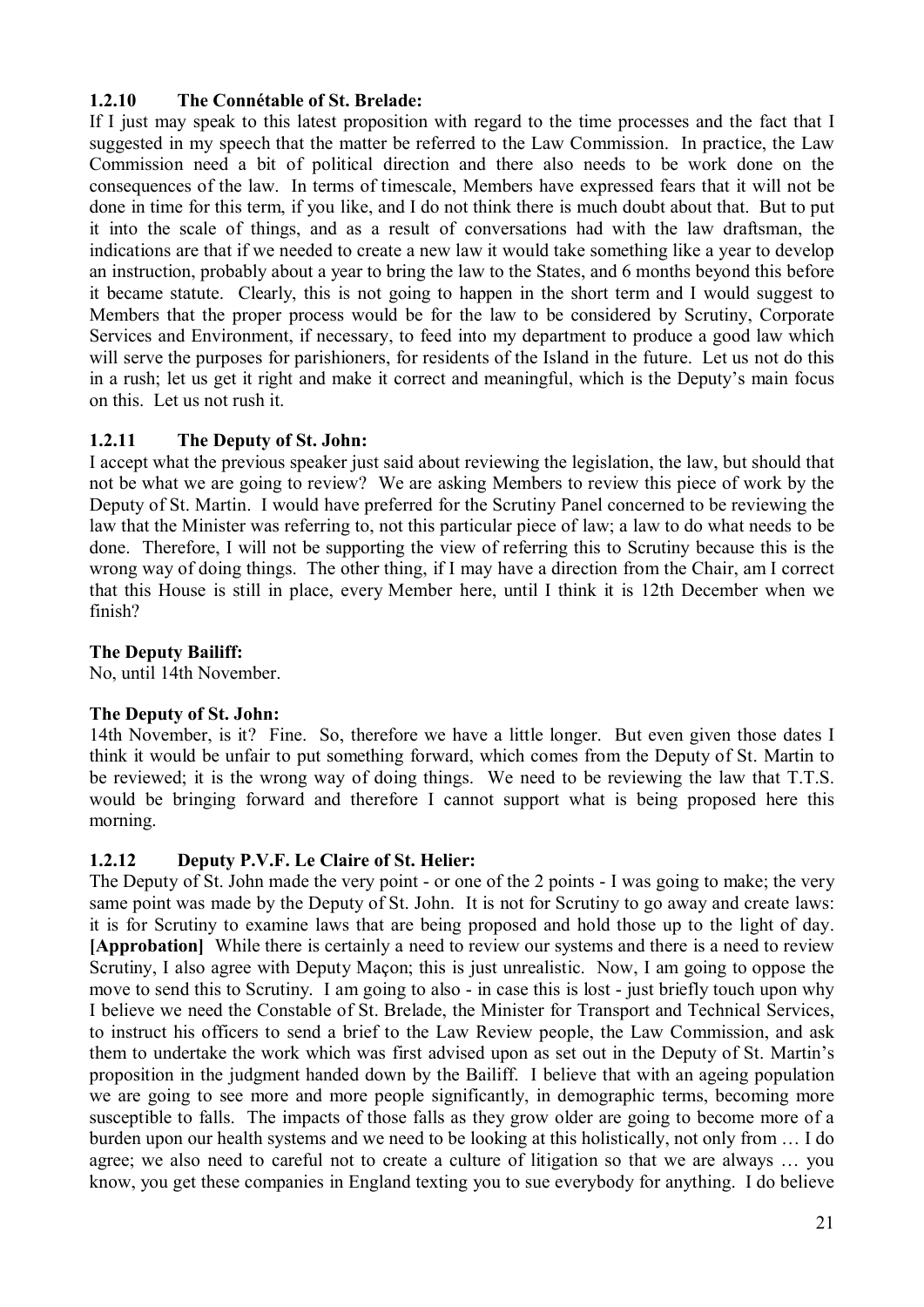we have got to be wary of that. I do believe we have got to be wary of the red tape. But I also think we also need to think a little bit into the future in recognising that there is going to be a significant increase in the amount of elderly people in our population. I am saddened to hear Deputy Tadier talk about his mother falling and breaking her hip.

# **The Deputy Bailiff:**

Deputy, you will be able to make this speech, if I may say so, when we return to the main proposition. At the moment, we are only considering the reference to Scrutiny.

[10:30]

# **Deputy P.V.F. Le Claire:**

I did make the point that if this …

# **The Deputy Bailiff:**

If you do not return to the main proposition because it is referred to Scrutiny you will be able to make this speech when the matter comes back.

# **Deputy P.V.F. Le Claire:**

If I am re-elected, if the matter ever comes back, that is why I was making this point that I feel that this is the time

# **The Deputy Bailiff:**

I am sorry, that is not in order to speak in case you are not re-elected. **[Laughter]** You have to speak on the proposition because that is what is relevant. The proposition is whether to refer to Scrutiny. Is there anything further you want to say on that?

# **Deputy P.V.F. Le Claire:**

No, thank you.

# **1.2.13 Connétable P.F.M. Hanning of St. Saviour:**

As you have pointed out, this is about whether we will refer it to Scrutiny. The problem we have got is that the proposition we are debating is flawed and it is flawed very much on the point of costs. The proposition states that there will be no insurance costs, no cost to the T.T.S. or to the Parishes because we are insured. Well, I am sorry, having been President of Jersey Mutual Insurance, I do have some insurance background and I can tell the Deputy that if you increase the liability your costs of insurance cover are going to go up. It is not a case of saying: "They are already covered" the liability will go up. The claims will go up, the cost of processing those claims will go up.

# **Deputy P.V.F. Le Claire:**

On a point of order, does this have anything to do with referring to Scrutiny?

# **The Connétable of St. Saviour:**

Therefore, we need to get evidence about this. We are being invited to debate this proposition with incorrect information in front of us and I suspect the only way out of it is to get evidence from Scrutiny.

# **1.2.14 Deputy R.G. Le Hérissier of St. Saviour:**

I was going to ask the Solicitor General a question and I think it pertains to the referral to Scrutiny because it strikes me, this ambiguity is floating around that does the law, as currently constituted and the payment by authorities as insurance, indicate that the system is indeed set up now to achieve what the Deputy is seeking to achieve? I wonder if the Solicitor General could advise us,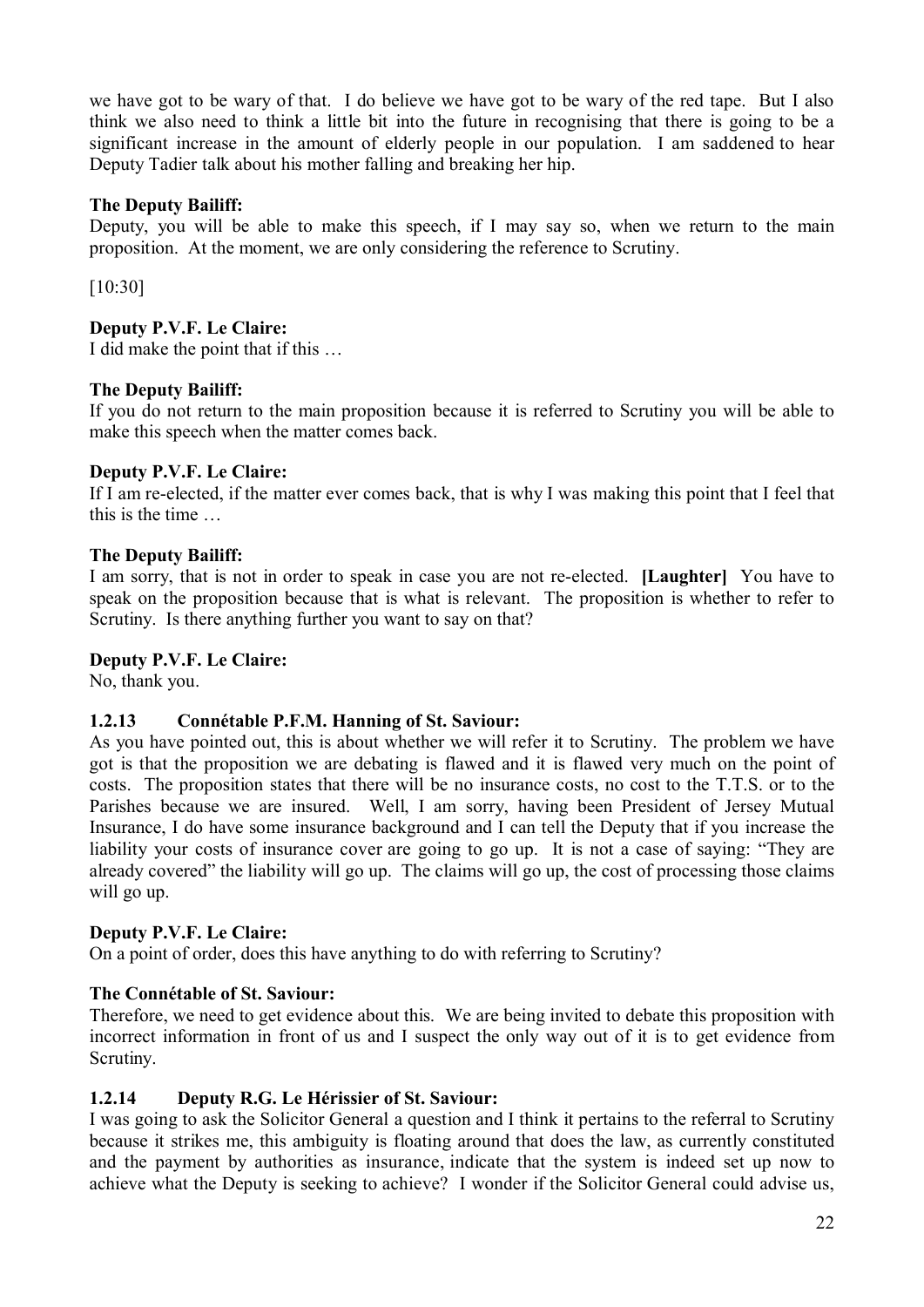the Attorney General as well **[Laughter]** whose eminence is just as impressive at the best of times. **[Laughter]**

# **Mr. T.J. Le Cocq Q.C., H.M. Attorney General:**

I am sorry, I mean no disrespect, but I am not sure that I fully understood the question. I wondered … **[Laughter]**

## **Deputy R.G. Le Hérissier:**

To rephrase, and if the great minds cannot understand it it does not give much hope to the rest of us, but to rephrase, does the law, as currently written, and the payment of insurance, imply that Parishes and T.T.S. are in a position to pay compensation at the moment?

## **The Attorney General:**

No. The position is that insurance operates as by means of an indemnity to the insured person. Although often payments flow directly from the claimants from the insurance company, the legal reality is that what the insurance company is doing is indemnifying the Parish or the local authority as the case may be against its liability. If the Parish or the local authority has no liability the insurance indemnity will not flow. The insurers will say: "You have no liability, therefore I do not need to indemnify you for it." It seems to me another facet of insurance, if this is part of the same question, is that the premium, when it is set, is directly linked to the risk. The insurers assess the risk, assess their likely pay outs, and will therefore assess the premium accordingly. If the insurers believe that the risks increase then the normal practice is that the premium will increase.

## **The Deputy Bailiff:**

This is just a question of whether the matter should be referred to Scrutiny. Does any other Member wish to speak?

# **1.2.15 The Deputy of St. Mary:**

Well, starting with that point on liability because it is important because we seem to be saying that this has to be referred back, now it has to be referred to Scrutiny because of the costs issue. We are hearing that Parishes are indemnified for their liability, but they have not got much of a liability, so the insurance policies are relatively cheap. What we are being asked to do is shoulder our responsibilities as a government and as Parishes and have a liability. Of course, that will lead to the excellent consequence that Parishes and T.T.S., presumably to avoid having to pay out, will get on and keep the roads in good order. So, it does seem to me that this issue, that particular issue, is a little bit of a kind of suddenly worth talking about that in order to, as others have said, boot this into the long grass. I was not going to say that, but the good Constable of St. Saviour led me down that path. But it is an important point. The other 4 points I was going to make briefly, the Constable of St. Helier spoke about the Street Works Law and he said: "If we do not refer this back, somehow the Street Works Law might be delayed." Well, that is extraordinary because my understanding was that that was with the law draftsman. He also suggested that the virtue of the Street Works Law is that the sooner it gets passed it will make them do the job properly. Well, amen to that. That is a part of the package that we are talking about. If this goes through and we say then that appropriate legislation must be brought forward, then that will of course put some energy into the Street Works Law and make it work that much better. So, I cannot see the conflict there. I really cannot. The second point is Scrutiny; referring this to Scrutiny. Suddenly Scrutiny will effectively create policy. Suddenly Scrutiny will do the research that the officers and the departments should do. Suddenly Scrutiny will become a sort of quasi-Law Officers' Department. It is absurd; it is absolutely absurd. Since when was Scrutiny a policy-creating body? Oh, when we want to kick something into the long grass. The third point is how long does it take? Others have mentioned this, but I should just remind Members that in the U.K., because of the same issues that I have alluded to and that the Deputy Bailiff at the time alluded to in his judgment, because of those issues the U.K. dealt with this in 1961. Then I think they revised that provision in 1980 to make it even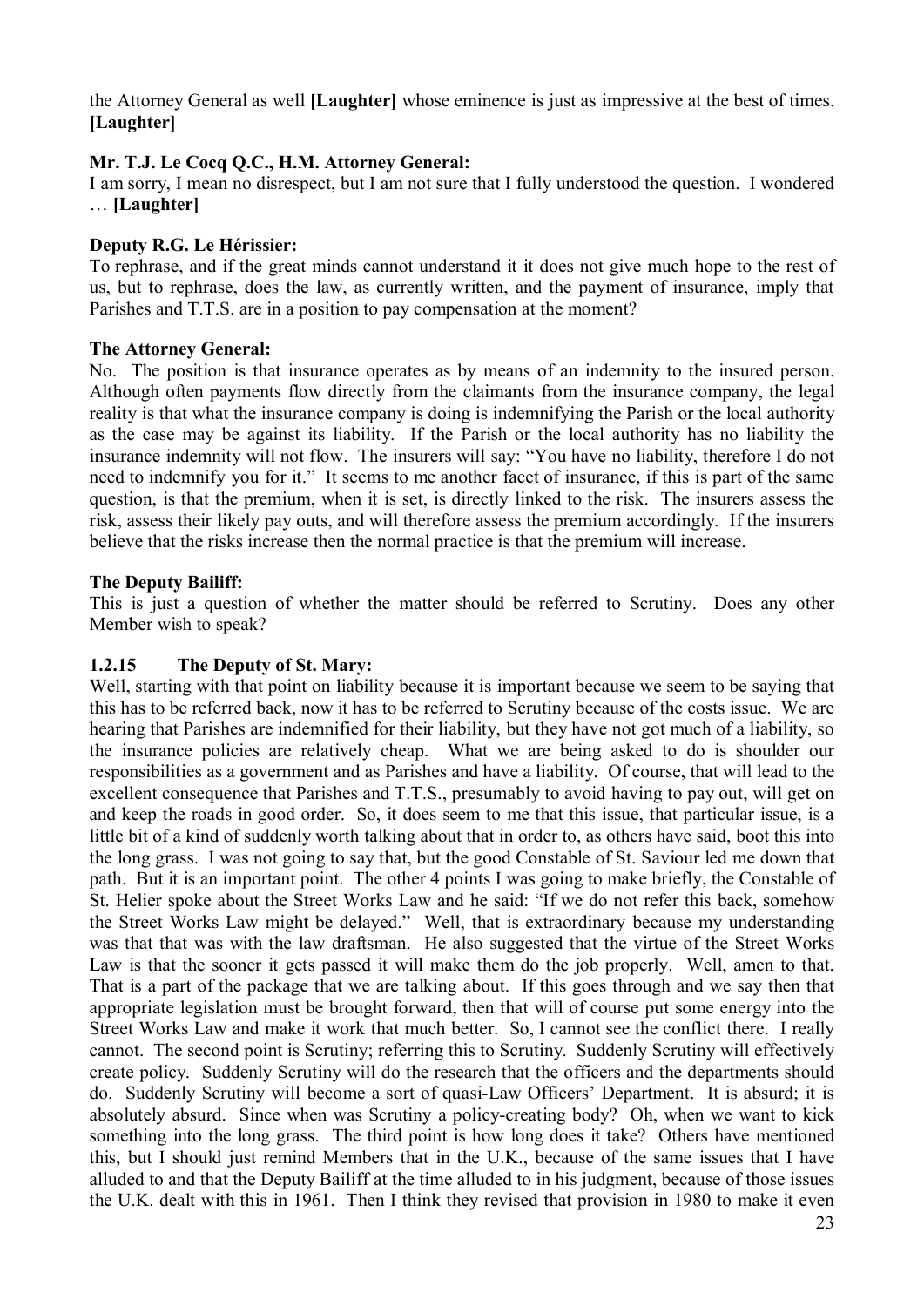tighter. So, we are looking 30 years ago, 60 years ago - no, 50 years ago - and we are now proposing to delay yet again. The judgment that the then Deputy Bailiff, Mr. Birt, gave in the Royal Court in 2003 was quite clear and, again, was saying: "*Manana*." This proposition is not about what it costs or what the law should look like, it is about making a commitment; a commitment to this Government having a duty of care to its people. That is what it is about. It is not about these little details … well, not little details, but it is not about framing the law. I just remind Members of what it says: "To agree that appropriate legislation should be brought forward for approval to make the States legally responsible." Of course, as the report says, that will include statutory defence, it will include those issues of the balance to be struck there. Appropriate legislation. The Constable of St. Brelade talked about the Law Commission: "This should go to the Law Commission, but they need political direction." Exactly, that is what this proposition does. It gives political direction and if T.T.S. and the various authorities decide that the way to get appropriate legislation is to refer this to the Law Commission, which certainly is the way that I would go, I would suggest, and I will be saying that in my later speech, that is fine. They may very well be the appropriate body to find out what appropriate legislation should be and they can review what is said elsewhere. I will close by reminding Members of what our Deputy Bailiff, now our Bailiff, said in his judgment: "Individuals who suffer damage through a failure by the highway authority to repair the highway should be entitled to recompense, subject to appropriate safeguards for the public or parochial purse" which is exactly the point. He goes on: "I would therefore invite [this is 2003] the relevant committee to consider introducing appropriate legislation. It might well find it helpful to refer the matter to the Jersey Law Commission in the first instance. The Commission will no doubt be able to review the solutions adopted by various jurisdictions throughout the Commonwealth with a view to recommending that which is most suitable for Jersey." I rest my case and we should really kick this proposition itself into the long grass and get on with this important debate which will cement a proper relationship between us and our residents.

# **1.2.16 Deputy K.C. Lewis of St. Saviour:**

I will speak briefly as I will be speaking on the main proposition if and when we get to it. We have 13 highway authorities, all have adequate cover, T.T.S. and the Parishes. Obviously, as has been said, if we increase the risk we will increase the premiums and Parish rates. We can only minimise the risk; we cannot eliminate it. If all risk came with a guarantee there would be no risk. I will be referring to Scrutiny.

# **The Deputy Bailiff:**

If no other Member wishes to speak then I call on the Connétable of St. Ouen to reply.

# **1.2.17 The Connétable of St. Ouen:**

A number of speakers more or less accused me of trying to push this into the long grass. Can I maybe point out to them that even the proposition itself will not come back to this Assembly during the life of this Assembly. It will take quite a long time before it comes back as a proposition. What I maintain is that the work has not been done to enable us to make this particular decision. The Deputy of St. Martin said that the Connétables would have to go back to their Parishes and say: "It may cost you money." I am afraid that shows how little the Deputy of St. Martin knows about Parish Assemblies. If I went to a Parish Assembly and said that I would be crucified. I need to go back to a Parish Assembly and state exactly how much it is going to cost and then they decide whether they are prepared to support it or not. That piece of work has not been done. My proposition was that it be referred to Scrutiny for the full costs and benefits to be assessed and that is what I think they should do. I am not, as Deputy Le Claire and the Deputy of St. Mary pointed out, trying to get Scrutiny to make a law. I am only asking Scrutiny to make sure that the evidence which is needed to produce this law is properly assessed and properly put before us. Thank you.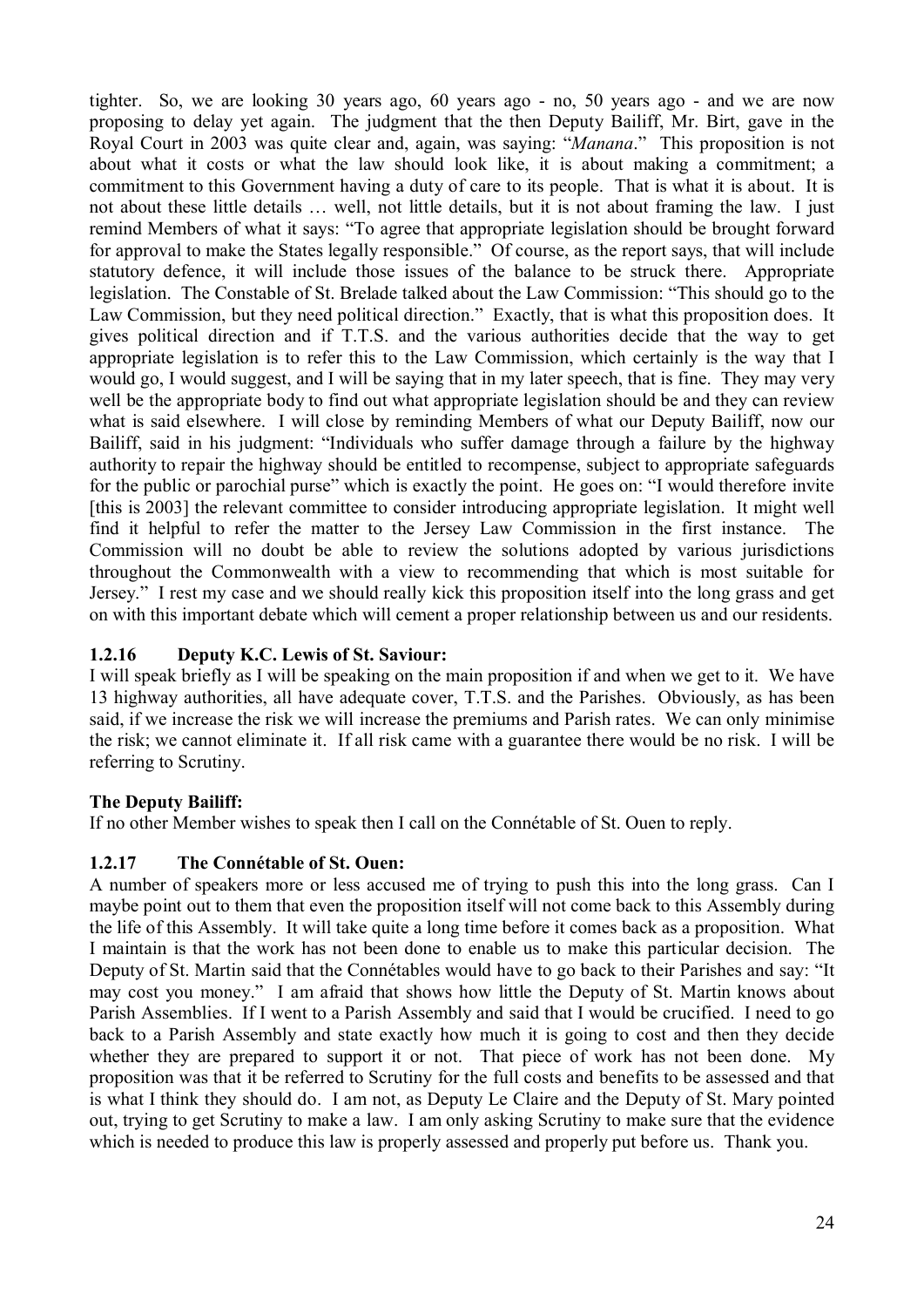# **The Deputy Bailiff:**

The debate is now closed on the question of reference to Scrutiny. The proposition is that the matter be referred to the Corporate Services Scrutiny Panel. The appel is called for. I invite Members to return to their seats and I will ask the Greffier to open the voting.

| <b>POUR: 22</b>           | <b>CONTRE: 23</b>            | <b>ABSTAIN: 2</b>         |
|---------------------------|------------------------------|---------------------------|
| Senator T.A. Le Sueur     | Senator P.F.C. Ozouf         | Senator S.C. Ferguson     |
| Senator P.F. Routier      | Senator B.E. Shenton         | Connétable of St. Brelade |
| Senator T.J. Le Main      | Senator A. Breckon           |                           |
| Senator F.E. Cohen        | Senator A.J.H. Maclean       |                           |
| Connétable of St. Ouen    | Senator B.I. Le Marquand     |                           |
| Connétable of St. Helier  | Senator F.du H. Le Gresley   |                           |
| Connétable of Trinity     | Connétable of St. Lawrence   |                           |
| Connétable of Grouville   | Deputy R.C. Duhamel (S)      |                           |
| Connétable of St. Martin  | Deputy of St. Martin         |                           |
| Connétable of St. Saviour | Deputy R.G. Le Hérissier (S) |                           |
| Connétable of St. Clement | Deputy J.A. Martin (H)       |                           |
| Connétable of St. Mary    | Deputy G.P. Southern (H)     |                           |
| Deputy J.B. Fox (H)       | Deputy of Grouville          |                           |
| Deputy of St. Ouen        | Deputy P.V.F. Le Claire (H)  |                           |
| Deputy of St. Peter       | Deputy of St. John           |                           |
| Deputy J.A. Hilton (H)    | Deputy M. Tadier (B)         |                           |
| Deputy of Trinity         | Deputy A.E. Jeune (B)        |                           |
| Deputy S.S.P.A. Power (B) | Deputy of St. Mary           |                           |
| Deputy K.C. Lewis (S)     | Deputy T.M. Pitman (H)       |                           |
| Deputy I.J. Gorst $(C)$   | Deputy T.A. Vallois (S)      |                           |
| Deputy A.T. Dupré (C)     | Deputy A.K.F. Green (H)      |                           |
| Deputy E.J. Noel (L)      | Deputy D.J. De Sousa (H)     |                           |
|                           | Deputy J.M. Maçon (S)        |                           |

# **Senator B.E. Shenton:**

Given the amount of business we have I propose the closure motion in half an hour on this debate.

# **The Deputy Bailiff:**

Very well. We return to the main debate and next to speak is the Connétable of St. Helier.

# **1.3 Roads and Pavements: legal liability in case of negligence (P.75/2011) – resumption**

# **1.3.1 The Connétable of St. Helier:**

If Deputies Southern, Martin, St. Martin and others are to be believed, the last debate was a ruse or a bluff. Therefore, those who supported the reference to Scrutiny will go on to vote against the proposition. To prove them wrong, I plan to support the proposition. I had genuine reasons for wanting it referred to Scrutiny and I was genuinely putting myself forward to be on the sub-panel, but that has gone now. First of all, certainly the Parish of St. Helier has nothing to fear from this proposition being approved; nor, I suspect, do the other Parishes and the Transport and Technical Services Minister.

[10:45]

I suppose those people who have things to fear may be the ratepayers and the taxpayers, but that is another matter. At this stage we are looking at an in principle debate; we are not looking at specific legislation. That will come forward in due course for amendment, if necessary, and debate, however I do have misgivings and while I applaud what the Deputy of St. Martin is doing here, I am concerned on a number of grounds, even though I plan to support the proposition. The first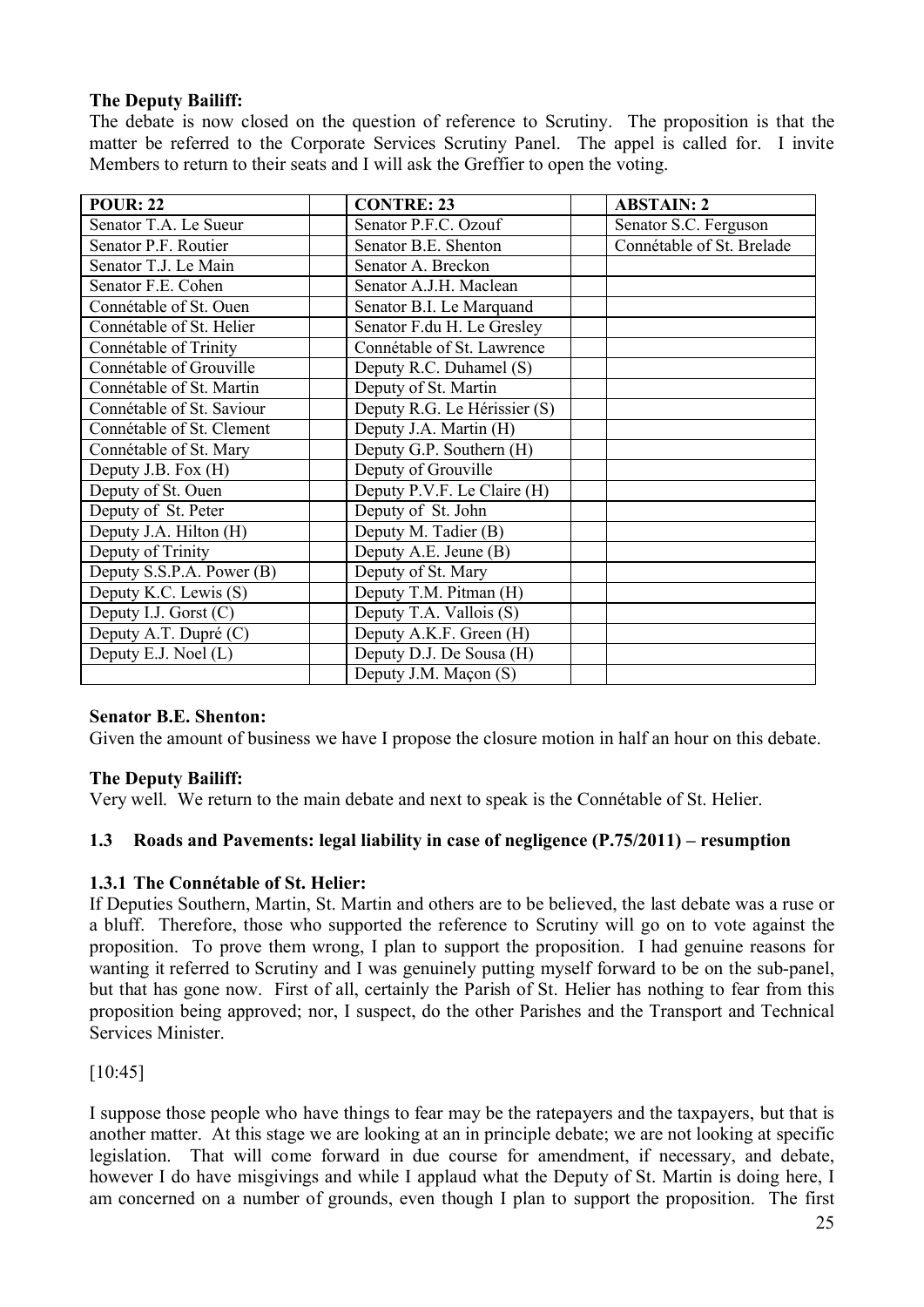ground is will it work? Will this proposition, when it eventually comes back, make our roads and pavements in a better condition than if we were not to accept the proposition? I have just recently been on the Parish branchage and I know I was ridiculed in a recent debate for talking about the Roads Committee, but I happen to think that the Parish way of doing things in Jersey has tremendous strengths. One of the things I noticed on our branchage is that we were picking up defects. This normally happens in the September branchage but we do it in July as well. We were picking up defects in the roads and pavements as we went around the Parish with our long pole measuring branches, and we came up with an extraordinary shopping list of improvements that we want to see in the Parish roads and indeed in the States roads. The Parish system, without any further legislation is acting in a very responsible manner towards people who want to have safe access on our roads. I really do deplore some of the earlier speeches that we had which seem to suggest that someone who does not vote for this does not care about people falling over or tripping over. Because people do care and some people believe that the Parish system that we currently have with the branchages, with the roads inspectors, in the case of St. Helier with paid staff whose job it is to check the pavements and the carriageways on a monthly basis, and I think to say to us that we do not care unless we support this proposition is simply wrong. Sometimes following U.K. legislation slavishly does not produce a better society. We could look for an example at other things. I am not going to digress but there are other things where we are being asked to follow the U.K. and quite clearly the system that Jersey has developed over centuries is doing an extremely good job. That does not mean it cannot be improved. Of course it can. So I am not sure whether, if this happens, it will lead to safer roads and pavements. I hope it will help but there is a danger. Deputy Tadier, in his speech, talked about how the proposition was about investing to save. Well, the Deputy of St. John in his wonderful digression from the proposition, he was right. The best way to invest in safer roads is to put money, more money into the capital programme for repairing and maintaining our roads and pavements. Whether legislation is going to have that effect I have some doubts and that is why I think the key word in the Deputy's proposition is "appropriate". The legislation has to be appropriate. It has to be appropriate for Jersey and it has to dovetail with the system we already have that is working, extremely well I think, 99 per cent of the time, in the Parishes and probably also in the case of States roads and roads inspections. Another example, the other day I noticed the new surface in York Street near the Town Hall was starting to delaminate and come up. A simple phone call, a couple of days later the T.T.S. staff are out there doing a great job repairing where it has come away. Things happen very quickly in Jersey. We all know this as Members of this Assembly. We see something that is wrong, we talk to the Constable, we talk to the officers and it gets fixed, normally within 7 days. So, I think we have a pretty good system. Of course, it is deplorable that these problems occur. Sometimes it is the weather but sometimes it is the utility companies and other third parties digging up the road yet again, putting in another trench which destroys the surface. That is why I do not want to see any delay in that street works legislation coming forward and I hope the Deputy of St. Martin will agree with that. That, if it is possible to put his legislation in with the Street Works Law, that has got to make sense because they belong together, but we do not want to see any delay in it. So I would say in closing that I think that there will be issues. There is a genuine risk of a claims culture coming out of this. There is a risk of insurance premiums going up, but we will have a chance when the legislation comes forward, to amend it in such a way as possibly can mitigate those disadvantages. Thank you.

## **1.3.2 Deputy P.V.F. Le Claire:**

In the previous debate I was talking about the cost of falls to society. I just commented about how unfortunate it was, I was saddened to hear about Deputy Tadier's mother falling and breaking her hip. In my experience in town, there have been a number of times when I have been approached by people who have fallen, or I have seen people fall, or I have gone to help people who have fallen. I can remember one in particular in Val Plaisant just up the road from where I live, in between St. Thomas' church, an elderly gentleman had tripped, fallen flat on his face and cut his face. He was bleeding and everything, and I was appalled at the width of the pavements in Val Plaisant. When I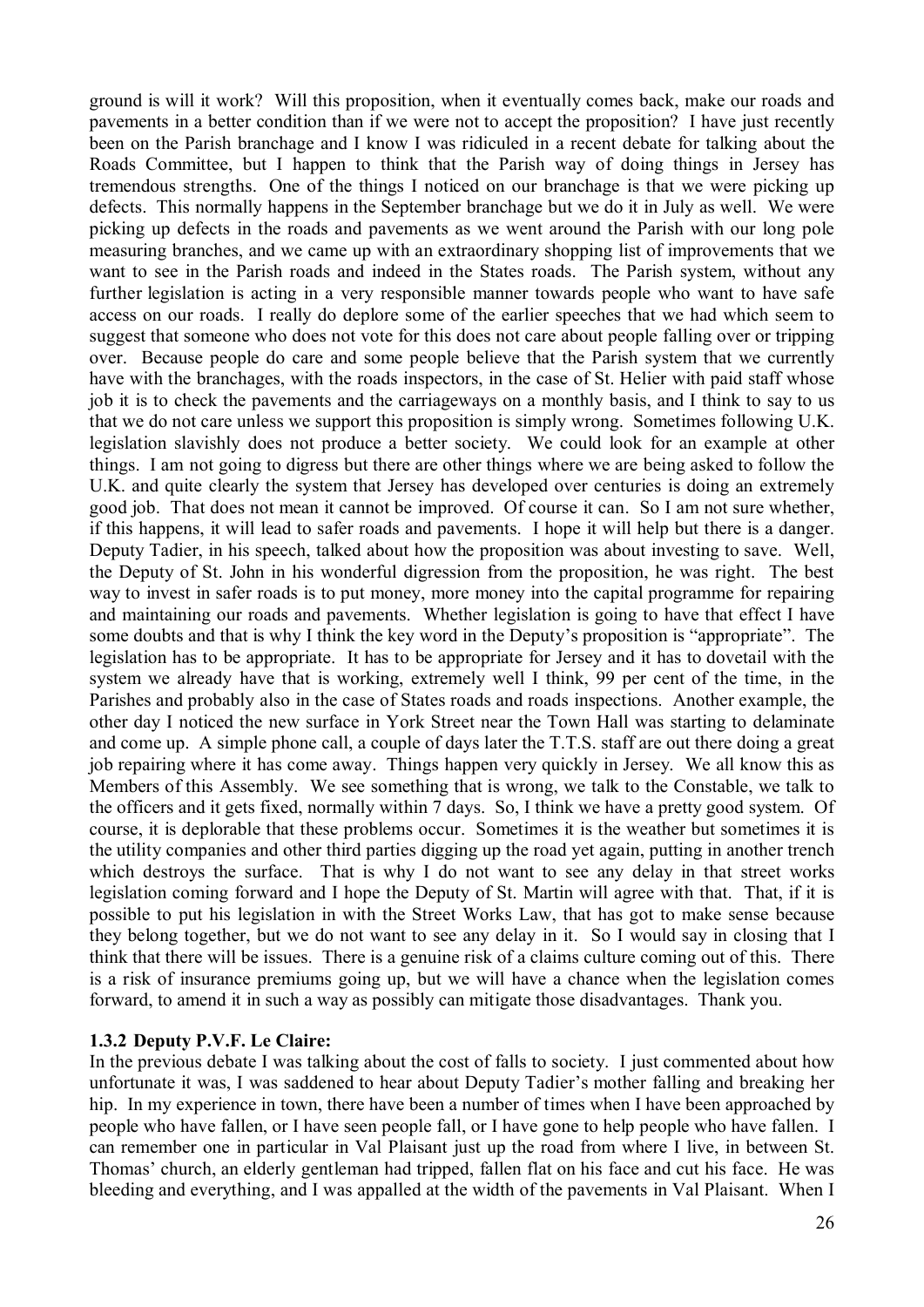saw the issue was that the pavement was not level, the pavement was very narrow, it was obviously a very well-travelled thoroughfare because lots of people use that area, not only for the church when there are weddings, funerals, services, et cetera, but also as a main vein into town. When I undertook to look at that particular street, Val Plaisant into town, into New Street, I was appalled at the actual width of the pavements. I remember looking at the width of the pavement outside Jason's, the hairdressers and it was 12 inches from the wall to the street, and yet mothers with prams and children holding hands were having to navigate that in sometimes wet, rainy conditions with traffic. I believe at the time it was 2-lane traffic because the traffic used to turn in a different direction. So, I set about trying to change that and the only way that I could do that at the time was by bringing an amendment to the Island Plan, and this was the 2002 Island Plan. In that amendment I got the States to agree that they would do road improvements in Val Plaisant and New Street. I am not even certain if it is completed yet, but I do know that initially it did take some time to get going and then we saw some improvements, and we have seen some more recently. The Constable of St. Helier talks about improvements being made in a relatively quick period of time. In that experience it was not quick at all and the situation had existed for a number of years. We have also got other streets where we are not looking at this in the round. I was hoping the Transport strategy would look at this further, for example, Midvale Road where we could engineer out some of the issues, where 2 cars have to pass on narrow pavements, et cetera. The biggest benefit has obviously been in our lifetimes, in relation to the pedestrianisation of town and I remember in particular the very morning that they started to pedestrianise the side entrance to the market, opposite where the Café de Paris was at the time, which is at the little entrance there and at that point there the cars used to drive down to the end and do a 16-point turn and drive out. From the moment that we started to pedestrianise town from that street onwards, and we went forwards in great steps, we changed the manner of the way we live in town. We changed the shopping experience, we changed the tourist experience and we certainly improved the lot of pedestrians, the residents and - although they did not believe so at first - we certainly improved the shopping conditions for the retailers. The Constable talks about changing things in 7 days. I am sure he will agree with me, as will the Minister for Transport and Technical Services. When the previous Minister, who I was not as big a fan of as this Minister, decided to change the directions of the traffic at Garden Lane ...

## **The Deputy Bailiff:**

Deputy, I am sorry but I must ask you to come back to the proposition. The question is not about pedestrian precincts and whether they are a good thing or a bad thing, their effect on tourism. The question is not about whether Garden Lane should or should not have something, its direction moved or whatever it happens to be. The question is here, whether or not to request the Minister to bring forward legislation which has the effect of carrying liability in the public, whether the Parish or the States. I wonder if you could please return to that question.

## **Deputy P.V.F. Le Claire:**

Certainly, Sir. I was just making the point that what I thought was important for everybody to consider was it is important to design out the number of falls and the way that we have access to our town, thereby negating the need for legislation and these debates. We all acknowledge that falls are dangerous. We also need to bear and have mind in relation to the fact of the consequences, financially and otherwise, of falls to the community. So, we have got somebody who breaks their hip. They end up in hospital. They block a bed, perhaps, that was being planned for an operation or hip replacement or something, and if we do not invest now in changes then we are going to continue to see, with the continuing ageing demographic population, an increase in people experiencing falls, so I would say in relation to those that have said this is going to be the wrong thing to do because we'll see an increase in insurance premiums, I would like to ask them if they would ... the Minister has come up with evidence this morning about how much it has cost the U.K. economy in compensation culture, let us ask the Minister for Health and Social Services and the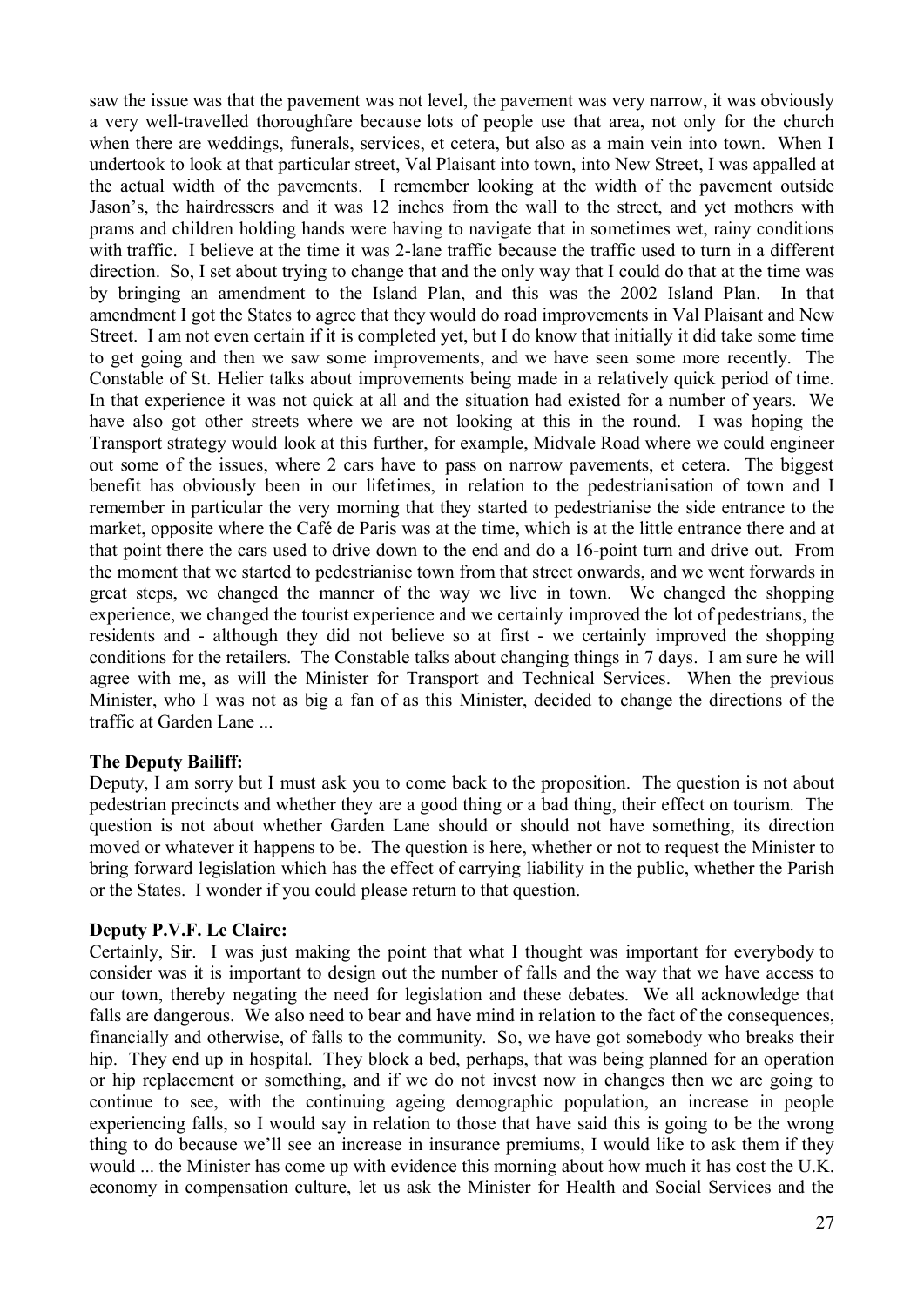Council of Ministers next time we have these debates to produce a cost to us of how much it has cost the Jersey economy this year in falls. How much has it cost the hospital to treat people who have had falls in relation to pavements and accidents in pedestrian issues? Then we could look comparably at the insurance premiums and how much they would go up. "In my experience [the Constable says] legislation will not change things." and I believe he is right. In my experience legislation has never made a difference. What has made a difference is litigation, because you can have all the legislation you want and it does not mean a thing. It does not cost a thing until litigation comes to bear and we have seen that most recently in some historic debates where we spent significant amounts of money to put right things that were wrong. In my experience in the 11 years that I have been in the States, is that the States is minded to do nothing until there is a litigation that has a chance of success on the horizon, and then we fold like a pack of cards and immediately start to address issues. I would also make the point, if the Constables in the other Parishes were anything like my Constable, they have one thing in mind at a rates assembly and that is getting the lowest possible rate on to the front of the *J.E.P. (Jersey Evening Post)* the next morning. I do not think that having 13 different roads authorities is necessarily the best way to approach this argument. I believe the argument should be approached from the need to invest to save. The fact that if we have legislation, litigation will force us into making changes to our Island that will design out these areas where people fall and negate the need to treat them, and negate the need for these debates, whether I am on topic or not. So, I think we should back the Deputy of St. Martin, put the right legislation in place which was identified as being necessary and if we are not able to do that, at the very least ask the Minister for Transport and Technical Services to take away this debate today and make sure that it is referred, as I suggested in my previous speech and as has been mentioned by other people and in fact the Minister himself, a pro-active Minister. Let us ask him to take this debate as a clear signal that something should be progressed.

## **The Connétable of St. Mary:**

I was going to ask before I spoke if I could have leave to ask another question of the Attorney General, if he is in the vicinity?

# **The Deputy Bailiff:**

I am sure he will be returning shortly. I will put you down the batting order, if I can put it that way?

# **1.3.3 Deputy J.G. Fox of St. Helier:**

I can quite understand why the Deputy of St. Martin wants to bring this forward. As a Deputy you always get people that ring you up and tell you of where they have fallen into a pothole and they have got injured, and they want to tell you about it and: "What can we do about it?" The Constable of St. Helier is quite right. He does have roads inspectors, he does have roads committees and yes, they do get repaired in 2 days or 7 days but nevertheless, one of the problems with the proposition that is laid out: "To agree appropriate legislation should be brought forward for approval to make the States" et cetera. One of the problems with this proposition: "as a result of negligence caused by failure of relevant highway authorities to maintain the roads and pavements." That is where the problem lies. As also being a retired director of Jersey Mutual I can assure you that you have to have evidence and evidence, as a retired policeman also, is very hard to do.

[11:00]

Especially when you are looking at negligence or recklessness, or various other things like that. It is easy to put down in a proposition but it is extremely difficult for a legislature or States departments or ministries or Parishes to be able to move that forward. It is a huge subject and then when you carry on to look at people being no-fees no-wins and all the rest of it, litigation and compensation means that these things can permeate for years. Usually a result is that by the time that you have done all these things, people grow very old, very weak or have had all the necessary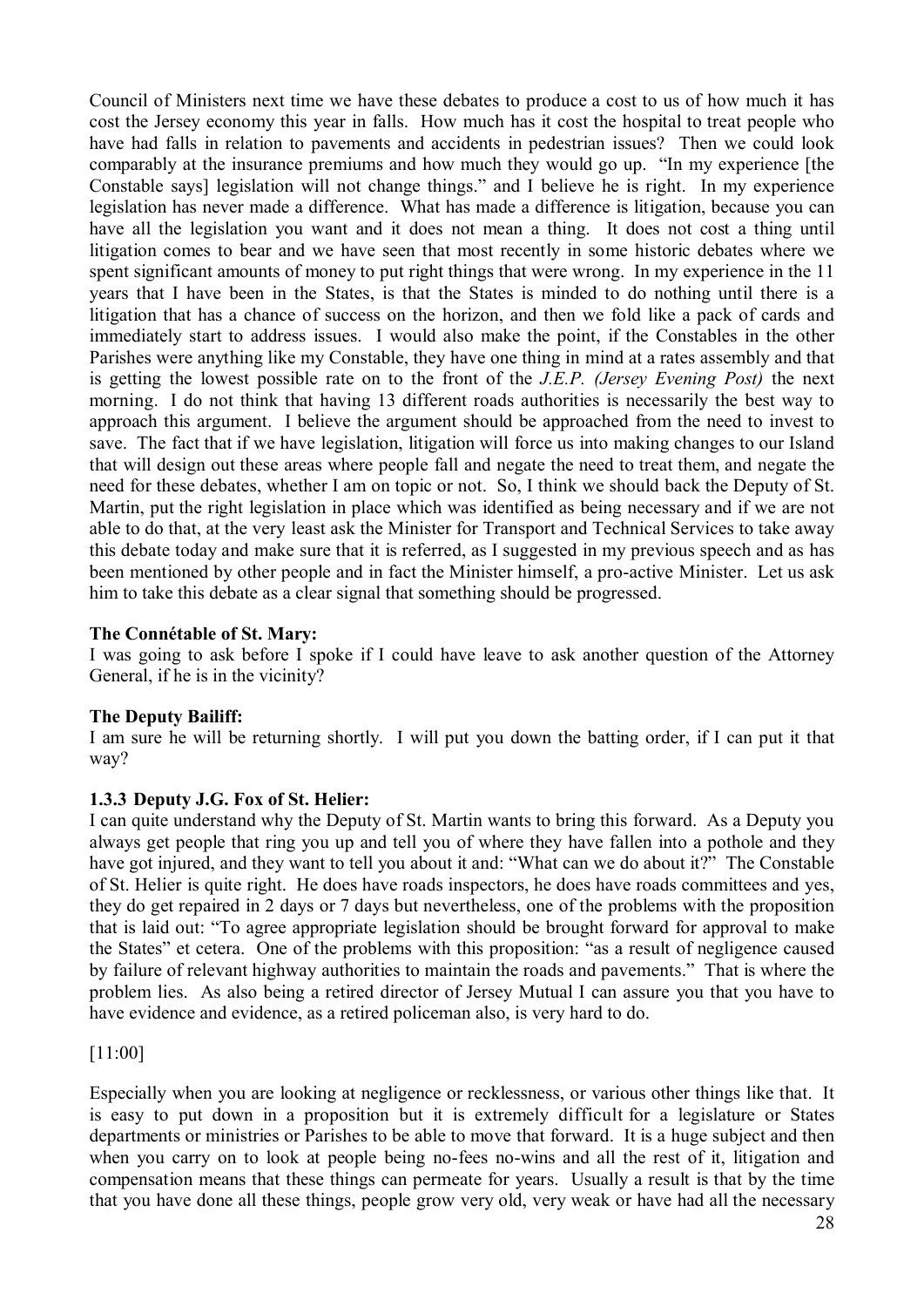treatments that are available, but it does not prevent the pain from occurring in the first place because of the complication. Then the final part of the Deputy's proposition: "Financial and man power implications, there should be none in the relevant insurance places held by the States, and the Parishes should already cover this risk." Well, clearly they have not and if the Deputy thinks they have, I would suggest to you that to put this under the scrutiny of legal opinion. It would probably take years to define whether that has any relevant matter or not. As much as I would love to support the Deputy, I am afraid that the answer to this one has to be no. It needs an awful lot more work done on it and I appreciate that as a Back-Bencher it is impossible for the Deputy to be able to fulfil that, and yes, it probably needs to have been the Law Officers, the Legislature, or indeed the Scrutiny Panels being able to bring in professional people to be able to look at this in a great deal more detail before it has any hope whatsoever of coming anywhere near the States for consideration for legislation. Thank you.

## **1.3.4 The Connétable of St. Mary:**

The first part of my question is really following on from what has been said before. I understood the Attorney General quite clearly to say indemnity can only be provided by insurance for a liability that currently exists. As my understanding, and these terms have been used before, I am currently covered as an authority for malfeasance, when I have done something and done it badly and it in fact causes a problem, but not by nonfeasance and I wonder if the Attorney General could comment on that and explain carefully to me what the differences are so that I can be sure I understand. Also, in the proposition, maintaining roads and pavements in a "proper state of repair", could the Attorney give some thought to what that would entail? One of my particular concerns is how far does it go? Does repair mean that the roads, the highways must be in a state where they can be safely driven on at all times or reasonably at all times, and I am thinking particularly of something that occurs here rarely, but I am not prepared for as an authority, which is snow and ice? Would I be required to ensure that the roads were passable safely in all terms of snow and ice and in which case, obviously there would be a different element to that; and obviously I would need to know what my powers would be to simply close the road, if at any time I could not assure my parishioners or road users that the roads were in an adequate state of repair due to rapidly arising conditions?

## **The Attorney General:**

There are a number of questions there and I will try and address them in sequence. Firstly the distinction between malfeasance and nonfeasance, as the Connétable asked. In very, very simplistic terms nonfeasance is not doing something and malfeasance is doing something badly. Nonfeasance in this case is therefore not keeping the road to a sufficient state of repair, malfeasance would be carrying out an activity on the road which led to its disrepair, and so those 2 are quite distinct as concepts, as is clear from the case of *Dobson*. Nonfeasance, that is simply not repairing, does not give rise to a cause of action under Jersey law. I am not sure if that meets the first point as far as the Connétable was asking? As for ice and snow, if one was dealing within a statutory context, one would of course look as to what the statute required of the highway authority. I do not think that there is an obligation, although I have not researched this point specifically as I am sure the Assembly will understand, I do not think there is an obligation to immediately keep the roads clear of ice and snow. That does not seem to me to be keeping the road in a state of repair. Repair seems to be to me any damage to the structure of the road, which in ordinary course of events would make it impassable or open to difficulties. I think ice and snow is a weather hazard and I do not think that that would fall within an obligation to keep a road in a state of repair, but I caveat that with the statement that I have not looked at that point specifically. That is simply my view as I stand here. As to whether there would be an obligation to close a road in the event that it was not in a state of repair, that would depend on the legal position if that statute were passed. A statute in accordance with the United Kingdom model for example, would make it an absolute obligation to keep the road in a state of repair, but there would be a defence if the authority had carried out every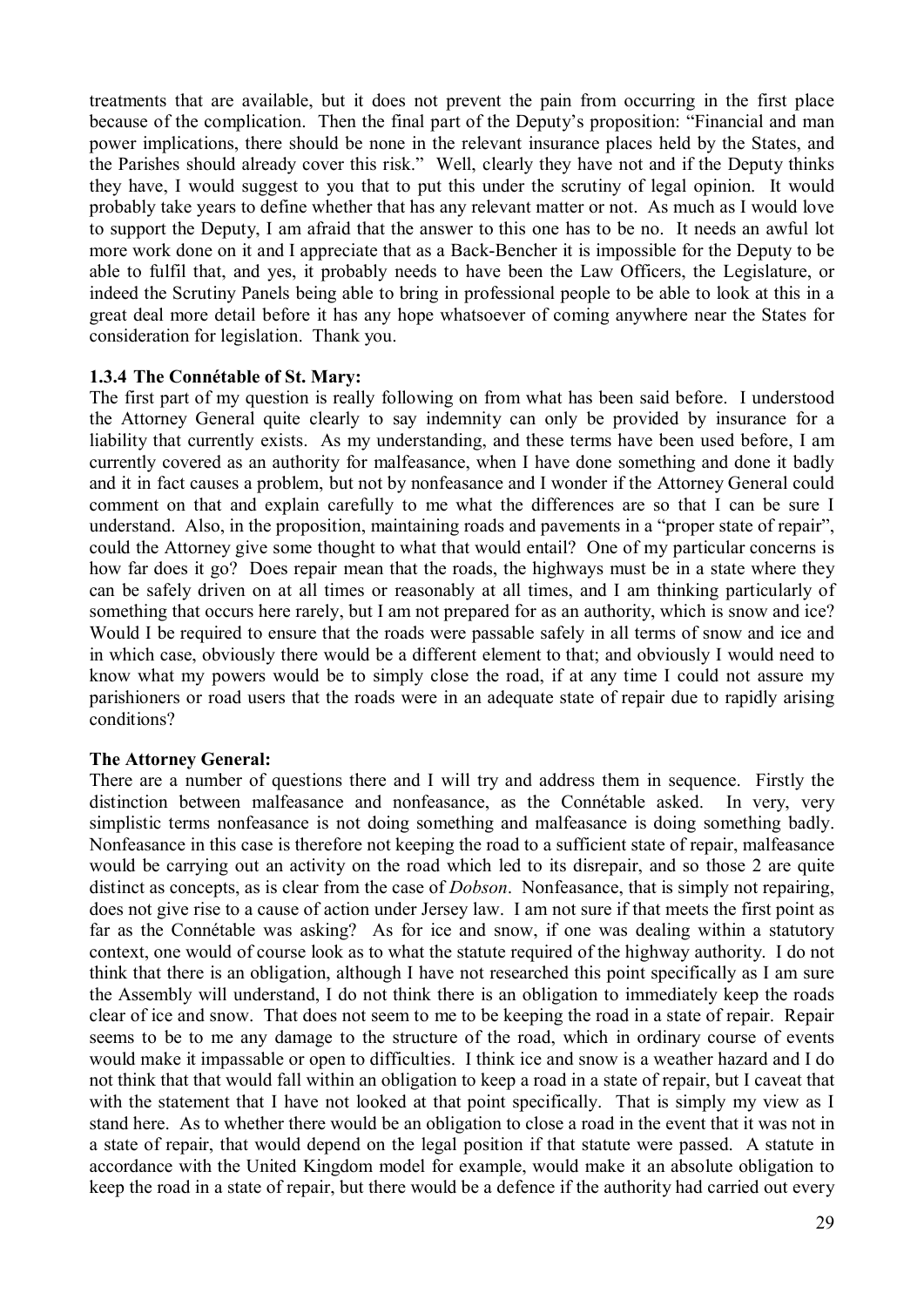act which was reasonable in the circumstances to do that but nonetheless the road had fallen into a state of repair. I am afraid I do not know the full ambit of that defence. I have not looked at all the authorities which touch upon it, but in general a statutory regime on the U.K. model provides for that. As to whether there is an obligation to close the road in the present circumstances where there is, my view is there is probably not if there is no right to a personal claim, then it would seem to be an obligation to close the road, but again I have to say that that would be subject to further consideration. I think that is as much help as I could give at the present time.

#### **The Connétable of St. Mary:**

I am grateful to the Attorney General for his explanations and I think it shows that this is a very wide-reaching subject that we are talking about. There are lots of things to be explored, lots of things that we need to be more certain of. I would just like to add a few things to what has been said previously because, having raised this matter with my Roads Committee, we are extremely mindful of the obligations not just in law, that are upon us but we believe it is our duty to go beyond what is absolutely required of us to ensure that the roads are in as safe and as good as condition as we can. One thing that will come out of this proposition, adopted or not, is that in St. Mary we have met recently and put together a different sort of strategy for noting defects on our regular inspections. Like the Constable of St. Helier we have just had a branchage in which we went around and we checked things, but these inspections happen at other times during the year as well. We have now got a formal reporting procedure and log to be carried out and so for all intents and purposes, just looking at what is necessary from this proposition has sharpened up the practice in St. Mary and I am sure has sharpened up practice in other Parishes as well. So, that is one thing. But I am extremely mindful, and it is not a question of being frightened to make a decision as I have already said, and it is certainly not a worry of having to face my electorate and say: "I made this decision because ...", because of course as a Constable, I face them every year to discuss the costs, to discuss the obligations, to discuss what is necessary, and I will do that with the outcome of this debate as is required of me, without any fear because that is what a Constable does. But there are issues that have not really been touched upon. Deputy Le Claire said that he was not sure that 13 highways authorities was necessarily the way to go. I personally think it is absolutely the way to go because on a local level the Comité des Chemins make their inspections. There are general discussions. The Parish Hall staff are contacted weekly, I would say, in St. Mary and possibly a lot more in other Parishes, by members of the roads committee going about their normal business, driving to work, walking the dog, whatever, saying: "I have noticed a pothole, I have noticed a crack. The surface is breaking up. Somebody has pinched the road sign." At stag dos and things like that, that is quite a thing that happens. I have just heard one of my road signs "Mont de la Barcelone" is happily in St. Saviour last time I heard about it. I got phoned up by someone in St. Saviour to say: "Your road sign is in my garden. What do I do with it?" Things happen because we know where to contact and that is absolutely the right way to do it. We also have the paid and fully qualified inspectors from the T.T.S. Department making their inspections. We have all seen the yellow chalk marks around potholes in the main roads and if they notice something that is happening in a by-road, I can tell you that I have had calls from T.T.S. Likewise, if one of my inspectors or members of the public contacts the Parish Hall and said: "There is a problem in La Rue des Buttes" the first thing we do is advise the relevant highway authority. There is a 2-way process here and it means there is a second guess, there is a second sweep which in all kinds of corporate governance is always what you are looking for ... that extra pair of eyes and I think, absolutely, that is the way to go. But what concerns me is, more and more, and I am very fortunate in St. Mary that I do not have this problem at present, but more and more Parishes are finding it harder and harder to get people to do the voluntary tasks because over time ... because of increases in legislation, which are probably necessary and are all duly passed, the voluntary organisations become much more onerous to operate. We are talking here of involving liability, so we are talking of people who are competent, not just who have been told by word of mouth, who have been passed on how to go about carrying on a road inspection, not just people who can tick the boxes, but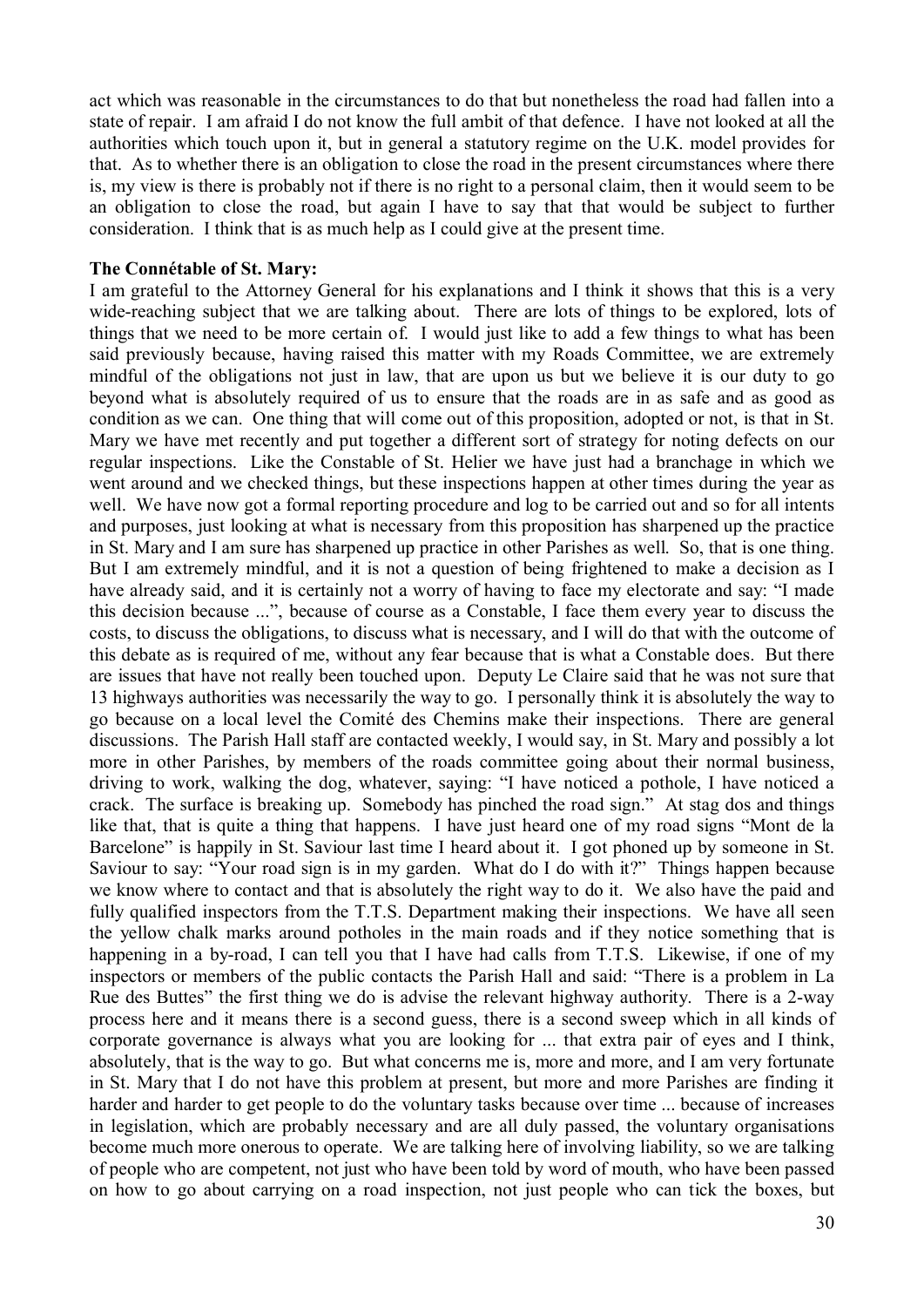people who know exactly what the requirements of the law are; people who are trained, people who will have to stand by, in a case, the decisions they have made. It becomes more and more difficult to get lay people, members of the public to take on these voluntary roles. We think very carefully before we make major changes that impact upon the honorary system that we have and I think that is very important. I could see that, depending how we tackle this, and it is something that must be tackled but it depends how we do it, that we could have great difficulty in filling the roads committee, the Comité des Chemins and the Inspecteurs du Travail. We could have great difficulty doing that. We would have an onerous training regime. We would have to make sure that defences were robust. We are not just talking about the cost of insurance, or about the cost of making a claim and therefore increased premiums, we are talking about the cost of defending a claim. We are talking about what it takes in time, in man-power and we know from reading widely on this subject before this meeting, that in some authorities in the United Kingdom do not defend their cases, because they cannot afford to do so, so they have a policy of paying out. Some authorities have a very large excess that they only invoke their insurance policies if the claims are really quite substantial, and I have had figures quoted to me of many thousands of pounds. That may be possible in a U.K. authority. It certainly is not possible on the basis of rates from just a few thousand households, or even less in the case of St. Mary. So, we are not really looking at a level playing field as to what each authority can afford. That is another thing that has not been brought into consideration and I am extremely concerned that the proposition has such a cavalier attitude to financial and manpower implications. This is not just about financial implications but as has already been said, it is not the Parishes that will be paying for this increased cover. It is the parishioners, the ratepayers. Likewise for T.T.S. cover, it is the taxpayer so before we say that we need to make sure that people are covered for any accidents, we have to understand there are accidents. Accidents happen and it is not necessarily because of malfeasance or nonfeasance. Sometimes accidents happen and then people decide perhaps they would like to pursue that claim, and then we need to defend the fact that it was not due to the authority. But before we go too far down that route, we have to understand at the bottom line that it is the ordinary people of Jersey, the taxpayer and the ratepayer, that are paying for this and ask yourselves, do your constituents want to be paying out on what we have heard could be the claims culture? Do they want that as an increased burden? I think that is an important thing to consider. I have probably said all the few things I could say but I believe, as has been said in the comments, that this has merit to be considered, and I frankly believe, as the Deputy of St. Martin has said, that it has been too long coming.

## [11:15]

Now that is the fault of every one of us because we are all States Members and we all shoulder that blame. Any one of us could have done this. It is unfortunate from a timing point of view that it has come at the end of the Assembly but this is not the way to do it. The Law Commission should investigate the whole picture to come up with what is right for Jersey and what is right for the Island, because I think that is very important. The other thing, just very briefly, I would like the proposer in his summing up to give me some indication of scale on this. We have heard that this was prompted through one incident. We have seen the photographs and I know we have talked about this privately, the Deputy and I, whether or not the right person was targeted for compensation or the right authority or whether that was water damage causing that pothole coming off the property. I do not know. I do not know the circumstances. It is wrong to speculate here, but there are times that compensation is payable and sometimes it is not against the authority at all. Sometimes it is against the neighbouring land owner, but I would like to know some idea of the scale because I have been a Constable for very nearly 3 years and I have had 2 comments to me through the Parish Hall about possible damage caused by highways, neither of which was substantiated by damage to the actual highway itself. That took quite a lot of time to deal with, but there was no liability, even if this had come in, the thing that caused the accident was not down to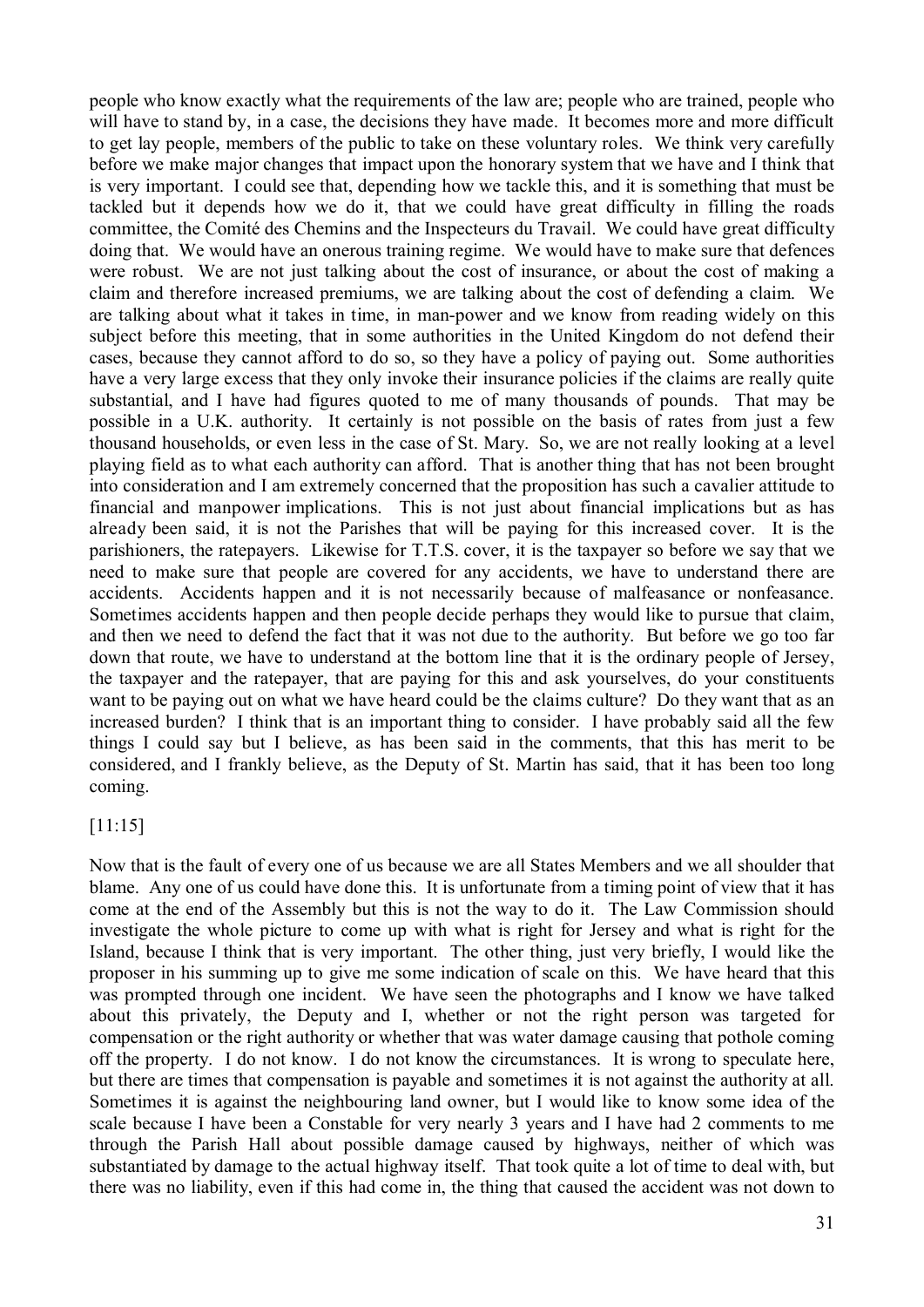the highway authority itself. So, I really want to know are we again, as we often do, using the sledge hammer to crack the nut or is a more targeted approach to this what is really required?

# **1.3.5 Connétable S.A. Yates of St. Martin:**

This proposition is a very persuasive proposition and what is in there that we should not support? But, the reality is in the detail of insurance because I had no qualms at all because the Parish has public liability insurance, it has employee insurance, it has property insurance and insurance for all sorts of risks and situations, but I think that the proposition has not been researched enough and I know that the possibilities of malfeasance and nonfeasance, this sort of intrigues me. I would like to ask the Deputy please, because this happens often enough in my office, the telephone rings, there is a gentleman on the other end of the telephone who says: "I have just tripped over a pothole in one of your lanes, Rue des Marettes I think it is and I have hurt my knee." "Oh, I am very sorry about that, I did not know about that pothole." So, that I think would be nonfeasance. The chap has tripped over the pothole, hurt his knee a bit and I did not know about it. So, there would be no negligence and I would think that probably where it is nonfeasance my public liability would cover me for any damages. Now, a month later the telephone rings again, a lady this time perhaps: "I have just tripped over a pothole." "Oh, dear oh dear, did you hurt yourself?" "Well, I did really, yes I have hurt my ankle." "Where was the pothole please?" "Oh, it is in Rue des Marettes." "Oh, that is that one." Now, the same pothole but this time I knew about it and although I told the roads committee about it, it has not been done yet. So, that would be malfeasance and probably subject to negligence. Now, I would want to know, please, perhaps the Deputy could tell me how I would deal with this, because quite frankly I would like to get my head around this and that is why I would rather have liked it go to Scrutiny or go to further investigation of the situations, because there are 2 examples I have just given to the Deputy, exactly the same pothole, exactly the same accident. One is no negligence and the other one is negligence. Where do I stand as chairman of the Roads Committee? I do not think I can support this because the actual financial manpower implications must be incorrect. I cannot see that it is going to cost the taxpayer and the rate payer and the Parishes probably quite a lot of money. At the present moment I do not think I can support this proposition.

## **Senator B.E. Shenton:**

With apologies to the Deputy of St. Martin, given the amount of business we have I would like to invoke the closure motion.

# **The Deputy Bailiff:**

The closure motion is proposed. Senator Shenton gave notice of this at 10.45 a.m. So far 12 Members have spoken. I have 4 Members wishing to speak. The Standing Order says the Presiding Officer shall not allow the proposal if it appears to him or her that it is an abuse of the procedure of the States. I do not think it is an abuse of procedure of the States or an infringement of the rights of the minority while 12 persons have spoken. It is a matter for Members. Therefore, I invite Members to return to their seats. The closure motion is seconded, I take it. **[Seconded]** The vote is on whether or not to close the debate. I ask the Greffier ...

## **Deputy J.A. Martin:**

Sorry, I am slightly confused. The closure motion was proposed after the debate on the reference to Scrutiny. Is that not classed as a separate debate, Sir, on when we referred back?

## **The Deputy Bailiff:**

The debate opened at 9.09 a.m., the reference to Scrutiny commenced at 10.10 a.m. In other words the debate on the main proposition had been running at that stage for one hour and one minute and at 10.45 a.m. after the Scrutiny debate, Senator Shenton gave notice. It is in order. Now, I invite Members to return to their seats. The closure motion has been proposed and I ask the Greffier to open the voting.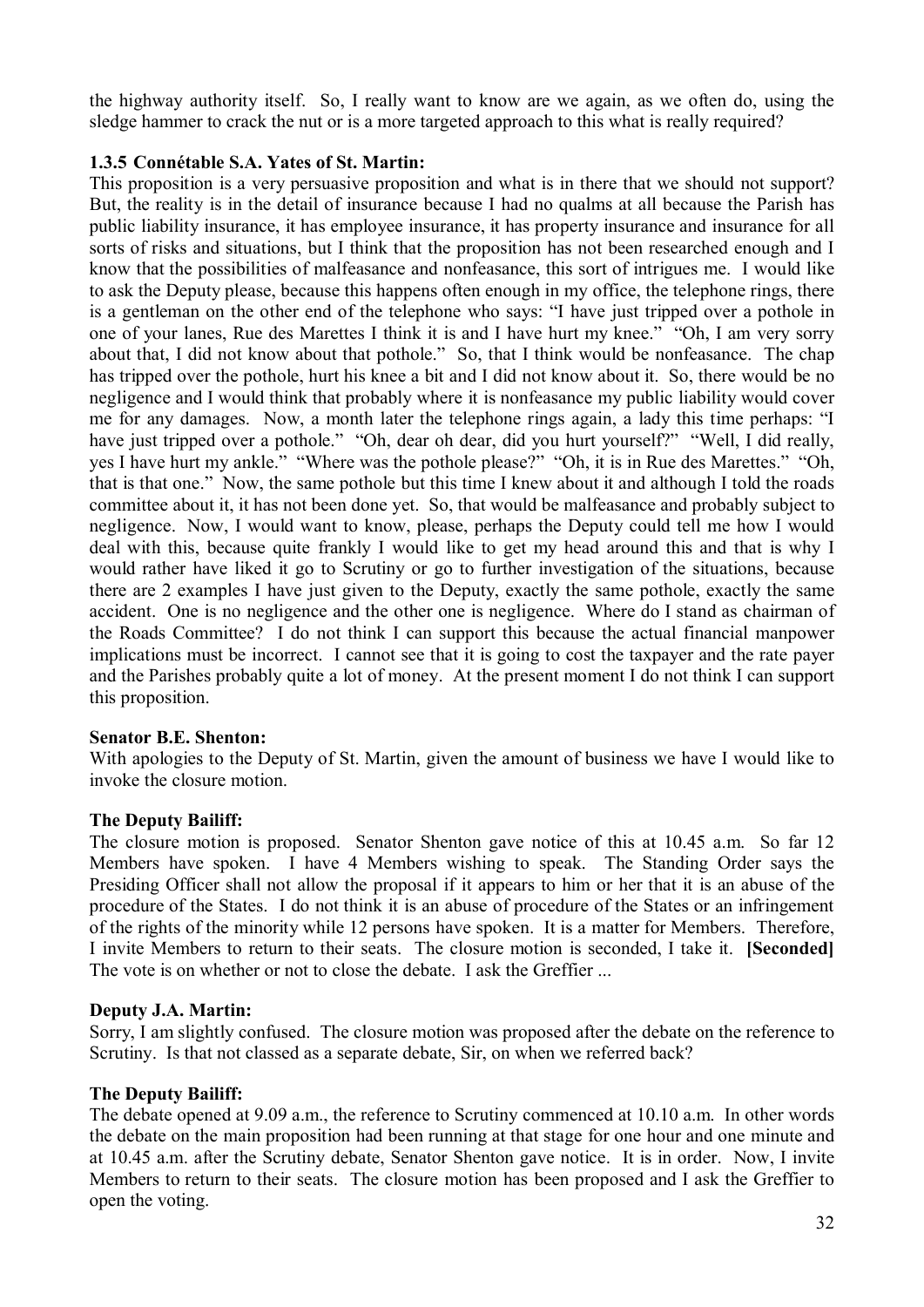| <b>POUR: 28</b>            | <b>CONTRE: 16</b>            | <b>ABSTAIN: 1</b>         |
|----------------------------|------------------------------|---------------------------|
| Senator T.A. Le Sueur      | Senator A.J.H. Maclean       | Connétable of St. Brelade |
| Senator P.F. Routier       | Deputy of St. Martin         |                           |
| Senator P.F.C. Ozouf       | Deputy R.G. Le Hérissier (S) |                           |
| Senator T.J. Le Main       | Deputy J.A. Martin (H)       |                           |
| Senator B.E. Shenton       | Deputy G.P. Southern (H)     |                           |
| Senator S.C. Ferguson      | Deputy of Grouville          |                           |
| Senator B.I. Le Marquand   | Deputy J.A. Hilton (H)       |                           |
| Senator F.du H. Le Gresley | Deputy P.V.F. Le Claire (H)  |                           |
| Connétable of St. Ouen     | Deputy S.S.P.A. Power (B)    |                           |
| Connétable of Trinity      | Deputy K.C. Lewis (S)        |                           |
| Connétable of Grouville    | Deputy M. Tadier (B)         |                           |
| Connétable of St. Martin   | Deputy of St. Mary           |                           |
| Connétable of St. John     | Deputy T.M. Pitman (H)       |                           |
| Connétable of St. Saviour  | Deputy T.A. Vallois (S)      |                           |
| Connétable of St. Clement  | Deputy A.K.F. Green (H)      |                           |
| Connétable of St. Peter    | Deputy D.J. De Sousa (H)     |                           |
| Connétable of St. Lawrence |                              |                           |
| Connétable of St. Mary     |                              |                           |
| Deputy R.C. Duhamel (S)    |                              |                           |
| Deputy of St. Ouen         |                              |                           |
| Deputy of St. Peter        |                              |                           |
| Deputy of Trinity          |                              |                           |
| Deputy I.J. Gorst (C)      |                              |                           |
| Deputy of St. John         |                              |                           |
| Deputy A.E. Jeune (B)      |                              |                           |
| Deputy A.T. Dupré (C)      |                              |                           |
| Deputy E.J. Noel (L)       |                              |                           |
| Deputy J.M. Maçon (S)      |                              |                           |

# **The Deputy Bailiff:**

The closure motion having been adopted, I call on the Deputy of St. Martin ...

# **The Deputy of St. Mary:**

Can I just raise a point of order on that closure motion? Was it the case that you ruled first before the vote, before saying that there could be a vote, did you have to rule that it was not an abuse of the minority? I was not sure about whether there was a first step before the second step.

# **The Deputy Bailiff:**

I did rule that as 12 Members had spoken I did not think it was an infringement of the minority and therefore it was a matter for Members to decide. So, I call on the Deputy of St. Martin to reply.

# **1.3.6 The Deputy of St. Martin:**

I thank all those who spoke and also I am disappointed that a number who wanted to speak and wanted to speak in favour have been denied the opportunity of doing so and I would hope that possibly this will not be the norm for the future next 3 days whenever we get started with a debate when someone feels they have had enough of it after an hour they will ask then that we can have a closure motion because this is a very important debate which is being stifled. We have had a reference back and now we have had a successful closure. But, really this is a very, very important debate and it is not just about someone falling in a pothole and then entitled to compensation. I do not know if I need to answer the Connétable of St. Martin or whether I should ask the Attorney General but a question was asked about the system about when there is a pothole, I think it is an important principle because if someone has an accident and they were not aware of the pothole the Attorney General no doubt will support me on this, he will say: "Well, right, that becomes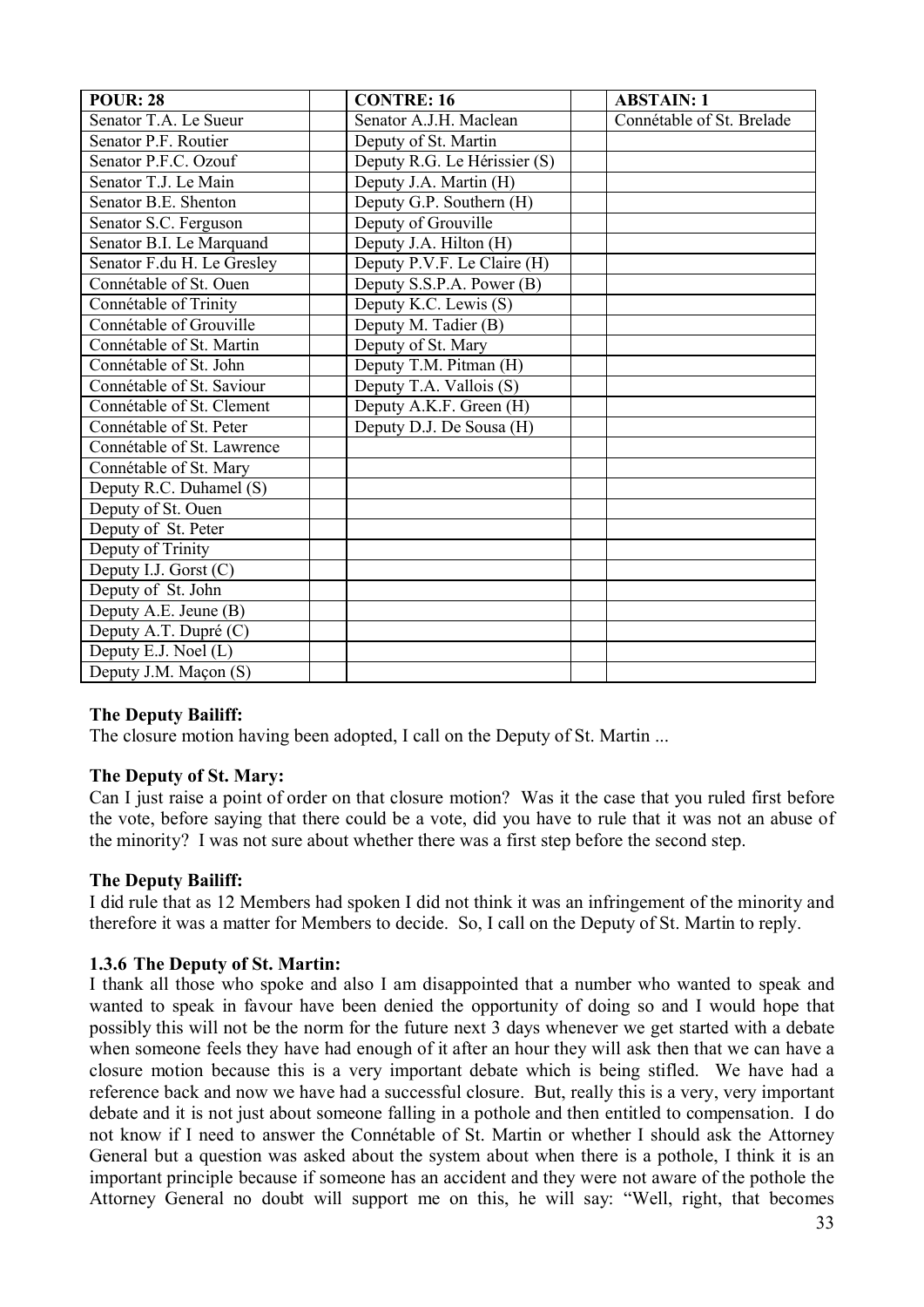nonfeasance, we are not liable because we did not know the hole was there" but the whole point of this law is that in future if someone is made aware of a hole they will do something about it because they will become liable for it. Is that not the right way to be treating our public? I do not know if the Attorney General would like to support what I am saying but basically you would not be liable the first time but you would be liable the second time because having been made aware of the danger and ignored it then you become liable. Maybe I could ask the Attorney General whether he agrees with me, because I think it is an important issue. I am disappointed the Constables do not appear to know but I would have thought there was an object. Maybe we could get an opinion maybe from the Attorney General.

## **The Attorney General:**

The position is that quite clearly the Parish or T.T.S., as the case may be, have an obligation to maintain the road in a good state of repair. However, that obligation cannot give rise to a personal cause of action by anyone who suffers injury as a result of a failure of that obligation. It seems to me that that general principle is not affected by whether or not the Parish or T.T.S. knows whether or not there is a hole in the ground. That principle, it seems to me, remains established in any event. I think the difference between nonfeasance and misfeasance is that nonfeasance is a failure to do something and misfeasance is doing something in a manner which gives rise to the danger in the first place. So, a failure to do something it seems to me is covered by the Connétable of St. Martin's - both of those situations - whereas doing something badly would be circumstances where T.T.S. or the Parish authorities went and repaired a road but left it in a bad state of repair after that.

# **The Deputy of St. Martin:**

I am grateful to the Attorney General. If Members would look to the photograph there is a classic example here whereby the pavement has not been repaired properly. However, even though we have an instance here where someone tripped and fell that person, your family member, one of our residents who support us at the electorate, cannot claim because the current law does not allow us to. Now, I am asking whether we want that to continue, and also, the cost of doing nothing. There is a cost. I think it was Deputy Tadier that mentioned it; the cost of doing nothing meant that there was a cost because the parishioner suffered a great amount of inconvenience over Christmas. Okay, if we do things and we hurt ourselves, okay we have that pain and suffering. We do not expect to be recompensed for it. However, there was a cost of course in the hospital, the X-ray and everything else that followed. There was the cost of paying this lady to be off work, so there was a cost and how much would it have cost for someone to have gone around and put a bit of tarmac on there? If you weigh up the 2, no contest. The price of doing nothing is just voting against my proposition. I am disappointed that people have missed the point that when this particular law came into force in 1771 people were not paying their road taxes, they were not paying rates. We all pay a tax on our petrol. Where is that money going? Should it not be going on the roads? Those are questions that maybe T.T.S. should be asking, the Constables should be asking: "Why are we not getting the money to repair our roads?" Also, should the public bear the brunt for other people's responsibilities? I would like to read and Members will have probably read this anyway from the *Dobson* judgment, it is on page 15 and it was when British Columbia in 1977 had to make this decision, this difficult decision that we are making today. I am pleased to report they did make it in a positive way but they are saying: "We have no doubt that the enactment of our recommendation that we should have a law will increase the economic burden on municipalities and may, we put it no higher, result in higher municipal taxes. We cannot persuade ourselves however that this result is anything other than sensible and fair. At present the community no doubt benefits from lower taxes payable by reason of the immunity and the fact that the full burden falls upon the injured plaintiff. In our opinion this is simply unfair. To shift the risk of loss from the injured person to the community seems to us then both eminently fair and a matter of distributive justice likely to be productive of social benefit in the form of [hear it, folks] improved highway maintenance."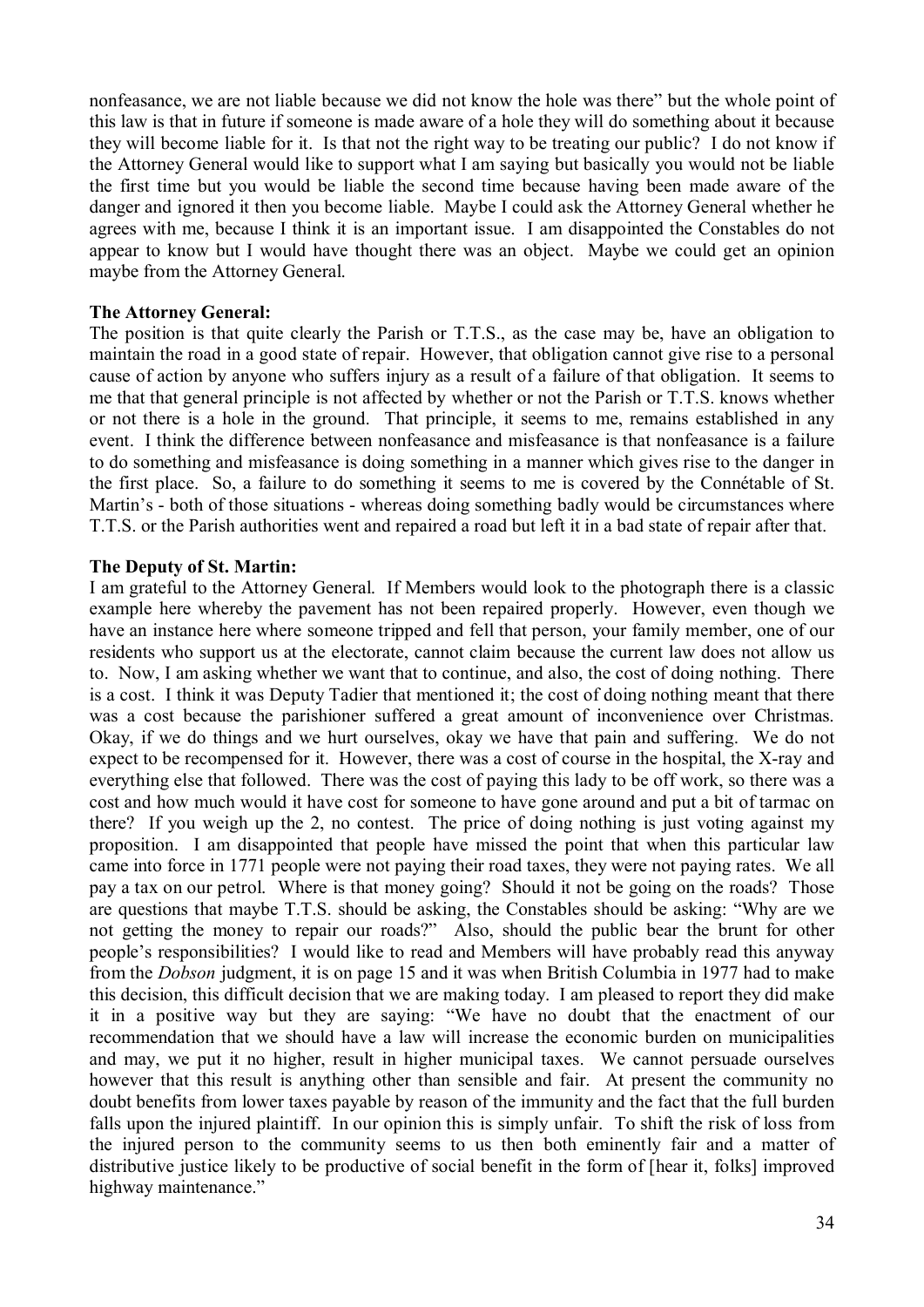# [11:30]

Quite simple. How Members can oppose my proposition I do not know. We need to make a start and what we are having today is agreeing in principle. We are not agreeing to any particular law. We have heard about, and I am grateful to the Connétable of St. Helier who mentioned that really this is the day we start looking to see how we can put things right and that is really why, when I spoke to the law draftsman, the law draftsman said: "I cannot do anything until we agree in principle." Unless we get the thing started today what will happen, no one has come up with any other alternative. My proposition has been lodged now for 2 or 3 months. This has been ongoing with the Connétables and particularly T.T.S. for over 6 months. Someone could have lodged an amendment and said: "Okay, with reference, but it must go to the Law Commission first." I still believe it will go to the Law Commission but we have got to agree to it. I say let us start from today. I am not going to go through everybody, what they have had to say, I do thank them for their contribution but I do believe that if we start today we will have a safer, fairer society and it is right for Jersey, it is right for the Isle of Man and we have heard all these horror stories of hundreds of millions of pounds. I did ask when I started this morning that if anyone was to make those claims bring the evidence. We have not had the evidence. The incident at the Isle of Man comes from T.T.S. What is going on there is right. Unless we make a start today we will not get anywhere. A number of us will probably not be in the Chamber when this comes back in 2 or 3 years either through our choice or electorates' choice, but unless we agree today what will happen? No one has come forward and given a different option. What I am asking for is to agree that appropriate legislation should be brought forward for approval. I am not saying what that appropriate will be. That will no doubt come through consultation with the Connétables and the Law Commission and everybody else. Again, in respect of main roads and the Parishes, in respect of Parish roads and again the States to make them legally responsible for damage to individuals suffered as a result of negligence. It is not because you have got a pothole that people can claim, it is negligence caused by the failure by the relevant highway authority. I think it is quite a simple proposition. If we do mean to do something for our community let us make a start today. Let us approve my proposition. Let it then go off to do the rounds and indeed very importantly in tandem with what the Minister for Transport and Technical Services is coming through with this new piece of legislation. I think it will help and my piece of legislation will make it I think again a fairer society. I ask for the appel.

# **The Greffier of the States (in the Chair):**

Very well, the appel is called for on the proposition of the Deputy of St. Martin. With Members in their seats, the Greffier will open the voting.

| <b>POUR: 18</b>              | <b>CONTRE: 30</b>         | <b>ABSTAIN: 0</b> |
|------------------------------|---------------------------|-------------------|
| Senator A. Breckon           | Senator T.A. Le Sueur     |                   |
| Senator F.du H. Le Gresley   | Senator P.F. Routier      |                   |
| Connétable of St. Helier     | Senator P.F.C. Ozouf      |                   |
| Deputy R.C. Duhamel (S)      | Senator T.J. Le Main      |                   |
| Deputy of St. Martin         | Senator B.E. Shenton      |                   |
| Deputy R.G. Le Hérissier (S) | Senator S.C. Ferguson     |                   |
| Deputy J.A. Martin (H)       | Senator A.J.H. Maclean    |                   |
| Deputy G.P. Southern (H)     | Senator B.I. Le Marquand  |                   |
| Deputy of St. Ouen           | Connétable of St. Ouen    |                   |
| Deputy of St. Peter          | Connétable of Trinity     |                   |
| Deputy J.A. Hilton (H)       | Connétable of Grouville   |                   |
| Deputy P.V.F. Le Claire (H)  | Connétable of St. Brelade |                   |
| Deputy of St. John           | Connétable of St. Martin  |                   |
| Deputy M. Tadier (B)         | Connétable of St. John    |                   |
| Deputy of St. Mary           | Connétable of St. Saviour |                   |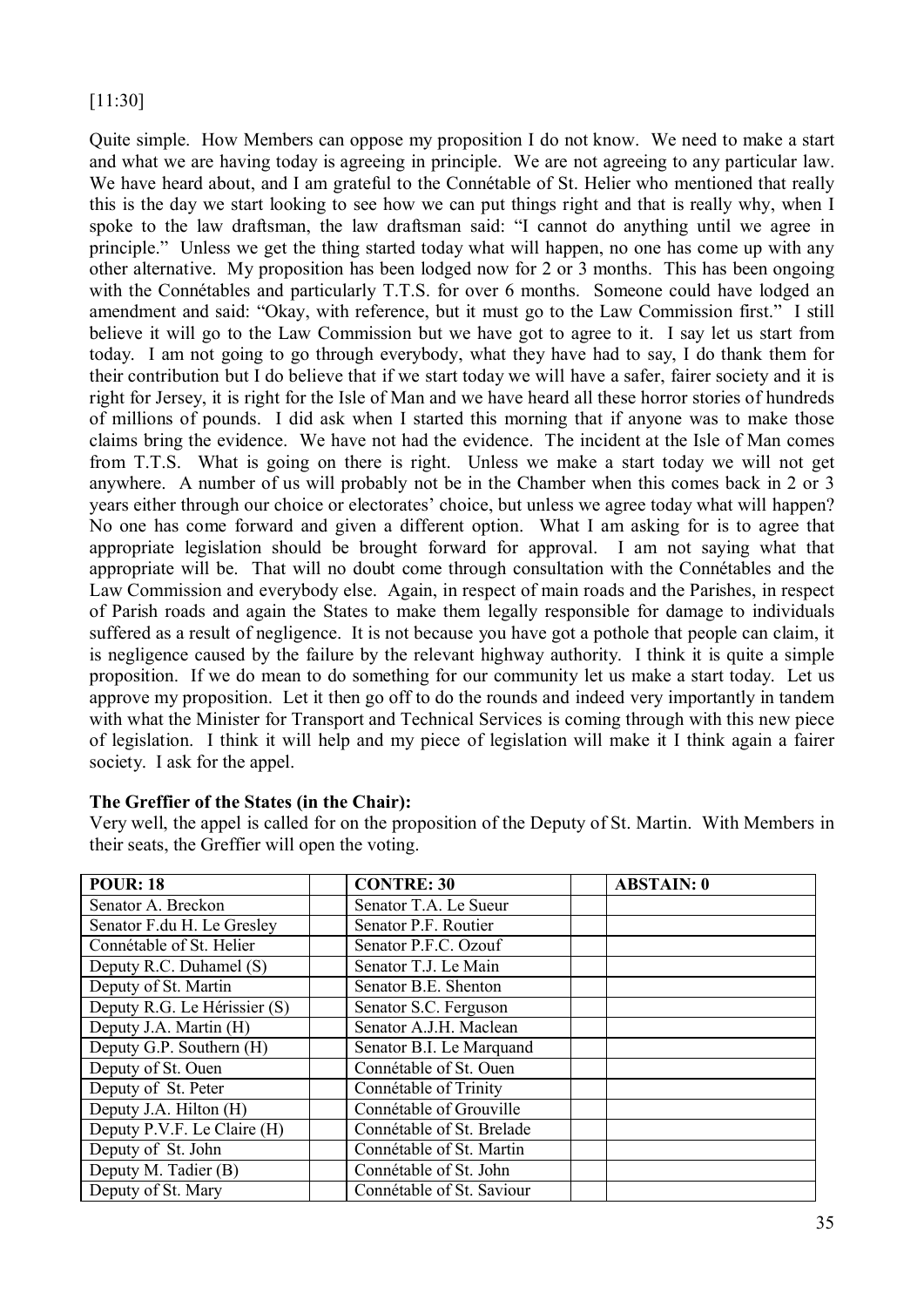| Deputy T.M. Pitman (H)   | Connétable of St. Clement  |  |
|--------------------------|----------------------------|--|
| Deputy T.A. Vallois (S)  | Connétable of St. Peter    |  |
| Deputy D.J. De Sousa (H) | Connétable of St. Lawrence |  |
|                          | Connétable of St. Mary     |  |
|                          | Deputy J.B. Fox (H)        |  |
|                          | Deputy of Grouville        |  |
|                          | Deputy of Trinity          |  |
|                          | Deputy S.S.P.A. Power (B)  |  |
|                          | Deputy K.C. Lewis (S)      |  |
|                          | Deputy I.J. Gorst $(C)$    |  |
|                          | Deputy A.E. Jeune (B)      |  |
|                          | Deputy A.T. Dupré (C)      |  |
|                          | Deputy E.J. Noel (L)       |  |
|                          | Deputy A.K.F. Green (H)    |  |
|                          | Deputy J.M. Maçon (S)      |  |

# **2. Draft Security Interests (Jersey) Law 201- (P.88/2011)**

## **The Greffier of the States (in the Chair):**

Very well. We come now to the Draft Security Interests (Jersey) Law, P.88, and I ask the Greffier to read the citation.

## **The Deputy Greffier of the States:**

Draft Security Interests (Jersey) Law. A law to make provision about security interests in intangible movable property and about assignments of receivables. The States, subject to the sanction of Her Most Excellent Majesty in Council, have adopted the following law.

## **2.1 Senator A.J.H. Maclean (The Minister for Economic Development):**

I will begin by outlining the principles of this Draft Security Interests (Jersey) Law. Before I do so I would like to just briefly thank those Members who were able to attend the briefing on this law last Friday and I hope that for them that provided some insight into what we are proposing here. Being able to access loans by borrowing on the strength of property is fundamental to businesses and individuals. Jersey introduced the 1983 Security Interests Law partly to deal with the granting of loans over share transfer property. It also enabled loans to be granted over a whole range of intangible movable property. Examples of intangible movable property include stocks and shares, life insurance policies and bank accounts to name but a few. This draft law before Members today covers intangible movable property only but it will be followed by a second draft law dealing with tangible movable property in due course. This second stage, which I will refer to as part 2, will be brought forward to this House as an amendment to this law in around about 12 months' time. Both parts of the law will enable individuals, that is the man in the street, and local businesses in St. Helier and elsewhere in the Island as well as the international finance industry to obtain loans based on a wider number of types of security. The key aim of the law is to enable people and businesses to borrow more easily if they choose to by allowing the lender to secure the loan against a wider number of types of security. Is this a good thing? In my view the answer is undoubtedly yes, and let me give you an example. Let us say a retail store in St. Helier is waiting for a shipment of stock which it intends to put on sale. It has a document evidencing and giving title to the goods in shipment. The shop has paid the money upfront but needs a short-term loan because cash flow is tight until it can sell the goods. In order to obtain the loan it needs to be able to grant a security interest over the assets to the lender. That is both before the asset arrives and until it has sold the assets, then it can repay the loan and discharge the security interest. The new law is designed to take security in a better manner than the existing law in a number of ways. The second law, or part 2, will be brought to the Assembly in approximately 12 months, as I have already mentioned, and this is over tangible movables and will increase the number of items that can be offered as collateral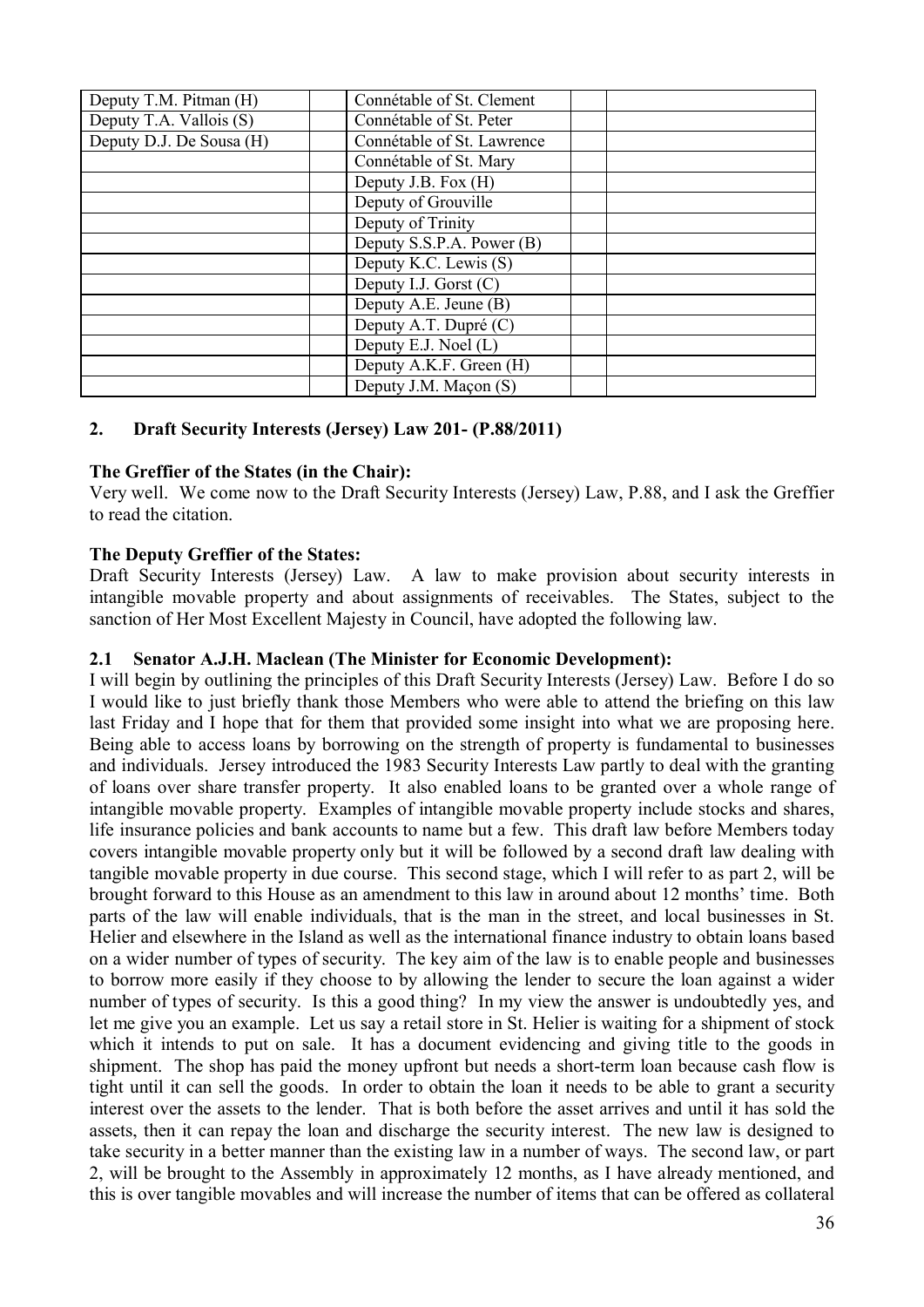at that particular point as well as being of huge benefit to businesses and individuals. This law covers intangible property in general and investment securities in particular and are of huge importance as security or to use the terminology of this draft law, collateral in modern financing. Jersey is a leading offshore international finance centre. Consequently it is important that the existing legal framework governing the creation of security interests is kept up-to-date. This law creates a new regime for taking security by repealing the existing 1983 law. The draft law is the product of extensive consultation with interested parties both through meeting with consultees and receiving written comments. The law will provide Jersey with a simplified, modern, efficient, legal regime for the creation of security interests, intangible movables, collateral in other words, and their proceeds. It is designed to give Jersey one of the most up-to-date legal regimes in this field. A number of provisions reflect in a simplified form the approach adopted in the United States, in Canada and in New Zealand, and most recently in Australia. In addition, much assistance has been derived from the English Law Commission's 2 reports, *Company Security Interests: A Consultative Report* and *Company Security Interests*. The draft law will improve on the old law by provision for a modern, electronic filing system in which registrations may be effected and searches made on a computer-to-computer basis. This is a key improvement on the old system; a range of efficient, easily exercisable default remedies but with safeguards for the grantor of the security interest. Enforcement action can be halted once it becomes clear that the debtor can pay his debts. This was not possible under the old regime in certain circumstances. For example, where a bank holds assets such as shares that are falling in value it will be able to sell them more quickly both for its own benefit and also for the debtor's benefit. In summary, this law deals with intangible property in general and investment securities in particular which are of huge importance in modern financing. The central objective of the law is to provide Jersey with a simplified, modern, efficient legal regime that will enhance the Island's attractiveness, both to local and foreign investors. It offers the creation and protection of security interests and assignments with minimum of formality; that lay down priority rules, as well as meeting the reasonable expectations of the business community. I propose the principles of the law.

### **The Greffier of the States (in the Chair):**

Are the principles seconded? **[Seconded]** Does any Member wish to speak on the principles of the law? If not, I put the principles. Those Members in favour of adopting them kindly show. The appel is called for on the principles of the law. I invite Members to return to their seats. The Greffier will open the voting.

| <b>POUR: 34</b>              | <b>CONTRE: 1</b>       | <b>ABSTAIN: 0</b> |
|------------------------------|------------------------|-------------------|
| Senator T.A. Le Sueur        | Deputy J.A. Martin (H) |                   |
| Senator P.F. Routier         |                        |                   |
| Senator P.F.C. Ozouf         |                        |                   |
| Senator B.E. Shenton         |                        |                   |
| Senator A. Breckon           |                        |                   |
| Senator S.C. Ferguson        |                        |                   |
| Senator A.J.H. Maclean       |                        |                   |
| Senator B.I. Le Marquand     |                        |                   |
| Senator F.du H. Le Gresley   |                        |                   |
| Connétable of St. Ouen       |                        |                   |
| Connétable of St. Helier     |                        |                   |
| Connétable of Grouville      |                        |                   |
| Connétable of St. John       |                        |                   |
| Connétable of St. Lawrence   |                        |                   |
| Deputy R.C. Duhamel (S)      |                        |                   |
| Deputy of St. Martin         |                        |                   |
| Deputy R.G. Le Hérissier (S) |                        |                   |
| Deputy J.B. Fox (H)          |                        |                   |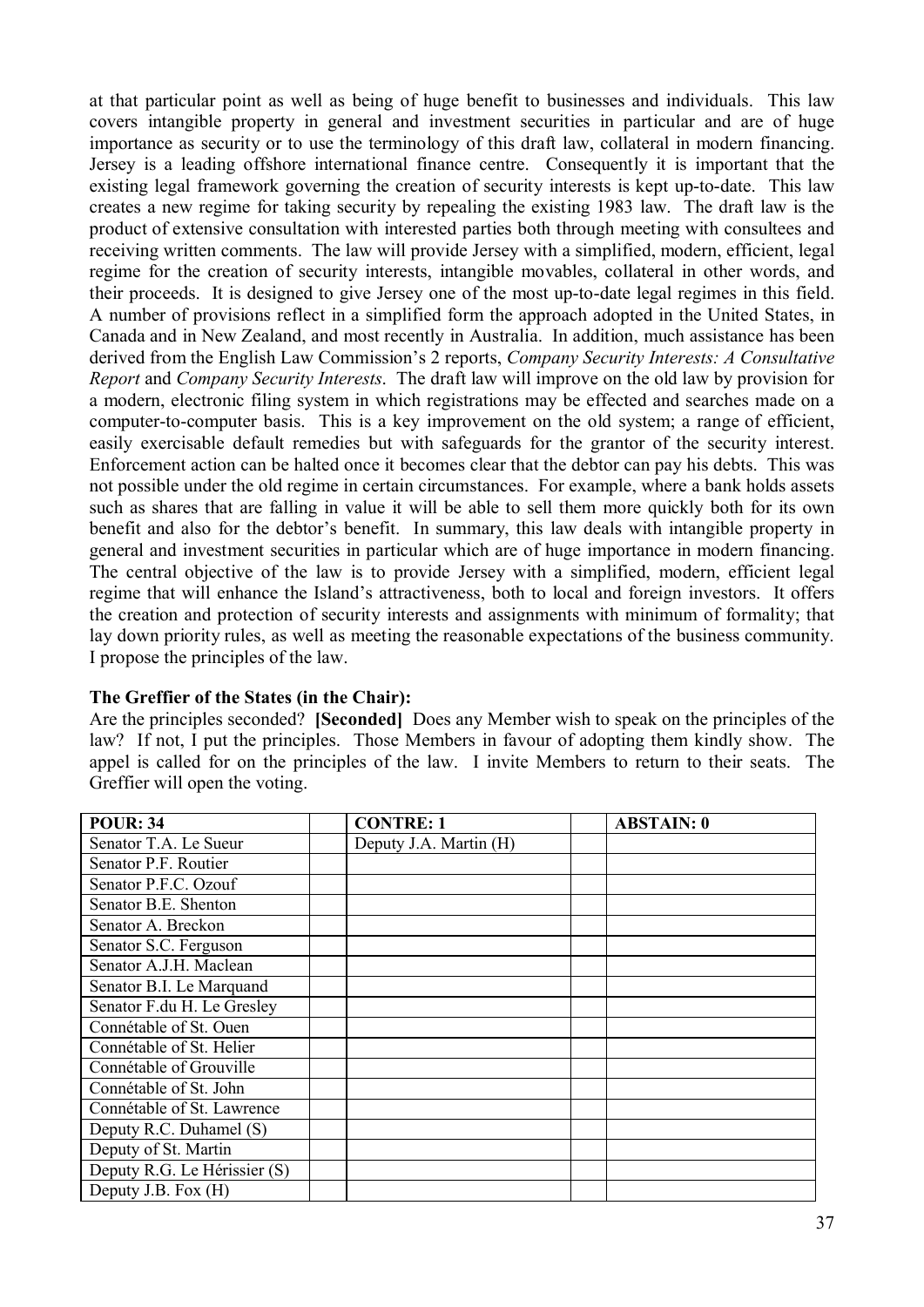| Deputy of St. Ouen          |  |  |
|-----------------------------|--|--|
| Deputy of Grouville         |  |  |
| Deputy J.A. Hilton (H)      |  |  |
| Deputy P.V.F. Le Claire (H) |  |  |
| Deputy of Trinity           |  |  |
| Deputy S.S.P.A. Power (B)   |  |  |
| Deputy I.J. Gorst $(C)$     |  |  |
| Deputy M. Tadier (B)        |  |  |
| Deputy A.E. Jeune (B)       |  |  |
| Deputy T.M. Pitman (H)      |  |  |
| Deputy A.T. Dupré (C)       |  |  |
| Deputy E.J. Noel (L)        |  |  |
| Deputy T.A. Vallois (S)     |  |  |
| Deputy A.K.F. Green (H)     |  |  |
| Deputy D.J. De Sousa (H)    |  |  |
| Deputy J.M. Maçon (S)       |  |  |

### **The Greffier of the States (in the Chair):**

The Deputy of Grouville, this falls within the remit of your panel. Is it something you wish to look at?

# **Deputy C.F. Labey of Grouville (Chairman, Economic Affairs Scrutiny Panel):**

No, Sir.

### **The Greffier of the States (in the Chair):**

Very well. Minister, how do you wish to proceed with the articles? Do you wish to take them in parts, or several parts?

### **Senator A.J.H. Maclean:**

I was intending to take them in parts, starting with part 1 which is Articles 1 to 3 very briefly, I was going to do a brief explanation on that and then move on to part 2. I did feel it was necessary to give some explanation to Members and so I would hope the Members would bear with me as I go through this. There is quite a bit of detail but I do feel it is necessary to do so.

### **The Greffier of the States (in the Chair):**

Yes. Do you wish to therefore propose part 1, Articles 1 to 3?

### **2.2 Senator A.J.H. Maclean:**

Yes, please, Sir. Article 1 deals with definitions. Article 2 makes it clear that a reference to a grantor or obligor or a secured party includes their successors or assigns, and Article 3 deals with the meaning of control. It is an important concept because control is one of the criteria for taking security over certain assets. Therefore, in the context of a deposit account, Article 3(3) sets out what the control includes. If the deposit account is transferred or assigned into the name of the secured party it is agreed the secured party can direct the disposition of funds in the account, or the secured party is the bank with which a deposit account is held. A financing statement is the data entered into the Security Interests Register. Similar definitions of control appear in Article 3 concerning investment securities and securities accounts. I propose part 1, Articles 1 to 3.

# **The Greffier of the States (in the Chair):**

Articles 1 to 3 are proposed and seconded. **[Seconded]** Does any Member wish to speak? All those in favour of adopting Articles 1 to 3, kindly show, and against. They are adopted. Do you propose part 2, Minister, Articles 4 to 14?

### **2.3 Senator A.J.H. Maclean:**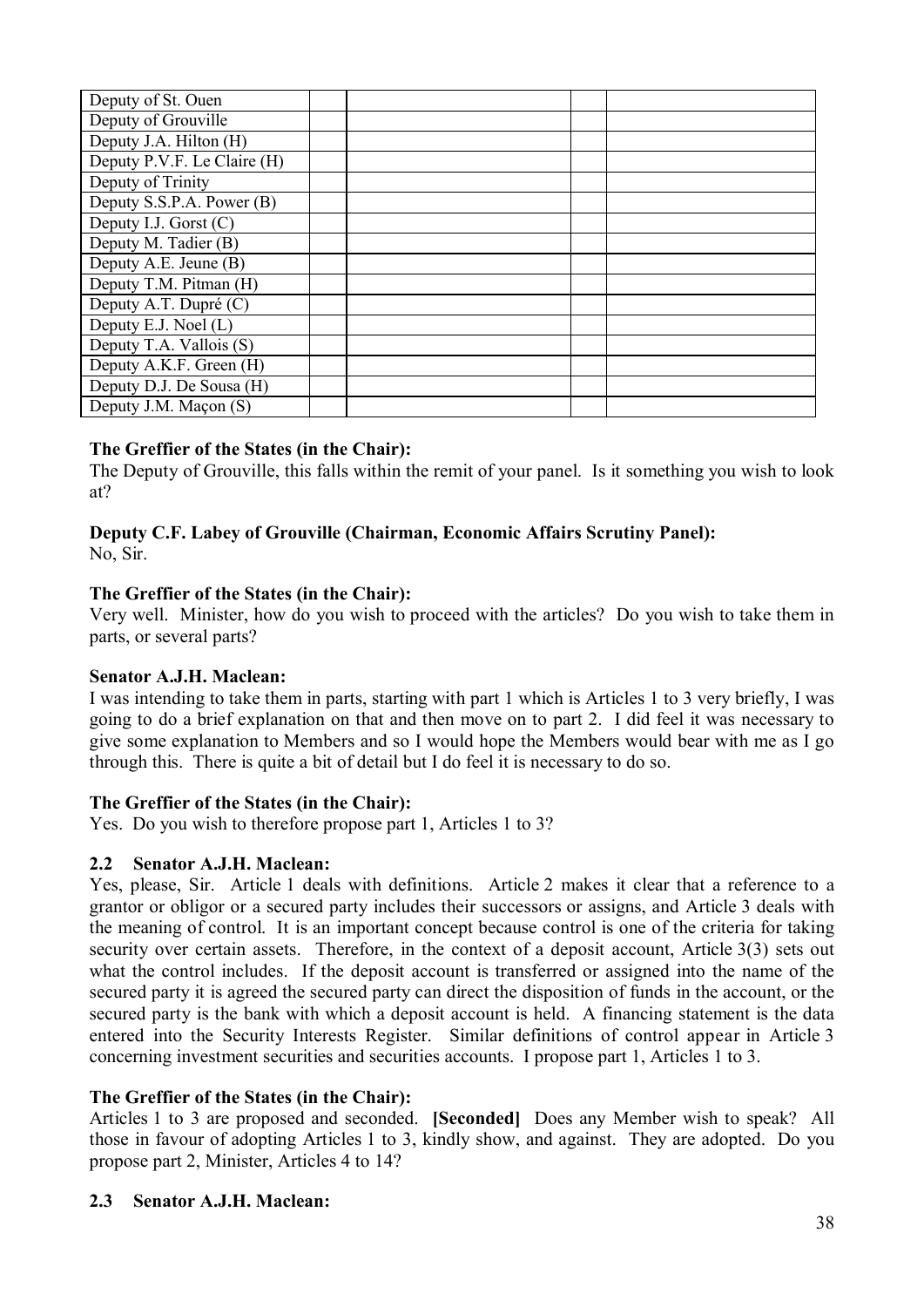Yes, Sir. Part 2 deals with the scope of the law, Articles 4 to 14 as you pointed out. Article 4 describes the territorial scope of the law. The key idea is to confine the law to intangible movable properties situated in Jersey. This is straightforward for documentary intangibles but less so for non-documentary intangibles. Accordingly, Article 4 selects a more appropriate link to Jersey. So, the law applies to security interests in (1) directly held non-negotiable investment securities listed on a register maintained in Jersey or by a Jersey company or by a Jersey individual; (2) investment securities held through an account with an intermediary where the account is maintained in Jersey; (3) deposit accounts maintained in Jersey, and (4) any other intangibles, for example receivables or ordinary contract rights where the account debtor or other person owing the obligation is a Jersey company or a Jersey individual. Article 5 allows parties to a security agreement over intangible property to apply the law to a security interest which falls outside Article 4 but would otherwise be within the law. This gives parties the ability to enjoy advantages of the law in relation to a security interest over foreign intangible movables, for example without there being the requisite connection to Jersey. However, this only applies in their relations with each other, so that the rights of third parties are not affected. Articles 8 to 11 contain various exclusions and ensure that other interests or rules of law are preserved. Therefore, the law is excluded from applying to certain interests, including liens, rights of set-off or transfers of rights to damages *en tort*, various assignments, and subordination agreements unless expressly provided.

[11:45]

Article 12 ensures that no security interests in intangible movable property can be created other than under this law. The law does not affect any right acquired in relation to intangible property under the law of a foreign jurisdiction while that property is situated within that jurisdiction. Article 13 makes it clear that a Jersey company or individual is deemed to have capacity to give security governed by foreign law over assets situated outside of Jersey. This affects the principle of private international law that dealing in movable property is governed by law of its situation at the time of dealing. Article 14 then deals with rules concerning notice and priority of a security interest agreement. Priority applies based on the date of the filing of the register, rather than a knowledge of the priority security interest. I propose a part 2, Articles 4-14.

### **The Greffier of the States (in the Chair):**

Those articles are proposed, are they seconded? **[Seconded]** Does anyone wish to speak? Deputy Le Hérissier?

### **2.3.1 Deputy R.G. Le Hérissier:**

I am sure I am alone in this but I am slightly confused. I wonder if under  $4(a)(C)$  where it talks of a Jersey individual, the Minister described that as meaning that it was someone who was almost rooted in Jersey, but yet when you read the definition of a Jersey individual in the definitions under 1, I find those definitions almost contradictory; in other words it is a person who is in Jersey, a person who is not in Jersey. I wonder, could he inform us when they talk of a Jersey company or a Jersey individual, are they talking solely of someone who has a physical or an exclusive legal presence on the Island, in terms of a company?

### **2.3.2 The Deputy of St. Martin:**

It is just the fact we have been talking about 1771 laws and 1914 laws and I know that Members are fully *au fait* with them and maybe I could refer the Minister to page 48 under Article 11, Le Loi 1880 and maybe the Minister could tell us really what this particular 1880 law does for us and it says it is hereby declared that: "Nothing in that law shall affect the validity of the security interest." Maybe he could elaborate, I am sorry I did not go to the briefing, maybe I would have raised that then but I am sure listeners will be delighted to hear the difference.

### **The Greffier of the States (in the Chair):**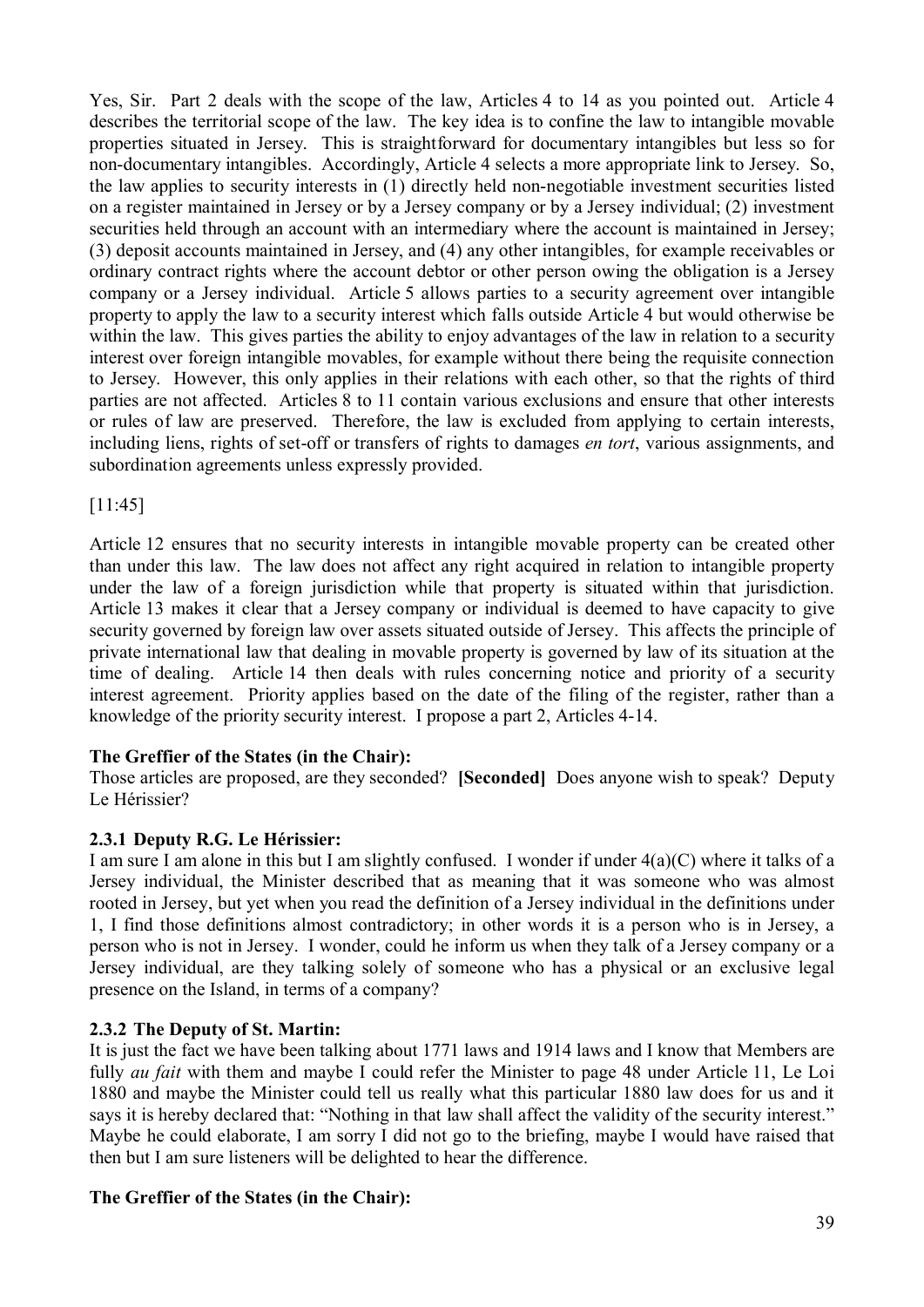Does anyone wish to speak? I call on the Minister to reply.

### **2.3.3 Senator A.J.H. Maclean:**

I thank the 2 Members for their questions. Deputy Le Hérissier; it depends where it is registered in simple terms, is probably the best way of describing that. As far as the definition of the 1880 law, which I think is what the Deputy of St. Martin was asking, I think I would refer that to the Attorney General, he might wish to give a far more succinct answer than I would.

#### **The Attorney General:**

The Loi (1880) sur la propriété foncière is one of the main pieces of legislation dealing with the Jersey law of immovable estate and primarily the mortgaging of property, the mortgaging of Jersey immovable estate. I am not quite sure what reference it would have to what is effectively the securitisation of intangible, movable property, but this provision merely makes it clear that it has no reference so to the extent anyone were to seek a read across, then they would not be able to do so.

#### **Deputy R.G. Le Hérissier:**

I wonder if the Minister could define further what a Jersey individual is. I was not satisfied. Does he mean somebody who is physically based in Jersey and whose business is exclusively based here because that is not clear from the definition under 1?

#### **Senator A.J.H. Maclean:**

I thought I did make that clear. It depends where it is registered as far as a business is concerned.

#### **The Greffier of the States (in the Chair):**

Very well. Articles 4-14 have been proposed, all Members in favour of adopting them, kindly show. Against. They are adopted. Do you propose part 3, Minister, Articles 15 to 28?

#### **2.4 Senator A.J.H. Maclean:**

Yes, indeed. Part 3 deals with the manner in which security interests can be created, how they attach to the collateral, and how they can be perfected. Attachment denotes the creation of a security interest so as to be enforceable against a grantor and some third parties. Article 15 provides that where the security interest is attached to a collateral by agreement, it is enforceable, not only against the grantor but against third parties except so far as the law otherwise provides. Article 16 clarifies that a security interest in proceeds is enforceable against third parties. Article 17 states that the effect of the attachment is that security interest becomes enforceable against the grantor. Articles 18 to 20 describe the process of attachment. In most cases a security interest will not be enforceable against third parties unless it is not only attached but been perfected, as I will describe shortly. There are 3 requirements for attachment, the secured party must have given value, the grantor must have rights in the collateral and either the secured party must have possession or control of the collateral or the security agreement must be in writing, signed by or on behalf of the grantor and contain a description of the collaterals sufficient to identify it. The identification requirements set out in Article 18(2) are very flexible, for example, they enable security to be taken over all or any category of the grantor's present and future collateral. Article 19 extends this to after acquired property. Article 20 creates specific rules for investment securities as held by an intermediary. There are a number of automatic attachment in favour of the securities intermediary who places securities in its customer securities account when the intermediary has bought them with the intermediary's own money for the customer's behalf. Articles 21 to 28 deal with perfection. Perfection denotes the further step required to give the security interest protection against others, mostly third parties including a liquidator. Under Article 22 this involves an act which gives third parties notice of existence of the interest such as registration in the public register or possession of a negotiable instrument or certificate embodying a negotiable investment security or giving the secured creditor control over intangible perfection, though necessary to preserve priority, it does not guarantee priority. Priority is determined by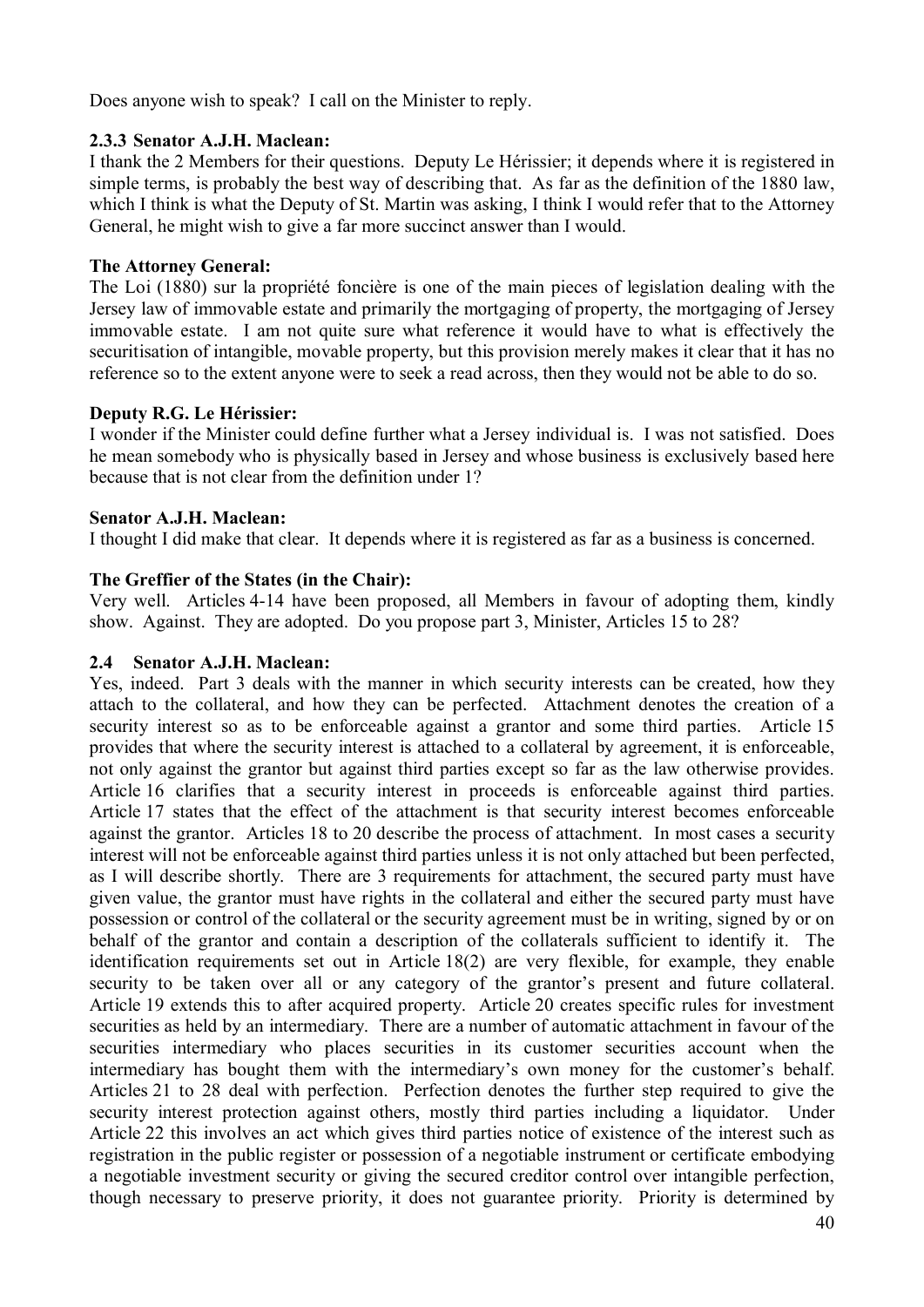priority rules dealing with the ranking of competing interests and would be considered later in the law. For example, an unperfected security interest ranks behind a subsequently taken but perfected security interest. Under Article 23 there is a security interest perfected in one way is later perfected in another way without a gap, the security interest is continuously perfected. Under Article 25 a security interest in proceeds of collateral is continuously perfected security interest if (a) the cash group proceeds is described or (b) the proceeds are of a kind falling within the description of the original collateral. An example of the latter case is where the original collateral consists of investment securities which are sold and the proceeds reinvested in other securities. Under Articles 26 and 27 certain security interests including in proceeds and in negotiable instruments enjoy a period of temporary perfection. After this period they need to be perfected in the ordinary way. Article 28 provides for the temporary automatic perfection of a security interest created and perfected under the law of another jurisdiction over collateral then situated in that jurisdiction but subsequently removed to Jersey. I propose part 3 Articles 15 to 28.

#### **The Greffier of the States (in the Chair):**

Are those articles seconded? [**Seconded]** Does any Member wish to speak on any of those articles? Deputy Le Hérissier?

#### **2.4.1 Deputy R.G. Le Hérissier:**

I wonder if the Minister could define what "perfection" is? We are referred to 21 but it is defined in terms of the same word, in other words it is defined in terms of perfection. I wonder if he could define it?

### **The Greffier of the States (in the Chair):**

I call on the Minister to reply.

### **2.4.2 Senator A.J.H. Maclean:**

Perfection is short, succinct questions. Perfection, in the case of the security interest, the registration of the security interest or the possession or control of the collateral and in the case of an assignment the registration of the assignment.

### **The Greffier of the States (in the Chair):**

Those Members in favour of adopting Articles 15 to 28 kindly show. Against. They are adopted. Part 4, Minister, Articles 29 to 34.

#### **2.5 Senator A.J.H. Maclean:**

I would like to take parts 4 and 5, if I may.

#### **The Greffier of the States (in the Chair):**

Yes. Articles 29 to 38

#### **Senator A.J.H. Maclean:**

That is right, Articles 29 to 38. Parts 4 and 5 deal with the priority of competing interests and collateral and the position of purchasers. Article 29 sets out the residual priority rules applicable where none of the specific rules which follow applies. These residual rules are that a perfected security interest has priority over an unperfected security interest where both interests are unperfected, priority is determined by the order of attachment. As between 2 or more perfected security interests, priority goes to the security interest in relation to which any of the following events first occurred; (a) a financing statement was registered, (b) the secured party took possession or control of the collateral, or (c) the security interest was temporarily perfected under the law. Articles 30 and 31 deal with special priority rules concerning the priority of conflicting security interests in the same certificated investment security, the same securities account or the same deposit account and where a security interest is transferred. Under Article 32 priorities may be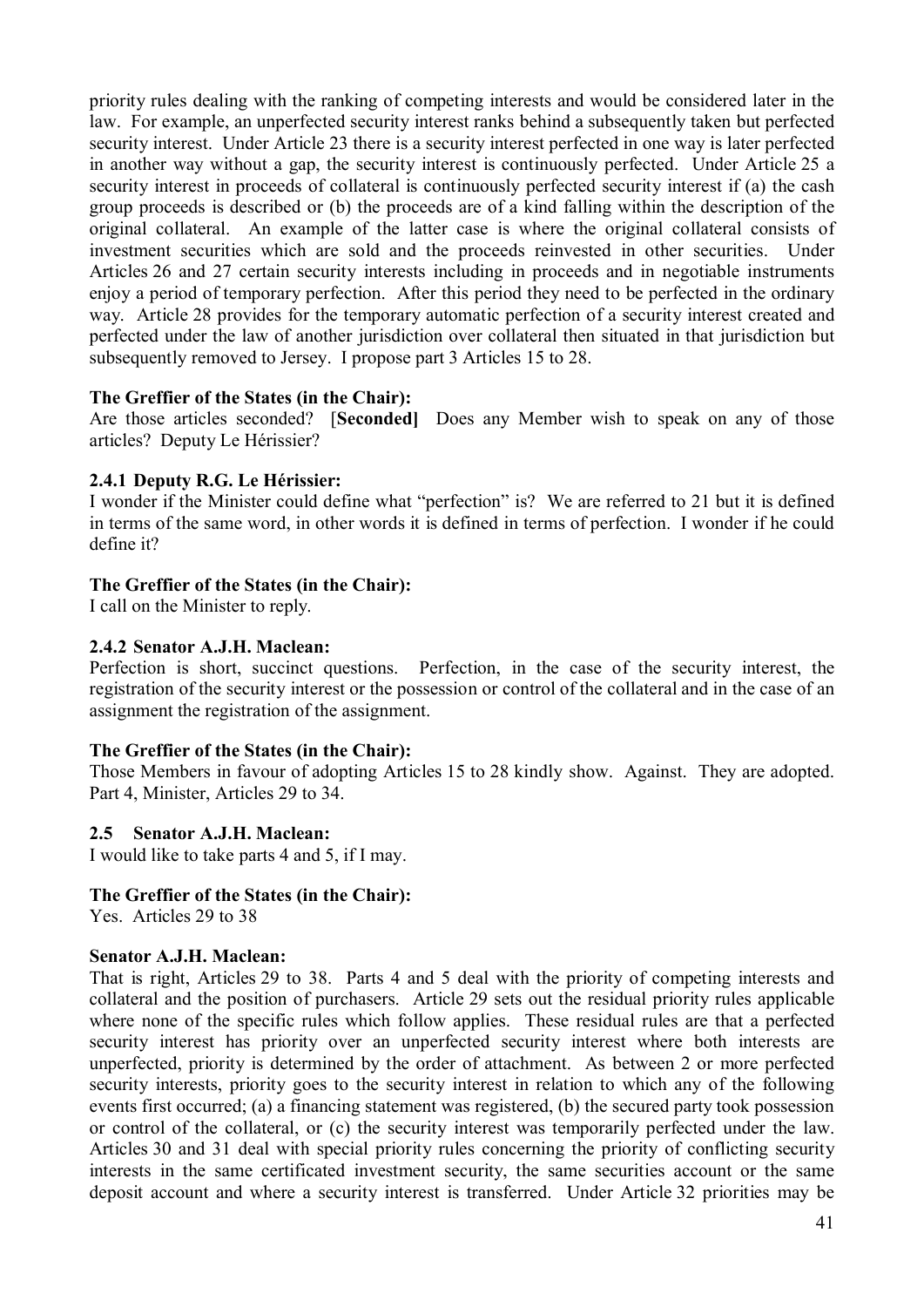varied by a subordination agreement between the holders of a competing interest. This provision protects the transferee of the subordinated security interest from being led into thinking but is still the senior security interest by putting the transferee on notice of the subordination in some way in order for him to be bound by it. Article 32(3) provides 3 means by which notice may be given. Article 33 ensures that a security interest has the same priority as regards all advances whether existing or future advances whether made pursuant to a contractual obligation or voluntarily and whether made with or without notice or a subsequent security interest. Article 34 gives special priority in given to purchase money security interests. This is in essence a security interest taken to secure repayment of an advance of the purchase price of the collateral to the grantor. The reason for giving this priority is to prevent the first financier from using its security interest over future property to obtain a monopoly over the grantor's financing and a windfall addition to its security of an asset purchased with a second financier's money. The priority rule previously discussed deal with competing security interests in the same security. Part 5 of the law which is Articles 35 to 38 includes some parties whose interests do not only rank in priority to an earlier security interest but extinguish it altogether. Article 35 insures that one who acquires the collateral for value takes free of an unperfected security interest unless it was created or provided for by a transaction to which the person who acquired the collateral was a party. Article 36 provides that a creditor receiving payment through an obligor-initiated payment takes free of any security interest perfected or unperfected in the funds paid. Article 37 reserves the rights of the holder in due course of a negotiable instrument are preserved. Under the applicable negotiable instruments law such a holder takes free from any defect in the title of his transferor and thus from any security interests given over the instrument and perfected by registration. Article 38 provides that a person giving value for a certificated investment security and taking possession of the certificate takes free, even of a perfected security interest of which he knows, unless he also knows the dispossession to him was in breach of the security agreement. There are certain exceptions including the transfer of securities to a new account, the rationale of this protected purchaser rule is the importance of avoiding impediments to the transferability of investment securities which are certificated or held with an intermediary. I propose parts 4 and 5 covering Articles 29 to 38.

### **The Greffier of the States (in the Chair):**

Are those articles seconded? **[Seconded]** Does anyone wish to speak on any of those articles? Deputy Le Hérissier?

#### **2.5.1 Deputy R.G. Le Hérissier:**

In terms of 38(4) it says the person knows that the disposition would be in breach. How is that provable? Does the person simply say at the time: "I knew it was in breach"? How is it provable?

#### **The Greffier of the States (in the Chair):**

I call on the Minister to reply.

#### **2.5.2 Senator A.J.H. Maclean:**

I think I would get a clear definition from the Attorney General with regard to this matter and I thank Deputy Le Hérissier for his continued interest.

#### **The Greffier of the States (in the Chair):**

Are you able to assist, Mr Attorney?

#### **The Attorney General:**

Yes, the matter of whether something is provable of course is simply a matter of evidence before the court in the event that someone will wish to avail themselves of the protection under this particular article and the other person were to wish to say: "No, you are not entitled to the protection", it will be a matter to be resolved before the courts based on the evidence available as to whether or not one can prove that the individual knew it would be a breach of the security interest.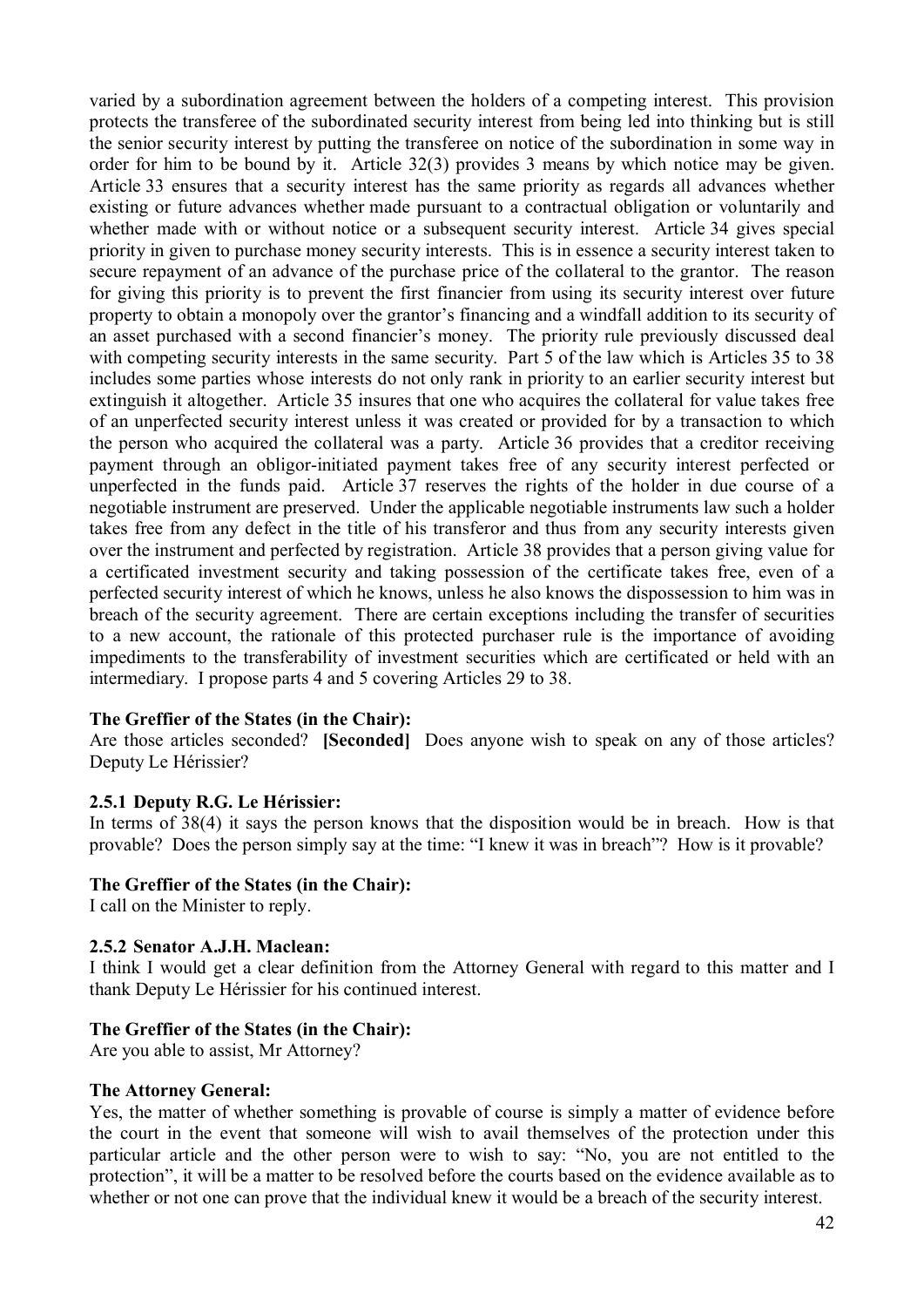### **The Greffier of the States (in the Chair):**

Very well, all those in favour of adopting Articles 29 to 38, kindly show? Against? They are adopted. Do you wish to proceed with 6 or further parts, Minister?

[12:00]

### **2.6 Senator A.J.H. Maclean:**

Part 6, that is Articles 39-41.

### **The Greffier of the States (in the Chair):**

Yes.

### **Senator A.J.H. Maclean:**

Just briefly. Part 6 deals with assignments of receivables. The effect of Article 39 is that where a contract contains a provision prohibiting or restricting assignments, such provision is ineffective against the assignee. The assignment is valid and simply exposes the assignor to a claim for damages for the breach of contract. The purpose of this provision has removed what would otherwise be a serious impediment to receivables financing. Where there are a continuous flow of receivables from an assignor to an assignee as under a factoring agreement for example, it is impractical for the assignee to check the individual contracts to see if these prohibit or restrict assignment. So Article 39 reflects a policy embodied in Article 9 and that is 406(d) of the American Uniform Commercial Code and in several international conventions that freedom of commerce should be given the priority over freedom of contract. Under Article 40 an account debtor is obliged to pay the assignee only after receipt of notice in writing by or with the authority of the assignor identifying the countersigned and requiring the account debtor to pay the assignee. Under Article 41, the account debtor is entitled to assert against the assignee any defences he would have had against the assignor and is also entitled to assert against the assignee rights have set off. So I propose part 6, that is Articles 39 to 41.

# **The Greffier of the States (in the Chair):**

Are those articles seconded? **[Seconded]** Does anyone wish to speak? All those in favour of adopting Articles 39 to 41 kindly show. Against. They are adopted. Do you want part 7, Minister?

### **2.7 Senator A.J.H. Maclean:**

Part 7 deals with enforcement of security interests. Part 7 of the new law provides a range of default remedies therefore I propose that part 7, which includes Articles 42 to 59 will go together. Under the 1983 Act the creditors only remedy for default is sale in contrast part 7 of the new law provides a range of default remedies. Article 43 includes the primary remedies of apportionment of sale of the collateral. These are supported by various ancillary remedies contained in Articles 43(2)(c). On the default of secured party may appropriate the collateral or proceeds that is apply the collateral or proceeds towards satisfaction of the secured obligations. Under Article 44 the secured party is however under a duty to give not less than 14 days prior notice to interested parties. Prior notice to interested parties is not required where the collateral consists of a quoted investment security or in certain other cases, such as by agreement in writing between interested parties. This enables the secured party to sell shares that are falling in price to ensure that the best possible price is obtained. It offers perfection for the grantor as well as the secured party. Article 45 sets out the methods of sale if that option is chosen. Article 46 provides important protections, the secured party must take all commercially reasonable steps to determine the fair market value of the collateral. This protects the grantor at the security interest. Also under Article 46 the secured party must act in other respects in a commercially reasonable manner, in relation to the sale or apportionment. The effect of Article 47 is that ownership of the appropriated collateral or proceeds vests in the secured party free from other lower ranking security interests. Article 48 insures that the grantor receives a statement of the costs of sale so that they are aware of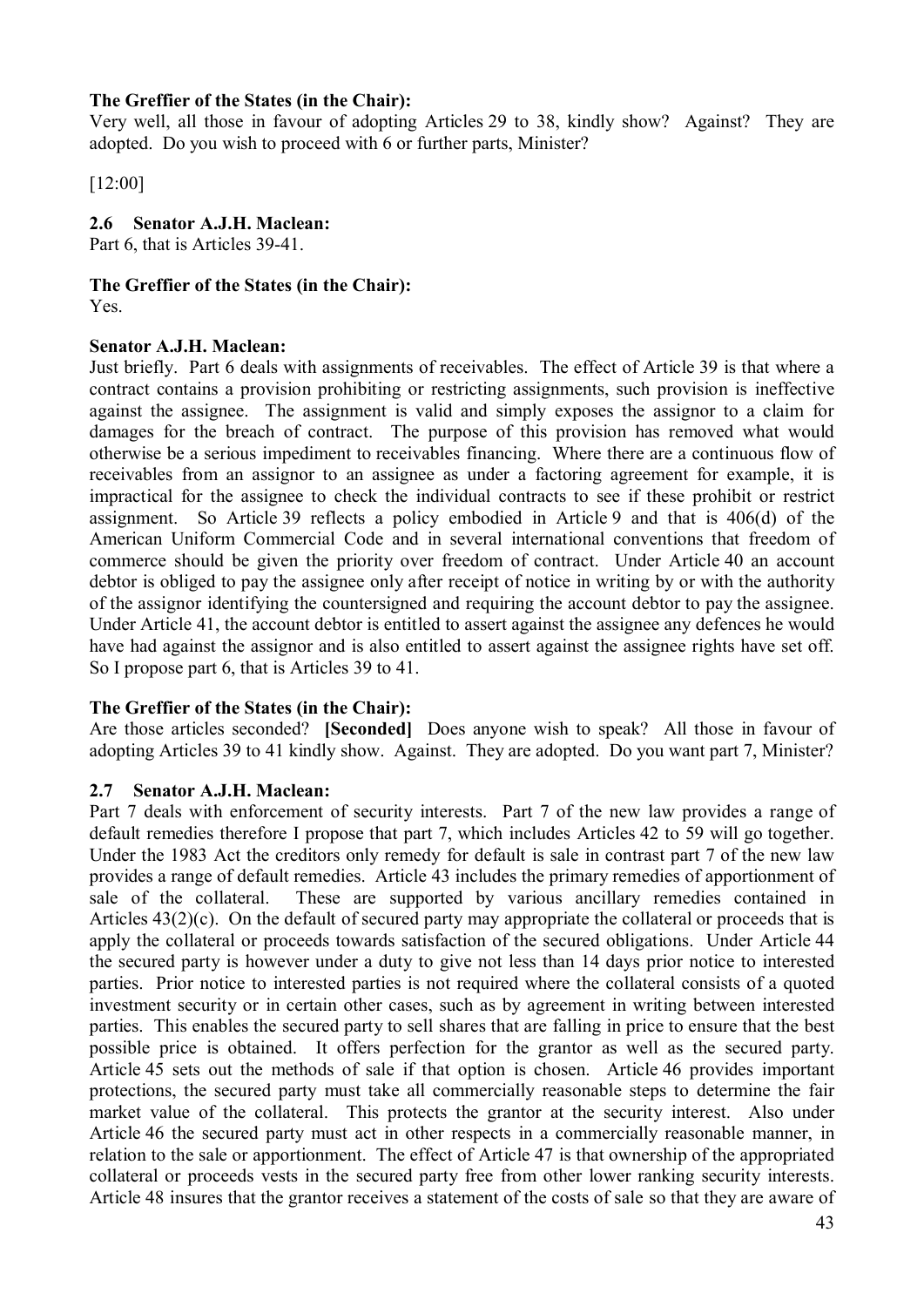the transparent manner of what the collateral was sold for and the costs of such. This is relevant for the purpose of determining whether the net value of what is appropriated leaves a deficiency recoverable from the grantor or a surplus payable by the secured party as provided by Article 49. Article 59 defines what a surplus is from the realisation of the collateral. Article 52 grants the court extensive powers to make orders to facilitate exercise of the secured parties remedies. Articles 54 and 55 protects the grantor by enabling him to redeem the collateral at any time before the appropriation or entry by the secured party into a contract of sale or other irrevocable step in relation to collateral. Articles 56 to 59 ensure that on the bankruptcy of the debtor, the secured party can act in the same manner in relation to the collateral as he would or could prior to bankruptcy. This replicates the existing 1983 law. I propose Articles 42 to 59.

#### **The Greffier of the States (in the Chair):**

Are those articles seconded? **[Seconded]** Does any Member wish to speak on any Articles 42 to 59? Would all Members in favour of adopting those articles kindly show. Against. They are adopted. We come to part 8, Minister, 60 to 84.

#### **2.8 Senator A.J.H. Maclean:**

Yes, thank you. Part 8 concerns the creation of security interests register. The register will be a public register searchable online. I propose to take Articles 60 to 84 together which is part 8. I have to draw Members attention to certain key articles. Under Article 60 the Registrar of Companies shall be the security interest's registrar. The registry will be held and run by the J.F.S.C. (Jersey Financial Services Commission) who have great experience of such matters while reducing costs by not creating additional quangos. Article 61 states that the register will contain financing statements and such other matters as required by the law to be entered or registered. Article 64 provides that the registration system will be based on the concept of notice filing. Notice filing has advantages including saving space by not involving the filing of a copy of the security agreement. Instead, the secured party or intending secured party registered a financing statement stating that it has acquired a security interest in an identified item of collateral or a given description of collateral. The function of the financing statement is to give notice to third parties of basic information such as the existence of security agreement, the identity of parties and a description of the items or classes of collateral. Online registration enables the system to record the precise time registration takes place if all the elements of perfection are in place priority goes back to the time of registration of the financing statement. Under Article 66(1) an omission, error or irregularity in a registration will not invalidate the registration unless the omission, error or irregularity is seriously misleading. Article 67 states the period of registration that is specified in the financing statement. Article 68 enables the registrations to be renewed by registering a financing change statement at any time while the earlier registration is effective. Article 74 enables the secured party to amend or discharge the registration. Article 75 gives the grantor the rights to demand that a secured party discharges or amends the registration where the obligations under the security agreement be performed. Article 79 provides that the registration system will be wholly automated, registrations may be affected, searches made and searched certificates issued online without the need for human intervention at the registry, that is covered in Article 79. Under Article 83 the public will be entitled to make searches of the register and obtain written reports setting out the information in the register relevant to those searches. This is common in registers across the world and complies with data protection principals, a fundamental reason for the register is to enable a proper record to be kept and searched in order to ascertain whether an asset is free from security. The registrar is given significant powers to correct errors on the register under Article 82 as well as removing data that is frivolous or vexatious. Under Article 80 the registrar is therefore an important gatekeeper in this regard. I propose Part 8 which covers Articles 60 to 84.

#### **The Greffier of the States (in the Chair):**

Are those articles seconded? **[Seconded]** Does anyone wish to speak? Deputy Le Hérissier?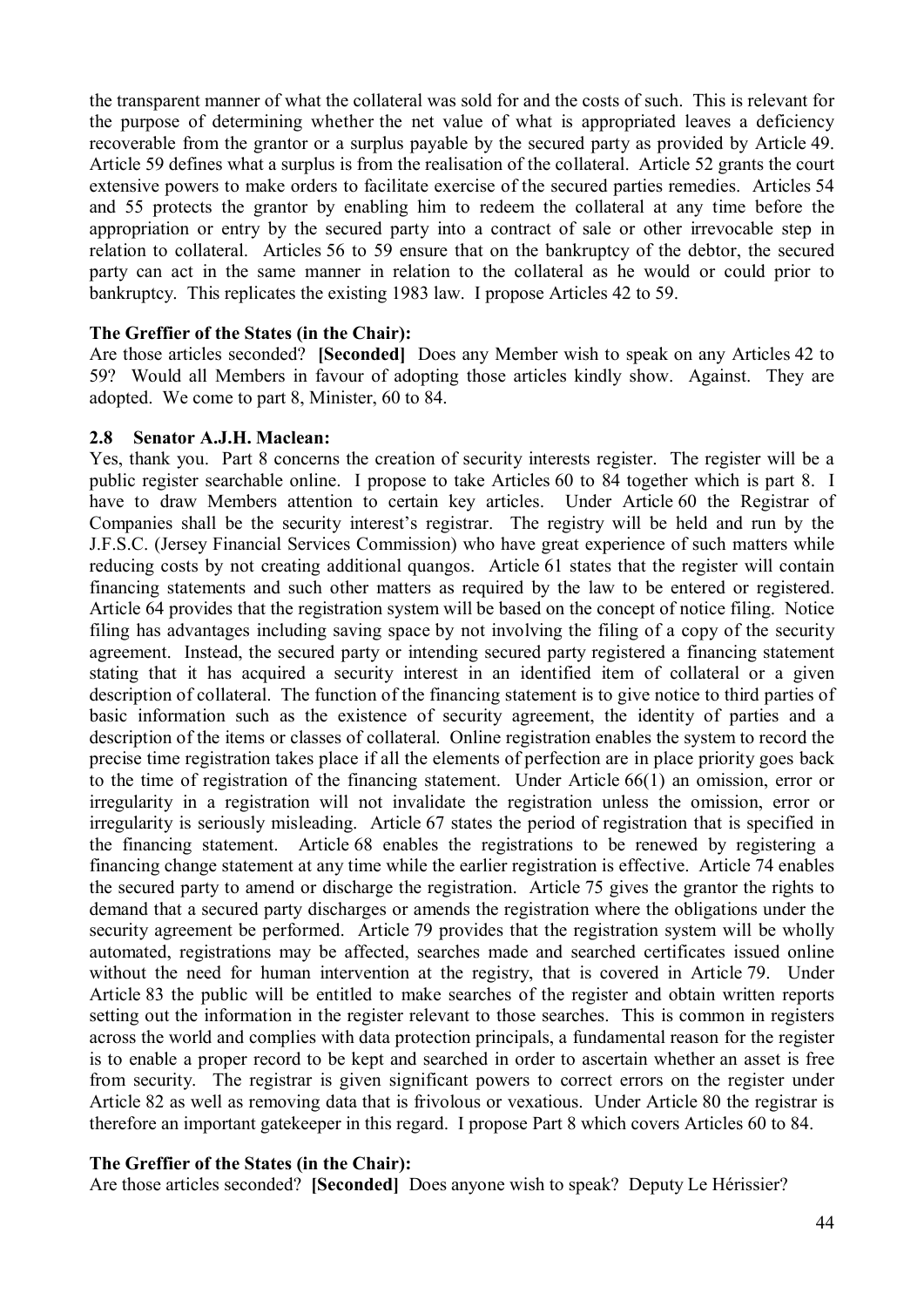### **2.8.1 Deputy R.G. Le Hérissier:**

More a general question. I wonder if the Minister could indicate, there is an enormous amount of detail here and of course if the law has to be changed we have the usual ponderous process. Why is so much put into the main law and not when it comes to the administrative detail put into subordinate legislation?

#### **2.8.2 Senator B.E. Shenton:**

Article 66 states: "Registration is invalid only if seriously misleading." Is the differential between misleading and seriously misleading purely subjective and if so who decides?

#### **2.8.3 Senator F. du H. Le Gresley:**

I was just inquiring whether the register will give any indication of the initial amount of debt or borrowings incurred by somebody whose details have been put on the register?

#### **The Greffier of the States (in the Chair):**

If no one wishes to speak I will call on the Minister to reply.

#### **2.8.4 Senator A.J.H. Maclean:**

Deputy Le Hérissier; the detail as to why so much is contained within the law as it owes to subordinate legislation. That, quite simply, was the advice and I take his point but nevertheless these are important matters and I think it is important that it is dealt with in this way. Indeed in future one can consider whether or not it is revised and done with a more appropriate way that the Assembly here might think is appropriate. But this is the way the advice was given. As far as Senator Shenton is concerned, under Article 66 seriously misleading or misleading, it is in many respects a subjective view but nevertheless I suspect it will be dealt with by the courts in due course if that were the case. The Attorney General may indeed like to give some further comments if he feels there is anything else that needs to be said, but I think he is satisfied, and as far as Senator Le Gresley is concerned, the register, as far as I am aware, does not detail the amount of debt and I do not think we necessarily expect it to do so. I maintain part 8 and the Articles 60 to 83.

#### **Senator B.E. Shenton:**

Could I ask the A.G. (Attorney General) to say who arbitrates on whether something is misleading or seriously misleading?

#### **The Attorney General:**

I think initially that is likely to be the Registrar when it is registration, but ultimately, as the Minister has indicated, I think it is likely to be the court to determine whether something is misleading in the sense that it is potential that someone has been misled in perhaps a non-material respect, or seriously misleading when they may have been misled in a very material respect. I use those as not terms of art and without trying to define what is misleading or seriously misleading, but ultimately I think it would be a matter for the court.

#### **The Greffier of the States (in the Chair):**

Very well, all Members in favour of adopting Articles 60 to 84 kindly show. Against. They are adopted. We come finally, Minister, to part 9, Articles 85 to 96 and the 2 schedules, I think, together.

#### **2.9 Senator A.J.H. Maclean:**

Yes. Part 9 deals with the miscellaneous provisions and schedules 1 and 2 deal with consequential matters such as what happened concerning security interests already created under the 1983 law. I will take part 9, that is Articles 85 to 96 and schedules 1 and 2 together and I will pick out the highlights as I do that. Article 85 applies if the security interest is not overall the intangible movable property or all the movable property of the grantor. The security party can be required by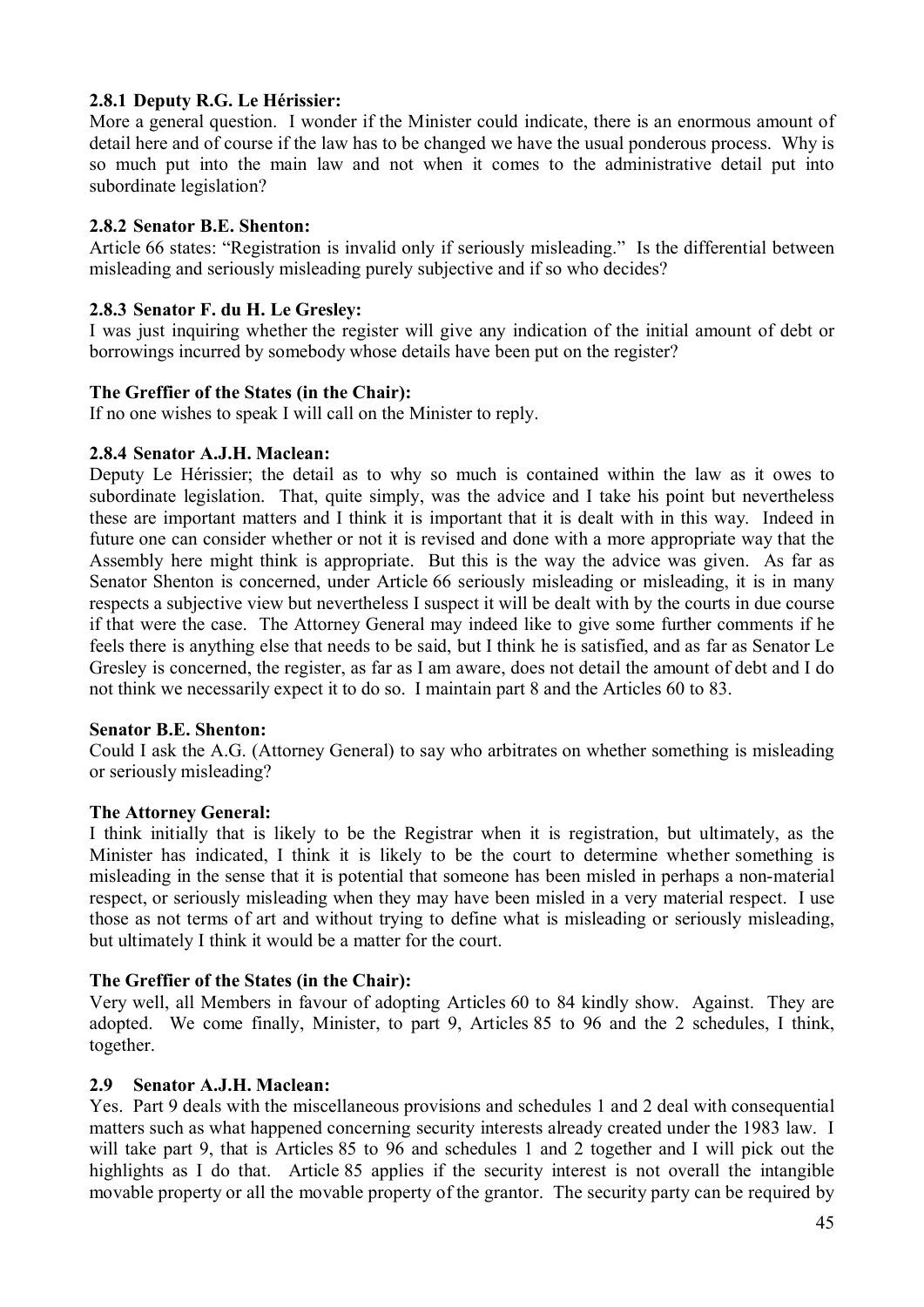the grantor to provide a copy of the security agreement, a statement in writing of the indebtedness and list of the property indicating which items are classed as collateral. This enables the grantor to show the amount of property that is not encumbered and subject to a security interest at any one time. Articles 86 to 88 grant the Royal Court powers in respect of Article 85 rights. Articles 91 and 92 give the power to make rules of court in respect of this law and the Minister the power to make orders relating to the register and other ancillary matters. Schedule 1 provides for consequential amendments including amending the definition of security interests and the Bankruptcy (Désastre) (Jersey) Law 1990 among other laws. Schedule 2 amends the 1983 law so as to be limiting to existing and continuing security interests. That is security interests created in accordance with the 1983 law and which are still in existence when the new law comes into force. Paragraph 2 of schedule 2 enables parties to agree that in their relations with each other, the new law will apply to a continuing security interest though perfection and priorities remain governed by the prior law. Also paragraph 4 provides that a continuing security interest which the prior law applies will be governed by the new law, not by the prior law, if it is amended after the new law comes into force. The security interest so amended is treated as a new security interest. I propose part 9, Articles 85 to 96 and the 2 Schedules to the law.

### **The Greffier of the States (in the Chair):**

All those articles and schedules seconded? **[Seconded]** Does anyone wish to speak on any of those articles or schedules?

#### **2.9.1 Deputy J.B. Fox:**

Just a question on 92. What are the fees published by the Jersey Financial Services Commission, what sort of range are they at, just for interest, thank you?

#### **2.9.2 The Deputy of St. Martin:**

I would refer the Minister to page 82 and paragraph 7, Limited Liability Partnership (Jersey) Law 1997. Those Members who were in the House will remember how stormy a passage that was where certain Members were able, possibly, to use their influence to get this piece of legislation moved up the drafting. Can the Minister inform Members how the ...

#### **The Greffier of the States (in the Chair):**

Let us not go back there, we have had a Committee of Inquiry, I think we have ...

[12:15]

#### **The Deputy of St. Martin:**

Well okay. Maybe I will rephrase it. Where this particular legislation was able to somehow jump or go up the law drafting system, but anyway, that is in the past but it still sticks in some people's memories. Can I ask the Minister how this particular piece of legislation fits into - I am talking about Limited Liability Partnership - how that fits into this piece of legislation we have before us and also how successful has Limited Liability Partnership been. How many people, for instance, have signed up to it?

#### **Deputy R.G. Le Hérissier:**

Where it says "access to the register" under 83(2), it talks about ...

### **The Greffier of the States (in the Chair):**

We have adopted 83(2), Deputy.

#### **Deputy R.G. Le Hérissier:**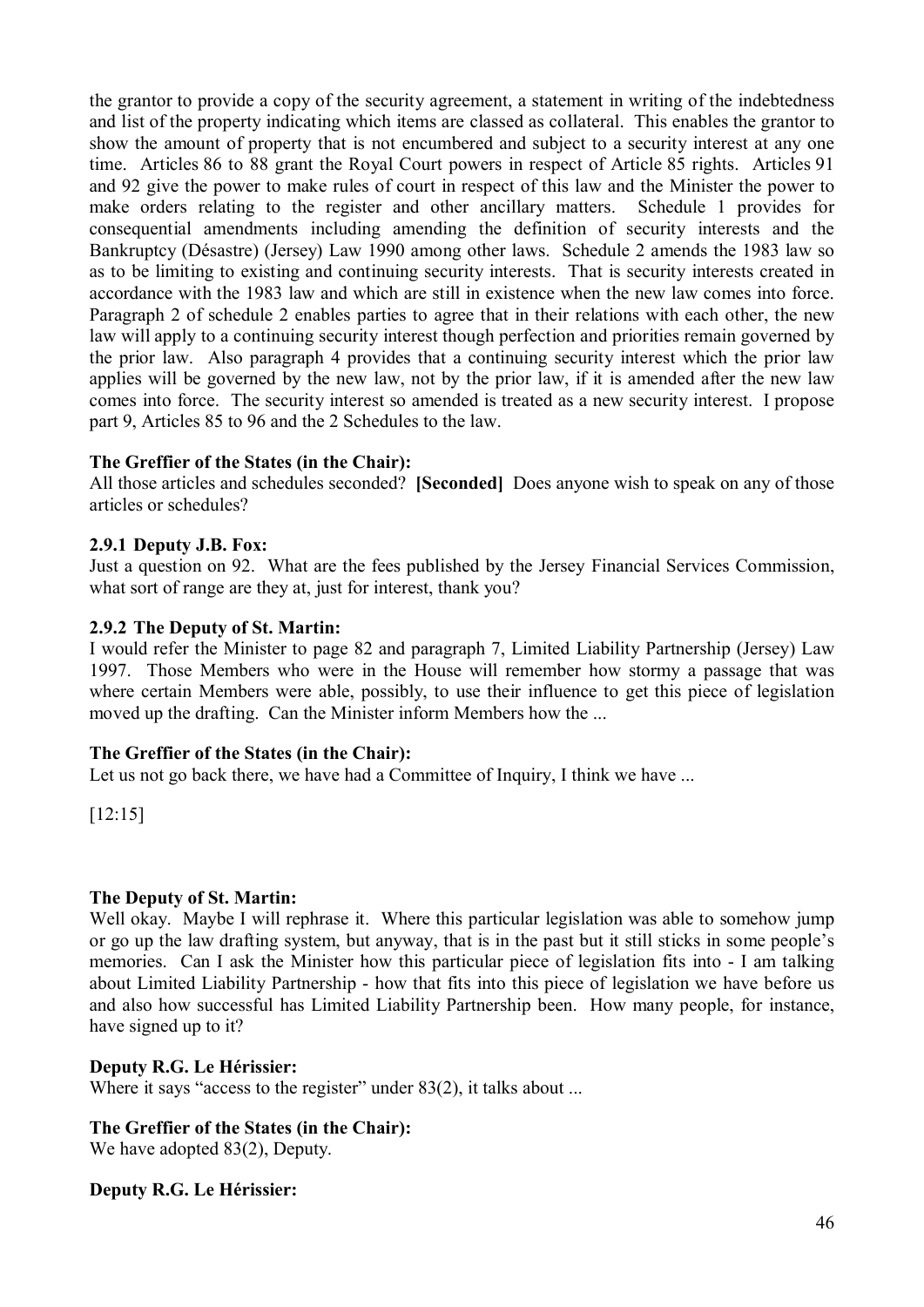My apologies.

### **The Greffier of the States (in the Chair):**

I call on the Minister to reply.

### **2.9.3 Senator A.J.H. Maclean:**

Deputy Fox asked about costs. The costs will be determined by the cost of administering the law as such. It is anticipated that equivalent regimes, for example, are around £10 for registration and £2 for a search. The Deputy and Members might be interested that the development of the register and the law is expected to cost about £300,000 and it is expected that it will generate around £100,000 in fees per annum. So we do expect it to pay for itself within 3 years. The Deputy of St. Martin asked about the Partnership Law, so going back a little bit into history. As far as I am aware, it has not been used. It was not competitive and I know there are issues about it and I think he is well aware of many of the issues, which is probably why he raised it. But, nevertheless, it is mentioned in good order in this Law, as is appropriate. I maintain part 9, Articles 85 to 96, and the 2 Schedules to the Law.

### **The Greffier of the States (in the Chair):**

All those in favour of adopting those articles and schedules kindly show. Any against? The law is adopted in Second Reading. Do you propose the law in Third Reading, Minister?

### **2.10 Senator A.J.H. Maclean:**

Yes, Sir.

### **The Greffier of the States (in the Chair):**

Seconded? **[Seconded]** Does any Member wish to speak?

### **2.10.1 Senator P.F.C. Ozouf:**

Just very briefly; I know that sometimes in Third Readings and at the conclusion of a Bill there is a bit of back-slapping but we do need to recognise the Minister and his department for bringing something to a conclusion which has been going on for many, many years. This is extremely important to the domestic economy. It also is massively important to Jersey as an international finance centre. We have lost business because of the improvements that needed to be made in this. I wanted to do this when I was Minister for Economic Development. I did not do it. There has been a huge amount of work with the Law Society, consultative groups and, I am sure the Minister will say, his own resources. But he needs to be congratulated or finally bringing this to the Assembly.

### **2.10.2 Senator S.C. Ferguson:**

Just a small point; quite a number of Members of this House are not or have not worked in the finance industry or have little connection with it and it seems to me that it would have been an advantage to have a little more expansion, in one place rather than scattered throughout the document, of the types of transactions that are under consideration. I wonder if this could be noted for any further similarly complicated pieces of legislation.

### **2.10.3 Deputy A.E. Jeune:**

Just following on from Senator's Ferguson's comment there; a briefing was arranged last Friday and some of us did attend, which was very helpful.

### **2.10.4 Senator F. du H. Le Gresley:**

Rather sadly, I can remember the drafting of the 1983 Law. In fact, I was one of the consultants in the office where I was working at the time on that law and I have to say that the 1983 law was very simple. This new law is highly complicated, longer than 60 pages of legislation. My question to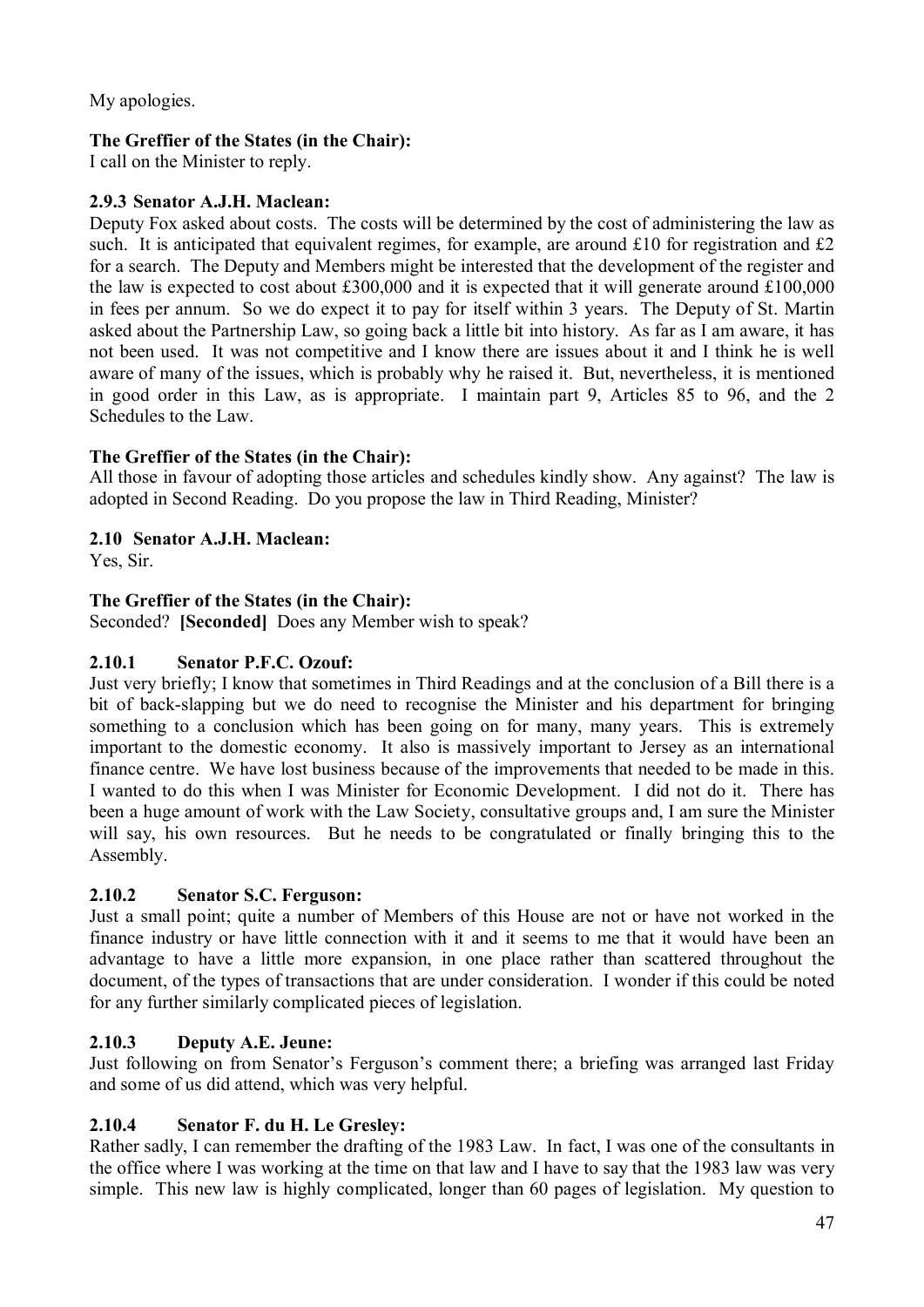the Minister: will part 2 be any simpler or will it be able to be added on to the bulk of this document or will we have another 60-odd pages of legislation, because I do believe the people operating in the finance industry will need a lot of legal advice to make sure that their own documentation complies with the legislation. I wondered whether his department will offer assistance to these financial institutions to perfect their documentation, because I do recall, going back to the 1983 law, there was very little assistance. I was working in a bank at the time and we had to draft our own documents in the hope that they were complying with the legislation, but this is a far more complicated piece of legislation and I would ask the Minister if he intends to provide assistance to those financial institutions.

### **2.10.5 The Deputy of St. Martin:**

Just a very short comment, but it is really to pick up on Senator Ozouf's comments and joining in in complimenting everyone concerned in getting this legislation through. But he did say how long it has taken and this is a concern I have, and I think it was raised yesterday when Deputy Jeune asked a question about the Licensing Law. I know I was part of that way back in 1995. I carried out a review of the Licensing Law and nothing is happening. We have just had the instance now where my proposition was suggested 8 years ago and nothing happened. Is the Minister able to tell us why this particular piece of legislation has taken so long? Indeed, we have lost business by it. So why was it held up and can we do better?

### **The Greffier of the States (in the Chair):**

I call on the Minister to reply.

### **2.10.6 Senator A.J.H. Maclean:**

Dealing with these various questions that have been raised in no particular order; Senator Ferguson asked about the detail and whether or not there would be a greater deal of briefing. I think Deputy Jeune raised the point that we did organise a briefing session and I thank Members who came along to it. I hope they found it useful. Always in these briefing sessions we would like to see more Members attending. It is an opportunity for officers to be there, to ask the question that you want to ask. Deputy Le Hérissier today has asked a lot of questions and, again, I think some of them he would have found quite useful if he could have been available to attend. I know we all have busy schedules and I know the Deputy has been very busy but, nevertheless, it is helpful. Certainly, as a department, we do try and offer options for briefing sessions, numbers of dates, to try and accommodate as many Members as we can. But that is the way we can deal with what is essentially very complex law and this is a complex piece of law, which has been alluded to by Senator Le Gresley. Senator Le Gresley made the point that not only was he around in 1983, I think the years have been very kind in the interim period - not that I need to try and solicit votes at this stage - but, nevertheless, he was right. The 1983 law was simple but, then again, the world's finances were very much simpler in those days. They are very much more complex today and that is the reason, sadly, why this law has had to be made in the way that it has been, in a complex way, to ensure that we meet necessary international standards and, more importantly, we allow both local businesses and international businesses the safety, security and comfort that Jersey has modern, upto-date laws and they are, unfortunately, more complex. We have made it as simple as we can but, nevertheless, it needs to include quite a degree of detail. I can perhaps give Senator Le Gresley one piece of comfort and that is with regard to assistance to the financial institutions. The department has been working on a standard template for the industry, which I think should perhaps help to simplify matters in that particular regard. I can also tell the Senator that part 2 of this law, which hopefully will be 12 months or less before it is brought before the Assembly, will address the rest of the matters that are important, but also it will be added on to this particular law. It will be an addition which, hopefully, will make the final document clear and as simple as is possible. The Deputy of St. Martin has asked why it has taken so long. We progressed, in the last 3 years, quite quickly with moving this forward. It is complex. It does take time and I am afraid one of the issues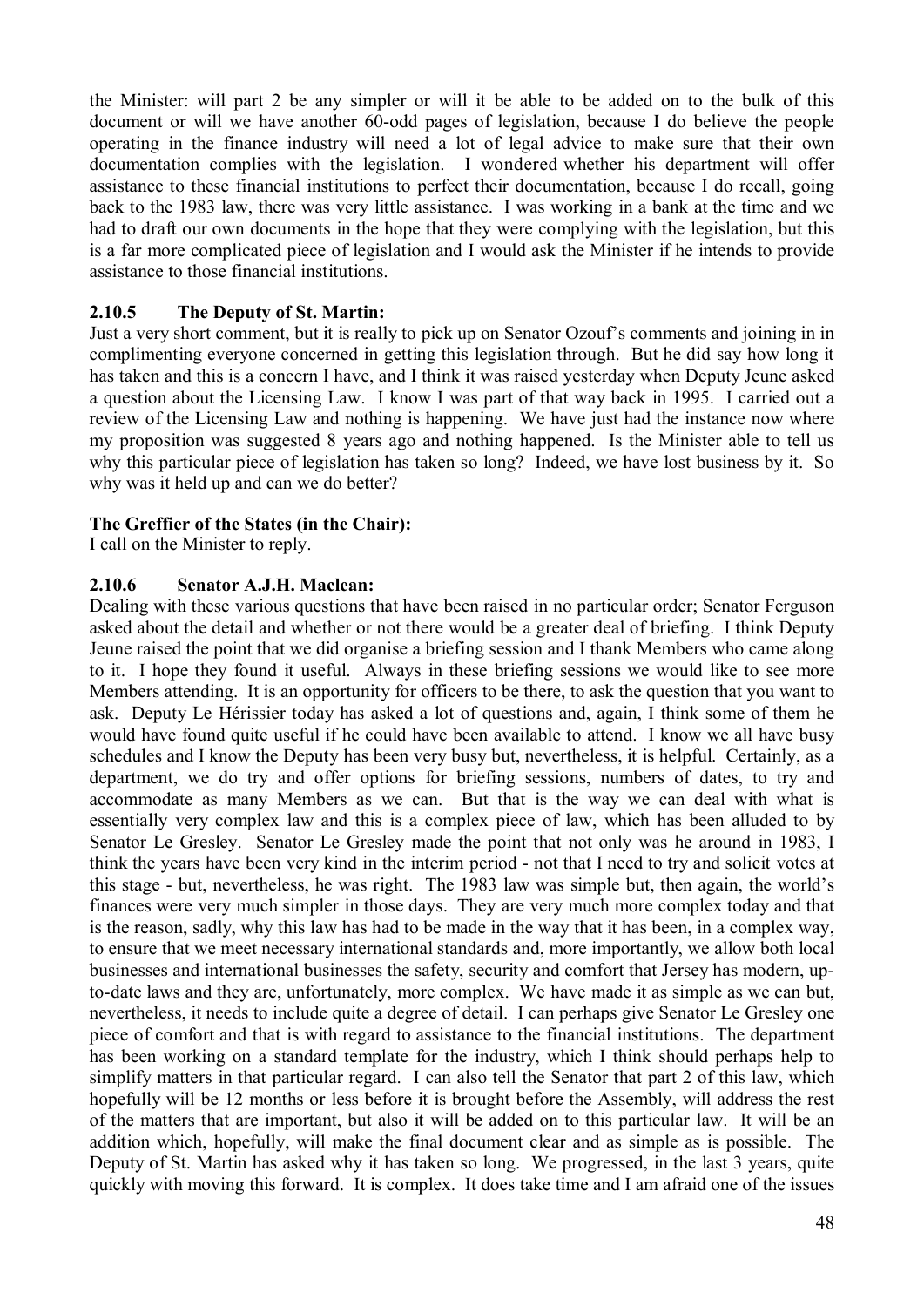and areas of greatest concern that I have is speed to market with all legislation, particularly financial services-related legislation. We have made steps in order to improve the passage of legislation because it is key for our financial services industry that speed to market ensures that we can compete with other jurisdictions in the very competitive world that we are now in and progress, I am pleased to say, is being made. I hope that in future the Deputy will not be in a position to raise such points. I would, finally, just like to thank Senator Ozouf for his kind words. I know he was involved, as my predecessor, in this matter and was keen to have progressed it. I would also like to pay my thanks to the Law Officers' Department that, I think, have put together an extremely good law. They have also prepared a fantastic piece of documentation with a great deal of detail, which I am sure Members have found very useful; probably the reason that I had as few questions as I did, because it is so comprehensive. So I think the Law Officers' Department have done an exceptional job and, indeed, so have my staff at Economic Development, who have put a lot of effort into bringing this forward. So to all of them it is very much a team effort and they do deserve congratulations. **[Approbation]** As well as the Law Officers, of course, the law draftsmen should not be forgotten; their effort is also greatly appreciated in this process. I maintain the proposition and thank Members for their contribution.

#### **The Greffier of the States (in the Chair):**

The appel is called for. The vote is for or against the draft law in Third Reading. If Members are in their seats I will ask the Greffier to open the voting.

| <b>POUR: 41</b>              | <b>CONTRE: 0</b> | <b>ABSTAIN: 0</b> |
|------------------------------|------------------|-------------------|
| Senator T.A. Le Sueur        |                  |                   |
| Senator P.F. Routier         |                  |                   |
| Senator P.F.C. Ozouf         |                  |                   |
| Senator B.E. Shenton         |                  |                   |
| Senator F.E. Cohen           |                  |                   |
| Senator A. Breckon           |                  |                   |
| Senator S.C. Ferguson        |                  |                   |
| Senator A.J.H. Maclean       |                  |                   |
| Senator B.I. Le Marquand     |                  |                   |
| Senator F.du H. Le Gresley   |                  |                   |
| Connétable of St. Ouen       |                  |                   |
| Connétable of St. Helier     |                  |                   |
| Connétable of Trinity        |                  |                   |
| Connétable of Grouville      |                  |                   |
| Connétable of St. Brelade    |                  |                   |
| Connétable of St. Martin     |                  |                   |
| Connétable of St. John       |                  |                   |
| Connétable of St. Saviour    |                  |                   |
| Connétable of St. Clement    |                  |                   |
| Connétable of St. Lawrence   |                  |                   |
| Connétable of St. Mary       |                  |                   |
| Deputy R.C. Duhamel (S)      |                  |                   |
| Deputy of St. Martin         |                  |                   |
| Deputy R.G. Le Hérissier (S) |                  |                   |
| Deputy J.B. Fox (H)          |                  |                   |
| Deputy of St. Ouen           |                  |                   |
| Deputy of Grouville          |                  |                   |
| Deputy J.A. Hilton (H)       |                  |                   |
| Deputy P.V.F. Le Claire (H)  |                  |                   |
| Deputy of Trinity            |                  |                   |
| Deputy S.S.P.A. Power (B)    |                  |                   |
| Deputy K.C. Lewis (S)        |                  |                   |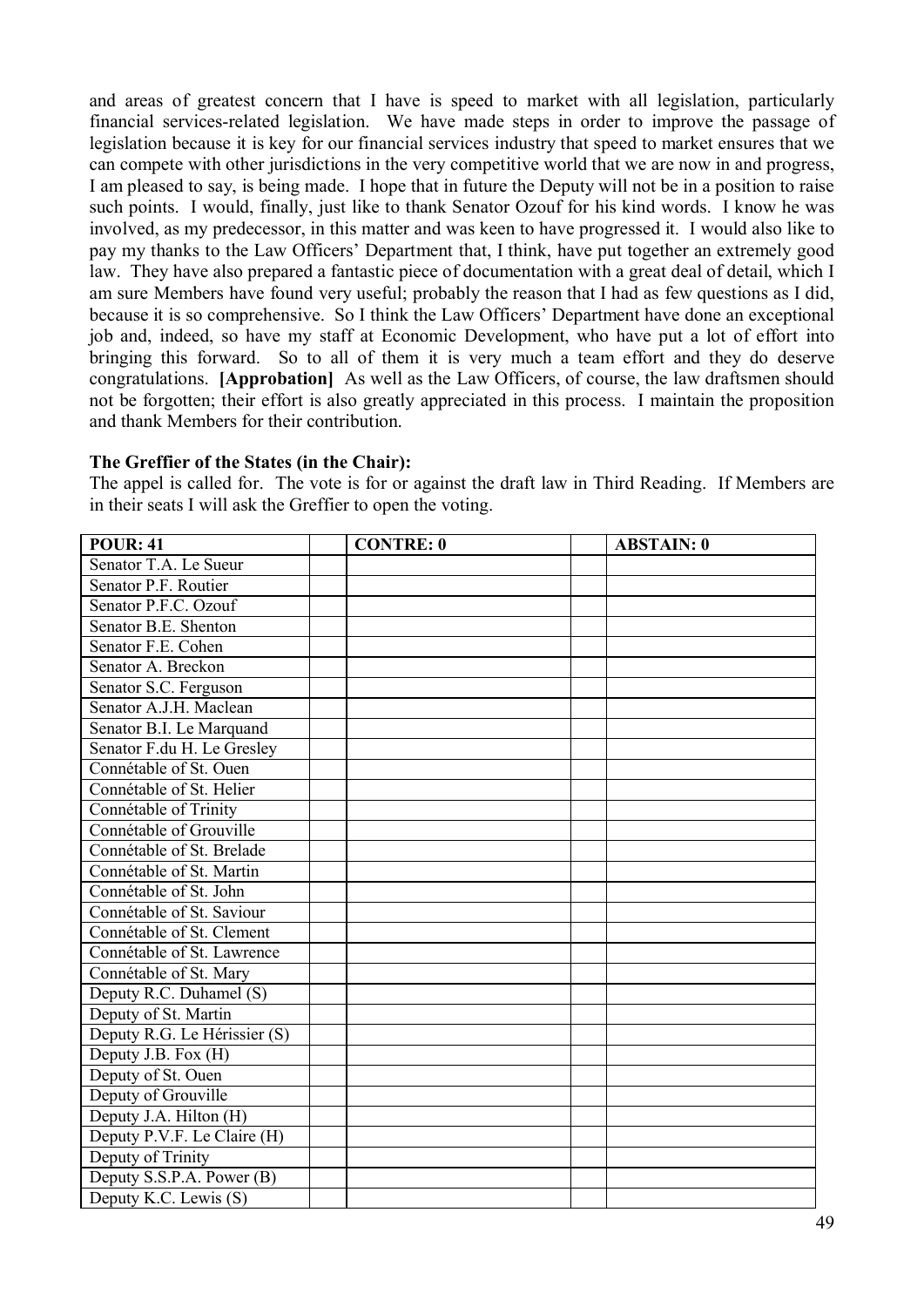| Deputy I.J. Gorst $(C)$  |  |  |
|--------------------------|--|--|
| Deputy M. Tadier (B)     |  |  |
| Deputy A.E. Jeune (B)    |  |  |
| Deputy T.M. Pitman (H)   |  |  |
| Deputy A.T. Dupré (C)    |  |  |
| Deputy E.J. Noel $(L)$   |  |  |
| Deputy T.A. Vallois (S)  |  |  |
| Deputy D.J. De Sousa (H) |  |  |
| Deputy J.M. Maçon (S)    |  |  |

### **3. Draft Medicines (Amendment No. 3) (Jersey) Law 201- (P.94/2011)**

### **The Greffier of the States (in the Chair):**

We come now to the Draft Medicines (Amendment No. 3) (Jersey) Law, P.94, in the name of the Minister for Health and Social Services and I will ask the Greffier to read the citation.

#### **The Deputy Greffier of the States:**

Draft Medicines (Amendment No. 3) (Jersey) Law: a law to amend further the Medicines (Jersey) Law 1995. The States, subject to the sanction of Her Most Excellent Majesty in Council, have adopted the following law.

### **3.1 Deputy A.E. Pryke of Trinity (The Minister for Health and Social Services):**

I hope this is a simple law. I bring before you today a draft amendment to the Medicines (Jersey) Law. This amendment seeks to enable registered nurses, midwives, pharmacists and other health care professionals to be authorised as appropriate practitioners to undertake independent prescribing of medicines, working within their professional scopes of practice. This is called nonmedical prescribing. Currently, only doctors, dentists and veterinary surgeons are able to prescribe medicines in Jersey. I thank those Members who took the time to come to the presentation by my officers last week. Jersey, similar to other westernised health care systems, is facing continuing challenges in terms of delivering safe, cost-effective care. Medicines management is an integral component to this and many of our most experienced and highly-qualified staff are well placed and would be able to provide this aspect of care. Jersey, as an Island community, has unique challenges due to its geographical location. In addition, there are difficulties in attracting middle-grade expertise. Non-medical prescribing was successfully introduced in the United Kingdom some 15 years ago and has also been introduced in Guernsey and the Isle of Man. During this time, several studies have been undertaken to measure the impact of healthcare outcome. There is now a substantive body of evidence which demonstrates that non-medical prescribers provide not only safe care, which is paramount, but their practice provides highly cost-effective and quality outcome to their client group. This law amendment removes existing barriers, which will enable our appropriate healthcare professionals, other than doctors, dentists and veterinary surgeons, to prescribe medicines. It is envisaged that this will not only enhance patient care but will utilise more effectively the current knowledge and skills of our most experienced specialist staff. In addition, the law amendment provides an improved governance framework. It is enhanced by the strict professional standards and regulation pertaining to their prescribing practice. It is important to stress that the primary legislation of this amendment we debate today will enable non-medical prescribing to be considered. Extensive work will then follow and the next steps will then include the development of a detailed information strategy that will involve all stakeholders Island-wide.

#### [12:30]

This will include primary, secondary and third sector care providers where non-medical prescribers may be applicable. Secondary legislation in the form of ministerial orders will then be developed to embed the strict legal, professional and regulated components, thus ensuring that robust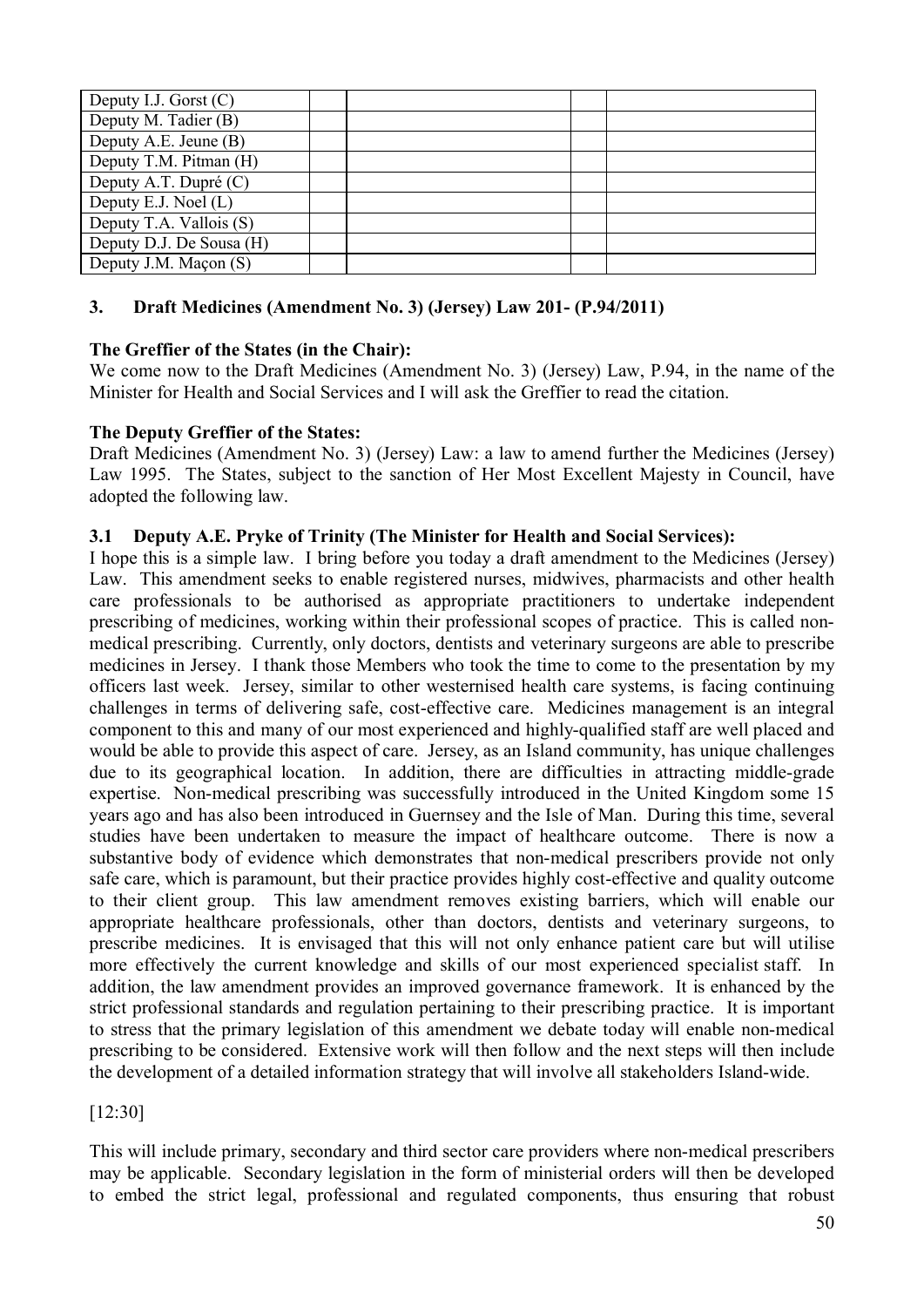governance and monitoring of practice ensures patient safety and that our non-medical prescribing practitioners are fit for practice. The professional regulation that will underpin the ministerial orders for the selection, education and continuing practice of all future non-medical prescribers are some of the most rigorous and monitored of all areas of practice. To exemplify this, practitioners applying to become non-medical prescribers will have to demonstrate a proven track record of practice experience and continued education at under and post-graduate level. The selection process for undertaking a programme of study is similarly rigorous and requires specific and regulated criteria, which must be fulfilled before a programme of study can be even be considered. The education programme follows strict national and international standards and is rigorously regulated by the professional body concerned. For example, for nurses and midwives, this will be the Nursing Midwifery Council and, for pharmacists, the General Pharmaceutical Council. Assessments on the programme consist of theoretical, numerical, pharmacology and observed structural clinical examination where holistic assessment and diagnostic skills are assessed. While undertaking the course, practice is similarly checked and formally assessed by speciality-specific senior medical staff who must be assured that practitioners reach the highest of standards. Once practitioners have successfully completed and qualified as non-medical prescribers, their progress and continued professional development is similarly regulated, assessed and monitored. This is going to be reviewed annually to ensure that competency and standards are maintained and that safety is absolutely paramount. Practitioners will be expected to demonstrate that their practice is of the highest level and their right to prescribe will require a formal process to evaluate this in order to qualify each year. Non-specialist practitioners we seek to recruit here in Jersey view nonmedical prescribing as an important and rewarding part of their role. The amendment to the current legislation will clearly, therefore, make working in Jersey a more attractive option where we are currently competing nationally and internationally to attract the right people with the right skill set. We know the job market for this highly-qualified staff is becoming increasingly more competitive. Recent research has indicated that the added value of a non-medical prescriber for existing local practitioners is that it will enhance job satisfaction, improve the patient experience and, consequently, positively impact on staff retention rates. High quality education is already delivered by a committed team of experienced practitioners at both under and post-graduate level in association with leading university institutions within the National Education Centre here on the Island. The proposed non-medical prescribing programme can thus be facilitated locally by existing clinicians and educationalists. Their local knowledge and experience will allow the construction of a bespoke educational programme, which would specifically address the needs of Jersey people into the future. It is envisaged that the Island has current expertise to deliver such a programme locally. In summary, the introduction of this draft amendment to the Medicines (Jersey) Law 2011 will update and improve upon the provision required for effective medicines management for our Island community. The introduction of non-medical prescribing will secure the future in providing comprehensive healthcare by providing a platform for newer models of healthcare delivery which will be fit for purpose. I make the amendment.

#### **The Deputy Bailiff:**

The principles are proposed. Are they seconded? **[Seconded]** They are now open for debate.

#### **3.1.1 Deputy A.E. Jeune:**

I thank the Minister for bringing this proposition. It is very welcome. As always, Jersey seems to take for ever to bring forward modern practices which are already embedded in law in other jurisdictions. We seem to have pen-pushers who play the "jobs worthy" bit. We wonder why we have problems recruiting and the length of time it has taken for this law to come before us has not helped. Why would, for example, a nurse, who was a recognised, competent, accredited nurse prescriber, currently come here to work when she knew that she would be deskilled in 6 months? It is not only nurses. What about our pharmacists; highly competent, highly trained professionals?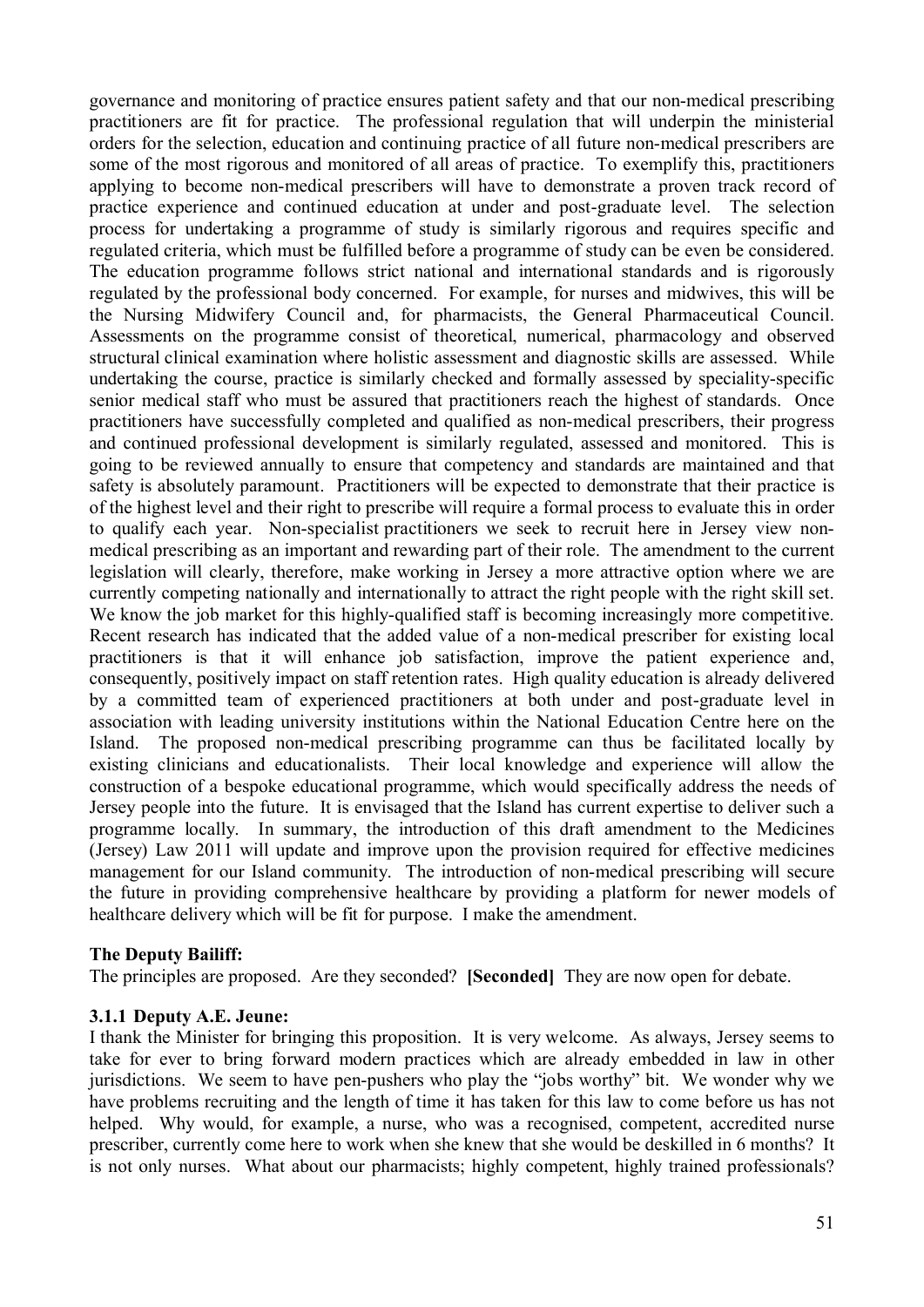We should be embracing their abilities, too. Not a day too soon. I certainly hope all Members are going to support this long overdue legislation.

### **3.1.2 Deputy R.G. Le Hérissier:**

It is a no-brainer. I think long, long overdue, as Deputy Jeune said, and it is against the backcloth that there is undoubtedly a division opening up in society between people who go to G.P.s (general practitioners), who do offer a good service here because of the relationship, but there is no doubt, as the Health Department is finding out by the alleged misuse of its Accident and Emergency Service, that it is becoming a major issue. As Deputy Jeune said, other practices have got practice nurses. They deal with this. They do it within a framework of proper training, proper validation and so forth. The Minister did outline all sorts of precautionary matters that will be put in place and which, of course, have to be and are put in place for G.P.s. and we know that sometimes they stray. We have had examples of mis-prescribing and ill-prescribing and we have even had some sad cases of G.P.s being addicts and prescribing for themselves. So this is an issue that cuts across the whole medical profession and I have no doubt that these people will be, in general, as responsible as others. It is long, long overdue. It is against the backcloth, I think, that there is going to have to be a major, major review, which I know has been already, in a sense, instigated by the Minister for Social Security and the Minister for Health and Social Services, of how we deliver G.P. services on this Island. There is a cost issue rapidly growing in that area, which is why the Minister's Accident and Emergency Service is being used in the way it is being used. Long overdue and I look forward very much to, I hope, its quick implementation, despite the immense list of precautions that the Minister outlined.

#### **3.1.3 Senator S.C. Ferguson:**

Just a word of warning, though: this should not be viewed as a cheap alternative to employing doctors. It must be viewed as a corollary and should not be used as a purely cost-saving measure by Health and Social Services. There are, however, opportunities for improving the operation of primary care, but it is essential that the primary care procedures are updated and perhaps the Minister can indicate how this will be effected. I am, in fact, aware of local nurses who are qualified as nurse practitioners and who are currently frustrated by the outdated primary care protocols but, with those words of caution, I will support this proposition.

### **3.1.4 Deputy D.J. De Sousa:**

Members will be pleased to know I will be brief as a lot of what I wanted to say was said by previous speakers. I just want to reiterate the fact that currently most of our nurses come from the U.K. and a lot of them are already able to do this and they are currently being deskilled, which cannot be a good move. We know that we are looking at our long-term care strategy and that we are looking to keep people in their own homes. Family Nursing and Home Care provide a lot of nurses to work in the community, again, that are not able to do this even though they are qualified to do so. Also, there will be very strict controls and safeguards in place. So I welcome this and hope all Members will support it.

### **3.1.5 Deputy P.V.F. Le Claire:**

Similarly, I would like to congratulate the Minister and echo the views of herself and the others in relation to the welcome legislation. May I ask, please, in plain English, what procedures will be in place to ensure that the prescribed medicine being given to the patients has sufficient oversight? Recently, I was asked to look into a situation where one of the consultants was facing some disciplinary issues and one of the strands of the disciplinary issue was the fact that, when he was prescribing, the nurse was overlooking the actual amount of medication that was going to be administered. I am just wondering if there are going to be 4 pairs of eyes on the actual administration of the medicine. It is all very well to empower the nurses but I am just wondering,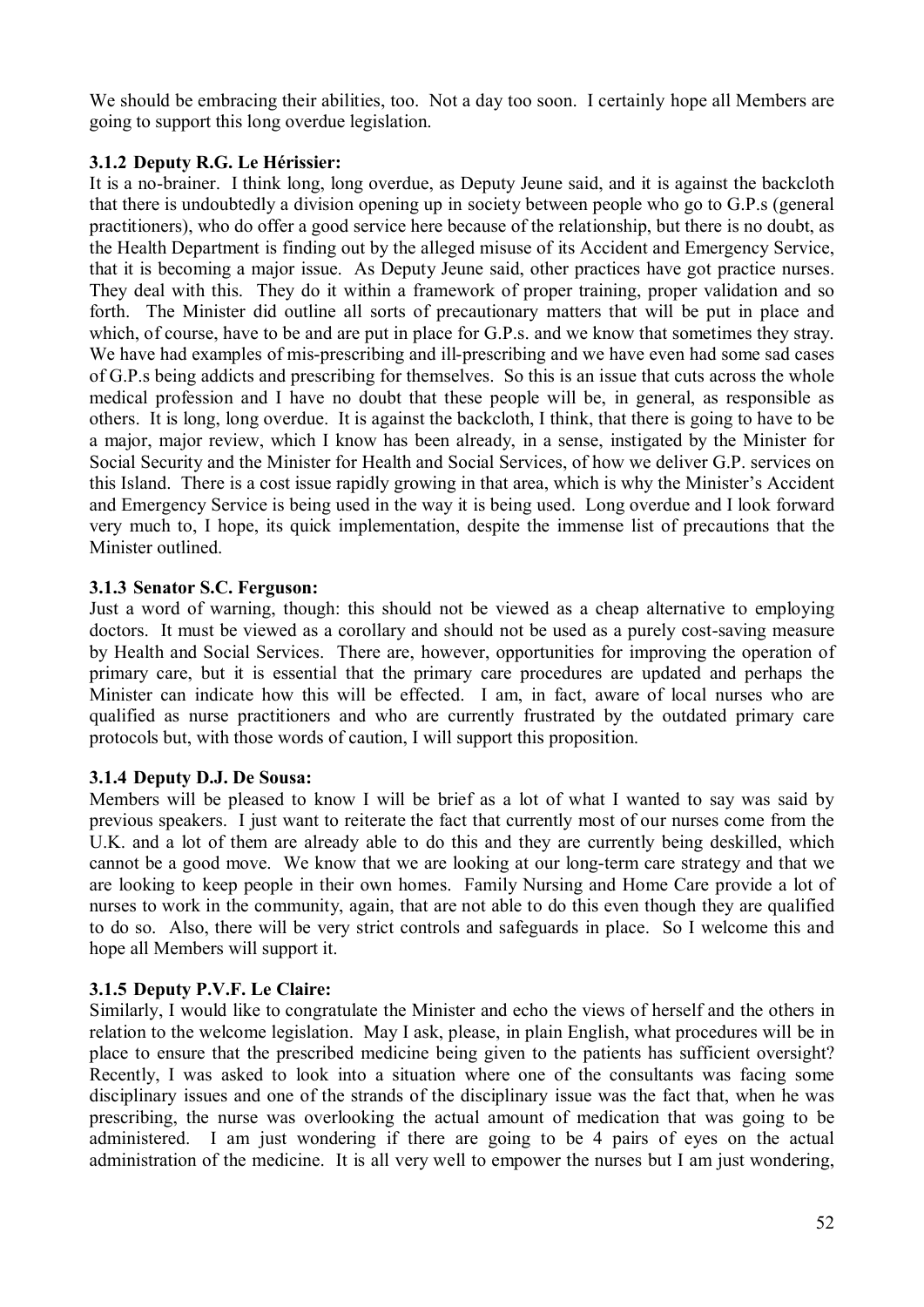as has been pointed out by Senator Ferguson and others, what actual checks and balances will be in place to ensure that mistakes are not made.

#### **3.1.6 Deputy I.J. Gorst of St. Clement:**

It is only appropriate, I think, that I stand and congratulate my colleague for bringing this forward. It is one of a package. Members will be aware that later in this sitting we have also got the Draft Medical Practitioners (Registration) Law and I will very shortly, I hope, be lodging - which will mean we will have to debate it in September - changes to the Health Insurance Fund Law. It all comes arising from the decision that we, as an Assembly, made in 2010 to transform the way that primary care is delivered in our community for many reasons. This is one of those pieces of legislation which needs to be amended to allow nurses to prescribe, be it in the hospital or be it in a primary care practice, and to allow other medical practitioners to be able to prescribe as well. Of course, Health, as well, are doing their Green Paper and this sits perfectly in the new model of health delivery that we believe that we need to provide the very best, most effective, efficient and, we hope, slightly cheaper, in some regards, care to members of our community. So I welcome this law and I ask that Members support the Minister for Health and Social Services, as with the other piece of legislation that we will be debating later as well.

#### **The Deputy Bailiff:**

Well, it is 12.45 p.m. I am not sure if Members wish to adjourn at this stage.

**Deputy P.V.F. Le Claire:** I propose the adjournment.

**The Deputy Bailiff:** The adjournment is proposed.

### **Deputy R.G. Le Hérissier of St. Saviour:**

Sir, can we not finish this debate?

#### **The Deputy Bailiff:**

At the moment there is only one more to speak, but I am in the hands of the Members.

#### **Senator P.F.C. Ozouf:**

I suggest that we continue and finish this.

#### **The Deputy Bailiff:**

That seems to be the opinion of Members. Yes, very well.

#### **3.1.7 Deputy T.A. Vallois of St. Saviour:**

I am only going to be brief; just to personally thank the Minister and her officers on behalf of myself and many people who find themselves in the position that I do, where they have to continuously take drugs for a particular illness and they have learned to manage it within their own regime, independently. This is a great move forward into the 21st century and I am very grateful for this coming forward.

#### **The Deputy Bailiff:**

If no other Member wishes to speak, I call on the Minister to reply.

#### **3.1.8 The Deputy of Trinity:**

I thank all those who have spoken. I totally agree with those who have thanked the staff and thanked the nurses in particular because they do a good job and they should be thanked. **[Approbation]** Just to pick up a couple of points. Yes, from Deputy Jeune, it is not a day too soon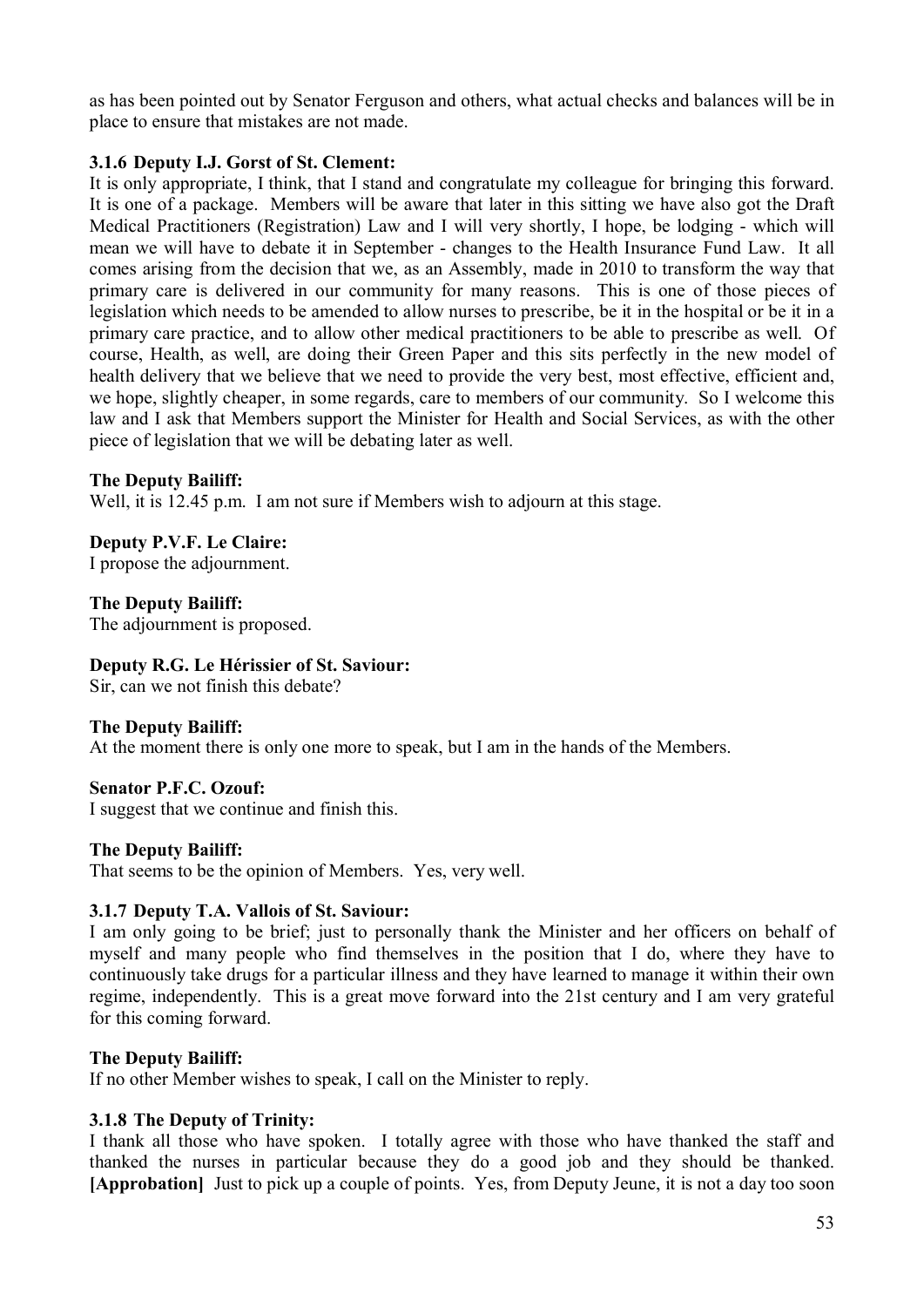and I would agree with that. Even though I have been in place for 2 years, I would like to think things have moved. I have kept my word to P.37, I think, it was, that Deputy Gorst mentioned and brought back several changes for this master debate to changing primary care. From Deputy Le Hérissier, again it is his third sector, the community. This includes the community, providing that those nurses wish to be skilled and provided that they meet all the checks and balances.

[12:45]

This definitely has a place for that, especially in primary care with practice nurses because they will have that close interaction with their patients and will know them exceptionally well. That needs to be enhanced and also it will be quicker because if they need to change a certain drug or the patient needs to change a certain drug or change dose or whatever but nurses can do it right there and then, rather than waiting to see a doctor. So that is a very good plus point too. Senator Ferguson; it is not a cheap alternative, it is a way of using our nurses to their full potential and it is not to take away from the doctors, it is to complement the doctors. The nurses have very close, as I said, affinity with their patients because they have that closer liaison at times and so it is to complement them. All the nurses, if they meet the criteria to get on to the programme, it is checks and balances and I have outlined that in my speech so I will not across that again, but it is highly regulated, not only here but also with the university that will check the training programme and it is also with the 2 Royal Colleges of Nurses and Midwives and the Pharmaceutical College. Deputy De Sousa is quite right with the nurses, and nurses have been deskilled. If they cannot use their practice within 6 months, they have to go back, more or less, to square one and that is a waste of their talents. Deputy Le Claire, an oversight; yes, it is oversight, because it is part of every nurse's continuous professional development too, that they have to make sure that they are well governed and they are responsible for their own actions. Four pairs of eyes will only apply, as it applies now, if they need to do controlled drugs but it is a very tough training programme that they have to go through and they have to meet the criteria. I mentioned Deputy Gorst and I thank Deputy Vallois for her comments. I maintain the proposition and ask for the appel.

### **The Deputy Bailiff:**

The principles are proposed and the appel is called for. I invite Members to return to their seats and ask the Greffier to open the voting.

| <b>POUR: 41</b>            | <b>CONTRE: 0</b> | <b>ABSTAIN: 0</b> |
|----------------------------|------------------|-------------------|
| Senator T.A. Le Sueur      |                  |                   |
| Senator P.F.C. Ozouf       |                  |                   |
| Senator B.E. Shenton       |                  |                   |
| Senator F.E. Cohen         |                  |                   |
| Senator S.C. Ferguson      |                  |                   |
| Senator A.J.H. Maclean     |                  |                   |
| Senator B.I. Le Marquand   |                  |                   |
| Senator F.du H. Le Gresley |                  |                   |
| Connétable of St. Ouen     |                  |                   |
| Connétable of Grouville    |                  |                   |
| Connétable of St. Brelade  |                  |                   |
| Connétable of St. Martin   |                  |                   |
| Connétable of St. John     |                  |                   |
| Connétable of St. Saviour  |                  |                   |
| Connétable of St. Clement  |                  |                   |
| Connétable of St. Lawrence |                  |                   |
| Connétable of St. Mary     |                  |                   |
| Deputy R.C. Duhamel (S)    |                  |                   |
| Deputy of St. Martin       |                  |                   |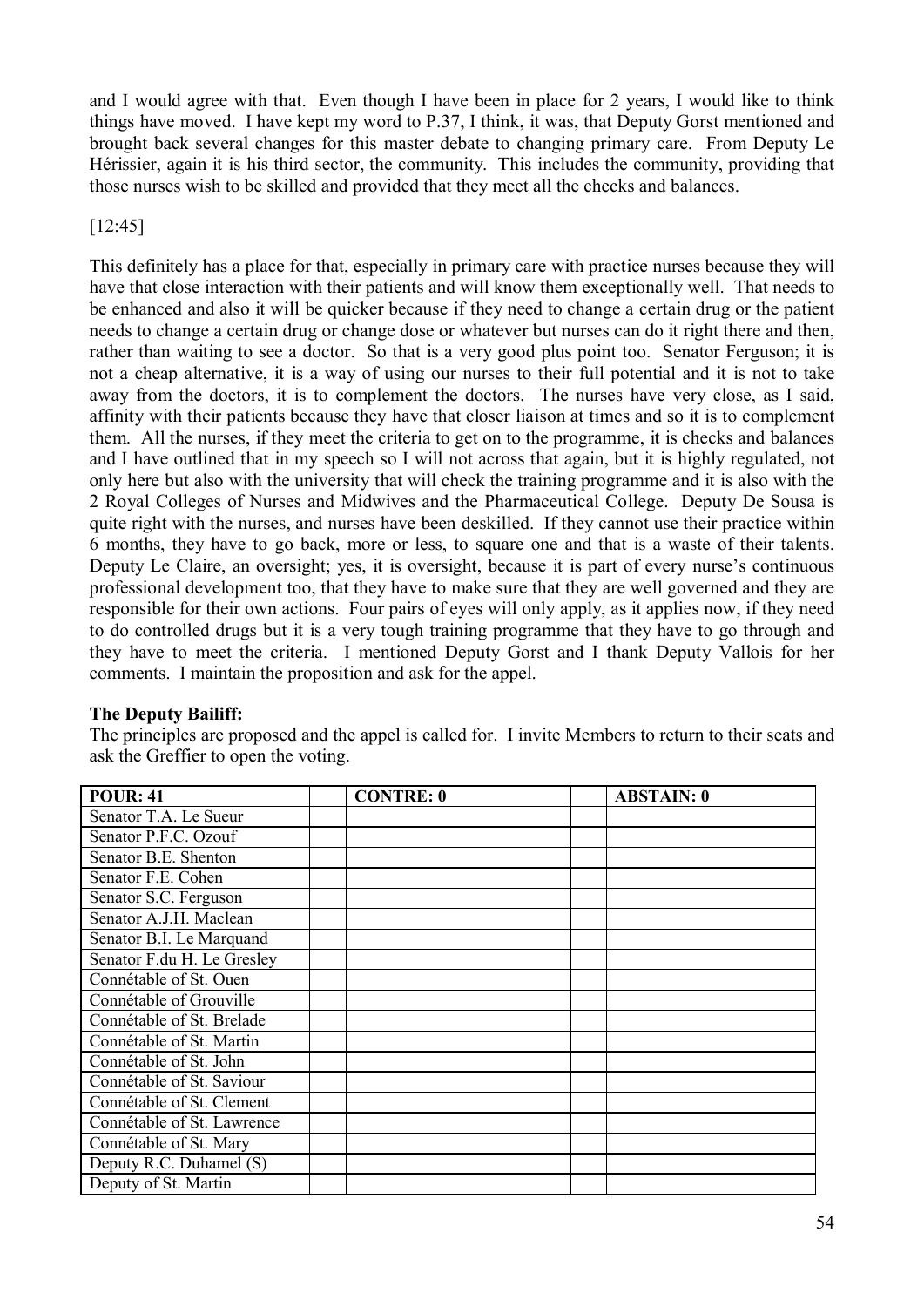| Deputy R.G. Le Hérissier (S) |  |  |
|------------------------------|--|--|
| Deputy J.B. Fox (H)          |  |  |
| Deputy J.A. Martin (H)       |  |  |
| Deputy of St. Ouen           |  |  |
| Deputy of Grouville          |  |  |
| Deputy J.A. Hilton (H)       |  |  |
| Deputy P.V.F. Le Claire (H)  |  |  |
| Deputy of Trinity            |  |  |
| Deputy S.S.P.A. Power (B)    |  |  |
| Deputy K.C. Lewis (S)        |  |  |
| Deputy I.J. Gorst (C)        |  |  |
| Deputy of St. John           |  |  |
| Deputy M. Tadier (B)         |  |  |
| Deputy A.E. Jeune (B)        |  |  |
| Deputy of St. Mary           |  |  |
| Deputy T.M. Pitman (H)       |  |  |
| Deputy A.T. Dupré (C)        |  |  |
| Deputy E.J. Noel (L)         |  |  |
| Deputy T.A. Vallois (S)      |  |  |
| Deputy A.K.F. Green (H)      |  |  |
| Deputy D.J. De Sousa (H)     |  |  |
| Deputy J.M. Maçon (S)        |  |  |

The Deputy Chairman of the Health, Social Security and Housing Scrutiny Panel; do you wish to scrutinise this piece of legislation?

### **Connétable D.W. Mezbourian of St. Lawrence (Deputy Chairman, Health, Social Security and Housing Scrutiny Panel):**

No, thank you.

#### **The Deputy Bailiff:**

It is now in the hands of Members.

#### **LUNCHEON ADJOURNMENT PROPOSED**

#### **The Deputy Bailiff:**

The adjournment is proposed. The States will stand adjourned until 2.15 p.m.

#### **LUNCHEON ADJOURNMENT**

[14:15]

#### **The Deputy Bailiff:**

I am not sure if we are quite quorate. We now are. The States resumes debate on P.94, the Draft Medicines (Amendment No. 3) (Jersey) 2011, if all is adopted. I call on the Minister to propose the articles.

#### **3.2 The Deputy of Trinity:**

I would like to propose the articles and I will be brave and take them all in one go, if that is acceptable for Members. Article 1 changes the definition of doctors and dentists to "appropriate practitioner" as specified in Article 57(1)(b): "Doctors, dentists, veterinary surgeons as are registered nurses, certified midwives and other practitioners or other persons being persons the Minister decides as appropriate practitioners." Articles 2 and 3 changes the definition to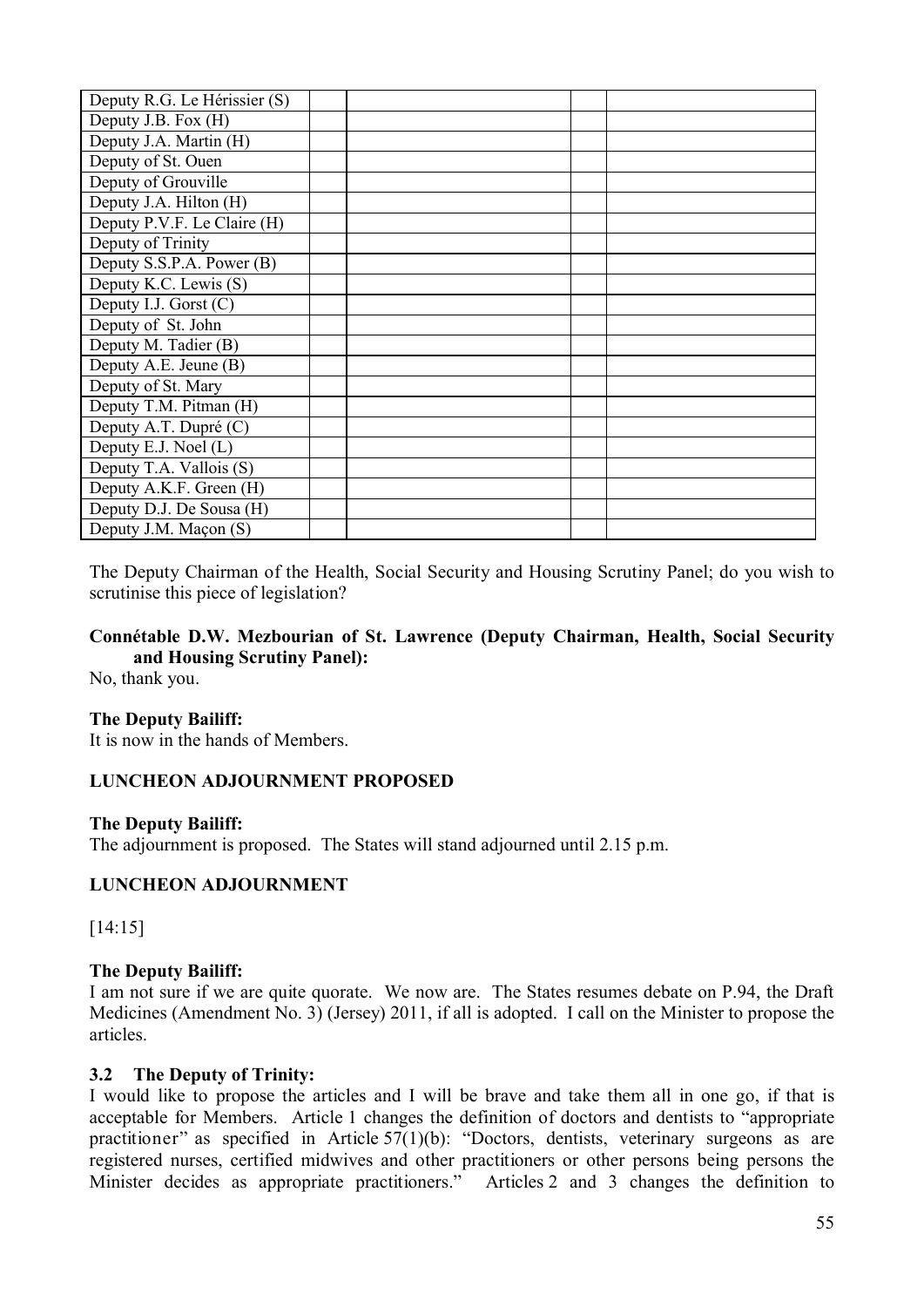"appropriate practitioners" as detailed in Article 1. Article 4, section (b)(i), (ii) and (A) changes the definition to "appropriate practitioners" as detailed in Article 1. Articles 5, 6, 7, 8 and 9; the words "a practitioner" shall be substituted for the words "an appropriate practitioner". In Article 10, this names a draft law, specifies when it will come into force and ensures details relating to the transition arrangements that will be needed will be in place after the law is changed. I make the article.

### **The Deputy Bailiff:**

Is the article seconded? **[Seconded]** Does any Member wish to speak? Would those Members in favour of adopting the articles kindly show? Those Members against? The articles are adopted. Do you propose the Bill in the Third Reading, Minister?

#### **3.3 The Deputy of Trinity:**

Yes.

### **The Deputy Bailiff:**

Is the Bill seconded? **[Seconded]** Does any Member wish to speak on the Bill in Third Reading?

#### **3.3.1 Deputy R.G. Le Hérissier:**

Very quickly, has the Minister set a time target; when will this be implemented?

#### **The Deputy Bailiff:**

Does any other Member wish to speak? I call on the Minister to reply.

#### **3.32 The Deputy of Trinity:**

I hope as soon as possible but unfortunately it will take about 18 months. We hope to start the first cohort towards the end of next year, because of all those regulations and making sure that the nurses who wish to apply have got the right criteria to reply on the Masters course. So, unfortunately it will take time but this is an important step.

#### **The Deputy Bailiff:**

The Bill is proposed in Third Reading. Would those Members in favour kindly show? The appel is called for. I would like Members to return to their seats. The vote is on whether or not to adopt the Medicines (Amendment No. 3) (Jersey) Law in Third Reading and I ask the Greffier to open the voting.

| <b>POUR: 36</b>              | <b>CONTRE: 0</b> | <b>ABSTAIN: 0</b> |
|------------------------------|------------------|-------------------|
| Senator P.F. Routier         |                  |                   |
| Senator P.F.C. Ozouf         |                  |                   |
| Senator T.J. Le Main         |                  |                   |
| Senator A. Breckon           |                  |                   |
| Senator F.du H. Le Gresley   |                  |                   |
| Connétable of St. Ouen       |                  |                   |
| Connétable of Trinity        |                  |                   |
| Connétable of Grouville      |                  |                   |
| Connétable of St. Brelade    |                  |                   |
| Connétable of St. John       |                  |                   |
| Connétable of St. Saviour    |                  |                   |
| Connétable of St. Clement    |                  |                   |
| Connétable of St. Peter      |                  |                   |
| Connétable of St. Mary       |                  |                   |
| Deputy R.C. Duhamel (S)      |                  |                   |
| Deputy of St. Martin         |                  |                   |
| Deputy R.G. Le Hérissier (S) |                  |                   |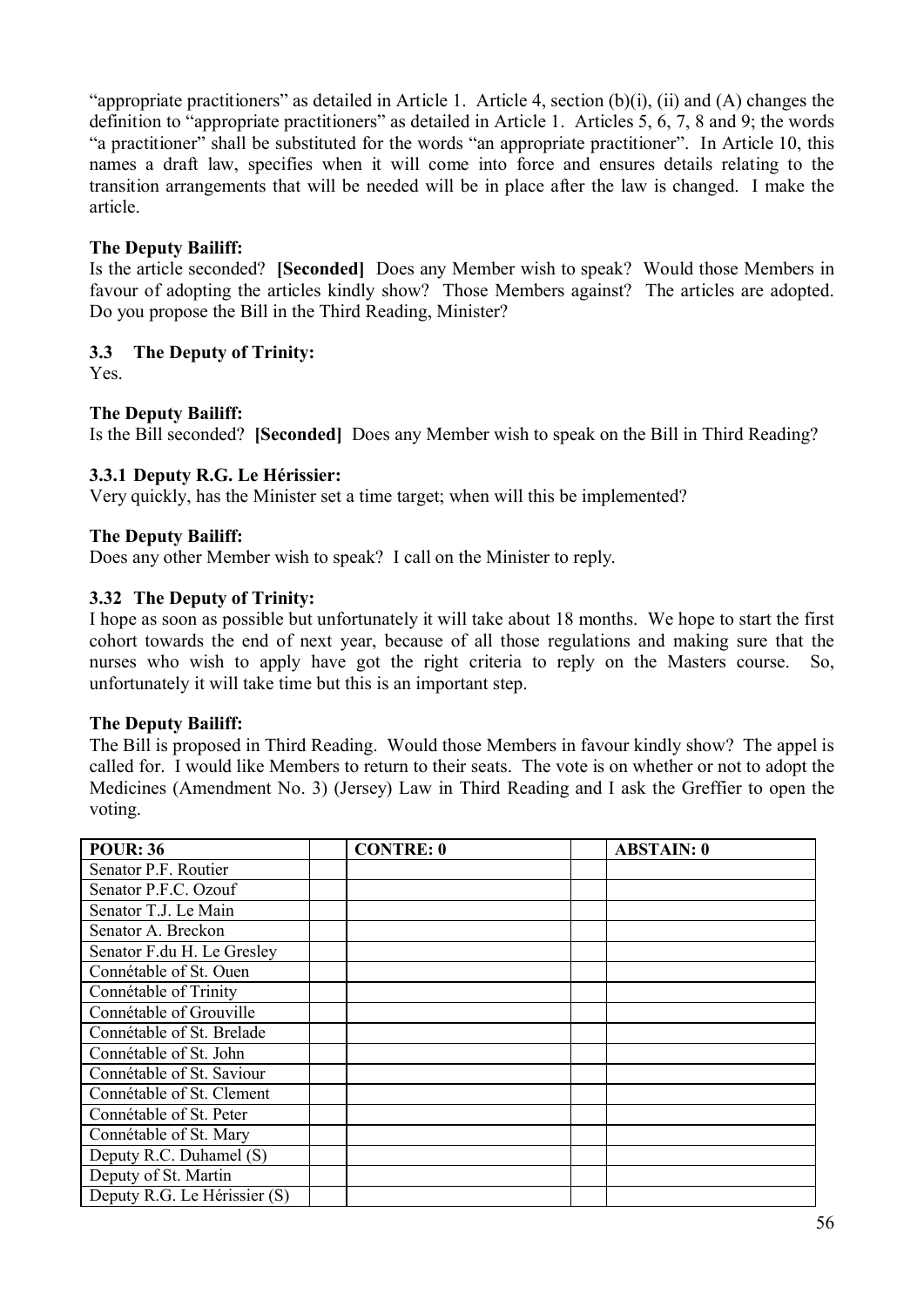| Deputy J.B. Fox (H)         |  |  |
|-----------------------------|--|--|
| Deputy J.A. Martin (H)      |  |  |
| Deputy G.P. Southern (H)    |  |  |
| Deputy of St. Ouen          |  |  |
| Deputy of Grouville         |  |  |
| Deputy of St. Peter         |  |  |
| Deputy J.A. Hilton (H)      |  |  |
| Deputy P.V.F. Le Claire (H) |  |  |
| Deputy of Trinity           |  |  |
| Deputy S.S.P.A. Power (B)   |  |  |
| Deputy K.C. Lewis (S)       |  |  |
| Deputy I.J. Gorst $(C)$     |  |  |
| Deputy of St. John          |  |  |
| Deputy A.E. Jeune (B)       |  |  |
| Deputy A.T. Dupré (C)       |  |  |
| Deputy E.J. Noel (L)        |  |  |
| Deputy A.K.F. Green (H)     |  |  |
| Deputy D.J. De Sousa (H)    |  |  |
| Deputy J.M. Maçon (S)       |  |  |

# **4. Draft Public Finances (Amendment No. 3) (Jersey) Law 201- (P.97/2011)**

### **The Deputy Bailiff:**

The next item of business is P.97/2011, the Draft Public Finances (Amendment No. 3) (Jersey) Law and I ask the Greffier to read the citation of it.

### **The Greffier of the States:**

Draft Public Finances (Amendment No. 3) (Jersey) Law; a law to amend further the Public Finances (Jersey) Law 2005; the States, subject to the sanction of Her Most Excellent Majesty in Council, have adopted the following law.

### **The Deputy Bailiff:**

Minister, do you wish to propose the principles?

### **4.1 Senator P.F.C. Ozouf (The Minister for Treasury and Resources):**

I am extremely pleased to be able to present this draft law to the Assembly, making important changes to the Public Finances Law. The main purpose of this amendment is to establish a Medium Term Financial Planning process and, although not directly linked with that, also the opportunity to bring forward changes already approved by the States to extend the remit of the Comptroller and Auditor General. For a number of years the States have made it clear, in my view, that they wanted to embrace a longer-term financial planning system, not least in the Comprehensive Spending Review which covers a 3-year timeframe. The need and justification for longer-term financial planning by the States has been made in this place on a number of occasions by the Council of Ministers, by Scrutiny, by the Public Accounts Committee, and indeed many Members. The last Annual Business Plan which the Council presented also indicated that we would be trying to set spending limits for a longer period than just simply the next year ahead but we would need legislation in order to support this change. The States have been criticised on numerous occasions by, as I say, the Public Accounts Committee, the C. and A.G. (Comptroller and Auditor General), external groups, lobby groups, business interest groups and indeed others, in the Assembly's inability to control expenditure and to stick to overall limits of expenditure which have been indicated but not put on a statutory basis. These changes, which the Assembly is being asked to approve today, will deal with many of the criticisms from many quarters in terms of the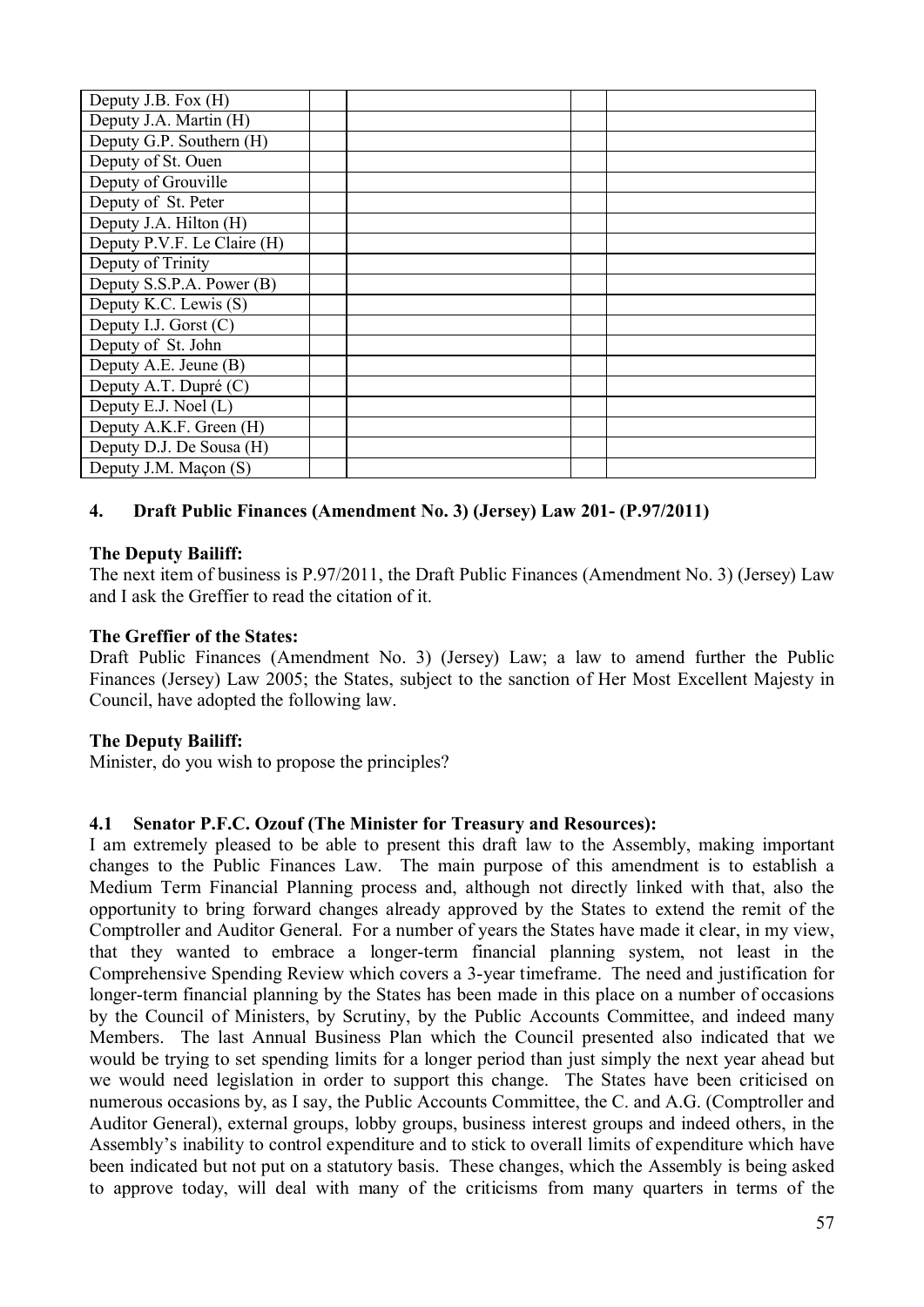improvements necessary in terms of our public finances. Moving towards a medium-term financial process supported by improvements which have been made to financial management within the Treasury, will enable more efficient working within departments. It will also make it easier to deliver the savings in the Comprehensive Spending Review. During the course of preparing this amending law, both I and the Treasurer of the States have held meetings at briefings and presentations with many Members of the Assembly and I am extremely grateful for all of those who have attended. I think, in fact, we have covered nearly every Member of the Assembly in the briefings that we have made and I am very grateful for the time that Members have taken in understanding that. We have certainly in the consultation process listened and taken on board a number of the issues that Members raised, especially those in relation to the allocations for growth and contingency, which we will come on to discuss in greater detail in a few moments. The comments from Members have enabled us to strengthen the draft law that is before Members and improve the piece of legislation that the Assembly is asked to pass. The States' existing annual improvement process focuses decision-making on the short-term. It is extremely time-consuming for both this Assembly and departments and Ministers and their finance departments and their officers. The amendments proposed encourage a Medium Term Financial Planning process and pave the way for even longer-term financial planning going forward. Currently there is no provision for unforeseen expenditure and this has resulted in the Assembly having to consider a number of proposals under the current Article 11(8) funding requests. Departments in future will be set challenging spending limits and will be expected to work effectively within them. The Treasury will expect departments to deal with the vast majority of their unforeseen expenditure. But of course we know that there are occasions when this is not possible and therefore we are proposing to introduce for the first time statutory contingency provisions in the proposed law. The upheaval in the global financial position has seen Islanders reviewing their own financial priorities. I think that they also are expecting the States to put the same rigour in terms of our scrutiny of our spending priorities and this law will achieve just that. These proposals will give the public greater certainty in terms of the amount of money that the Assembly is going to propose and give certainty in terms of the amount of tax that we will need to raise in order to pay for our spending. I appreciate that the law amendments themselves are quite technical and detailed and I hope the briefings that Members have had have assisted them in dealing with some of the detail. I will very briefly just cover the main principles of what is proposed, dealing first of all with the concept of a Medium Term Financial Plan. We are proposing that the Annual Business Plan and budget processes are replaced with an initial major debate on a Medium Term Financial Plan, which will determine the States' tax and spending envelope for a 3-year period reflecting the life-span of the current envisaged and indeed the next States Assembly. The States will be required to debate and approve the Medium Term Financial Plan by 1st November in any year before the first year of plan. The law intentionally makes no reference to the lodging period for this document. It is proposed that such procedural matters are rightly included in Standing Orders but Members will be aware that there is an amendment or a proposal by Deputy Southern, which will be debated in September, and I recognise the importance of that, although that it is not part of the statutory articles that are being presented today. The Medium Term Financial Plan will ask the States to approve total States spending limits for each 3-year period, departmental spending limits for each of the 3 years, it will create an annual central allocation for growth and an annual central allocation for contingency, and annual allocations for capital. The overall aim of this new process is to provide better and greater control and improved value for money for States' spending over a 3-year period, while at the same time providing certainty for departments in their annual expenditure allocations. These new proposals allow for flexibility within total spending limits with the introduction of new central allocations for those contingencies in growth. The introduction of these should enable the States to manage emerging pressures and of course changing political priorities within the overall preset spending envelope. The issue of contingency is not, perhaps, a new initiative. The States have agreed this year to an allocation of a contingency sum within our own Treasury and Resources cash limit. The proposed draft law amendment proposes to formalise this approach while at the same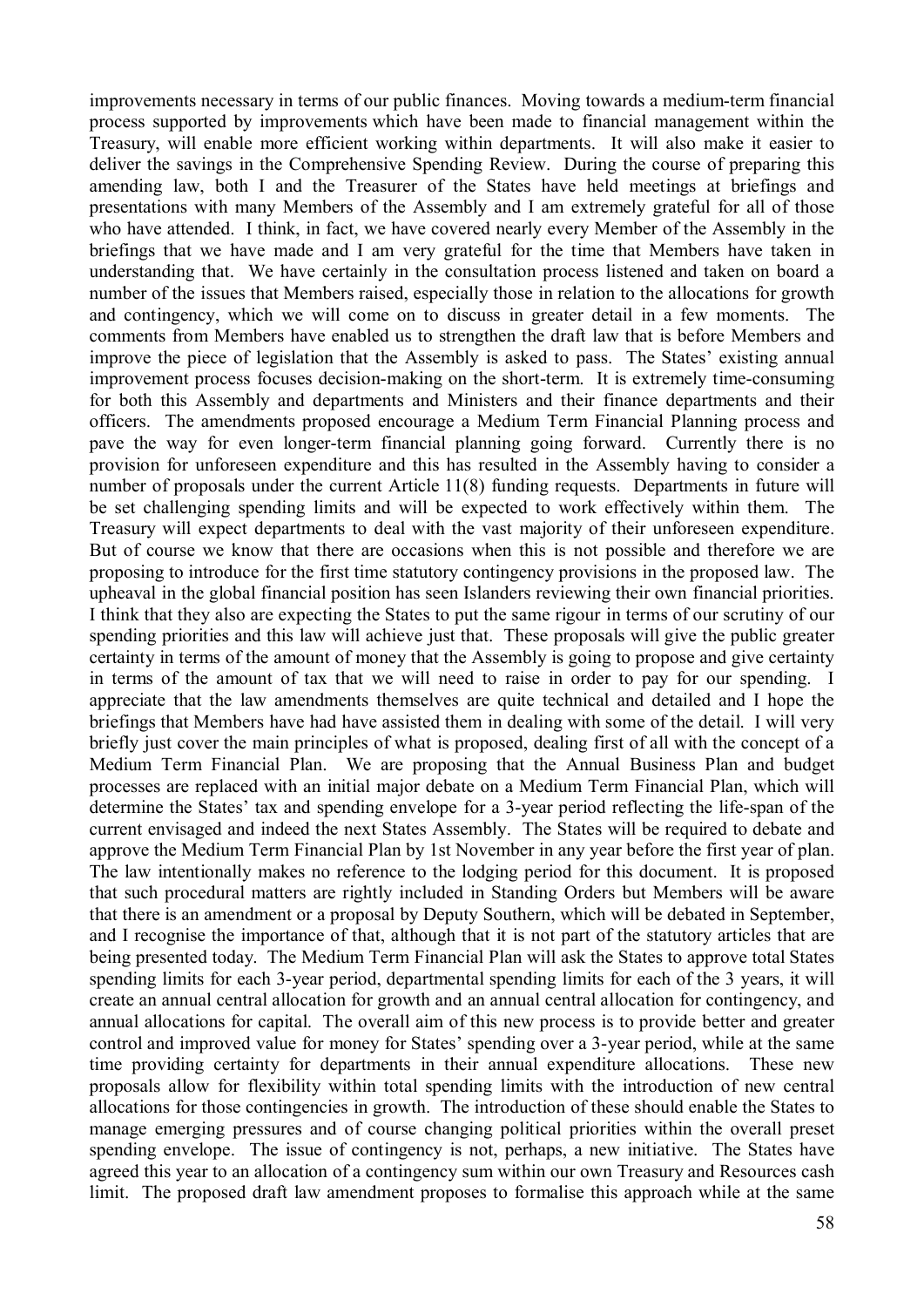time introduce tight controls around the use and reporting arrangements for these contingency potential allocations. The purpose of the central contingency is to provide essential flexibility to enable the Minister for Treasury and Resources following, importantly, consultation with the relevant Ministers to manage unforeseen and unexpected items but within the overall spending limits as part of the Medium Term Financial Plan. The law requires that the Minister for Treasury and Resources presents proposals for the use of the contingency to the States as part of the Medium Term Financial Plan document and that the Minister reports to the States on a minimal of a 6 monthly basis of how funds have been allocated from this contingency. Throughout the consultation and drafting process, we have been extremely conscious of the need to ensure that there is some ability for the States Assembly annually to deal with emerging spending or political pressures within a 3-year period. I believe the introduction of the growth funding arrangements go some way to meet Members' quite legitimate expectations that political priorities do occur within a 3-year plan and there should be some element of possibility of allocating new money to political priorities as they emerge. The amount of funding available for this growth will be decided by this Assembly. Growth may be allocated to new capital projects on a one-off basis or new service initiatives which may have a recurring annual expenditure. The Minister for Treasury and Resources will continue to prepare and bring forward an annual budget. The first part of the budget will concentrate on income and will propose, as is currently the case, the individual tax funding and any borrowing proposals. The Minister for Treasury and Resources will also, having consulted with the Council of Ministers, set out proposals for allocations from growth for the following year. This will provide an opportunity for any States Member to influence the allocation of funding to those emerging pressures or priorities within the overall spending limit. The law does not specify the amount, of course, which will be allocated to growth. This will be a decision which the Assembly will take when considering the annual Medium Term Financial Plan. During the budget debate the Minister will also propose allocations to individual capital projects, as is the current practice, out of an annual allocation which has been previously agreed in the first Medium Term Financial Plan. We have also taken the opportunity, as I referred to, to bring forward the changes already agreed by the Assembly to extend the remit of the Comptroller and Auditor General. Under the proposals before Members today, the C. and A.G. will be able to consider and report on the effectiveness of internal financial controls and the internal auditing of those controls, and also economy, efficiency and effective use of resources by companies that are wholly-owned or majority-owned by the States of Jersey, for the first time. This will bring the Comptroller and Auditor-General's powers in relation to these owned entities in line with those powers that he has for oversight for all States departmental expenditure.

#### [14:30]

This is not the end of the process in strengthening our financial management; we should not underestimate the amount of work that lies ahead in approving a 3-year plan. I believe that these important law changes are an important first step in further strengthening Jersey's public financial management. The amendments themselves, of course, do not produce the answers; they merely offer the process and the conduit through which this Assembly and working with the Council of Ministers and the Minister for Treasury will work in future. During the early part of 2012, if the Assembly passes this legislation - and I hope it will - Members need to work with the Council of Ministers to produce that first Medium Term Financial Plan which will be for 2013 to 2015. I have previously spoken about the need for the Island's leaders to have the courage and foresight to make the right decisions to secure our future prosperity. I think that Jersey has a fantastic track record in prudent, appropriate financial management. Indeed, our financial Public Finances Law is held up as a model increasingly for other small jurisdictions and I am proud that our Public Finances Law is being examined by some other small jurisdictions in the world as a model, but there are always improvements to be made and, in my view, the concept of moving to a 3-year financial plan will put Jersey in an even stronger position in terms of its law underpinning prudent, sensible financial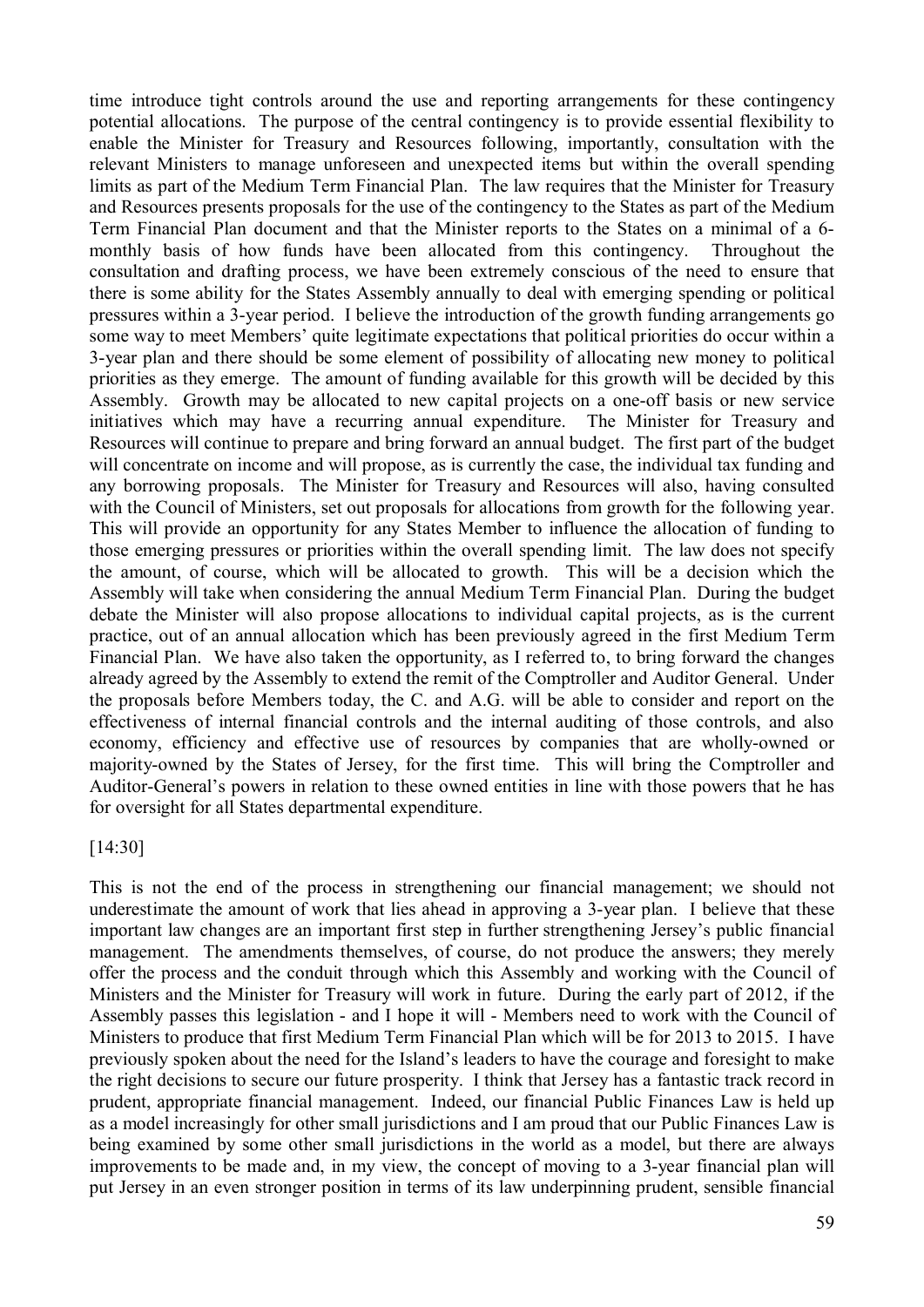management. I hope Members will agree that all of these issues, together with the improvement of financial management which has been undergoing in the Treasury now for 2 and a half years, and particularly under the stewardship of the new Treasurer of the States, will ensure that we have the appropriate law and good financial management across the States. This is also the first stage of a 2 part process in improving and changing the Public Finances Law. The chairman of the Corporate Services Scrutiny Panel and the chairman of P.A.C. (Public Accounts Committee) have got a number of other issues which they wish to be considered as part of the second tranche of the Public Finances Law; these are being put before the Assembly to ensure that the changes to a 3-year plan can be part of the new Council of Ministers in its process in terms of its decision-making, in terms of the Strategic Plan, and its decisions next year, and hence the decision to place this before Members today. I am very proud of this law; I hope that Members are going to agree it and I urge Members to support the preamble.

### **The Deputy Bailiff:**

Are the principles seconded? **[Seconded]** Does any Member wish to speak on the principles?

#### **4.1.1 Senator P.F. Routier:**

I certainly do welcome this new legislation and I think it puts in place a sound mechanism for ensuring that we are using our funds wisely and the way we plan for things. What I would like to ask the Minister is if he can give some indication about the ability to continue to work with the third sector in a positive way so that they are also able to plan medium-term because it can be a bit of a roller-coaster ride for voluntary organisations who do rely on funds so that they can plan effectively for their future. I would like to have some confirmation from the Senator that departments will follow that through.

### **4.1.2 Deputy T.A. Vallois:**

I think the Minister will know that I welcome this with certain caution and I would like to ask if he can advise the Assembly as to what will happen if this does get agreed with regards to Article 11(8) of the Public Finance Law; how that would work or whether it will be repealed going forward with regards to having a contingency fund for following States Council of Ministers and States Assemblies?

### **4.1.3 Senator S.C. Ferguson:**

The Fiscal Policy Panel recommended a more strategic approach to planning States financing. If I quote correctly: "… longer than the current 3 to 4-year outlook as specified in the legislation." I wonder what the Minister's definition of medium-term is. Is it limited to the 3 to 4 years, because I would have hoped that it was, in fact, longer than 3 to 4 years? I would have looked at 5 to 10. The other thing I am very pleased to see in this legislation is the extension of the powers of the Comptroller and Auditor General. This is long overdue and very welcome.

### **4.1.4 Deputy J.A. Martin:**

Myself, a bit like Deputy Vallois, I welcome this if for the fact that we will not have every year a massive, massive, long Business Plan, and some people will totally disagree with that because we spend many, many days and we do not change very much. My question to the Minister is on the appendix really and then there is a financial question. On the appendix, it says the new Council of Ministers: "… will develop a Strategic Plan and draft the M.T.F.P. (Medium Term Financial Plan) in January." So, in January we are starting to draft the M.T.F.P. The Strategic Plan, which is what the overall - I did call the last one woolly and now I would call it even woollier and woollier and woollier because we have gone further and further away with a lot of the promises in it - will the Strategic Plan, again as Article 11(8), be brought back to be for the 3 or 4 years, instead of the 5 years and also will there be any reference - I know it says "Strategic High Level" - of what it will cost? We then go on in February and March to lodge a Strategic Plan in accordance with the States of Jersey Law as it stands now. That is not beyond rocket science again … we are now in the third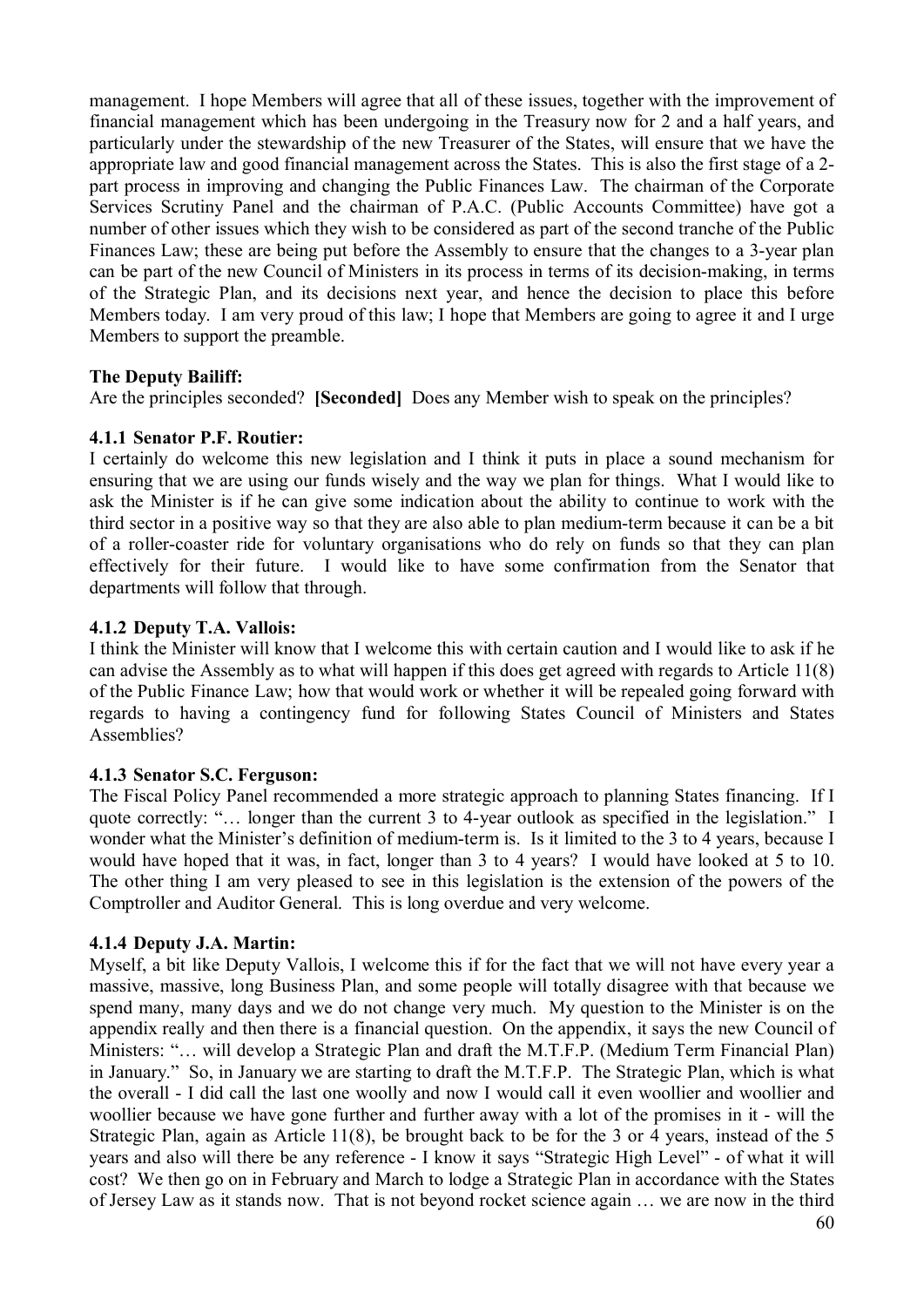Strategic Plan. I do not think that works particularly well when it is lodged … it is very quick and everything else and, as I say, it promises a lot, it promises something to everybody and does not really deliver too much, again not costed. Is this going to be the same? Then, in September - I did bring this up in a couple of debates with the new Treasurer who I respect very much - we lodge the Medium Term Financial Plan and in October debate it. In the middle of this I have a question which says Article 9 - I am not just going to refer to the article - it explains the consequences of the States approving a financial plan; broadly once a financial plan is approved, States expenditure for the years to which it relates cannot exceed that amount approved in the plan. I fully understand that but in the debate can anybody bring any amendment? The Minister for Treasury maybe, let us put a sum on it, £155 million and there will be wants and wants in it from other States Members that bring that up to £170 million before the debate. Although it says it is very nice, you have to find it from somewhere else; nobody ever does that. My main question, and I put this to the Treasurer of the States - who is another woman - why do we have the spending plan before we know what we have got coming in, and we are still in that cycle? I think that this does not go far enough. Those are my comments on the principles. I totally agree that planning for year to year with what we have … we start thinking about it January, talk about it June or July, and then it is always the next year before the money is going to be there. So, I totally agree in principle but I do have some real concerns about whether this could have gone further; we are still doing things the wrong way around and where is the discipline? I might be one of these people, I have a fantastic idea and I want to improve the envelope of the Medium Term Financial Plan and I might carry the House with me but it can be amended then, can it, but it cannot be amended after? That is all I ask so I look forward to the Minister's answer.

#### **4.1.5 Senator A. Breckon:**

I notice the Minister said in his speech that the amendments are a process, and that is right because I have been a member of the Public Accounts Committee off and on and there have been some concerns about some of the issues. I think it is a question of trying to get the balance, because if the Minister for Treasury and Resources gets too heavy-handed, then it gets a few boos and then if he does something right he gets 2 cheers or something like that but sometimes he is between a rock and a hard place in trying to do this; impose some disciplines and then having to do that. The other thing that has emerged from some of the issues with the Public Finances Law is who is accountable to whom and for what? We have had some issues with this and what we found out with public accounts is, well, nobody is really, because this is the structure, this is the framework but if something goes wrong well … the hedging of the euro on the incinerator, for example. Who was accountable? Well, nobody was really; we just have to take a hit. So, in the public finances there is certainly work to be done. The Minister mentioned the next phase as well and I think all of us should welcome the 3-year provision that has been proposed but there is a caveat with that because how this is split must be a matter of some discussion and debate, not a closed shop saying: "Well, this is what has been discussed by a few people and this is what is good for you and this is what is going to happen." There has to be, within that structure, some way of influencing that at a stage before minds have been made up. I think that is important because over the years we have said: "Oh, well, we have got this Strategic Plan, we have got this Business Plan," but Members, I know we have had some fairly intense stuff over the last 6 weeks or so but a Business Plan debate we had not long ago; we were discussing words on page 98 of somebody's amendment. That is how far we got into the detail and it is all: "Wait until the Business Plan comes out, it is going to cure everything, it does everything." Well, it does not and it is not these things, these strategic things about sunny days and white Christmases are not the easiest things to amend to mean anything and then say: "Well, it does not mean that." We need to move on with the Public Finances Law and the other things, the Business Plan and the Strategic Plan but they need to make sense. If we look back at stuff … I looked at one from 1994 the other day and it talked about the purchase of St. James, securing the building and use for the public. There is a scaffold around it if anybody wants to go and have a look. That was in a Strategic Plan in 1994, would you believe? So, it needs to make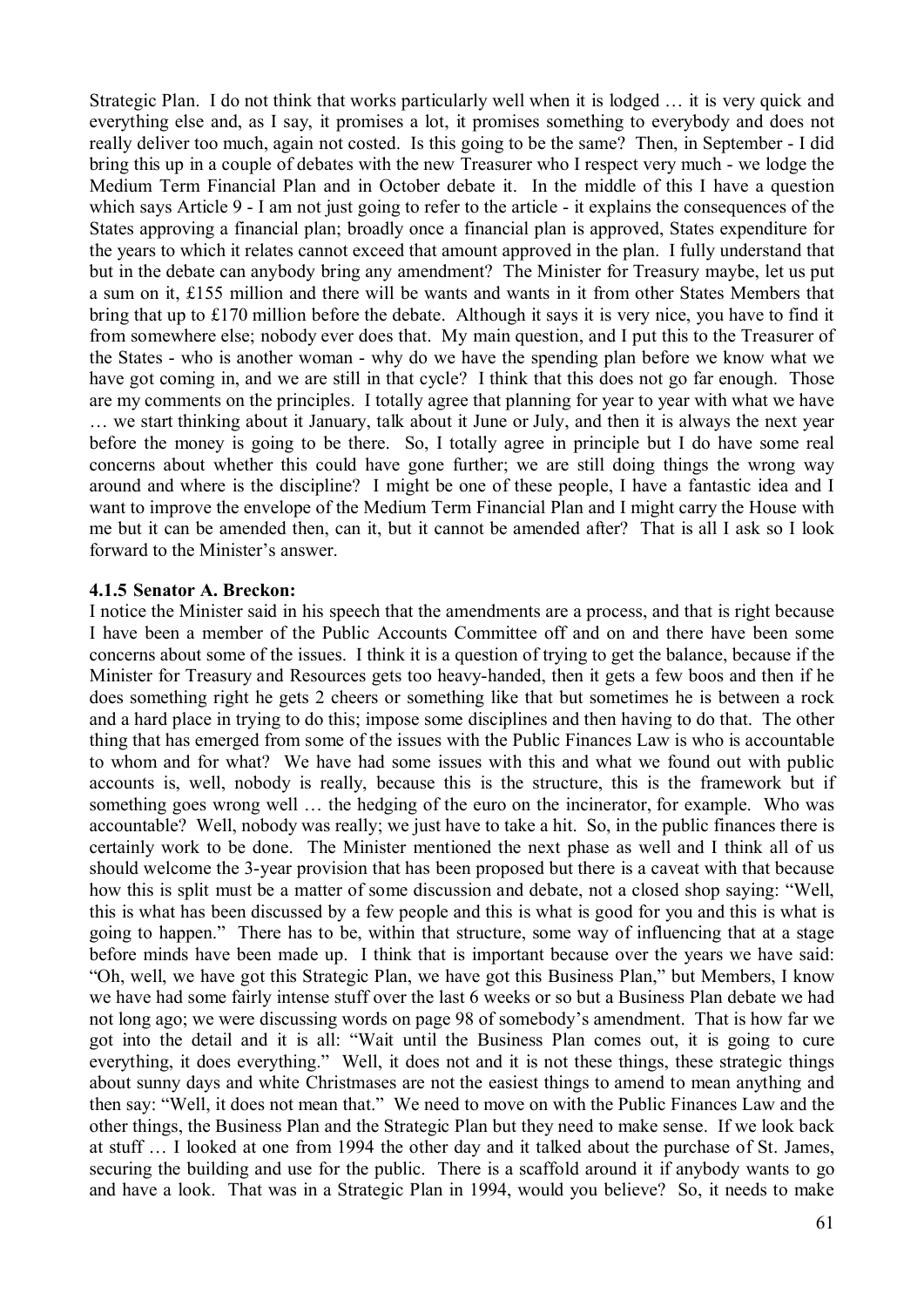sense. The other thing is, as I say, I think the inclusivity is a thing, because when the Business Plan as now has been lodged, then some people are going to have a Scrutiny summer. What you do with it - and I know I have had a few - you cannot really do much with it. Ministers are unavailable, you cannot get information off officers, you want more detail; the Business Plan is a bit of a non-event, it has been over-played and overdone so we need to move on. I think the first Chief Minister said with the Strategic Plan and the Business Plan: "Well, it is still a learning curve, we will get better." I am not sure we have but this should do that because otherwise it is not progress. I can well understand the 3-year planning or indeed the 4-year planning, if that is the life of the House but then, as I said, it must be inclusive. If the money is there and it is a set sum then how is it allocated? We must have some discussion and debate over that, even if it is in an informal way so that people … we used to have this with things like decision conferencing where things were given priority for different things, which was not possibly the best method but it did involve more people and I think we need to do that. The other thing is that, of course, phase 2 as the Minister touched on, is important and maybe the chairman of the Public Accounts Committee and the Corporate Scrutiny Panel might have something to say about that as it moves on because that is very important. The Public Accounts Committee has asked the question of the former Chief Executive: "What exactly is your role?" "Well, it has changed since I had a job description." I think that is what we were told but a bit more than that. It is the same as the Treasurer of the States, Comptroller of Income Tax; what is their role? They said: "Well, in places we advise the politicians but of course it went to the States and we have not done anything that was not approved by the States." So then, perhaps we have been bumbling through here where we need some robust test and I think this is part of a good process that will take us forward but it must be, I would say, inclusive.

#### **4.1.6 Deputy P.V.F. Le Claire:**

I think the Minister for Treasury and Resources and his team are going in the right direction in regards to fiscal management and they are to be applauded for their enterprise. I think it is recognised that we all have a never-ending game of chasing our tail in this Assembly in regards to trying to prepare for budgets, business plans, strategic reviews and Christmas speeches with a few elections thrown in between.

#### [14:45]

I think, given the change in global economies that we are likely to see in relation to our financial markets within the next 6 to 8 months potentially over the next 2 years, we are going to see some significant challenges. Challenges represent opportunities so it may be that we might be able to learn to do something better, it may be that we might be able to learn to do something with greater value, but I just would hope that we would be able to start to do things also more cheaply if possible and wherever possible not do them at all. I will take one example; last year or the year before we spent £300,000 on advertising with the *Jersey Evening Post*. Now, I am going to ask again in the next few weeks what last year's spend was and let us compare that cost and see what we have done in relation to that. There is a heads-up for the media and also for the Minister for Treasury and Resources. Let us look at some of the costs in relation to the spend in relation to telecommunications within departments. We have got new I.T. (information technology) infrastructure that should have seen reductions in those. I asked some questions about those a few years ago. Along with some of these legislative changes that bring about a more mature fiscal approach, let us start to see some results for the public, because I am going to give my support to this today, to the Minister for Treasury and Resources, while applauding him and his colleagues and the department for their work. I am also going to say that I would like to hope that, whether it is myself or some other Deputy in the future as a Back-Bench Member, comes to this Assembly and they are going to be able to have a real opportunity to translate electoral support - if they have it obviously, they would if they were here - for some of their ideas and manifest them into reality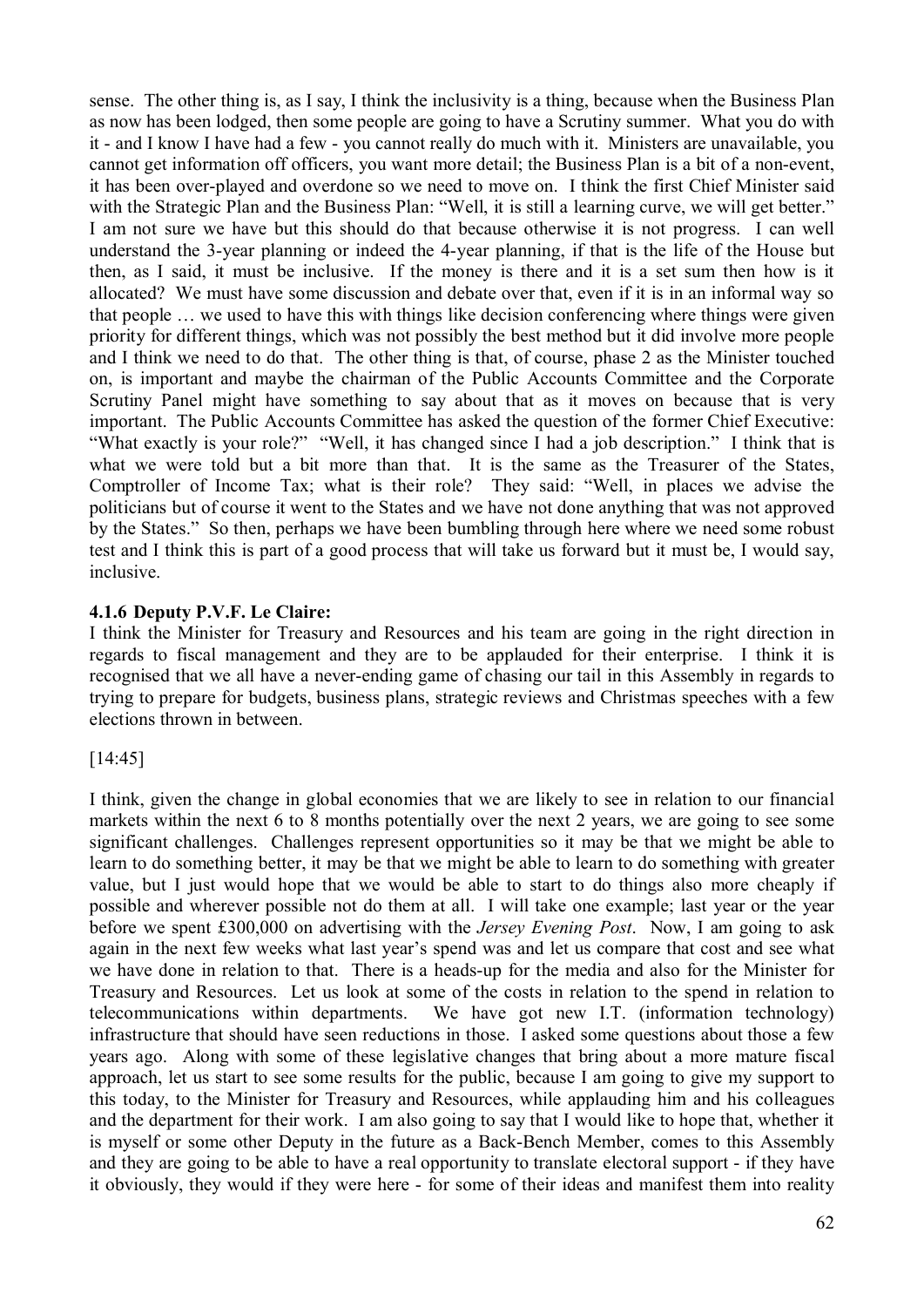and real, meaningful ways of that to be achieved. Otherwise, what I fear is that we are going to have a transition from one debate a year when we have very little influence, to one debate every 3 years where we have even less influence. I recognise the amount of work that goes into preparing reports, putting on presentations and everything else and I have always been against those sorts of things because it basically means we end up employing people to, for ever more and a day, never stop doing anything but updating reports, updating positions and that is just not constructive. We need to be setting our people in this Island that are employed by the States of Jersey at looking at ways of reducing costs and getting out of things that we should not be involved in. If we look at, for example, the compost structure and the activities that have been ongoing there for a number of years - I am going to update those soon as well - we have seen enormous amounts of expenditure over the period of 10 years. We have probably spent somewhere in the region of about £25 million or £30 million, when we could have outsourced the whole service at a fraction of that cost. I just think that unless we start to see some real examples of reduction in costs and greater value for the public, we are not going to be able to convince them and future Members that we are doing the right thing. I am convinced that this is the right step and I am convinced that the Minister for Treasury and Resources is doing the right job but I would like to be convinced - I am afraid that this is the question for him - how is a politician going to come back to this Assembly and have a greater translation of his or her votes if, instead of being involved once a year, they are involved once every 3?

#### **4.1.7 The Deputy of St. Mary:**

On the whole I welcome this plan, in particular the separation out of the different pots, if you like, because I think that might lead to greater clarity. I want to make some remarks about growth and then contingency and then the overall envelope. I suppose the first question on growth is will the new plan and the accounts that flow from it help to avoid some of the misinformation that we have been subjected to around growth expenditure from the Public Accounts Committee and possibly others; certainly the Public Accounts Committee who should know better. The confusion does partly exist because we are not clear on these different kinds of growth. I am not sure that this new plan separates out the different kinds of growth and I would like the Minister to comment on this. For instance, to my mind there is growth, which is basically an obligation. If more cancer patients come through the door in the hospital you do not turn them away; you have to deal with them and if the cancer rates are going up, which they are in certain types of cancer, then you have de facto a growth in expenditure and you have to meet that. That is what I call reactive growth. Another example is vetting and barring. I read in the *J.E.P.,* and I take it that it is accurate - I think it corresponded to the figures we were given as well - around £1 million was the cost of setting up the vetting and barring process because there were legal implications; people had to be represented, there were very difficult issues to resolve. So, you were looking at a bill of £1 million which was growth; it was not within the existing expenditure of the States and yet it was basically an obligation within the U.K. framework and so on. We had to go there, we had to find that £1 million. To call those expenditures on more cancer patients or on vetting and borrowing some kind of crazy, the States are out of control, which has been said, frankly, those expenditures have been rolled into growth in States expenditure and castigated whereas, in fact, they are absolutely unavoidable. Under this growth plan I think they would come out of the growth pot; a 3-year pot which is allocated over each year as a separate tranche out of the growth pot. So, there is some growth expenditure which will come to us from departments to which is going to be very, very difficult to say no. Then there is other growth which is discretionary, if you like, and that is what worries me; that the amount we allow for the discretionary growth will simply not be enough. This Assembly has been very good at making assertions, making statements. "We are going to do this" and then it does not happen. The reason it does not happen is that the money is not there. I would like to see sufficient in the growth fund for Ministers and departments to be more creative and more assertive about their plans so that they would be preparing business cases with the benefits over time and not necessarily the benefits over time just in their own department, for instance, if T.T.S.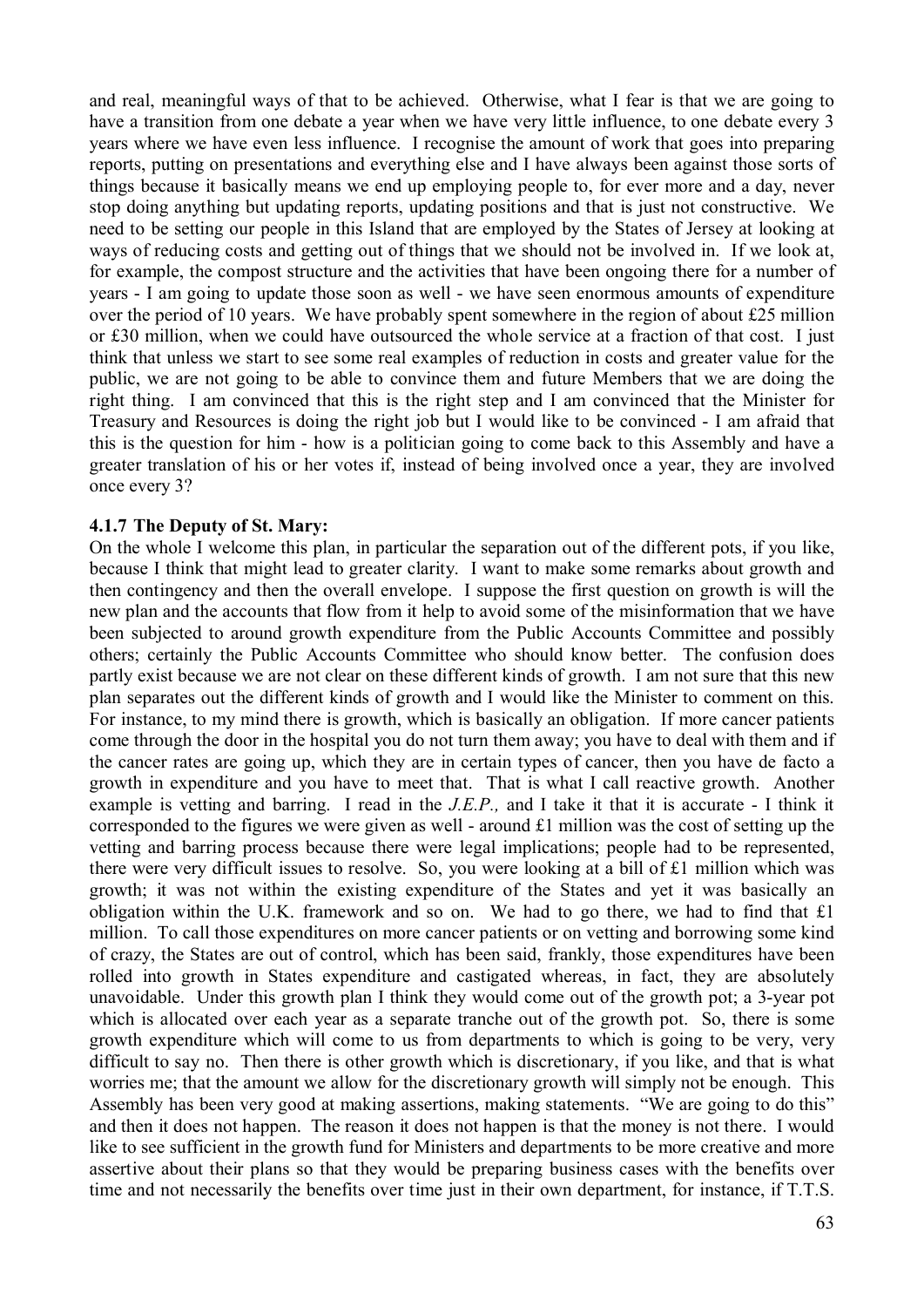bring forward a case for spending more on the S.T.P. (Sustainable Transport Policy), they would point to benefits across all kinds of departments and that would be taken into account. My worry is that there simply will not be enough in that pot for departments to really work to enjoy that creative tension and to come forward with good proposals for spending to save. I would call it investment growth and I am not convinced that there is enough provision within these proposals. I would like the Minister to comment on maybe a future development of the 3-year plan whereby that kind of new investment could be taken on board and there are just a few examples. Obesity; we are facing huge costs if we do not tackle effectively the issue of obesity, and that cuts right across different agencies who are going to have to get to grips with personal counselling and awareness, they are going to have to get to grips with active travel, with active lifestyles and it will need to be fully funded across the board. So, how will that be funded within this framework or are we going to proceed like the Titanic and sail on through the fog until we hit the rock, because these future costs are huge and we have to try and avoid them. Road safety; the same comment on slightly smaller money, if you like … well, not actually, £18 million is the cost of road accidents and again, will we be able to find sufficient investment monies for T.T.S. to really do the job properly. I notice they are going to start work in September on their road safety in order to bring to the States at the turn of the year their road safety target for reducing accidents and how they are going to do it and how they have justified that target. But my fear is they are going to rock back on their heels and say: "We cannot afford it." We cannot afford to save £18 million, because we have not got half a million now. That is just another example. The Sustainable Transport Policy of course; huge benefits in health, in the space allocated to better uses and a more active population. Are we going to see it or is that, too, going to be strangled for lack of growth funding and energy-efficiency. The Minister for Planning and Environment has so often sung the praises of his energy efficiency programme and he is quite right to. You spend £10 now, you save £20 later and it is absolutely established that that is so but the problem is that he has reached a fraction of the eligible population, whereas that programme should be rolled out across the board and try to reach everyone. In order to do that you need funding up front in order to save a lot of money later; both public money and money belonging to other individuals. It just concerns me whether the reactive growth is not going to swamp the investment-type growth. I have just a few comments on contingency. The Minister has pointed out that in the new framework I think, again, we will be allocating a contingency for the 3 years. Correct me if I am wrong but I think it is a single contingency for 3 years. My question is what happens if that is exceeded? Now, by its definition, contingency cannot be predicted; that is the whole point about contingency. So, one obviously takes a stab on the basis of running averages over the last 10 years or something but if we are in the unfortunate position of contingency being exceeded, where does the top-up come from? If you look at the Minister's report, he says that the most likely source, reading between the lines, is the growth pot. So, the growth pot will be raided to make up the contingency pot, in the event that contingency is over-subscribed. That worries me too because, as I have said, the pressure on the growth pot is going to be intense from reactive growth anyway. The second point about contingency is the reporting about it. At present we have section 11(8) debates about contingency and that means that is completely transparent and I just want to know exactly how the Minister is going to report on contingency expenditures. Finally the tax and spending envelope; we are told that again that will be set over a 3-year period. What happens when that, too, is exceeded when something comes along like a recession and suddenly we have to find £44 million? I think the answer is in the report but I would like the Minister to put on the record what exactly happens when the spending envelope is, again, oversubscribed.

#### **4.1.8 Senator F.E. Cohen:**

The Island has an international reputation for the most prudent of our public finances. This is largely the result of this Assembly and its efforts over many years, combined with the individual efforts of former Senator Walker, the present Chief Minister and the present Minister for Treasury and Resources. We are now engaging directly with many of our partner jurisdictions and I can assure Members that our financial management is held in the highest regard and is the envy of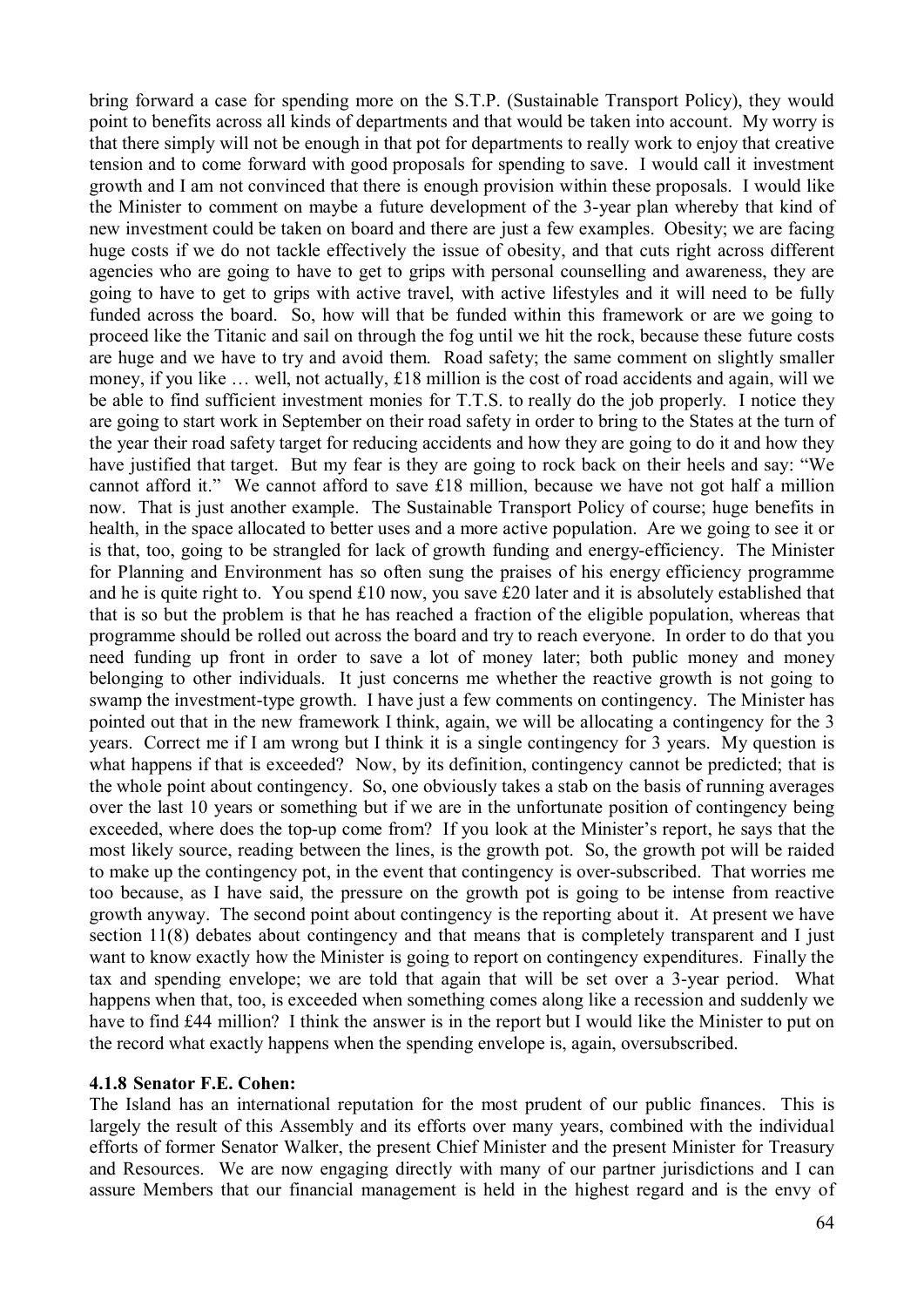many jurisdictions many, many times our size. Giving our finances the certainty of a 3-year plan is a very positive move indeed and it will further enhance our reputation both domestically and internationally. We are now much sought after as a jurisdiction to advise other jurisdictions on the management of their finances and the Treasury are now directly involved in providing assistance to other jurisdictions. Having well-managed finances is a key to our reputation as one of the leading financial jurisdictions but it needs to be complemented with a strong regulatory environment and certainly we have that. Furthermore, as we progress our international profile, having sound finances at home will be the foundation stone for our efforts. I commend the proposition and I urge all Members to follow suit.

[15:00]

### **4.1.9 Deputy J.M. Maçon:**

I will not be supporting this proposition. I do not believe that the departments will spend less. I believe that if you give a department some money they will spend it and given the Minister's ability in allocating spend, in an election year any savings will most likely be spent. Prescriptions, education and nursery childcare; do they ring any bells? This also removes the ability of States Members - as I understand the proposals - to delete or reduce spending once agreed, thus it does not allow non Executive Members to change the levels between different departments. Of course, the powers between Ministers to give and accept different spending levels will still be there. So, all that the States Members will be able to influence is the growth spending now, provided that there is any, and I thank the Deputy of St. Mary for what was already said; how in many cases this growth spending will already be allocated. So I do ask, what exactly will non Executive States Members be able to influence? I think that this further centralises power into fewer hands and reduces the influence of non Executive Members. I believe that as a States Member all of us are elected into this House to be able to influence the budgets as well as the legislation passed by this Assembly. I believe that if this is adopted, our abilities as States Members will be reduced and I stood on a platform of not centralising power but decentralising it. It can be argued that Members can influence beforehand, when it is all originally proposed, but I ask Members, what is the track record of the Council of Ministers for including other Members when these plans and visions are set out? Meat on the bones, promises, categorical assurances; I am not one to be taken in by such empty gestures. I will not be supporting this proposition; I am not convinced.

# **4.1.10 Deputy E.J. Noel of St. Lawrence:**

I stand here as both the Assistance Minister for Treasury and Resources and Assistant Minister for Health and Social Services and really to give my assurances to Senator Routier that as Health and Social Services, I would probably have the largest interaction with the third sector and have the most significant S.L.A. (Service Level Agreement) agreements with the third sector, that we do embrace the idea of giving them certainty as well, when we get certain ourselves with 3-year budgets.

# **4.1.11 Deputy G.P. Southern:**

This, as has been mentioned by Deputy Le Claire, gives a tremendous amount of increased power to the Minister for Treasury and Resources and to the Council of Ministers and takes power away from this House. There can be absolutely no doubt about it. I believe the expression that he used was we get an Annual Business Plan, spending plans that we can barely influence once a year and now we are going to get the bare influence once every 3 years. That, in fact, is the reality. It is also, while to be commended in terms of looking slightly longer term and therefore allowing individual departments to manage their budgets better, it is also a recipe for driving through spending cuts, rather than assessing what needs to be done and spending properly as any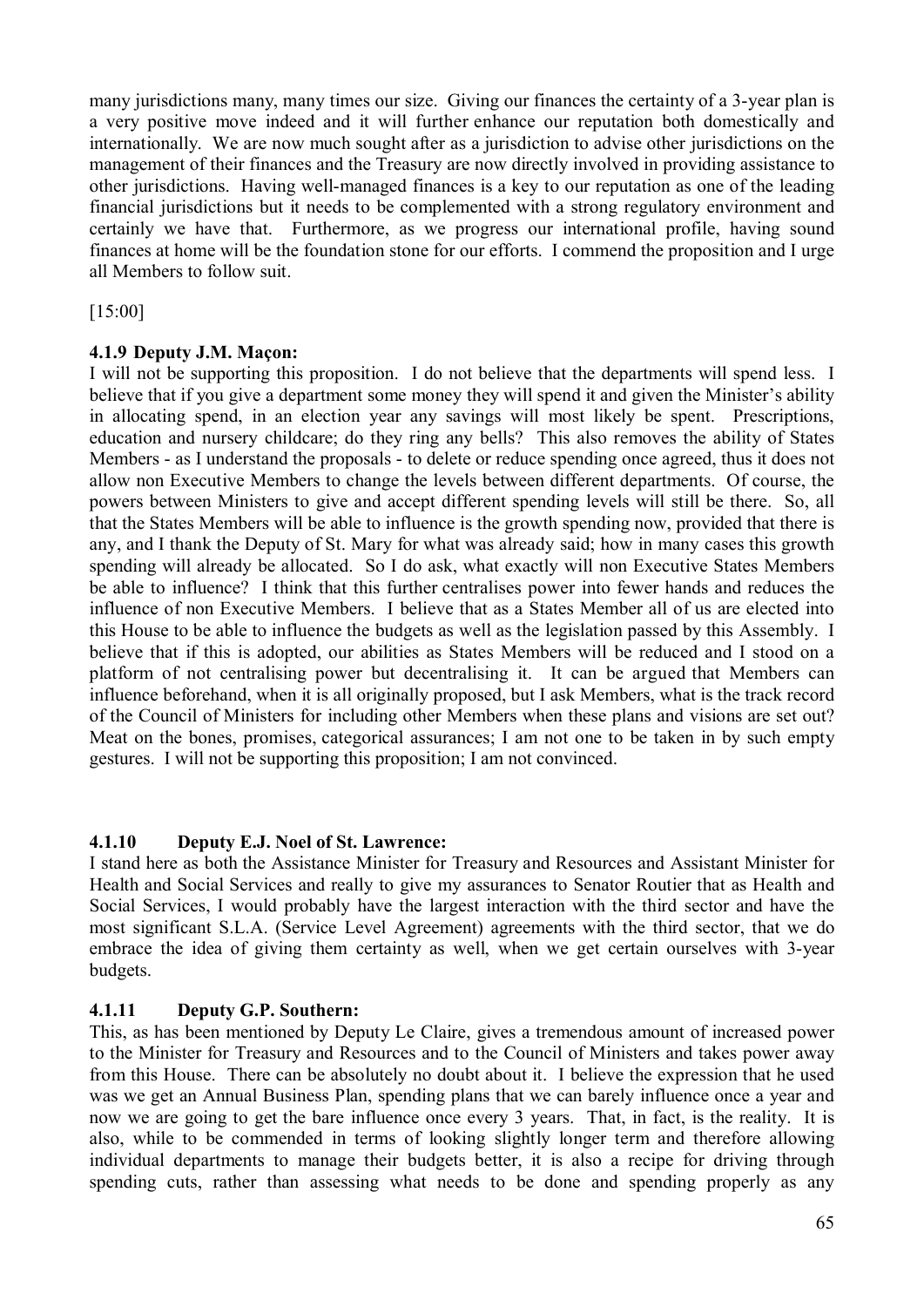government should do, if it is to serve the best interests of its residents. By way of example, we only have to look at the Business Plan as proposed now. States expenditure £592 million in 2011, £584 million in 2012, £577 ... what do you know about that additional loss of £7 million pounds between 2012 and 2013? Does anybody in this room know much about that? Perhaps the Minister for Treasury and Resources knows exactly what that is about but nobody else here does, and yet in 2 months' time we will be debating this as a package and those figures will be there. In future they will be the overall package that you are not allowed to mess with. £577 million and then in 2014 it goes back up again to £602. Again, by way of example, will we know what is going on? Well, let us take a look at what is happening with the current Annual Business Plan. It contains £7 million for potential pay rises. Somewhere, in a different column, is a calculated spending review. We are going to take £7 million in 2012 out of terms and conditions from our public sector employees. So, we might get the £7 million and take it back in terms and conditions by giving them less there for their overtime rate, their Sunday working and their night working. Those sorts of terms that we can claw that back or we might not be able to negotiate any major changes to terms and conditions, in which case that £7 million allocated for a pay rise will become a pay freeze, and we will certainly get the £7 million through not paying any cost of living increase. So that could be happening and for 2013 there is no £7 million allocated as yet. That is the sort of thing that we will see coming through. While we are talking about comprehensive spending reviews, then let us just take a look at some of the proposals that we are already facing this year. Again, I ask the question of Members; how much do you know about these, because certainly, on my particular Scrutiny Panel, we thought it was a wonderful opportunity this year. We had 6 months while the C.S.R. took shape. It was supposed to be due, to have something concrete that we could analyse and say: "Let us have a look at the cost benefits of each of these cuts or each of these savings or each of these user-pays proposals and see if they make sense." The reality was that in March we got a circular around from Health and Social Services with a big red light on it that said: "The staff in charge of C.S.R. have left, progress has stopped. Will contact you later when we get something more concrete." That is the reality; at the last minute we have seen some analysis of what is going on but not a great deal and lo and behold what have we got to do to do something about that? How long have we got? We have got about 13 working days before August hits us and officers are not there or Ministers are not there or the officer you need who has done all the calculations, he is not there and then when he is there you are not there so nothing gets done. Come 25th September we might be making some amendments to the Annual Business Plan and if we were, just think, to the 3-year spending plan, spending envelope - that is the latest word, "envelope" - it defies belief that we should put ourselves in that position. Now, I know this is dealt with in my proposition which will come in in September but the Minister mentioned it; if we are to give 3-year control over budgets and spending to the Minister for Treasury and Resources, we must have at least sufficient time to properly scrutinise what it means, because 9 times out of 10 in the Annual Business Plan and the Medium Term Financial Plan, as will be happening, we are acting blind in at least 90 per cent of the time. For example, let us take some of those savings and I will focus on the user-pays that I have just seen again this week, because it arrived in the Annual Business Plan, patient transport - oh, the old favourite. Let us charge for patient transport. You are sick and you need to go to hospital; we will charge you for it - it beggars belief - £46,000. How is that going to operate, how is it going to work? Introduce an accident and emergency charging mechanism. Now, that is a nice one, is it not? £94,000 is to be generated from that. Already I have seen in the paper people involved with A. and E. (Accident and Emergency) are saying: "Who is going to do that? Are you asking a doctor to say this case must be paid for, we are going to charge this person, this case is not a proper emergency?" How do you start making that judgment? The answer is with great difficulty. Then we have got HSS-UP4 *Review of Thresholds for Travel to the U.K. for Elective Surgery*. It sounds nice and bland; elective surgery does not mean cosmetic surgery, it means planned surgery: "We know we need to operate on you to do this and we are going to organise it and in 2 months' time we will send you to the U.K. and we will get the operation you need done because you need it." Now, review the threshold for that travel, that is, charge people more for having essential surgical work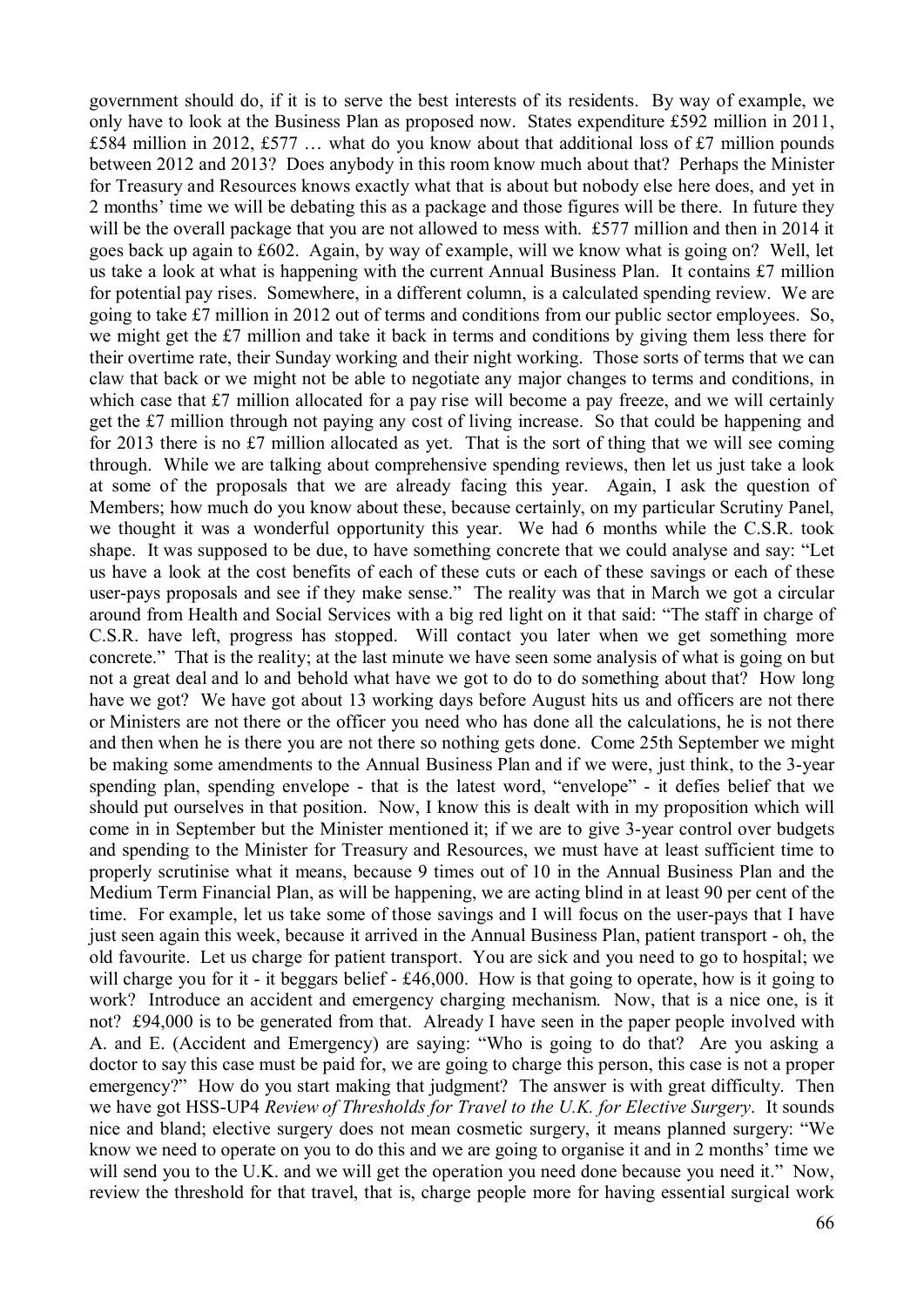done. So there are lot of things in here where, I believe, Members of the House, and this is with a one year planning system and we do not know the first end of it. We have got no analysis, no cost benefit, no risk analysis of any of the changes that we will vote through, by and large, I know because I tried it last year; I brought individually and collectively as part as scrutiny, something like, I think it was, 8 or 9 amendments, not a single one got close. Not a single one. That was bulldozed through by this current Minister for Treasury and Resources. Now we are going to bulldoze through his cutting plans to make sure we get away with spending as little as we can because that is what the process is. Instead of looking at what the need is and spending appropriately, he is going to get away with 3-year plans and we are going to be none the wiser. None the wiser at all. It is abandonment of responsibility from Members of this House giving that much power away to the Minister for Treasury and Resources.

#### **4.1.12 Senator B.I. Le Marquand:**

The main purposes of this law are to provide for money for departments for 3 or 4 years to enable proper planning. This has been a great problem historically in States departments having only annual sums of money and yet sometimes needing to do projects over a number of years. Secondly, to achieve a better estimation of expenditure over the 3 or 4 year cycle and, thirdly, to assist in a more disciplined approach by this Assembly to growth in expenditure. Unfortunately, the figures shows that the past track record of the Assembly has not been good in setting figures and targets and then keeping to them. Having said those things, when I first saw the law my first and main concern was was there enough flexibility to deal with the sort of unexpected events which occur from time to time, like the historic abuse inquiry, influenza epidemic or things of that nature. So I was fortunate enough to be able to meet with the lady Treasurer to discuss that very issue and to look at the law in some detail. I am satisfied that there is, there is a combination of things here. Firstly there is Article 20 which deals with situations where there is a real genuine emergency and then gives flexibility for the Treasurer to, as it were, take extra money to that which has been voted within the overall system. Secondly, there is a system of contingency funds by which there will be contingency funds built in to the estimations for the 3-year period. They will not necessarily be spent but they will be available for overruns in expenditure of different types. Thirdly, there is in Article 9(2) hidden away a very helpful provision by which the Council of Ministers, if certain trigger events occur, can come back with a variation to the Medium Term Financial Plan. There is a fourth mechanism for doing this and that is, in fact, by sacking the Council of Ministers because if the Council of Ministers goes then you get a new financial plan. I am not recommending that necessarily as a method but it also exists there. In addition to that there is, of course, the ability, which is often overlooked by Members of this Assembly of individual Ministers, to move money around internally within their own departments, to assess priorities between departments within their own organisation, and thereby to ensure that the money is available wherever it is needed. So having looked at those provisions I am satisfied that there is sufficient flexibility in this, there is the ability to deal with the emergency situations that I am talking about. But the effect of this proposition is going to be to make one debate in the cycle of the States very, very important indeed and that is going to be the debate which happens in the September - assuming it is still going to be September - of the first year, as it were. In the case of the next States, September 2012.

### [15:15]

It will be very important indeed because we will have there to deal with 2013, 2014 and 2015 expenditure. By my calculations, assuming the States does not change its mind again about having a 4-year term for elections when we get to September 2015, we will be looking at 2016, 2017, 2018 and 2019. Those debates are going to be extremely important, very, very important indeed. It is going to be absolutely key that the States make the right decisions in relation to the overall envelope of expenditure. In so doing, as the Deputy of St. Mary highlighted before, there will be a couple of key issues. He has highlighted one of them, which was the size of the growth pot. That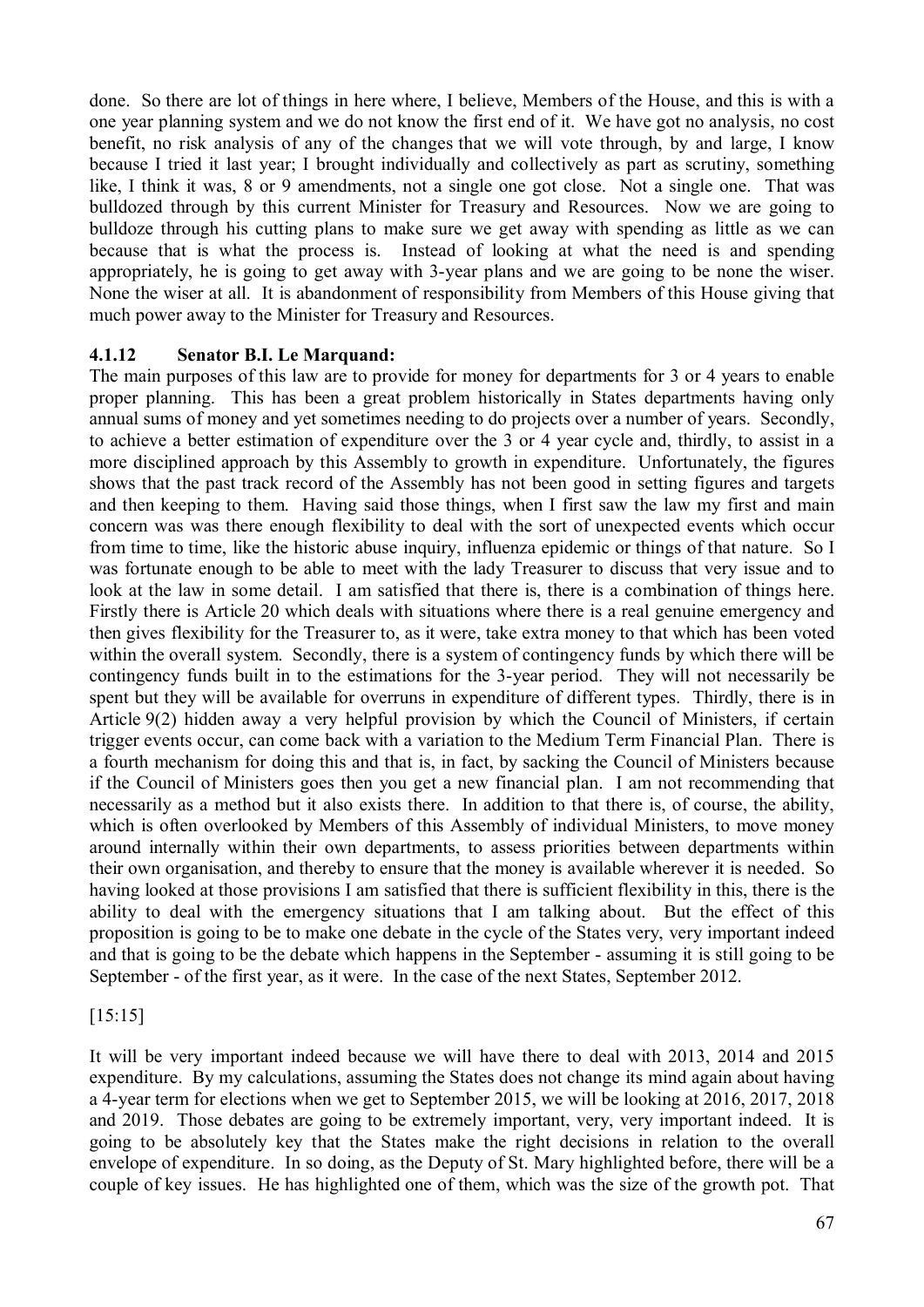is absolutely right, the size of the growth pot is going to be very key to ensuring that we have sufficient monies and the planning will have to be done so we know what we are doing. But, the second important issue is going to be the size of the contingency funds. I am satisfied that if the States are wise in the way that we deal with these matters on these occasions, there is no reason whatsoever why we cannot come up with sensible sizes for both of those which will make a proper provision for legitimate growth within the cycle while maintaining overall discipline in terms of overall expenditure. So I welcome this amendment and I congratulate the Minister for Treasury and Resources on bringing it to this Assembly.

### **4.1.13 Senator A. Breckon:**

There is an issue that I would like to bring to your attention that I ask you give some sort of ruling on. While Senator Le Marquand was speaking he brought our attention to a number of articles and in one of those articles on page 24(d) on that page says: "Following the appointment of a Council of Ministers otherwise and following an ordinary election for Deputies." I am not sure that is the right term, it should probably be for Members but it is not something to address now but it looks as if it needs to be looked at.

### **The Deputy Bailiff:**

You have given notice to the Minister for Treasury and Resources and no doubt he will deal with that when we come to debate the individual articles if the Bill is adopted in principle.

### **4.1.14 The Connétable of St. Saviour:**

We must be prudent with our financial management and we must plan ahead. Yes, we must be careful as a House when we are examining the plan, we have got to hold the Minister for Treasury and Resources to account, but that does not change the issue to be responsible we have got to plan over a longer period than we do now. We will do it with our own finances, I really do not see why this House cannot act in the same prudent way.

### **The Deputy Bailiff:**

Does any other Member wish to speak? If not, then I will call on the Minister for Treasury and Resources to respond.

### **4.1.15 Senator P.F.C. Ozouf:**

I am grateful for all Members who have spoken. Perhaps it is to Deputy Southern and Maçon that I need to be commanding most of the reply because I think that irrespective of our political differences of views, I am not sure where Deputy Maçon is but I know that Deputy Southern would like to see a greater expenditure. I want to convince him that this plan, if he was ever standing as Minister for Treasury and Resources and proposing a 3-year plan it would meet his requirements too because, as has been pointed out earlier, it is the process, the regulatory financial environment that sets it out. The only reason why Members would want to vote against this is if they did not want to plan over a 3-year period. It could plan for growth. There could be a proposal in the first year of a financial plan of an expansionist Council of Ministers, a Council of Ministers to increase public expenditure massively over a 3-year period of investment in public services. You could set out that plan. So I do not understand if a Council of Ministers - and it is this Assembly of course that makes the decisions on allocations, the Minister for Treasury and Resources and the Council of Ministers only proposes, it is the Assembly that decides. That is the function of this Assembly, passing legislation and approving expenditure. If it was to be a spending Council of Ministers and a spending Minister for Treasury and Resources, and of course Deputy Southern stood for the position of Minister for Treasury and Resources, then of course this law would allow him to do so, and would give the spending Minister for Treasury and Resources the certainty of the envelope of money. So he has no reason not to vote for this. The only reason why he would not want to vote for it is if he did not want to have a Medium Term Financial Planning environment. I would regret that that would be the message that he would be sending out. A number of Members have raised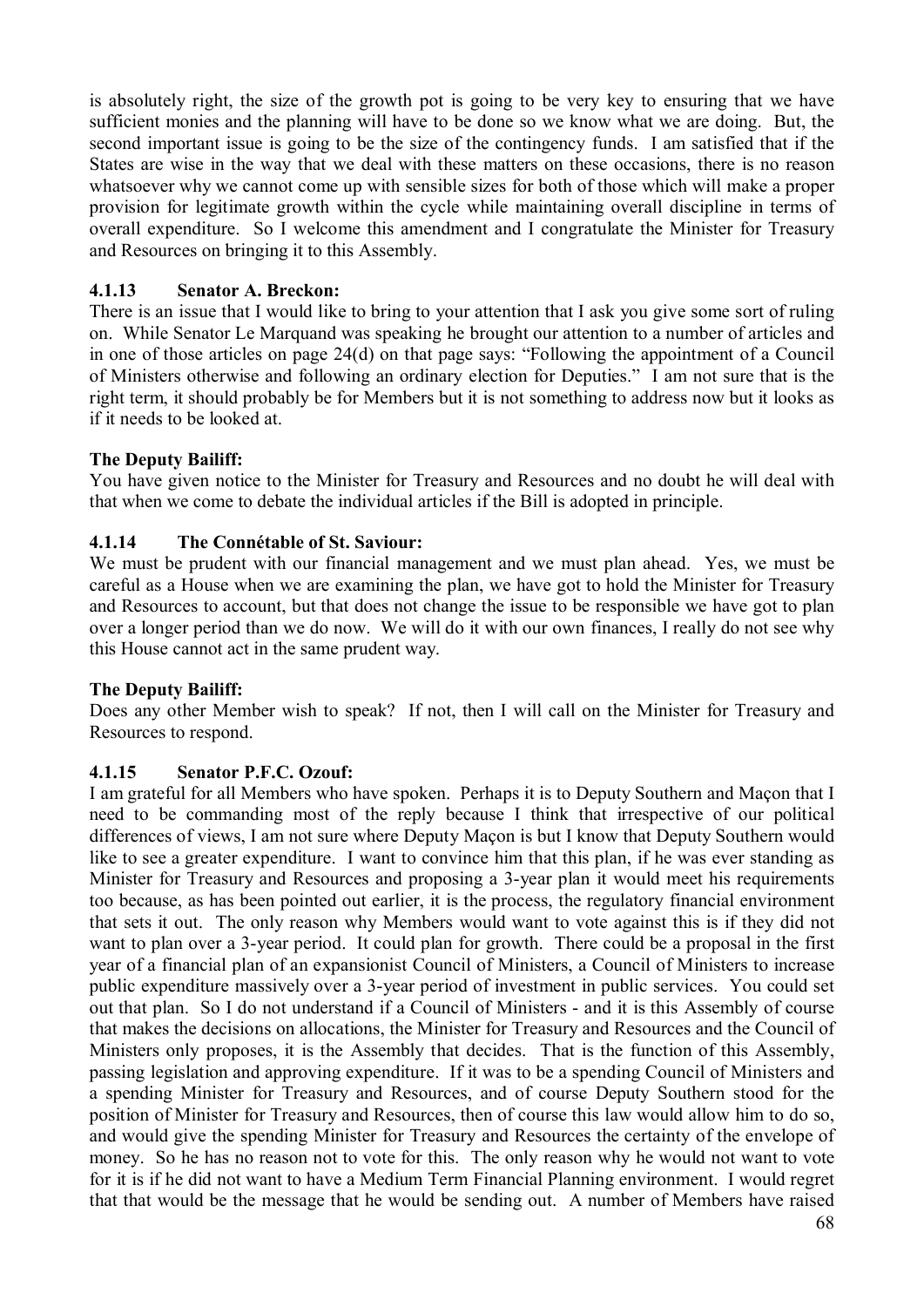some important issues, which I will run through in turn. Senator Routier asked about the relationship with the third sector and other organisations that receive States grants. This is going to mean that departments can sit down with organisations and be certain about their 3 year, and indeed as Senator Le Marquand quite rightly says, eventually their 4, perhaps even a 5-year plan if we move to a coalition style process of having a 5-year term, it will mean certainty in terms of their service level agreements and their contracts with those departments in a way that has not been the case in the past. The Minister for Health and Social Services, the Minister for Planning and Environment with the Energy Trust, which I think is a grant-funded body, the Minister for Social Security cannot sit down with bodies and give those bodies any certainty one year ahead in terms of their grant. That changes all of that and that is one of the really fantastic things about giving a medium-term arrangement and a 3-year budget. It also gives significant planning ability for departments. Gone will be the days when simply departments can only plan one year ahead. I see the Minister for Education, Sport and Culture nodding and he does not always nod at me but he is saying that is a good thing for his schools. It is the right thing for his schools because of course schools is one of those areas where you must have much longer term financial planning and it is going to mean a revolution in terms of certainty about budgeting and the certainty of also from the Treasury in allowing departments to roll forward unallocated expenditure. I have been criticised in giving departments their underspends back, subject to the consultation with the Council of Ministers. I wanted to send a clear message that if departments live within their budget there is an incentive for them to underspend because they can roll forward that expenditure. My view is that we should be having one debate at the start of a 3-year term in order to allocate budgets and this going to change and revolutionise relationship between the Treasury and departments and all grant funded bodies. Deputy Vallois, who has been a healthy sceptic and she has been a tough questioner, together with the Corporate Affairs Scrutiny Panel ... I always call it Corporate Affairs but it is Corporate Services. When she was on Corporate Services she was a healthy sceptic about some of the aspects of financial management and the chairman and the other members of Corporate Services have been very helpful in the ongoing challenging of what we should do. I would say to her that, of course, these articles, as set out, as we will come to debate in turn, replace all of the Articles 11 to 20 of the existing law. They put in place a whole new framework to that. Article 9, we will go into the detail of this; effectively it is going to be pretty difficult to bring forward an Article 11(8) request. The first call for an unforeseen expenditure is going to be the contingency. The second call will be if the contingency is exhausted then the Minister for Treasury and Resources will go shopping in relation to the existing heads of expenditure for other departments and it is only under the extreme events that are set out, which we will go on to debate, I think it is in Article 20 and Article 9 of the issue of a potential state of emergency. That is the only ability to amend the Medium Term Financial Plan and we will come on to discuss how that Medium Term Financial Plan will be capable of amendment. Senator Le Marquand has already indicated that it is if the Council of Ministers fall in other eventualities. But we will come on to do that, if I may, in the articles. Senator Ferguson asked the also very important question of what is medium term. She asked me to say what I think medium term is. Well, I will answer. Short term is one year, medium term is 3 to 5 years, long term is more than 5 years. What we are doing here is we are setting a framework of expenditure for that medium-term life of the Assembly. She is absolutely right that we need to be going further than just simply the medium term and we need to be also focusing on long-term planning and that is exactly what we are doing. My Assistant Ministers and I met last night to see the first draft of the long term capital project, which will, to the pleasure of the Deputy of St. John, deal with all of the infrastructure requirements of the Island for 25 years. We are going to be publishing our indications of where we think that is going to be going forward. I agree with Deputy Martin when she criticises to some extent some of the aspects of the Strategic Plan. When we started this process we also considered whether or not with the Chief Minister we would make changes to the States of Jersey Law to effectively move away from a States debate on a woolly Strategic Plan, which to many Members would be motherhood and apple pie and everything else that we do. Obviously the States of Jersey law is not being amended and we have pulled back from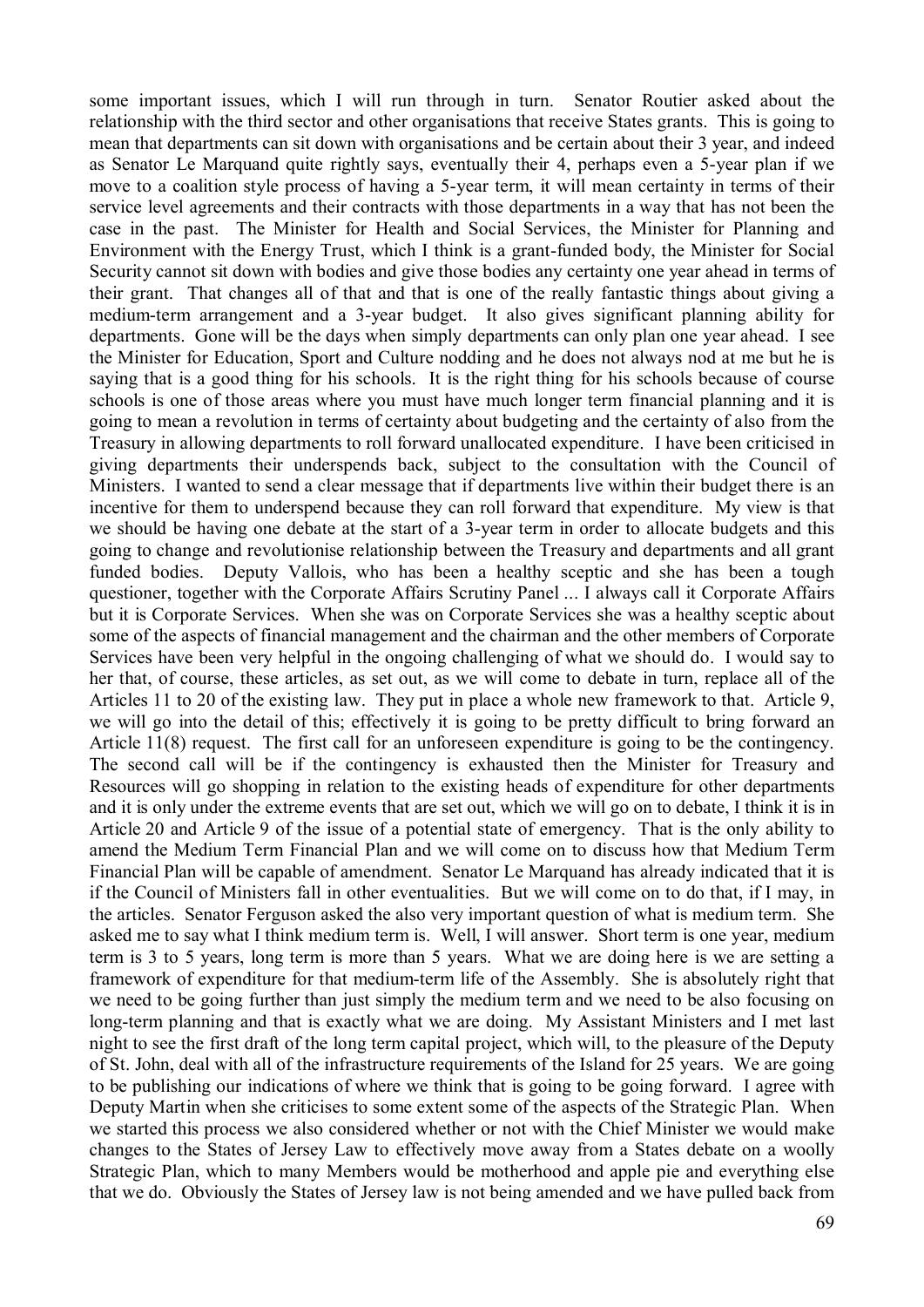that suggestion. We are just simply focusing on the Public Finances Law changes. For what it is worth, my own view is that the Strategic Plan should be what we plan to do differently over the period of time of an Assembly. It should be almost like a 3-year Queen's speech in terms of the things that you are going to change. Maybe the reform of the health service, maybe the reform of the education system following a White Paper, maybe drafting of a certain area of reform within Government, maybe strengthening our international relations. Maybe those are the features of it. I certainly agree with her that it should not be a detail in terms of everything that we continue to do. The real focus of the next Assembly's time, and Members are absolutely right to say there is going to be a huge importance in getting the Medium Term Financial Plan right and for this to be subjected to proper scrutiny and to proper examination by both Members in individual departments and also Corporate Services in the future. I think it is going to mean that this Assembly's time is directed more efficiently on the things that matter. Amendments to the Medium Term Financial Plan of course are going to be possible and it will be up to the Assembly to vote on the allocations for net revenue expenditure in total and also the 3-year cash limits. Deputy Southern said nobody knows what is in the breakdown of the Business Plan allocation for 2013. Well, I am not sure whether or not he has been to all of the briefings but I am happy to meet with him. But there is no point under the current law in asking the States to approve a theoretical spending allocation per department for 2013 and 2014. It has absolutely no statutory effect whatsoever and frankly experience has shown that we are wasting the Assembly's time on something that can be changed subsequently. This Assembly, I think, has had enough of repeating issues and particularly presenting. So I make no apology for it, I have not proposed departmental allocations for 2013 in the Business Plan. We are asking Members in part whatever it is of that proposition to indicate the net revenue expenditure. I would say to Deputy Martin that there is going to be considerable latitude for Members to, at the start of the electoral term, at the start of the 3 years, to have a good debate and a good argument in terms of what the overall element should be. Whatever views one comes at public finances in this Assembly Members are going to have the ultimate say in where that spending is going to be and it can be amended. But of course once the plan is approved, subject to the issues of growth, which is definitely the area of focus of the Assembly in future, and if I may say rather than almost the fiction of an annual zero-based budget of which we go through almost a pretence every year that we are rebuilding budgets from scratch when we are not, we will be focusing the Assembly's attention on the new money that is going to be made available for growth. I would have thought that that is a far better use of States Members' time getting the plan right on year one and then focusing Member's attention, and indeed intense scrutiny of where that additional money is going to go. I would think that that sends out also ... Deputy Martin also raised issues, I think, in relation to future tax rises and all of that. Well, if we set out a spending envelope for a 3 or 4-year term, we are also going to be able to give people certainty and Islanders certainty that we will not have to come back within the financial period, within the life of the Assembly of having to make difficult issues of spending in terms of taxation consequences. This is going to give stability and it is going to give certainty, and I think that whatever Members would want to be in terms of spending, that is the right thing; to signal at the start of an Assembly where taxes are likely to go. Senator Ferguson, I think she also spoke whether or not this was compliant with the F.P.P. The F.P.P. are, if I may say, grading us at the very highest level of financial control, they do not compare us with imprudent jurisdictions, they compare us with the very best.

#### [15:30]

They are constantly pushing us to be even better than we already are and this is entirely compliant with their own recommendations of a medium-term plan, which is what she has also been asking us to do. In terms of stability and certainty, I have said that. I thank Senator Breckon for his remarks and, of course, there is a trade-off. On the one hand there is going to be less flexibility within each year. The Deputy of St. Mary, I think, wants perhaps to live in an uncertain world. He wants to live in a world where you can make changes within a 3-year cycle. I would argue that it is far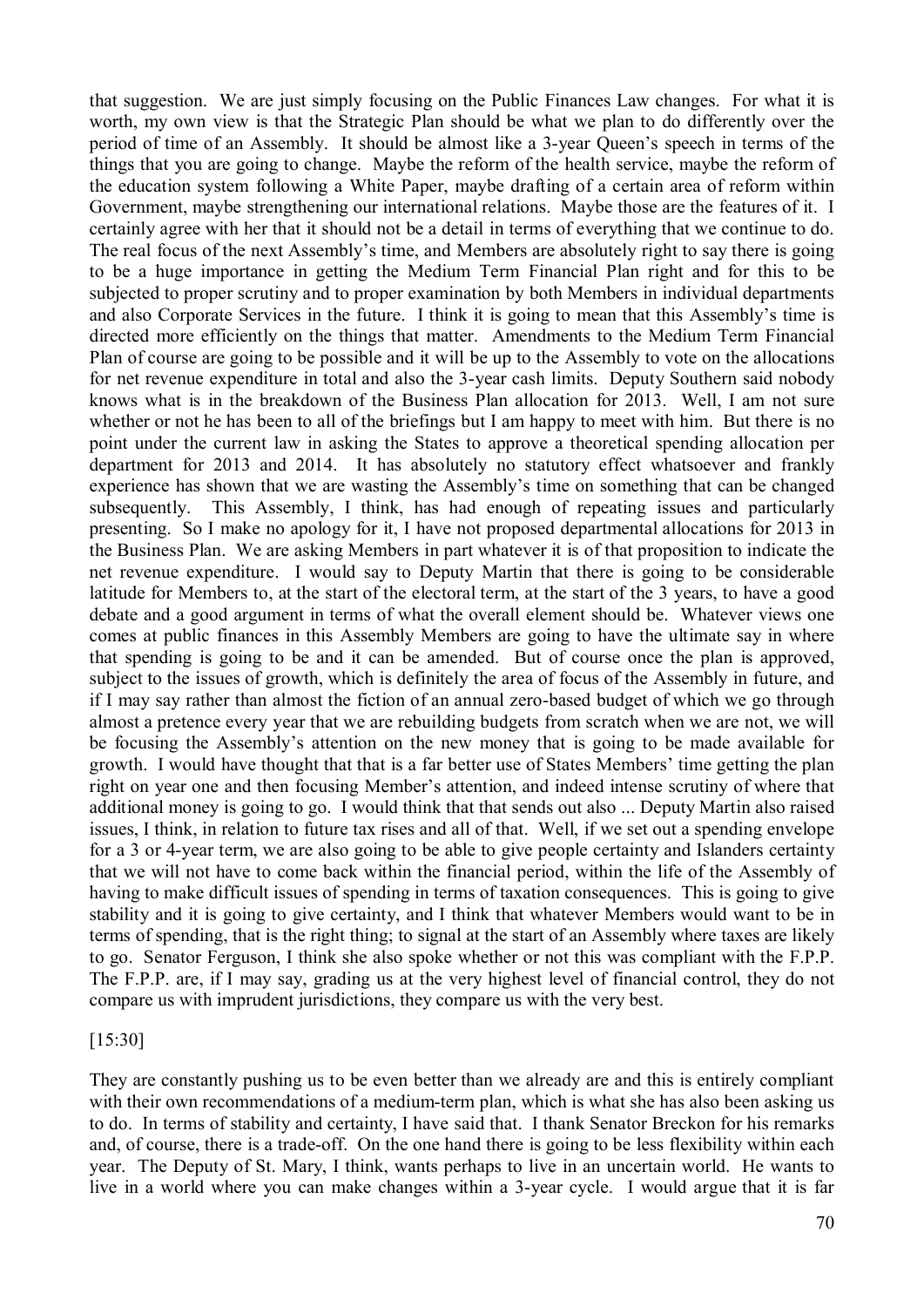better to be clear from the start that there is a trade off in terms of effectively we are going to be boxing ourselves in to some extent but we are going to be focusing our attention on a 3-year plan. He also spoke about the accountability of officials and there are going to be changes made to the Public Finances Law in the second wave of the plan. I thank Senator Cohen for his remarks. He is absolutely right, we are already well regarded, I think that this is going to mean that we are even better regarded in the longer term. I really want to convince Deputy Maçon that this is the right thing to do. I did not hear anything in his remarks as to the reasons why he does not want to approve this. He was concerned that it is a weakening of this Assembly's ability. He said that it was a concentration, I think, of power in terms of the Council of Ministers and the Minister for Treasury and Resources. Yes, the Minister for Treasury and Resources is going to get some additional powers to allocate contingencies and to guide and direct but I would say to Deputy Maçon that it is this Assembly that makes decisions ultimately on spending. The Assembly appoints Ministers, Ministers that are clear about what they are going to do when they are in office, but ultimately it is this Assembly that decides on expenditure. I did not understand what he was saying. If he does not believe in medium planning and in certainty for his constituents then vote against it, but I think that he should be voting it irrespective of his political views on spending and his attention as a Back-Bencher, if he continues as a Back-Bencher, is going to be focused on the really important issues which is about where growth goes in the future. I would ask him to reconsider in his vote coming up because this is an improvement and I think many other Members have said so. I thank Senator Le Marquand for his remarks. He has also been scrutinising this legislation and he is right when he says that there is an appropriate balance of flexibility in this plan in terms of the individual articles that we will go through shortly. So I think I have answered all Members' questions. I believe that this is a significant further improvement in our public finances and is going to give our Island community certainty and stability and also give departments certainty and stability in terms of their own spending. If the right decisions are made at the start of the 3-year term, that is good for everybody, irrespective of one's political views on spending. I urge Members to support the preamble.

### **The Deputy Bailiff:**

The preamble is proposed, the appel is called for. I invite Members to return to their seats. The vote is on whether to adopt the preamble to the draft Public Finances (Amendment No. 3) (Jersey) Law and I ask the Greffier to open the voting.

| <b>POUR: 45</b>            | <b>CONTRE: 3</b>         | <b>ABSTAIN: 2</b>    |
|----------------------------|--------------------------|----------------------|
| Senator T.A. Le Sueur      | Deputy G.P. Southern (H) | Deputy M. Tadier (B) |
| Senator P.F. Routier       | Deputy T.M. Pitman (H)   | Deputy of St. Mary   |
| Senator P.F.C. Ozouf       | Deputy J.M. Maçon (S)    |                      |
| Senator T.J. Le Main       |                          |                      |
| Senator B.E. Shenton       |                          |                      |
| Senator F.E. Cohen         |                          |                      |
| Senator A. Breckon         |                          |                      |
| Senator S.C. Ferguson      |                          |                      |
| Senator A.J.H. Maclean     |                          |                      |
| Senator B.I. Le Marquand   |                          |                      |
| Senator F.du H. Le Gresley |                          |                      |
| Connétable of St. Ouen     |                          |                      |
| Connétable of St. Helier   |                          |                      |
| Connétable of Trinity      |                          |                      |
| Connétable of Grouville    |                          |                      |
| Connétable of St. Brelade  |                          |                      |
| Connétable of St. Martin   |                          |                      |
| Connétable of St. John     |                          |                      |
| Connétable of St. Saviour  |                          |                      |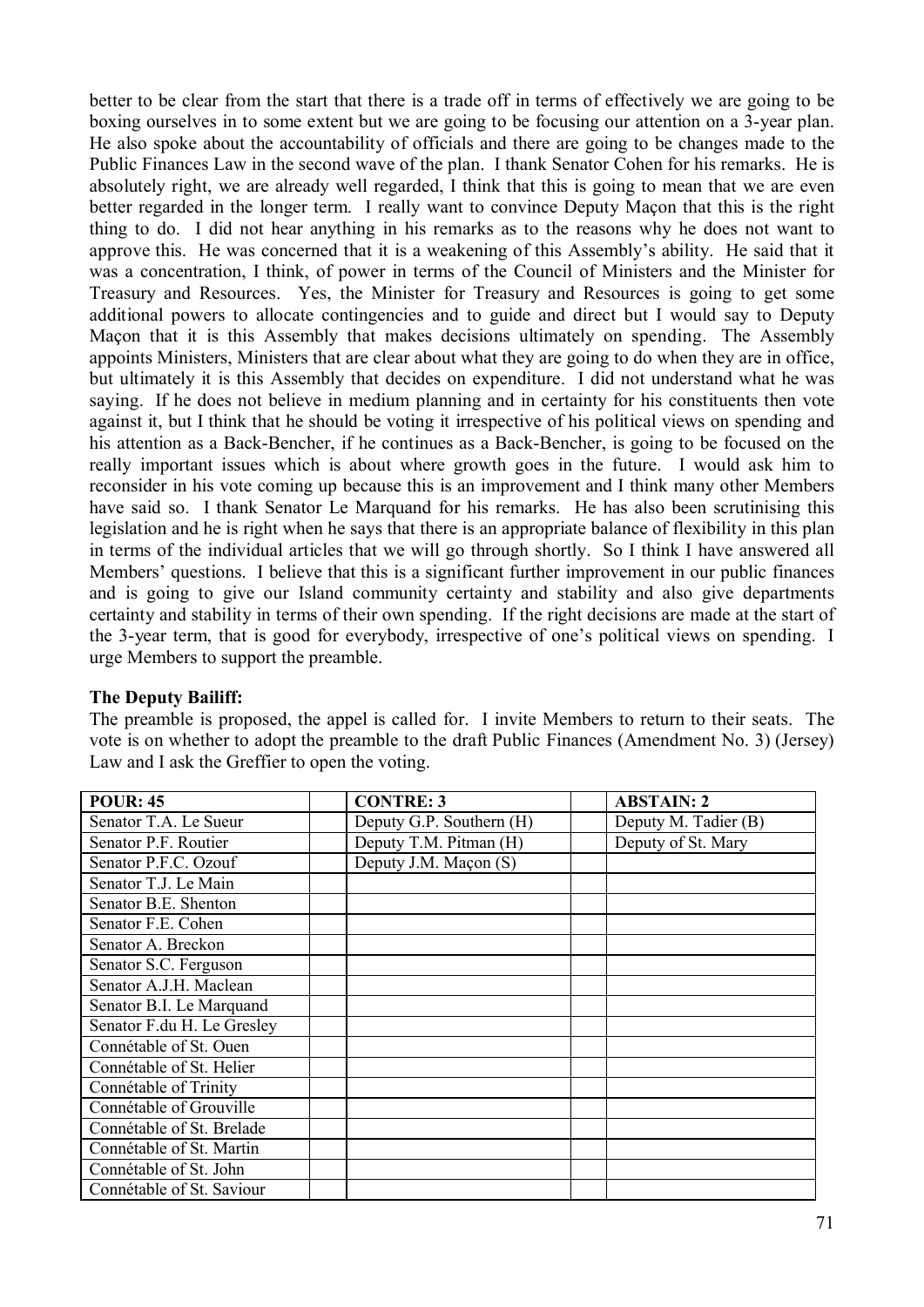| Connétable of St. Clement    |  |  |
|------------------------------|--|--|
| Connétable of St. Peter      |  |  |
| Connétable of St. Lawrence   |  |  |
| Connétable of St. Mary       |  |  |
| Deputy R.C. Duhamel (S)      |  |  |
| Deputy of St. Martin         |  |  |
| Deputy R.G. Le Hérissier (S) |  |  |
| Deputy J.B. Fox (H)          |  |  |
| Deputy J.A. Martin (H)       |  |  |
| Deputy of St. Ouen           |  |  |
| Deputy of Grouville          |  |  |
| Deputy of St. Peter          |  |  |
| Deputy J.A. Hilton (H)       |  |  |
| Deputy P.V.F. Le Claire (H)  |  |  |
| Deputy of Trinity            |  |  |
| Deputy S.S.P.A. Power (B)    |  |  |
| Deputy K.C. Lewis (S)        |  |  |
| Deputy I.J. Gorst $(C)$      |  |  |
| Deputy of St. John           |  |  |
| Deputy A.E. Jeune (B)        |  |  |
| Deputy A.T. Dupré (C)        |  |  |
| Deputy E.J. Noel (L)         |  |  |
| Deputy T.A. Vallois (S)      |  |  |
| Deputy M.R. Higgins (H)      |  |  |
| Deputy A.K.F. Green (H)      |  |  |
| Deputy D.J. De Sousa (H)     |  |  |

#### **The Deputy Bailiff:**

Minister, do you wish to take the individual articles?

#### **4.2 Senator P.F.C. Ozouf:**

The articles are fairly lumpy. I propose probably to take Articles 1 and 2 and then Article 3 and the rest of them. Article 3 is certainly the main meat of the proposition but I need to take, I think, as one single article.

#### **The Deputy Bailiff:**

Article 3 you certainly need to take as one article, yes.

#### **Senator P.F.C. Ozouf:**

So if I may just start with Articles 1 and 2. Articles 1 and 2 purely technical amendments to the existing legislation, no substantial effect. I move Articles 1 and 2.

#### **The Deputy Bailiff:**

Seconded. **[Seconded]** Does any Member wish to speak on Articles 1 and 2? No Member wishes to speak. All those in favour of adopting Articles 1 and 2 kindly show? Those against? Articles 1 and 2 are adopted. Article 3.

#### **4.3 Senator P.F.C. Ozouf:**

I will draw Member's attention to those areas where there are important changes ...

#### **The Deputy Bailiff:**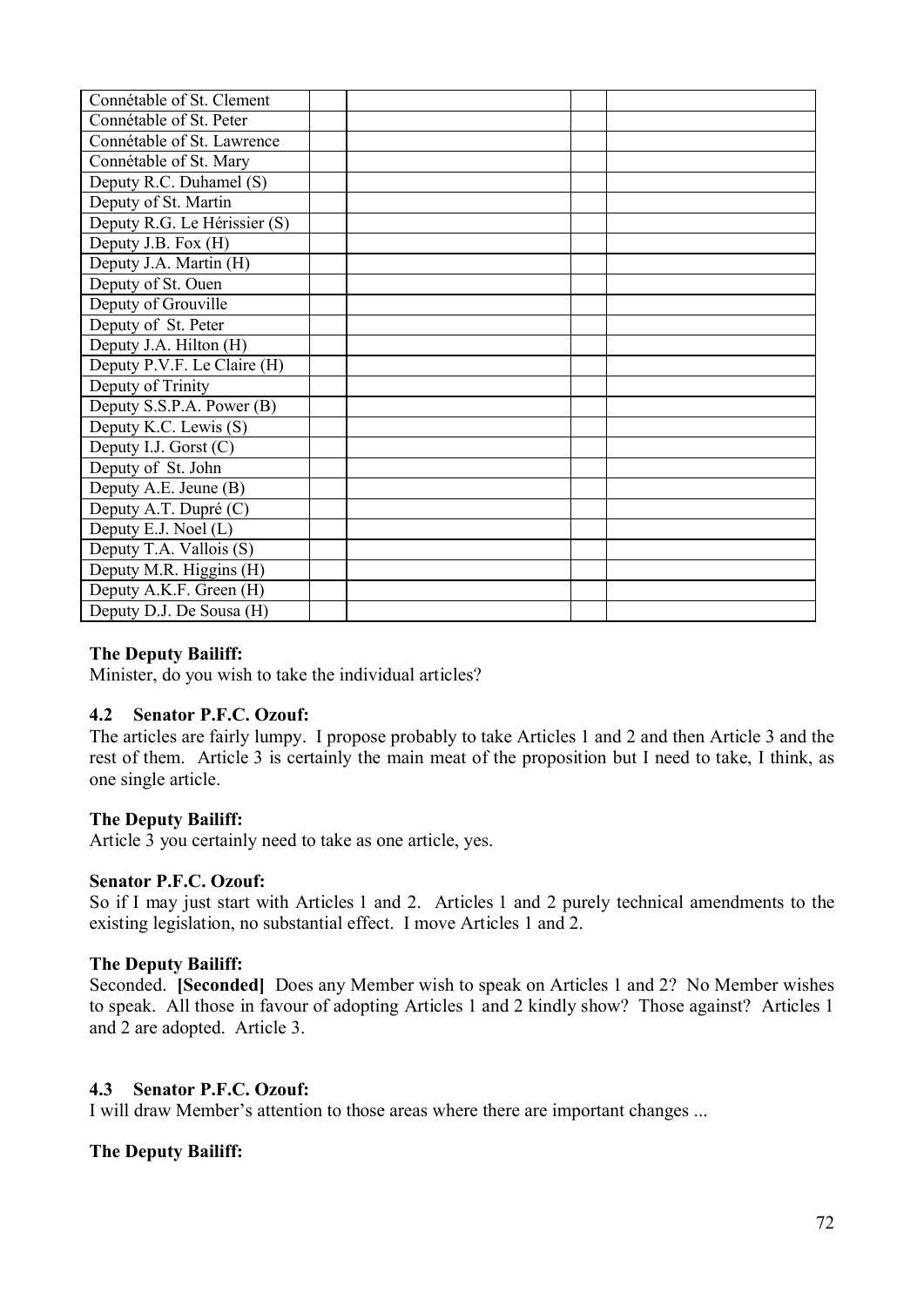Minister, I am so sorry, it is entirely my fault, before we go any further I should have asked Senator Ferguson if she wished this legislation referred to her? It was not too late, it probably was for Articles 1 and 2.

#### **Senator P.F.C. Ozouf:**

I was momentarily worried there. I was saying that I will draw Members' attention to the important changes. Article 3 effectively replaces Article 7 to 20 of the existing law. New Article 7 sets the parameters for the new financial planning process requiring the Council of Ministers, which have been appointed to office following an ordinary election and that is an election, I will go on to explain that there is no issue in terms of the Deputy's election. I am advised that that is the appropriate ordinary election and it is the trigger for effectively a new Council of Ministers to be appointed following an election and that is the appropriate wording for that. Effectively it will mean that the new Council of Ministers appointed in November 2011 will prepare a plan, as we have said for 2013, 2014 and 2015. The Minister for Treasury and Resources will still be required to prepare a budget for each financial year although this will cover somewhat different areas that is currently the place. Article 8 is the preparation and lodging of the Medium Term Financial Plan. The requirement is for the Council to lodge the plan and for it to be debated not less than 2 months before the start of every year that it relates to. The financial plan for 2013 to 2015 would have to therefore be debated and approved before 1st November 2012. As previously stated, there is nothing in these amendments which refer to minimum lodging periods. That will be debated under Standing Orders and I have conceded certainly that there can be improvement on that which was originally envisaged. I have amended Deputy Southern's proposition. Paragraph 2 of Article 8 is one of the very major changes to the process. It requires that States expenditure limits are approved for a period of years and not just the next financial year as is currently the case. It specifies the income and expenditure which the Assembly must approve for each of the years of the plan. The States will be asked to agree a total amount of States expenditure for each year and this will be made up of 4 items, revenue expenditure head for each department, meaning that will not have the problem that Deputy Southern has of just an overall aggregate amount but there will be an allocation for each department. A total amount available for capital, an amount for contingency expenditure and a maximum amount to be available for growth. The law does not specify how much will be allocated to all of these headings, it will be within the Medium Term Financial Plan for the Council of Ministers to make its recommendations and for this Assembly to vote on them. So importantly, once these figures are fixed there will only be limited circumstances, which I will refer to where changes can be made. This will address the issue of the concerns that net revenue expenditure of the States, as pointed out so graphically by the Comptroller and Auditor General, rose year on year. Paragraphs 3 and 4 retain the existing arrangements for revenue expenditures of the States Assembly, nothing compromises the ability and the different way in which the States Assembly is being held. Paragraph 5 describes the financial information that is to be included in the report which accompanies the plan. The Minister for Treasury and Resources will be required to present a statement indicating the purposes for which he or she intends to use the amount appropriated to contingency expenditure. In order to ensure that the States lives within its means and fully considers the implications of its spending proposals, paragraph 6 prevents the Council from lodging a draft medium financial plan that will result in the Consolidated Fund being in deficit. I think that is one of the very important requirements of the ability of this Assembly and the message that goes on for financial stability in this Island. Paragraph 7 preserves the existing arrangements for the revenue expenditure of the non ministerial bodies. New Article 9 refers to the restriction of an amendment to this plan as we have already discussed in brief. This article is the approval of effectively what the financial plan means. In overall terms, once a plan is approved States expenditure for the year in which it relates cannot be exceeded by only the amounts that have been approved. The amounts approved may only be varied on a proposition lodged by the Council of Ministers in very limited circumstances. Deputy Vallois may want to particularly revisit what those circumstances are if a state of emergency has been declared, if the Council is satisfied that a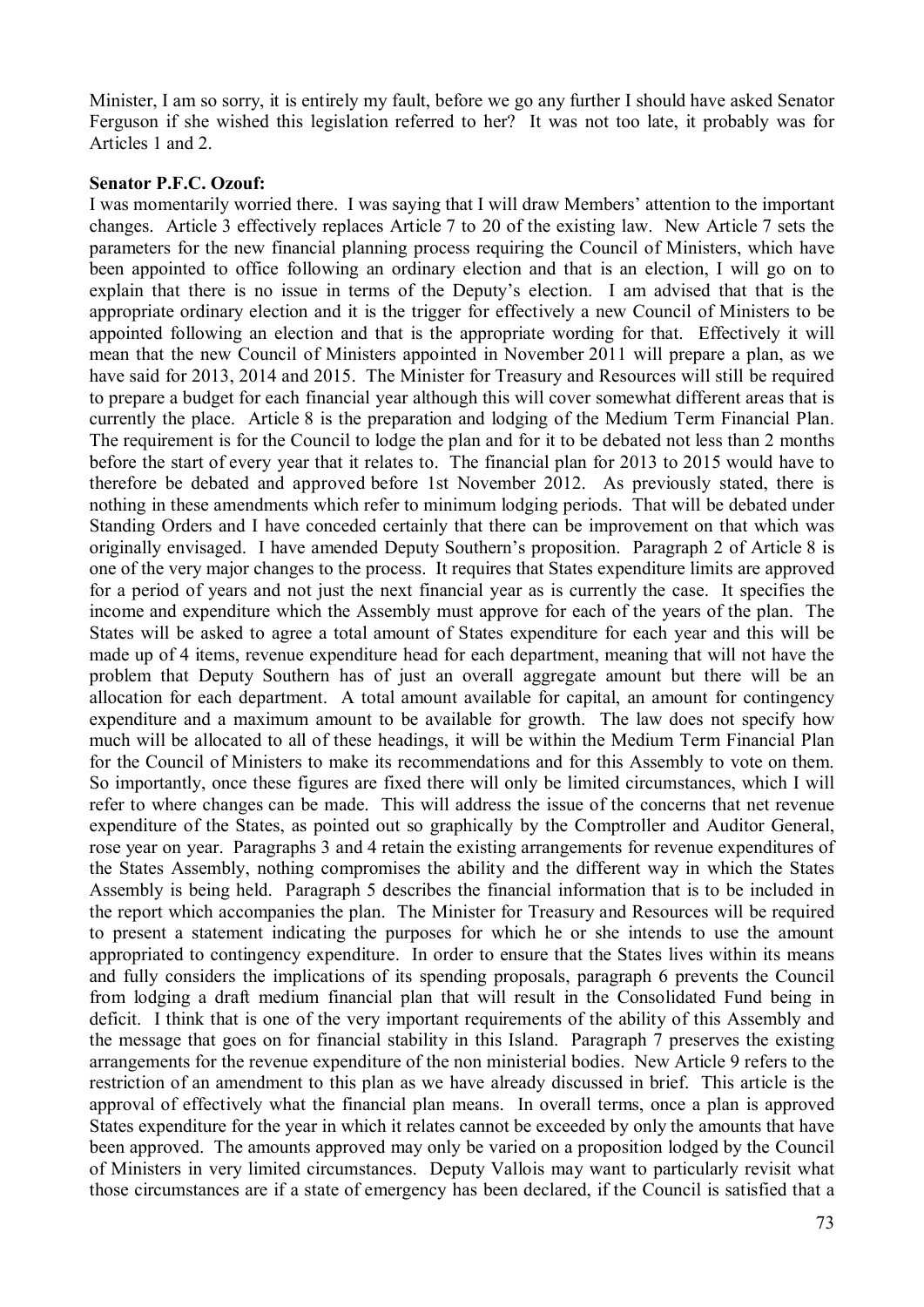serious threat to safety of all or any Islander, if the Council of Ministers is appointed midterm, if there is a newer Council of Ministers put in place, it is only right that a new Council of Ministers would be able to present a revised medium-term plan. Finally, if the States have approved a financial plan that would result in the Consolidated Fund being in deficit that is a case in which a proposition must propose new ways of dealing with the deficit. New Article 10 is dealing with the preparation and lodging of the draft budget. Under this article the Minister has to prepare the annual budget in time for it to be debated and approved before the financial year commences. This debate will usually, as is currently the place, happen in December, however, there is nothing preventing this from happening earlier. There is also the possibility that the States could be asked to approve this document at the same time as the Medium Term Financial Plan itself, which is something that we are looking at to bring the parallel debate together. I think one Member raised the issue of whether or not we should be dealing with spending versus taxation first; I think it was Deputy Martin and certainly I would envisage that there is an opportunity of bringing both of these parallel debates at the same time. It is perhaps chicken and egg. We have wrestled with this issue of whether or not you set tax versus spending later but ultimately probably prudence means that you allocate spending first and then you can tax it. The law requires that the Minister must consult the Council of Ministers when preparing the budget. In the budget it is proposed the States approves, as continuing to be the case, amounts raised by tax, any proposed borrowing and the amounts allocated to growth, which is going to be, I think, the important exciting part in the future of the annual budget. The allocation is also to be allocated to individual capital projects which will be part of the budget and any transfers between the consolidated fund and other States funds, as is currently the case. There will be no revisiting of amounts allocated to departments for their revenue budgets and, therefore, the Medium Term Financial Plan - I think it is fair to be able to summarise - to say that the allocations given over a 3-year period will be the amounts that departments get and they will be the minimum amounts because there is only the opportunity of improving them by allocation of growth so there will be absolute certainty for departments. New Article 11 deals with growth expenditure. This article is of particular significance as it is the area which deals with how that whole growth area of expenditure is going to be dealt with. The Minister will propose an amount for growth expenditure and will also provide details of how he or she intends to use this money and these proposals could include allocation to departmental revenue expenditure or capital or contingency expenditure. The amount available for growth, however, cannot exceed the maximum amount already approved in the Medium Term Financial Plan. There is absolutely nothing to stop any Member from lodging their own proposals of how this money could of course be allocated. However, they must ensure that any proposal does not exceed the total net revenue available. I think that it is important to point out that if there is an expenditure proposal that would be re-occurring, an annual funding requirement in subsequent years, then the proposal could seek States approval to the allocation of growth for a subsequent year; all of these are possible within this article. Once funding for growth has been approved the decisions, however, cannot be withdrawn. However, there are circumstances where growth funding could be no longer required for the purpose that it was originally envisaged and then, in those circumstances, the money is returned and could be re-available for reallocation. This will assist the process and ensure that States resources are spent wisely to ensure that Members have the opportunity of meeting their priorities within the money available. New Article 12 relates to the amendments to the draft budget; basically a reiteration of the existing law but prevents an amendment from altering the amount available for growth to a higher amount, as approved in the plan. New Article 13 is an administrative issue which requires that amendments are approved within the appropriate reports and must be updated to reflect them; 14 deals with lodging of taxation draft; 15, the immediate effect of taxation drafts as reflected in the existing law; 16 authorises expenditure, simply a re-issue of what is in the existing law and 17 deals with the revised strengthened arrangements for contingency expenditure; the States will set the amount for contingency in the Medium Term Financial Plan. It will be the responsibility of the Minister to decide what will be transferred from this allocation and in order to ensure openness and transparency the procedures are that the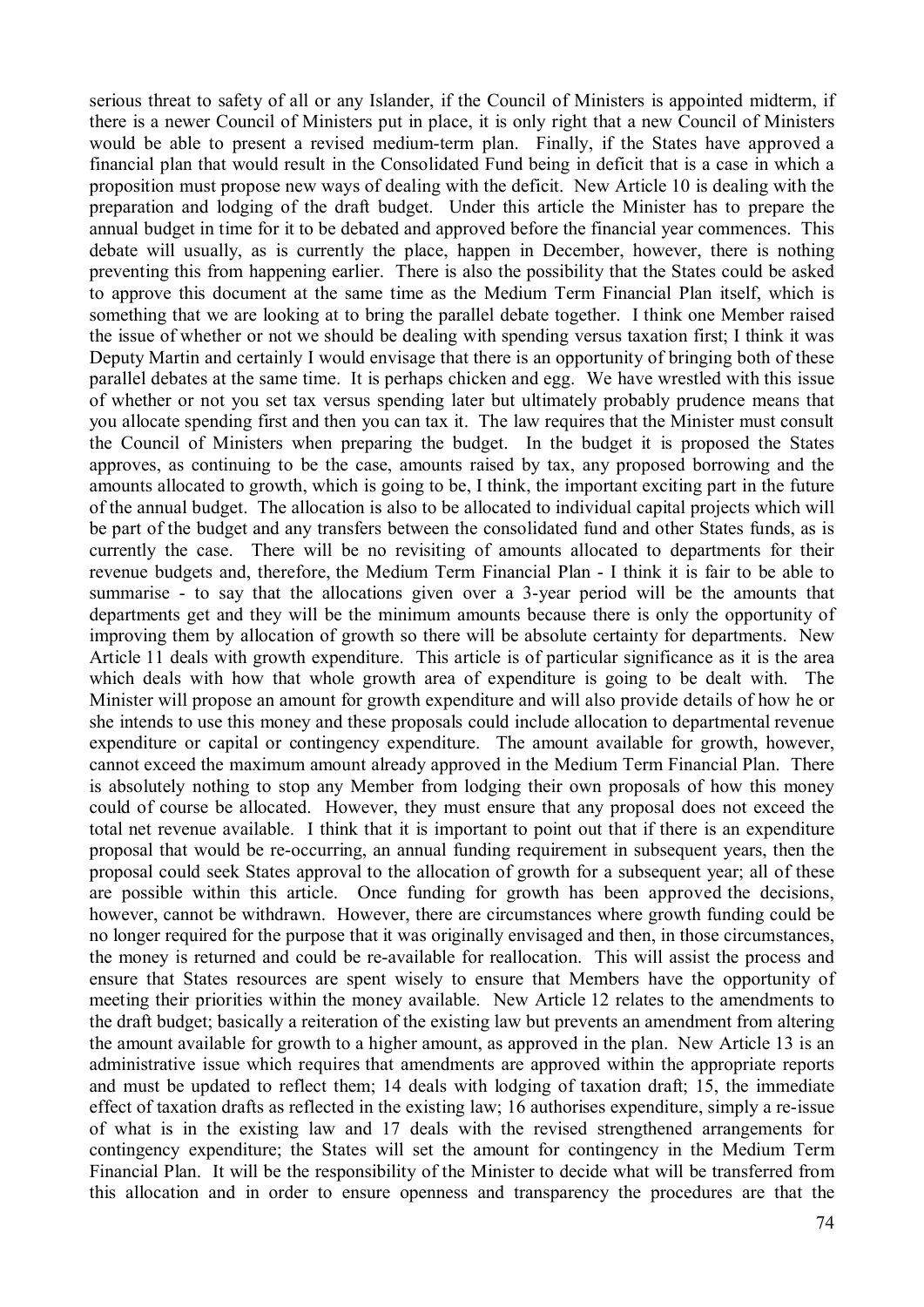allocations must be presented to the States also within a report within 6 months but I would imagine that there is going to be an immediate requirement, in exceptional circumstances, to announce where contingency money has been spent.

[15:45]

Many Members will recall of course the old general reserve which was allowed to build up a balance. The amount of the contingency will be continually reviewed and any underspent funds can be returned to the Consolidated Fund. I should say that, having had the experience, both the Chief Minister and I were on Finance and Economics when we had the general reserve; we do not want to turn back to the general reserve; this is not a general reserve in any other name. It is a completely different concept and it is one which is approved by organisations, such as the I.M.F. (International Monetary Fund), in terms of having an appropriate amount available for the unforeseen expenditure, if I may say to the Deputy of St. Mary, which are clear there are contingencies which are real unforeseens and there are those issues which can be planned. Most issues, we would argue, can be planned; it is a bird pandemic flu, perhaps a foot and mouth, perhaps an ash cloud problem that is the really big unforeseen items. Most issues within departments, as difficult as it is to say, can be managed within a department and if the Health Department has a particular priority in one area of its service expenditure then it should be, for the first call, to reconsider how to reallocate. Other Ministers have particular other problems and we have developed the overall concept of A.M.E.s (Annually Managed Expenditure) and D.E.L.s (Department Expenditure Level) in order to deal with those issues. New Article 18 permits variations of heads of expenditure and this is in order to ensure improved financial discipline and accountability; there will be fairly limited ability to move funds around. This article highlights where transfers can be made. Article 19 adjusts for variations in income; this is a slightly amended re-issue of the provisions of the existing law. Finally, Article 20 deals with emergency expenditure; this is a re-enactment of the existing arrangement which enables the Minister to approve spend, for which no funding has been previously agreed, in very limited circumstances highlighted by the article. The only difference being that if subsequent approval for spend is not achieved the Council of Ministers could be under a duty to find a way of meeting that expenditure within existing heads of expenditure. I move Article 3.

## **The Deputy Bailiff:**

Article 3, which substitutes Articles 7 to 20 of the existing law have been moved. Are they seconded? **[Seconded]** Does any Member wish to speak? I have it in the wrong place.

#### **4.3.1 Deputy J.A. Martin:**

Yes, it is just a question on 9; restrictions again of the amendment to Medium Term Financial Plan approved and it may have been that the Minister for Treasury and Resources was ... and I think it a very good explanation of most of the articles but on my reading and what the Minister said, and it was covered in the principles: "Once the Medium Term Financial Plan has been approved by the States (a) the total amount of net States expenditure approved for the financial year may only be varied on a proposition lodged in accordance with 2", which is a Council of Ministers lodging and the reason why. I think he did say: "To amend the financial envelope for the 3 years only the Minister could lodge a proposition." I can think of 3 off the top of my head which are all Back-Benchers and they were not foreseeable - I would not say they were foreseeable - was the Electoral Roll Commission which is about £250,000, the Haut de la Garenne inquiry and Reg's Skips; these all would be outside the envelope. Does this mean a Back-Bencher cannot now bring a proposition in 3 years? It is quite simple; either yes, they can or no, they cannot. My reading and my interpretation of that part 9 and the speech from the Minister, I would say: "No, they cannot." I would like that confirmed; it would depend on which way I vote, just that one article. Thank you.

### **4.3.2 Deputy T.A. Vallois:**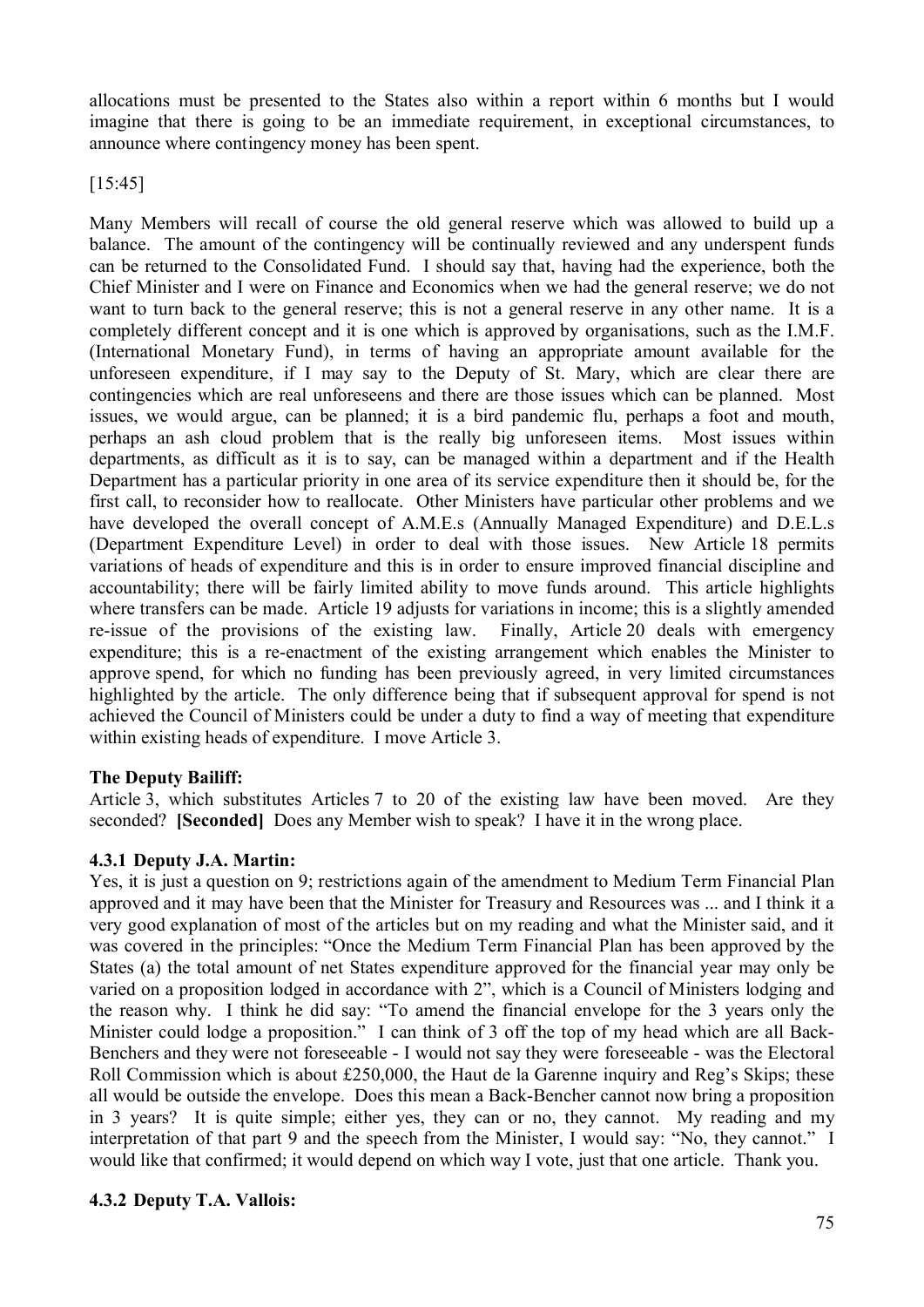On the principles I did say that I welcomed this law with caution and the reason why I said that was particularly in relation to Article 17 where it states "contingency expenditure", and the Minister is very much aware of my concerns with regards to this fund and that it may be used for, as he stated, the general reserve that was in place at F. and E. (Finance and Economics) in previous years. I am glad to see that the Minister will have to make a statement as to the procedures for the approval of transfers. I did, in an amendment to the Business Plan I think it was last year, request Treasury to provide this House with the procedures and the rules as to this contingency funding because we have put contingency funding in place for this year and we will be putting contingency funding in place for next year. That was my concern when I requested the removal of £12 million from that contingency fund in order for us to understand exactly how it was going to be used and why it was going to be used to ensure that there was not any taking money out where it is seen appropriate just for any reason. I am looking forward to seeing the statement coming forward from the Minister. I would also like to ask a question on Article 18 with the permitted variations of heads of expenditure; I was just wondering whether these would be signed off as ministerial decisions and, if so, would they be signed off as 2 separate ministerial decisions when there is a permitted move of money from one head to another?

### **4.3.3 Deputy R.G. Le Hérissier:**

Yes, I wanted Article 18 but initially I moved to 14(4). Could the Minister give us an example where it would be necessary to move a taxation draft outside of the restricted period, which Article 14(4) allows? Under heads of expenditure - I was not able to attend the briefing, I must apologise - I am quite amazed at what appear to be quite considerable powers, given what I was saying yesterday about the creation, for example, of a third sector co-ordinator, rather suddenly. I wonder if the Minister could indicate why this law has given the Minister 6 months in order to report this because there is no doubt that moves have occurred; 6 months is an awful lot of time to allow the righteous indignation, such as I expressed yesterday, to disappear, so I wonder why it is 6 months. Under 5: "The Minister may authorise a States-funded body that has disposed of an asset." Obviously if a department, for example, is selling a car, does that give the Minister for Treasury and Resources the right to sort of divert the funds from the selling of that car to an object which he himself defines?

## **4.3.4 Deputy M. Tadier:**

Deputy Martin has covered some of the concerns that I have but I think part of the problem is, if we look on page 23, about making amendments once the Medium Term Financial Plan has been approved by the States, 9(2) I think could be slightly clearer. It says: "The Council of Ministers may only lodge a proposition for amendments" but what it really means, I think, is that only the Council of Ministers may lodge a proposition. Of course that means both but that is essentially part of the problem, which led to me having to abstain because what we seem to have here, and it would be interesting to hear the Minister's response, is more power being taken away from Back-Benchers and other bodies and being given to the Council of Ministers. While I am supportive clearly of the 4-year cycle that needs to be supported it is at a trade-off, meaning that Members, it may be an individual Member who highlights an issue which they think is of serious threat to the economic or environmental or social wellbeing of the Island but it may well be that the Council of Ministers are not of that opinion. It may well be that the Council of Ministers have not had that brought to their attention. It may well be that the Committee of the Connétables have had something brought to their attention and that the Council of Ministers do not agree. It may well be that a Scrutiny Panel, hypothetically because of course they will not exist in a few years time, will come out with a proposition or some findings which say: "We think that this is a matter which the States needs to decide on." There is a tension here because ultimately the States has to remain sovereign in that sense. It has to be the body which makes the ultimate democratic decision but we have a restriction in place because it is only the Council of Ministers who can flag up what they think is an issue and it has to come to their attention and it means that the remainder, the 42 of us or however many there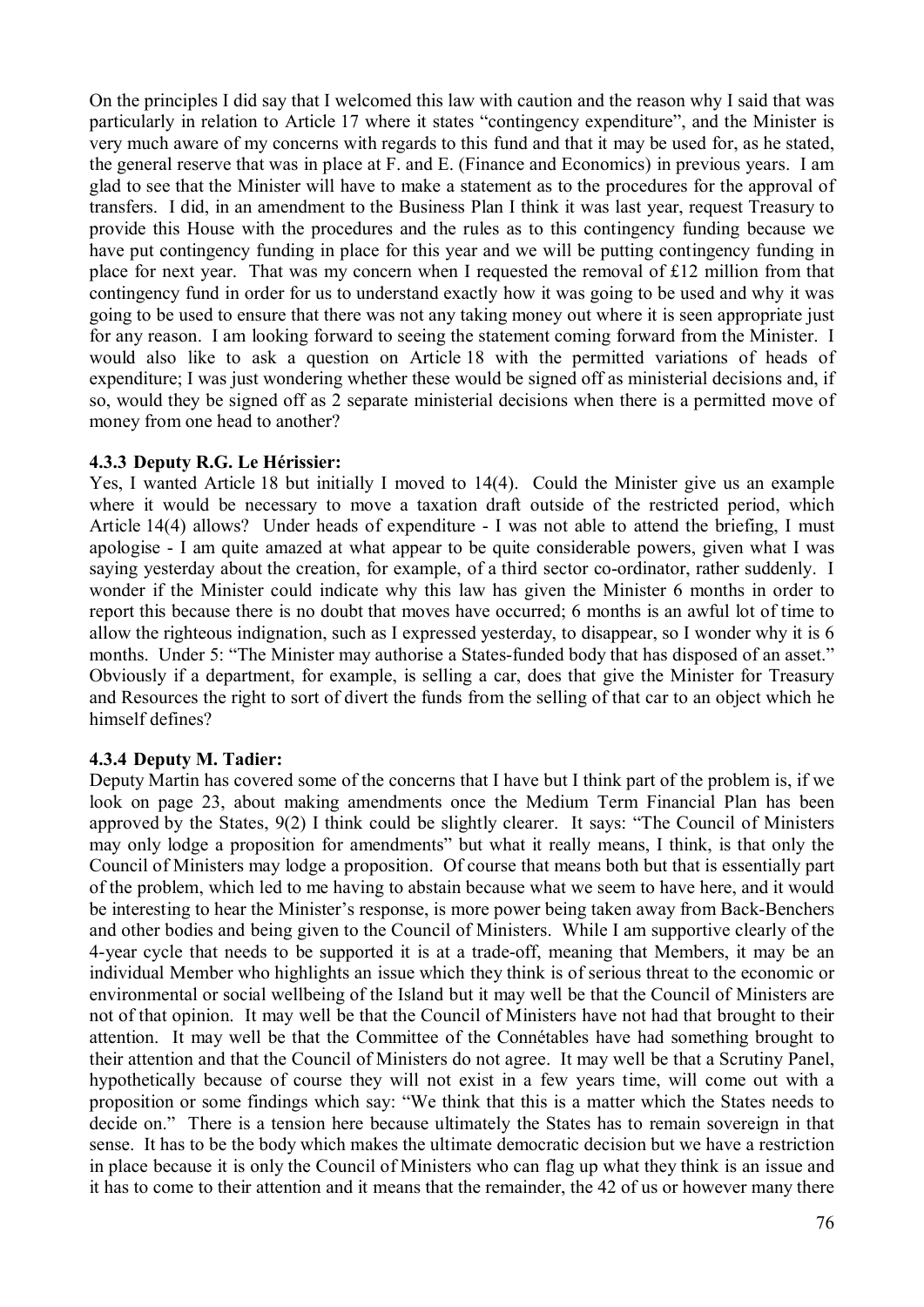will be, do not have a say on that. We are essentially saying that the Council of Ministers have to be able to pick up on everything; they are the only ones who can make any kind of amendments at all to put them on the table, even though it is the States which make the ultimate decision. That is a Council of Ministers which has not been elected with a party political mandate; it is one that has been elected in the States here by individuals so they are one step further removed from the public. I am very uneasy about this and I think other Members should because this article itself, Article 9 in particular, is the one which is taking away the autonomy of independent States Members who have been elected here in various ways in different constituencies. I am very uneasy about this and I do not think I am going to be able to support it, unless the Minister can give ... I will not ask him to give categorical assurances, clearly that is not what can be counted on, but some kind of assurance.

## **4.3.5 Deputy P.V.F. Le Claire:**

I do not know if my speech on the principles was lacking in plaudits but it did not get any comments. I did ask a couple of questions in relation to the step of faith or leap of faith that we are taking. I too obviously have grave reservations about making such a change but I did say that I thought rather than concentrating on the negatives we should be focusing on the opportunities, and I do want to support this. I am just a little concerned that what I was trying to outline in my principles speech, which I now address to Article 9 and the other articles here, is that although we are going to be faced with challenges I wondered if we were going to be able to pick up on the opportunities. It is not just an increased expenditure but I think the public are quite keen to see us cutting back in areas as well, and I would like to be able to think that those areas perhaps were, for example, composting; I have mentioned a clear case there where perhaps we might be able to say: "It would make greater sense in 3 years to spend £15 million, for example, and outsource the entire operation." In my view that would be a much better thing to do. We would get a much better endgrade product and we would completely do away with that ongoing increasing expenditure. I would like to know, while the Minister is addressing the questions of Deputy Tadier, if I can piggy back on the back of those concerns that have been expressed and ask whether or not we are also going to be able to take opportunities in the interim periods to bring propositions that will allow us to represent potential ideas, at least, to cut back in areas of expenditure where we feel there is a need, because I am certain the public is quite keen for us to see not only how we allocate growth expenditure but where we can stop spending money.

#### **4.3.6 Deputy G.P. Southern:**

Just briefly, and it is to follow on from the remarks of Deputy Tadier who pointed out the extreme nature of 9(2), paragraphs (a) and (b), which talk about a state of emergency with emergency panels declared, a serious threat to the economic, environmental or social wellbeing of Jersey which requires an immediate response and all of those rely on the Council of Ministers satisfying themselves that those extremes are in fact the case which leaves only (d): "Following the appointment of a Council of Ministers otherwise than following an ordinary election for Deputies." This Article 9 is an open invitation for Members to use the motion of no confidence as the only way to get variation in the 4-year masterplan that we are signing up for.

#### **4.3.7 The Deputy of St. Mary:**

Just briefly on Article 17, page 31, which other people have also commented on and it gives the Minister total power, as far as I can see, over the contingency fund. I just remind Members that the Minister said in his closing remarks on the preamble: "It is this Assembly that decides on expenditure." It is this Assembly that decides on expenditure and yet we see in paragraph (2) of Article 17: "The Minister is authorised to approve the transfer from contingency to heads of expenditure of amounts ..." and then it says: "Up to the total amount in the contingency for that year." If contingency has not been spent and there have not been any pandemic flu then the Minister is completely empowered to spend it how he likes and yet it is this Assembly that decides on expenditure. I would not mind if the Minister could explain how those 2 things can be put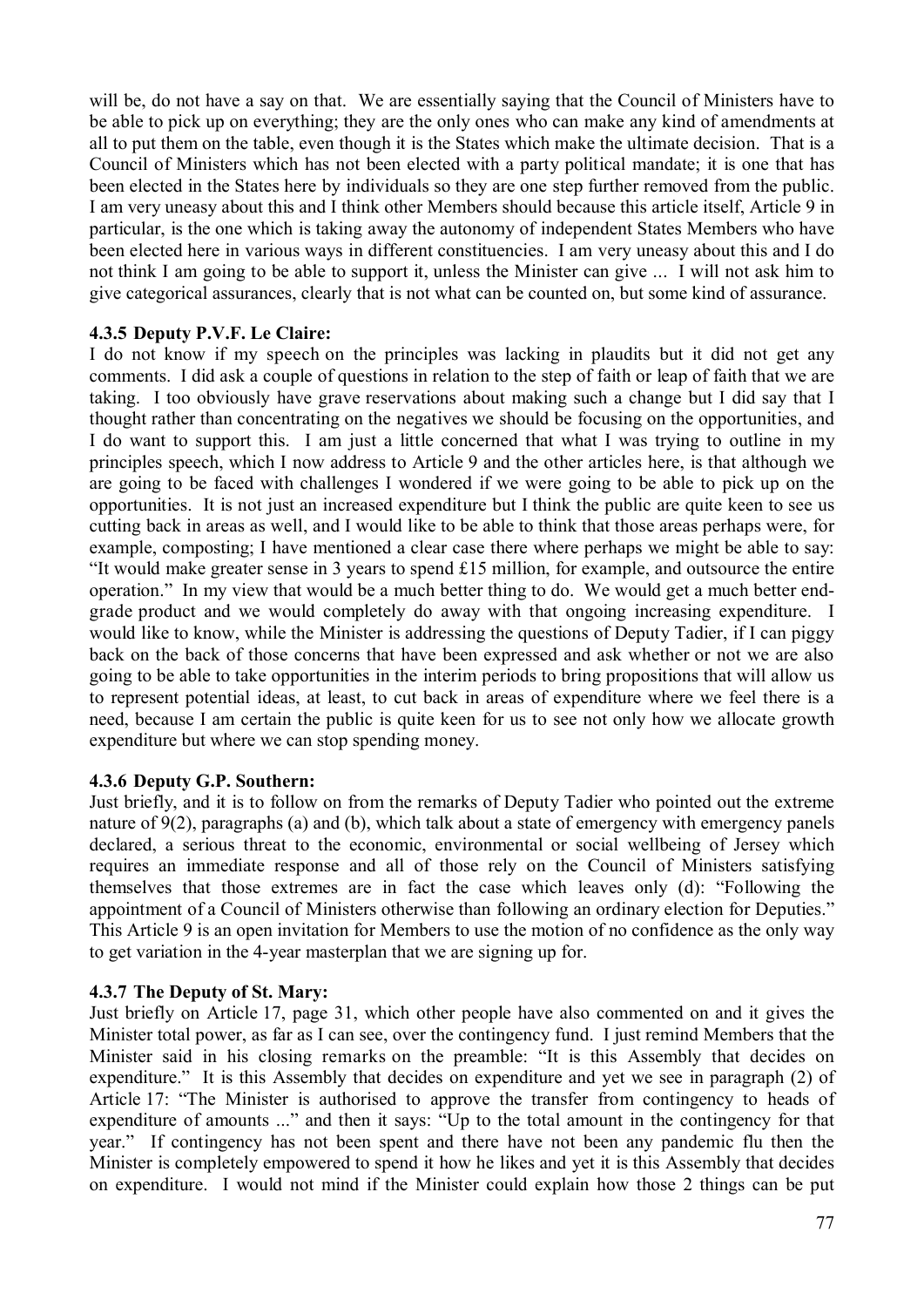together. In paragraph (6): "If, at the end of a financial year, the whole of the amount available for contingency has not been transferred he may approve transfers of all or any of the balance." Yet the States decides.

[16:00]

# **4.3.8 Deputy M.R. Higgins of St. Helier:**

According to what I heard and what the Minister for Treasury and Resources said - and I apologise if I have misheard him because I am having major hearing problems at the moment and I am only picking up part of the debate - it appears that we are imposing a straitjacket on the States in that the 4-year plan eliminates the Consolidated Fund from going into deficit and the States having to borrow. Borrowing, as we all know, has got a bad name at the moment throughout the world and no one is suggesting that we borrow on an excessive scale but it seems to me to be stupid to eliminate borrowing as an additional policy measure should it become necessary. We should not limit the flexibility that we should have in dealing with the problems that this Assembly may face in the future. I would like the Minister for Treasury and Resources to explain his position and the position on borrowing, please.

## **The Deputy Bailiff:**

Does any other Member wish to speak? No, then I call on the Minister for Treasury and Resources to reply.

### **4.3.9 Senator P.F.C. Ozouf:**

I will start by apologising to Deputy Le Claire because I am sorry that my page on his notes I moved over and I did not respond to him, and I apologise for that, but his comments are absolutely relevant to the articles that we are debating and so I will deal with him first. I accept that there are significant challenges in public finances with many jurisdictions around the world and we are in an uncertain world in terms of how some economies are going to be affected by problems in terms of debt, et cetera. But what I would say - and I am not sure that he was there for the Business Plan presentations last week - we are setting out a picture in terms of our public finances in the Business Plan of a Government, of an Island, that has got considerable strength in terms of having dealt with the financial crisis. We are almost unique in setting out a proposal that has balanced budgets after the worst financial crisis since the Second World War and we are not a petrol economy and that is of great credit to this Assembly. If Members and he are concerned about this law and its ability to deal with uncertain times then I think that there is a requirement to have a cushion for dealing with uncertainty. That is why certainty, in terms of a Medium Term Financial Plan, should give that. We should set out with the best information, with the best independent scrutiny, the best estimates of income that we have and then we should cut our cloth accordingly and that is exactly what this Assembly has done. That is why this Assembly will end its period of office sending out a message of stability and confidence and strength of public finances, which we have inherited from all the other Members of this Assembly that have made decisions in the past. He is right to say that is this going to mean a law which is going to be able to drive appropriate decisions and the right decisions about saving expenditure? I believe it will. I believe that we will be focusing our attention, and that Ministers will be focusing their attention, on how the money is spent. There will be more time to allocate with the huge saving of time; if I may say it is not a charade but almost the Annual Business Plan. I have sat with Presidents of committees in the past, R.J. and H.S. (Royal Jersey Agricultural and Horticultural Society), going through almost a process of allocating expenditure which really, at the end of the process, we could say: "Have we really rebuilt out budgets?" No, we have not. This is going to be the release of time of Members of this Assembly, release of times of Ministers and releasing time of officials to concentrate on how the money is spent after you have allocated budgets. He is right to say about whether or not we should be continuing to spend money in the *J.E.P., Gazette*. There is an online world. We need to challenge how the right place it is to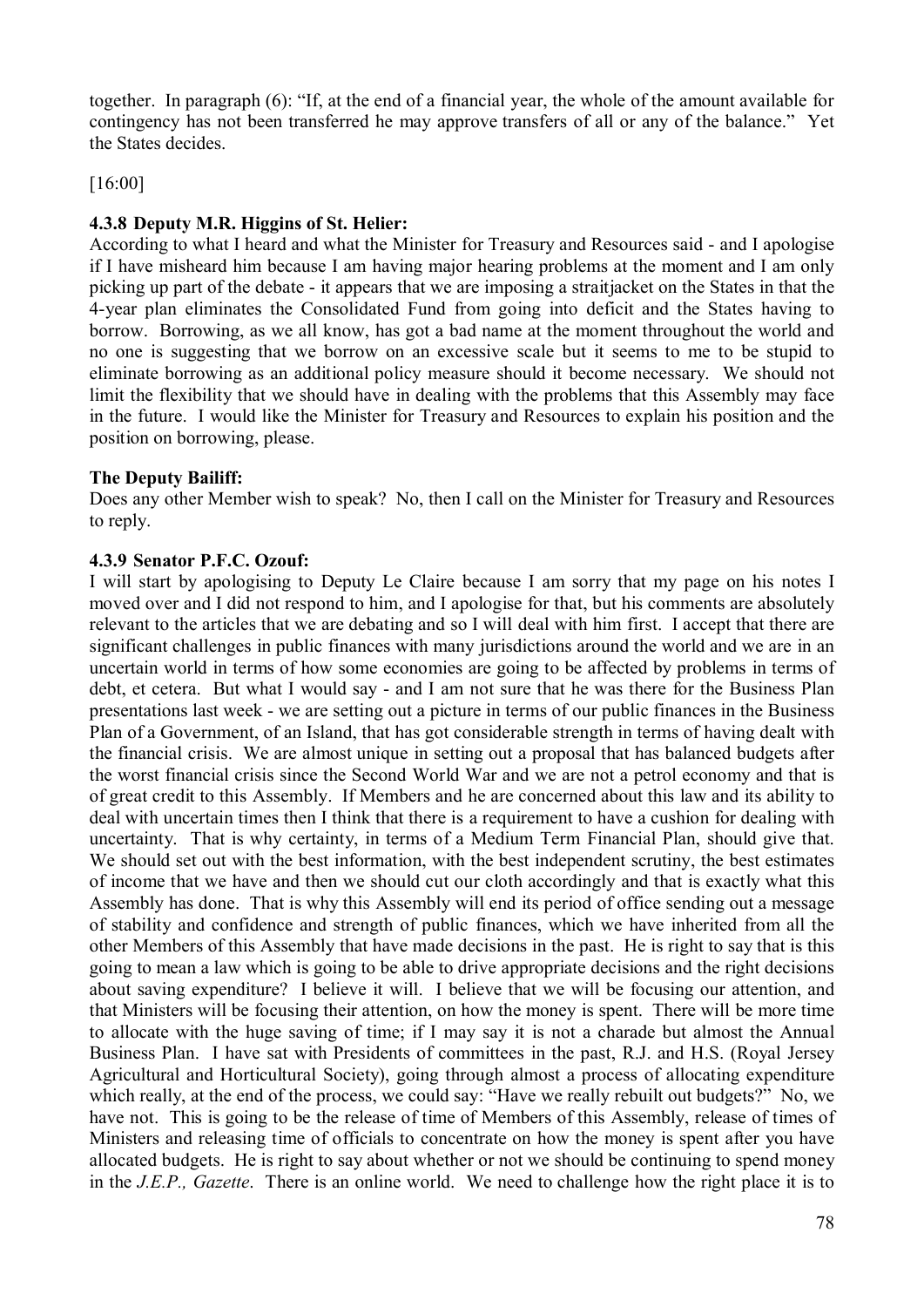communicate with our community and increased ability, more time allocated by Members in scrutinising expenditure, in officials running their departments properly rather than responding to the Treasury's annual demands of expenditure is going to open up, I think, a whole new world of efficiency and economy but also a world in which there is going to be certainty in that 3-year plan. I am full of optimism that this is going to deliver what Members want, each side of the political spectrum and also is going to mean that Members have the ability to influence. Deputy Tadier speaks of the issue of the power of this Assembly versus Ministers and also a number of other Members have dealt with this issue of the power of the Minister for Treasury and Resources. This Assembly elects a Minister for Treasury and Resources to do a job and to lead in terms of public finances and, on occasion, to make decisions within agreed budgets. This Assembly needs, if it wants prudent financial management, to appoint tough Ministers for Treasury and Resources that are going to be difficult with departments and they are going to be difficult to convince. It is not just the Minister for Treasury and Resources that makes these decisions. The Minister for Treasury and Resources is served by a Treasurer of the States, is scrutinised by a Public Accounts Committee and a Corporate Services Panel, has to deal with all the transparency requirements of a small place that put in place more information. The U.K. Prime Minister said he was in favour of publishing more information to get the armchair auditors across the U.K. at work. That is not a pejorative, that statement for auditors; that is because if the public knows where spending is made then there is increased scrutiny on it and there is pressure to think about whether spending is being made in the right place. I say to Deputy Tadier that this Assembly remains sovereign and remains absolute supreme in terms of allocating money; that is the job of this Assembly at passing legislation, et cetera, and it is holding members of the Executive to account. But what it is not is a grand Committee of Government at making every single expenditure decision; that is not how Government works. I would argue that the segregation of duties of some Members being elected to make decisions, subjecting themselves to decisions of this Assembly in total, is the better way of delivering economy and efficiency and I think Article 9 delivers all of that. I will say, in terms of contingencies to Deputy Vallois, who is remaining a healthy sceptic in terms of contingencies; yes, she is right, we need to make a statement of how the contingencies will be allocated. Yes, we should be reporting them by ministerial decisions in terms of variation of expenditure and I think there should be a public ministerial decision when an allocation of a contingency is made. I am not sure whether or not it might have not been looked at or whether or not we have not done it but if we have done it I will make sure it is done. This year we had £9 million of contingencies, £2 million for A.M.E., £2 million for D.E.L., £5 million for one-off; so far we have allocated £500,000 for the requirements of the S.E.B. (States Employment Board) in dealing with a teachers' pay issue for, I think, the extension of hours, of non-contact hours. That is the only allocation that has been made; if she requires any indication of toughness that this is not just a self-service buffet in terms of Ministers coming shopping for contingency. In future we are indicating that on the I.M.F. advice of what the percentage of allocation of money should be, this is not a debate about what the level is but just to indicate what is in our mind because it is important that Members should have a ... of what we are thinking in terms of what an appropriate contingency is, the Business Plan has a further £9 million in contingencies, £5 million for the emergency one-off items and £2 million again for A.M.E. and D.E.L. To respond to Deputy Martin's question, there is going to be the ability for Members to bring forward propositions for their spending priorities. The Council of Ministers currently and in future will be subjected to propositions, rightly so, that this Assembly will say: "We want the Council of Ministers to include this in terms of the Medium Term Financial Plan ahead of time and within the 3 years." To also give, perhaps, some Members some indications of what the growth allocation could be; in 2014 we have pencilled in for the first time, and announced last week, that  $\pounds 10$  million recurring money should be available for growth. That is  $\pounds 10$ million, which we think is affordable within all of the decisions that we are making against the backdrop of delivering the Comprehensive Spending Review. I would have thought that that is the right amount of money for this Assembly to have a proper good argument and a proper debate about political priorities. There will be the significant ability of Members to influence and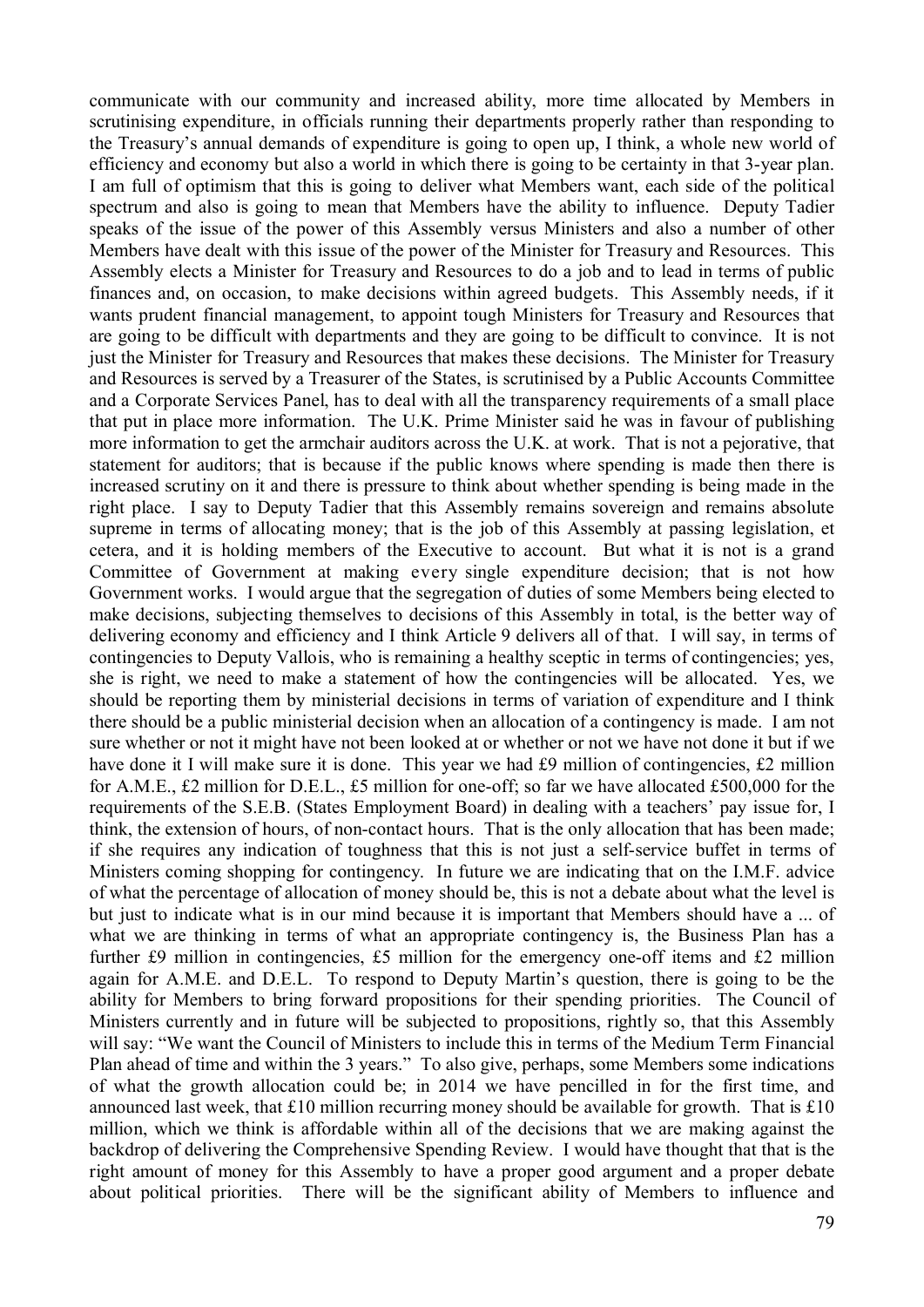ultimately decide where that money is spent in terms of growth. I think I have answered Deputy Le Hérissier; yes, it is a 6-monthly report but there should be certainly ministerial decisions much earlier than that in terms of the actual allocations from contingencies, unless there is a very good commercial reason not to do so. Indeed next year I would say that this Assembly has required the Council of Ministers to do a Committee of Inquiry; it has required us to come forward with freedom of information. We also have a pressure which we know about in terms of legal aid. There are issues which are both urgent and unforeseen and require political priority and it is the subtle combination of allocation of contingency and growth which is going to deal with all of that. I would say to Deputy Higgins that I am sorry that he might not have picked up some of these issues and I am sorry that he perhaps has not been able to attend some of the briefings. This does not mean that we cannot borrow and I am not against borrowing; I have never said that I was against borrowing per se. I am against borrowing where there cannot be an income stream and indeed if there would have been, for example, an income stream from the incinerator I have said before that that is a perfectly good example of a capital project where you could borrow and you could match the income over the lifetime of the incinerator in terms of paying it off, but there was not an income stream and that is why really it needed to be dealt with in terms of capital. What this law does is it means that the consolidated funds cannot be overdrawn. The Assembly must approve any borrowing arrangements that the Minister for Treasury and Resources would propose. It does not stop it; it requires States approval for it but I would argue that borrowing needs to be very carefully dealt with and indeed the discussion that I had with my Assistant Ministers for Treasury and Resources last night and Finance directors from a number of departments indicated that there are going to be some challenging issues in terms of capital spend. There is the Minister for Transport and Technical Services, long-term requirements of his sewage works; they are not his but they are under his department, that is going to have to be tackled. We have, without question, some big issues in terms of the hospital and what we do in terms of its replacement or otherwise. We are going to need to be creative and we are going to need to be long-sighted in terms of our thinking on that capital but I am confident that this law gives us the flexibility that we need in order to make those decisions in the future. I think I dealt with all of the issues that Members had on articles, unless Members indicate otherwise, and I move Article 3.

#### **Deputy P.V.F. Le Claire:**

May I ask the Attorney General for a question on clarification, please? Article 9 has given some concern to Members and questions were put quite clearly to the Minister for Treasury and Resources. Rather than trying to seek further points of clarification I would like to seek a clear point of clarification from yourself. As you read it, can I ask, Article 9 seems to prohibit or introduce a new rigour of standing among individual Members from bringing proposals that might influence States expenditure outside of a Medium Term Financial Plan process other than if they were brought by the Council of Ministers. That seems to me to be suggesting, as has been alluded to by Deputy Tadier, Deputy Martin and myself and others who have expressed concerns, that the age long process of Back-Bench Members being able to bring proposals during the course of the lifetime of an Assembly are going to now change inasmuch as that will not be possible unless it is within the new ambit under Article 9 of a medium plan process, as I say, supported and influenced by the Council of Ministers. If that is the case, if I am reading that correctly, that is the first question. Then I would like to ask if we voted against this article would we retain our existing rights and would that affect this law in any detrimental way?

#### **The Deputy Bailiff:**

Deputy, can I make it plain that you are not having a vote on Article 9 by itself. The vote is on Article 3 which substitutes the whole of the new part 3 and therefore Article 9 with new Articles 7 to 20 stands as it was.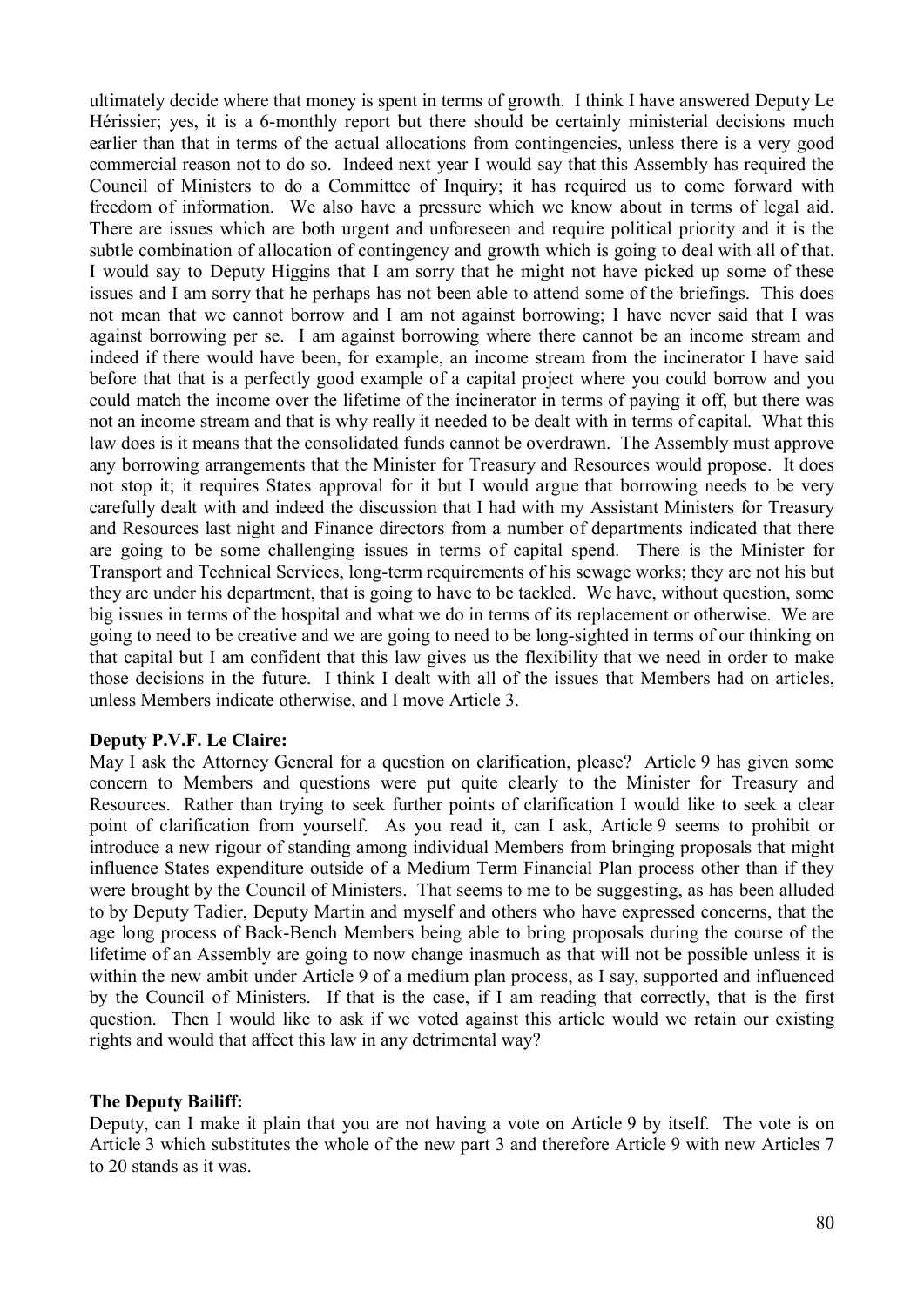### **Deputy P.V.F. Le Claire:**

In that case I had better be a little bit more careful. In what way can we still preserve the traditional powers of Back-Bench Members to bring proposals by voting in this next stage of this debate? At the moment it seems to me that we are about to go along *en bloc* with a new proposal that does not necessarily guarantee our historical positions. If we are not able to vote independently because these measures are replacing a whole raft of existing pieces of legislation and we are going to do away with that, what remedy is there? Is there then a reference back opportunity or is it just a case of you go with it or you do not?

### **The Deputy Bailiff:**

Attorney, would you like to assist the Assembly with an answer to that question which may involve looking again at what a Medium Term Financial Plan is?

### **The Attorney General:**

As I understand, Article 9 of the proposed amendments indicates that once the Medium Term Financial Plan has been approved by the States the total amount of next States expenditure, for the financial year to which the plan relates, may only be varied by a proposition lodged in accordance with paragraph  $(2)$ .

[16:15]

It seems to me that that is quite clear in its terms and those are the only mechanism by which the Medium Term Financial Plan can be changed. The Assembly has already heard of the categories of circumstances which can give rise to an amendment under paragraph (2) and they all derive from a proposition brought by the Council of Ministers. That, I think, is the circumstance that relates to the Medium Term Financial Plan. There is, however, an annual budget within each of the years and, as I understand it, the ability to bring amendments to the budget is unrestricted provided that the overall umbrella of expenditure does not exceed that provided for by the Medium Term Financial Plan. May I add, if ...

#### **Deputy P.V.F. Le Claire:**

Sorry, Sir, I do not mean to be rude; that is very helpful. I did ask as well though, now that that has been ... I have understood it quite clearly. Her Majesty's Attorney General has now pointed out that the remedy is in a proposition to each annual budget but what I was going to ask was if we are not satisfied with that as an alternative, or a new way of doing things and we are not happy with what is proposed - basically the Council of Ministers is bringing the changes and not Back-Bench Members - is there any other remedy, apart from voting against this entire article and if we did vote that entire article out would that sabotage this in such a way that it might be better to have a reference back?

## **The Deputy Bailiff:**

I do not think, Deputy, that is a proper question for the Attorney General. He can advise on what the draft law says but I do not think he should advise Members of tactics ...

#### **Deputy P.V.F. Le Claire:**

Is that for you, Sir? Is that a question for you then, Sir, as a point of order?

#### **The Deputy Bailiff:**

It is not a point of order either, as far as I am concerned. I think ...

#### **Senator P.F.C. Ozouf:**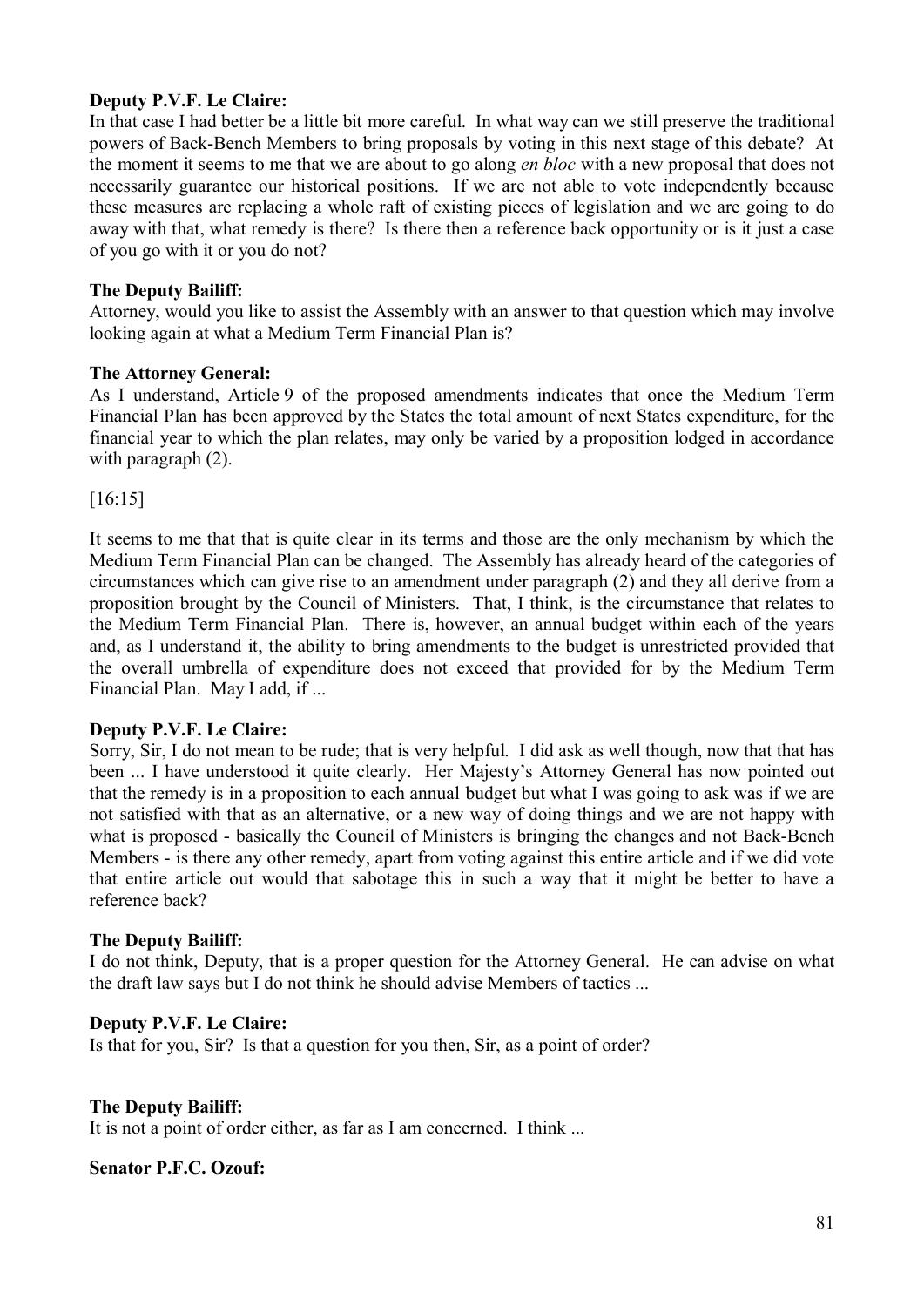I will respond to his question. I am going to try not to get frustrated because we have been through so much work and so much consultation with Members about this whole important issue of getting an ability for Members of this Assembly to influence and to pressurise for their political priorities. There is an incredible subtlety in this law that does that. It is a little bit frustrating but of course I will go and explain it again because this is not a legal question; this is really a political question. The Deputy, if I may say so, is wrong to say that there is no ability for Members to influence growth; there absolutely is and that is why we have incorporated this ability for Members to allocate on an annual basis a growth amount of money, which will be signalled in advance in the start of the 3-year financial plan. The restriction is currently that a Member cannot bring a proposition under the current Public Finances Law to spend £3 million on a new treatment at Health. They cannot do that at the moment; it must be within the Annual Business Plan. That is the rollover in the new arrangements. The growth requests that Members will bring freely with it to this Assembly must be only within the amount that is allocated for net revenue expenditure. It is limited to that extent but that is also a decision that is not just a unilateral 'Caesar' decision of the Minister for Treasury and Resources. The Medium Term Financial Plan sets out what the net revenue expenditure will be for 3 years. The Deputy, if he is in this place, will agree what that net revenue expenditure maximum is. He has agreed the individual departmental agreements and he will also agree an amount of money available for growth that will be allocated. I have indicated, to try to be helpful, that I would indicate that in 2014 the amount would be £10 million. That is an enormous amount of money for new political priorities, for new issues which would be on a recurring basis.

### **The Deputy Bailiff:**

Deputy Duhamel, your light is showing; you did not speak in the debate. You are entitled to ask the Minister to clarify anything he has said.

#### **Deputy R.C. Duhamel of St. Saviour:**

I was going to ask if we could take Article 18 separately, please, Sir.

#### **The Deputy Bailiff:**

No, I am afraid you cannot do that because the vote is on Article 3 of the amendment which is 7 to 20 as well.

#### **Deputy M. Tadier:**

Can I just seek advice? I accept what you have said but I think this may be something that the P.P.C. need to look at. It seems like a procedural absurdity that some of us have issues with the contentious articles that are being amended, which are 9 and 17 and maybe others and it seems unfortunate that we have to reject the whole lot simply because the 2 parts which we disagree with cannot procedurally be voted on separately.

#### **The Deputy Bailiff:**

The article is being put before you as a package of measures which stand and fall together; that is the way in which the draft law has been put forward. Very well, all Members in favour of adopting ... the appel is called for. The vote is on Article 3 of the amendment law and I invite Members to return to their seats and I ask the Greffier to open the voting.

| <b>POUR: 30</b>       | <b>CONTRE: 8</b>            | <b>ABSTAIN: 1</b>      |
|-----------------------|-----------------------------|------------------------|
| Senator T.A. Le Sueur | Senator A. Breckon          | Deputy J.A. Martin (H) |
| Senator P.F.C. Ozouf  | Deputy R.C. Duhamel (S)     |                        |
| Senator T.J. Le Main  | Deputy G.P. Southern (H)    |                        |
| Senator B.E. Shenton  | Deputy P.V.F. Le Claire (H) |                        |
| Senator F.E. Cohen    | Deputy M. Tadier (B)        |                        |
| Senator S.C. Ferguson | Deputy T.M. Pitman (H)      |                        |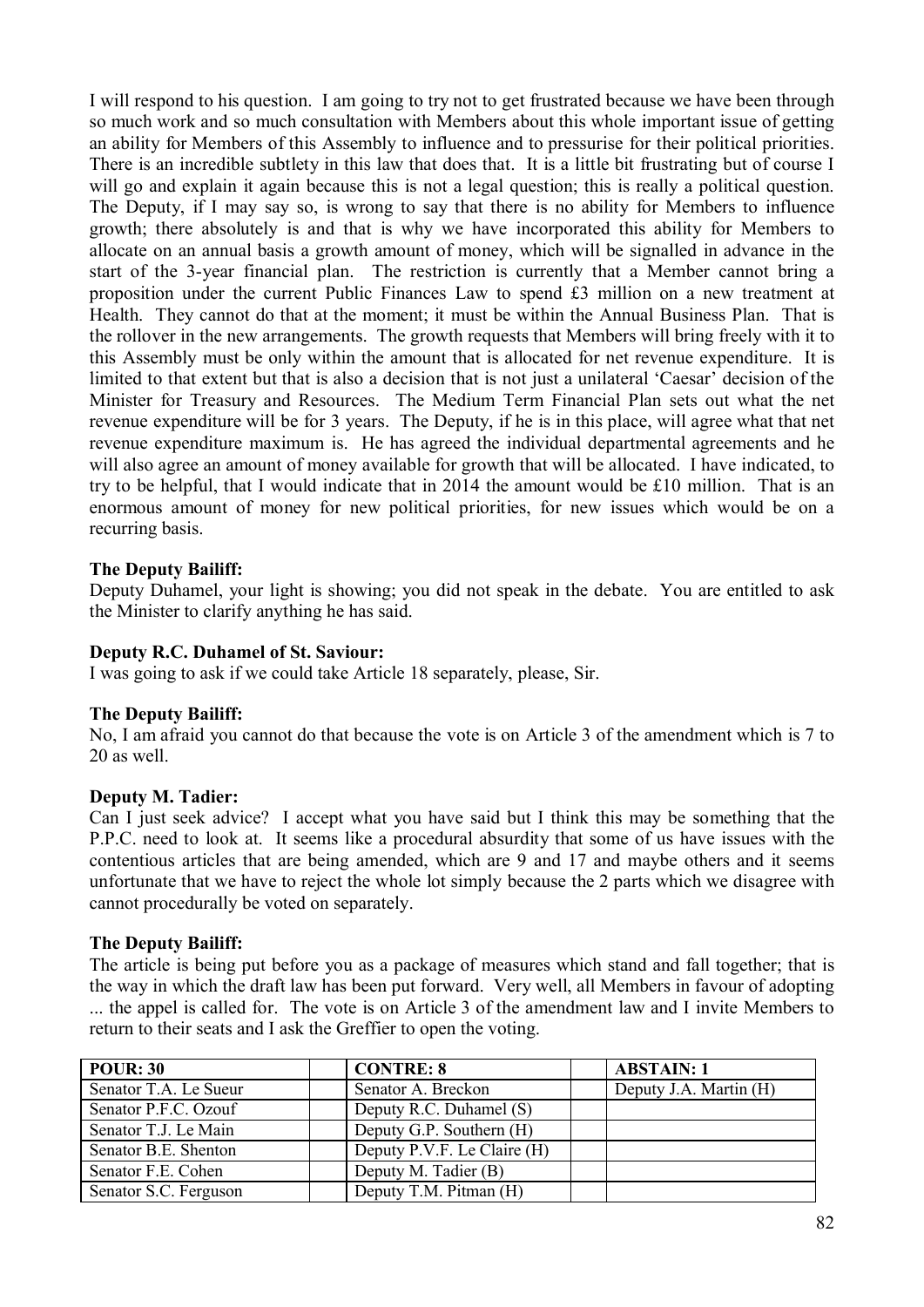| Senator A.J.H. Maclean       | Deputy M.R. Higgins (H) |  |
|------------------------------|-------------------------|--|
| Senator B.I. Le Marquand     | Deputy J.M. Maçon (S)   |  |
| Senator F.du H. Le Gresley   |                         |  |
| Connétable of St. Helier     |                         |  |
| Connétable of Trinity        |                         |  |
| Connétable of Grouville      |                         |  |
| Connétable of St. Brelade    |                         |  |
| Connétable of St. Saviour    |                         |  |
| Connétable of St. Mary       |                         |  |
| Deputy of St. Martin         |                         |  |
| Deputy R.G. Le Hérissier (S) |                         |  |
| Deputy of St. Ouen           |                         |  |
| Deputy of Grouville          |                         |  |
| Deputy of St. Peter          |                         |  |
| Deputy J.A. Hilton (H)       |                         |  |
| Deputy of Trinity            |                         |  |
| Deputy S.S.P.A. Power (B)    |                         |  |
| Deputy K.C. Lewis (S)        |                         |  |
| Deputy I.J. Gorst (C)        |                         |  |
| Deputy A.E. Jeune (B)        |                         |  |
| Deputy A.T. Dupré (C)        |                         |  |
| Deputy E.J. Noel (L)         |                         |  |
| Deputy T.A. Vallois (S)      |                         |  |
| Deputy D.J. De Sousa (H)     |                         |  |

## **The Deputy Bailiff:**

Minister, are you now going to propose Article 4?

## **4.4 Senator P.F.C. Ozouf:**

I think I will propose Articles 4 to 11 *en bloc*. They are not complicated articles; if I may? Article 4 basically relocates existing procedural matters relating to the supply of estimates; 5 and 6 are consequential amendments to reflect the plan that the Annual Business Plan will be replaced by the Medium Term Financial Plan; 7 is a technical issue; 8 is consequential; 9 is an amendment not connected with the Medium Term Financial Plan and the budget and it reflects the States agreement decision in 2009 to extend the C. and A.G.'s powers to have the effect of enabling the C. and A.G. to consider reporting on companies that are wholly-owned or majority-owned by the States of Jersey. His remit will include effectiveness of their internal financial controls, internal auditing of these controls and economy efficiency and effectiveness of use of resources by those entities. This brings, as I said previously, the C. and A.G.'s torchlight into all States-owned entities in a way that I think has been very positive and beneficial to the oversight and scrutiny of public finances. Article 10 is administrative and Article 11 is the usual article to enable the law to be brought into effect. I move Articles 4 to 11.

## **The Deputy Bailiff:**

Are these articles seconded? **[Seconded]** Does any Member wish to speak on Articles 4 to 11? All those Members in favour of adopting Articles 4 to 11, kindly show. Those against. The articles are adopted. Do you move the Bill in Third Reading, Minister?

## **4.5 Senator P.F.C. Ozouf:**

Yes, Sir.

## **The Deputy Bailiff:**

Seconded? **[Seconded]** Does any Member wish to speak on the Bill in Third Reading? Deputy Le Claire.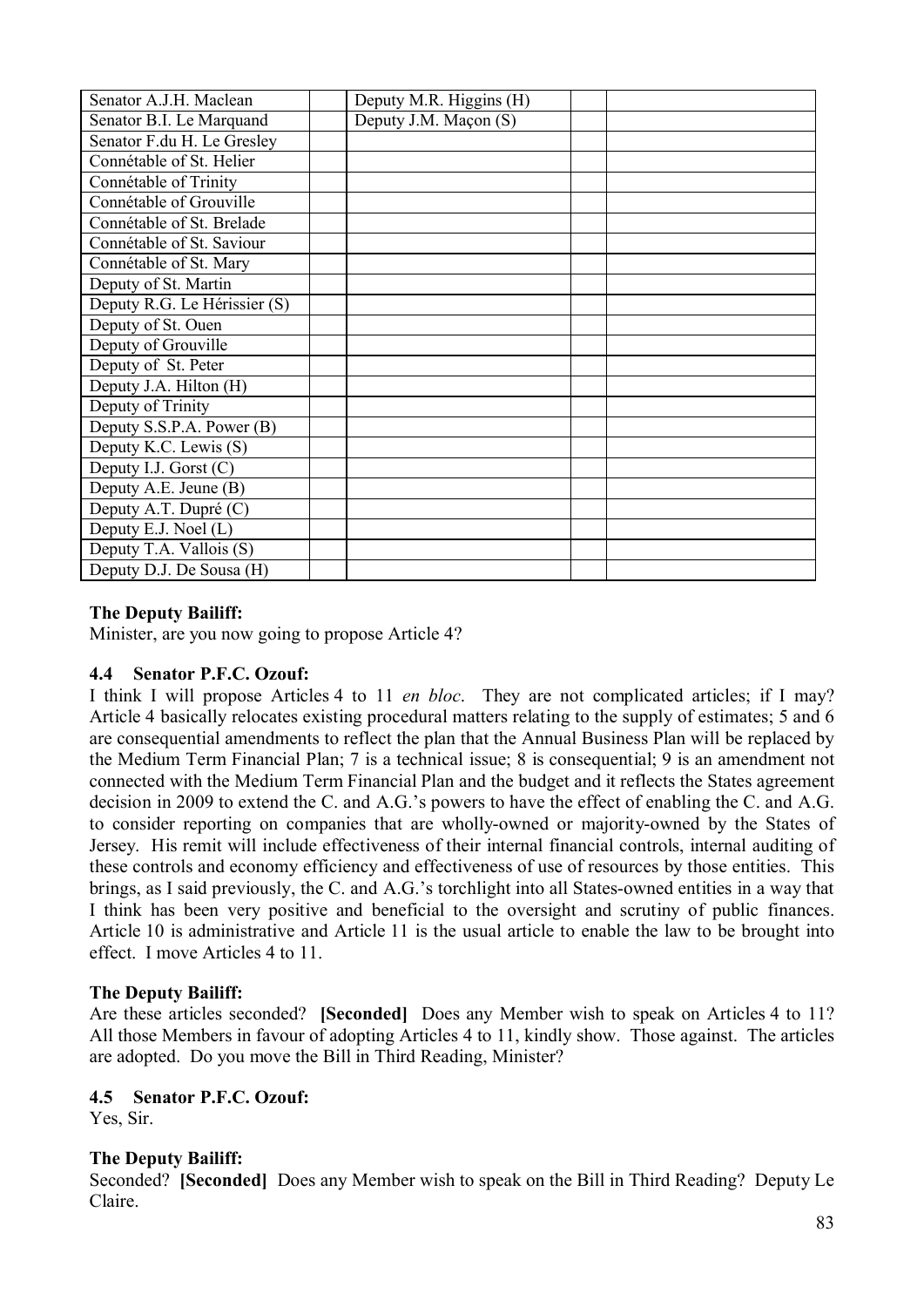#### **4.5.1 Deputy P.V.F. Le Claire:**

Obviously it is difficult to have leaps of faith when you are not jumping the entire distance. I have been a little surprised at the way that the articles have not been allowed to be taken to allow us to vote on those particular issues. I think there has been certainly some disquiet among Members privately. They may not have exercised that just quite publicly today because they may have wanted to go along with the support that we all have for the Minister and his department. But I think that there is certainly, in approving this law today, the need for us, in Third Reading, to dwell for a moment upon the fact that we might need to revisit this in a very short period of time as to who and how amendments can be brought. At the moment, in my view and I was going to make this point anyway at this stage, I am no longer satisfied in approving carte blanche, and I was not satisfied in a yearly process approving carte blanche business plans and proposals that were brought in a never ending swirl of activity and I often voted against them. If you look at my record for the Business Plan last year I voted against it and I certainly probably would be voting against 3-year business plans as well. I think the Council of Ministers needs to take ownership of its budgets and I think there needs to be a better process in the future whereby it is a Council of Ministers' budget, so that if the Council of Ministers are presenting expenditure and they are managing the economy then the public can hold those Ministers to account at election time rather than blaming the entire States Assembly for poor fiscal management or the non-delivery of what they consider to be essential issues and services. I certainly am not satisfied. I may be the only States Member in here but I am certainly not the only member of the public in Jersey that is dissatisfied with the way that things have been occurring and are planning to be going on with at the moment; it seems every bit of bad news it is the States and every bit of good news it is the Council of Ministers. I think it needs to be a more mature system. We have ministerial government; if it is going to be advised that we continue with this progressive way - this conservative liberal progression - then I really do think we need to try to extrapolate ourselves as Back-Bench Members away from the Council of Ministers' budgets, business plans and tax plans, like we would do in a political party because then they can have ownership of them and they can have proud ownership of them if they deliver and they can have total responsibility of them if they fail because I am certainly not of the belief that after 11 years of being involved with budgets, business plans, strategic plans and criticised for not being at one business plan presentation there; I do not know if you were there, Deputy. I have been to a million of these departmental meetings. I attended one of the meetings for this law when the Minister for Treasury and Resources was talking about doing away with the Strategic Plan. I did attend one of the briefings on this law; I do not know how many there were, I certainly attended one of them. I am not satisfied. I would like to ask other Members as well, if they are not satisfied and if they are concerned that they have lost something this afternoon, to discuss this with me afterwards because I think we are not going to do ourselves or the Island any favours at all in just fielding a few quiet disquiets in the lobby. I think in the future we should disown ourselves from this collective where we are taking full responsibility for budgets that we have nothing to do with; we have no real activity and we have no real control over. People ask me when they talk to me about: "Why is it that the States are failing? What are you doing about it?" This is my budget, okay? I get a laptop and remuneration; that is my budget, that is my manpower, okay? I do not want to take responsibility or accountability for something I cannot genuinely influence. I am considerably concerned that we have lost a significant ... maybe I am wrong and I would be delighted to talk to the Minister for Treasury and Resources about this, if I am completely wrong, but there certainly has been some concern that that is the case. I do not consider the opportunity to influence a 3-year Business Plan during a one-year opportunity of a Business Plan amendment; it is unrealistic. I am hoping that I got it so wrong that the Minister for Treasury and Resources will be able to tell me in summing up that I still have the opportunity to bring amendments, propositions, requests for expenditure, requests for increased expenditure, requests for decreased expenditure throughout the course of the year. If I got it wrong I am sure it is not, as Members will agree, the first I got wrong but if I am right then we have lost something today as Back-Bench Members and I am standing up perhaps talking for too long a period of time but I want Members to focus on this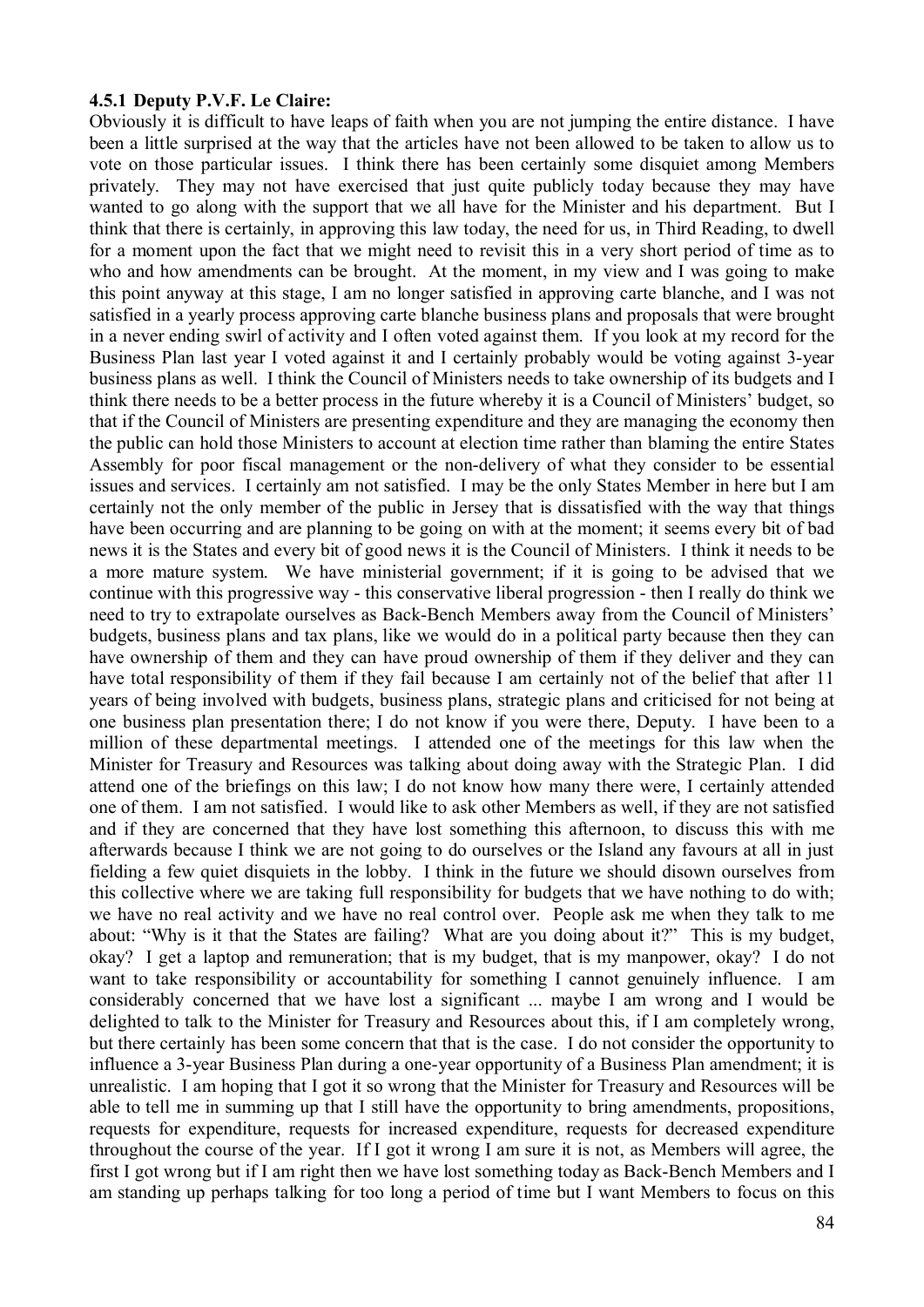for a second because if we have lost this this afternoon we need to completely disconnect ourselves, cut the umbilical cord and give the entire package to them. Give them the powers, give them responsibility, give them the ownership and give them the accountability.

## **4.5.2 Deputy M. Tadier:**

We have before us a proposition which has been passed but it has not been passed unanimously and it has not been passed with the unanimous backing of the Council of Ministers even in its entire form. This is what we have; we do have serious concerns insomuch as that even one of the Ministers cannot seem to back the whole of the proposition, as we have just seen in the last vote, which I think is healthy for democracy and long may this absence of group-think in its entirely prevail. I echo Deputy Le Claire's concerns about the way we were not able to vote on the articles; I think that is partly the way it is presented and I think that is something that P.P.C. needs to look at. It is a sheer technicality and it is a procedural absurdity that the parts which caused difficulty for many Members, due to a procedural device, were not able to be voted on because I suspect most of the law, the vast majority of it, is something that we could have all supported while wanting to just highlight the parts which were perhaps imperfect.

[16:30]

It is these points; the unintended consequences and the unforeseen consequences which may come out of this, which I think many of us have quite rightly been concerned about. Focusing again on what the implications are of what we have passed in Article 9, we are saying that only the Council of Ministers are able to bring something to the House and the fact that the wording of something which has serious threats to economic, environmental or social wellbeing of Jersey, that can only now be judged by 10 individuals in the House. The rest of us, if we think that in the meantime something has changed, for example, it could be to do with taxation and many of us think that G.S.T. (Goods and Services Tax) is a serious threat to economic, environmental and social wellbeing of Jersey and many individuals herein. It could well be that circumstances change and we find that there is more of a deepening of an economic crisis. A Back-Bencher, a group of States Members working together, as I have said at Scrutiny Panel working together, could say: "We are not the Council of Ministers but we believe that we could convince the States, if we had a debate, to change the policies or to reallocate funding to make changes in the way the budget has been allocated for this year." You, I and they will not be able to do that. Of course what would normally happen, you could argue, is that if the Council of Ministers could be approached by the individual and if they were not willing to do that they could face a vote of no confidence because if they were not doing things which the majority of the House wanted to do that would necessarily constitute a vote of no confidence. But of course we know in reality that unless you can bring something to a debate to make your point and to get the backing of the majority of your colleagues, irrespective of whether you are a Minister or not, that ability has now been taken away from us. That is going to be the reality of what we will see. I am just very concerned that my colleagues, such as Deputy Martin, and others who have spoken in this vein are words that are going to be ringing true, I am sad to say, in the next few years as we come to these Annual Business Plans and the medium term plan. I think the adage is be careful what you wish for because we will see our rights as independent Back-Benchers constrained. I think that only makes me even more resolute in my belief that in the long term, if Jersey is to be successful both in terms of a Legislature and as an Island, we have to be delivering group joined-up policies via individuals who are linked which will have to be party.

## **4.5.3 Deputy R.G. Le Hérissier:**

I did vote for it and the reason I did is it is totally counter-intuitive but I do not think you can run budgets with 53 individual people and you cannot run it, I have to say, with the kind of political pressures we are facing. When I go out there, as Deputy Le Claire said, people are constantly full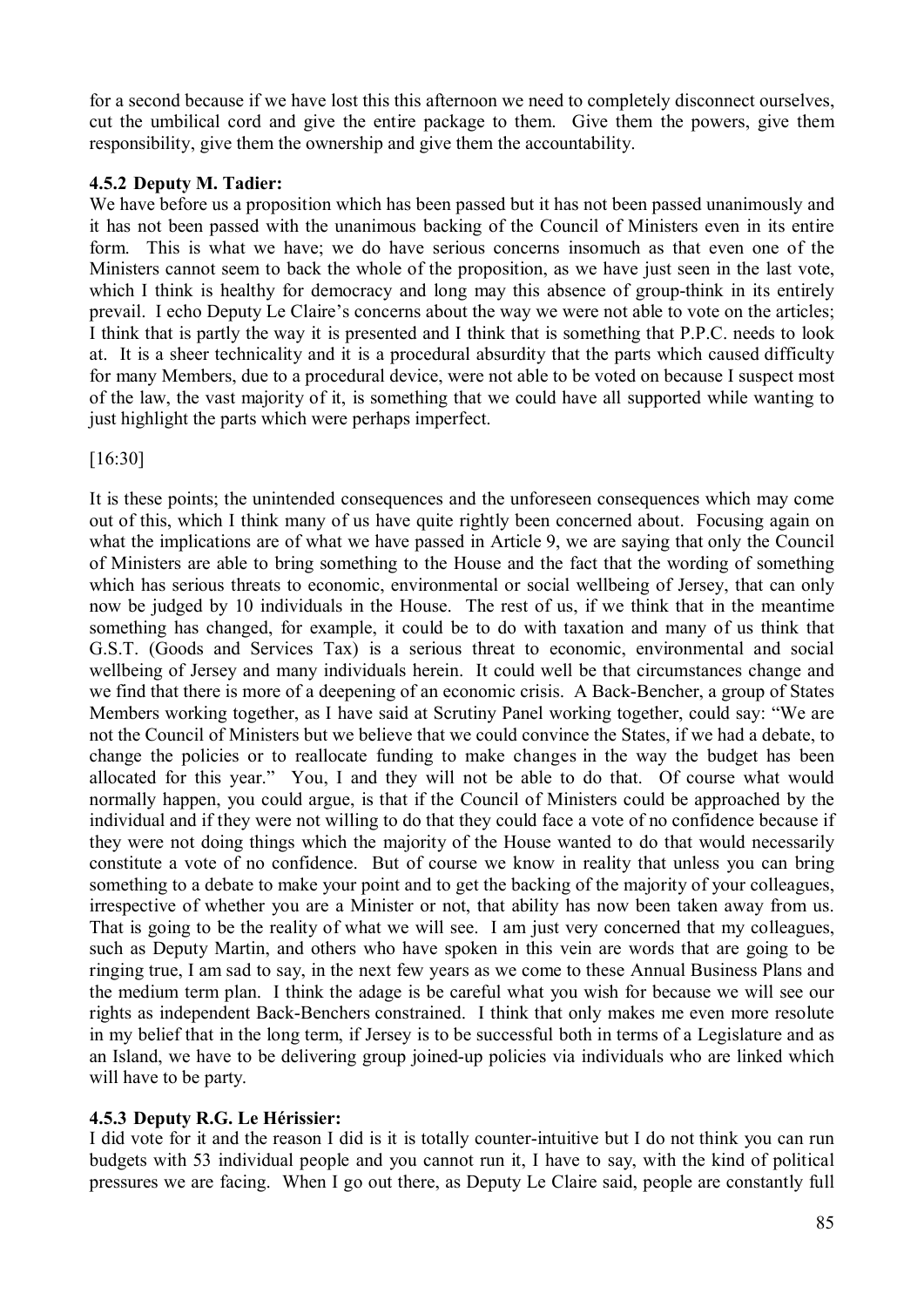of rhetoric that the States is disorganised, it is a spendthrift organisation, it cannot be disciplined in the way it carries out finance, et cetera. Quite frankly, unless somebody does come up with political parties, and even though that seemed to be what Deputy Tadier was going through, we are not on the brink of political parties. We are not on the brink of organising ourselves that way, which is how virtually every other Legislature in the western world organises itself; we do not. We saw it, for example, when Senator Shenton pushed for free T.V. (television) licences. He normally is a custodian of prudent spending and he constantly assails us with his comments on how irresponsible we are but that was an example; we can all do that. We can all come up with our favourites. Of course none of us are going to win elections on a platform of cutbacks or on a platform of cutting back social services, health and so on, even though Deputy Southern is about to tell us how. None of us are going to do that and we know that and that is the kind of political pressures that are around. But I know constantly I receive this rhetoric that we are ill-disciplined and we cannot organise ourselves and, which I agree totally with Deputy Tadier, we should have a different sense of priorities. That means people getting together and coming up with viable alternative budgets rather than picking on a whole lot of fragmented things and pushing them through in a very disjointed disorganised way. The other thing that I think came out of this debate, which we discussed many times, is I think we do need Scrutiny. I think time after time, and it came across this morning and it came across now, it would be so good if we had an analysis of what this was about. We were aware that this was, in some people's eyes, a raid on Back-Bench autonomy but had there been a paper, not necessarily article by article, that would have said: "This is where this law is going at, these are the pros and cons of this law, this is what it is doing" I think it would have given Members a background and, referring to a discussion which took place at lunchtime, there would have been the possibility of intervening at a meaningful stage, whereas constantly we come to these debates, frustration builds up very quickly, anomalies are spotted which, in a way, should have been spotted a lot earlier and it is essentially the train is out of the station; the train is moving along and it is very, very hard to turn it at that point. Thank you.

## **4.5.4 Deputy J.A. Martin:**

I will be brief and I did abstain; that is the first time I have abstained in 11 years and that was because I do not understand, that will be to say it is a procedural matter and we cannot vote separately. But I asked a direct not a flappy question to the Minister for Treasury and Resources and the same question was asked by Deputy Le Claire to the Attorney General. The Attorney General interpreted Article 9 as law and it is exactly how I read it; it will be the Council of Ministers who can only change the Medium Term Financial Plan as being approved by the States. The Minister for Treasury and Resources said it was political and we can ... I am sorry, I take the word of the Attorney General on that one. Also, Deputy Le Claire said: "Give it all to them, give it all to them"; exactly, Deputy, we have just done that. For anyone who does not understand, what we just did is every 3 years we will define the envelope. We will say basically within departments what that money is for in departments. We already know in departments that they can move their monies wherever they want. Then, if there is some more money needed spending in a department there is a contingency plan that can only be accessed by the Council of Ministers or through the Minister for Treasury and Resources. Worse than that if then the contingency is dry the Minister for Treasury and Resources goes raiding other departments; without consulting us, it is through the Minister for Treasury and Resources, around the table of Ministers, so do not be illusioned. We already have given the whole 3-year plan to the Council through the Minister for Treasury and Resources **[Interruption]** ... 3-year planning but we do not have the back ups ... Sir, the Deputy has already spoken; I really do not want to be interrupted. I have basically finished. I know exactly what we have approved. I am under no illusion that we do need 3 years but be under no illusion that we will not be able to move that envelope any bigger, which is maybe a right thing; I am not having a debate on that. It might be the right thing. In law, Article 9 says we cannot do it; that is why I abstained. I am quite clear with what we have done this afternoon; some good things but some not very good things. It will also depend on, as the Minister for Treasury and Resources said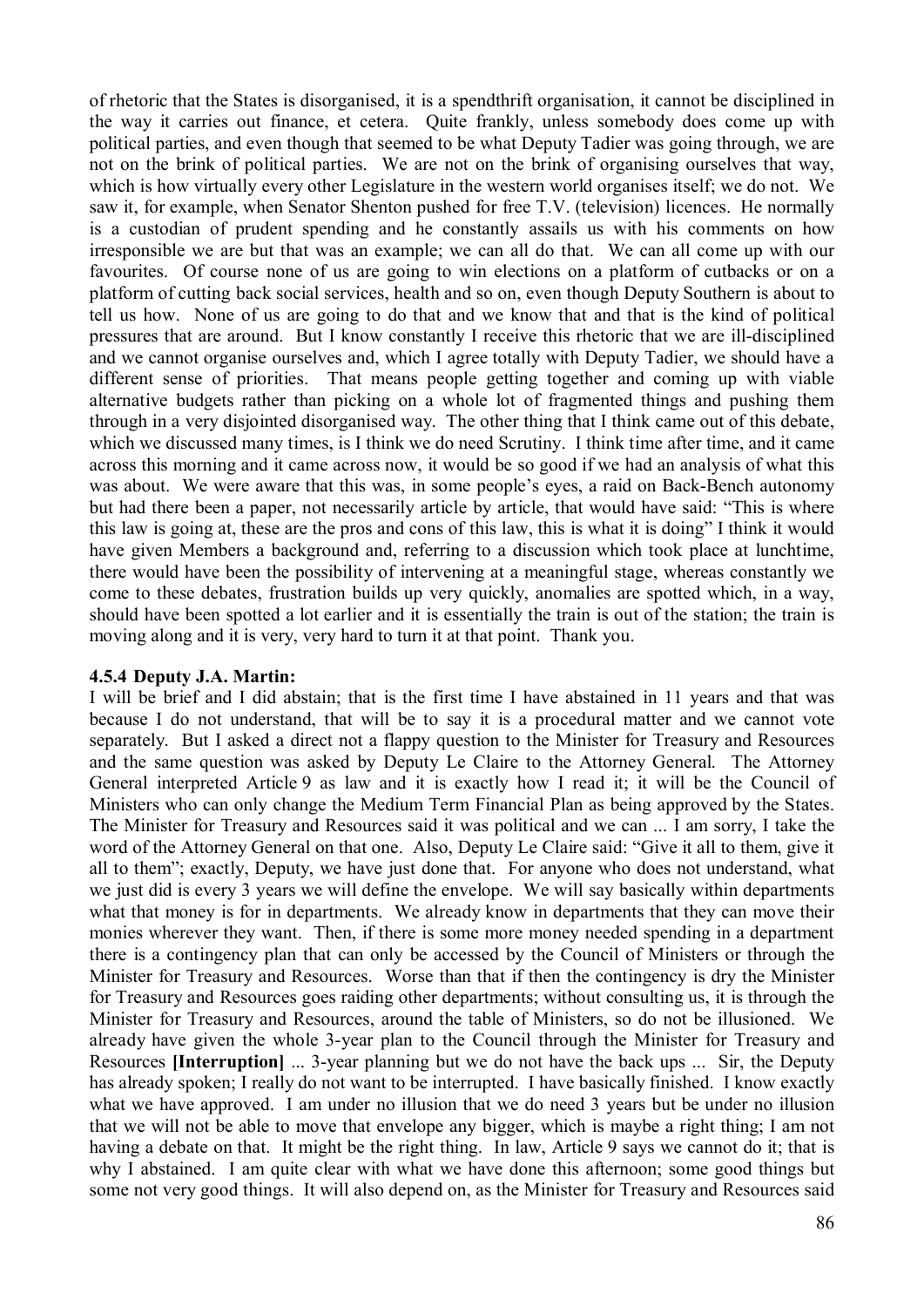in his earlier speech, what if next time we do get a spending Minister for Treasury Resources? Your envelope might be the bigger one that you can buy at the post office; the biggest one you can get. Where are we then? I think we are in an envelope or we should be. Thank you.

#### **4.5.5 Deputy T.A. Vallois:**

I think it is appropriate for me to stand and make a reason why I supported this. There are many reasons why I supported this because being on Corporate Services Scrutiny Panel for 2 and a bit years before going to Education there were a large amount of reviews that we did which identified problems with the financial management. It was continuous frustration by many Members of this Assembly and by many members of the public about the way we were spending monies. In particular, Members have a problem with Article 9 and I understand the concern and the caution that is being said across the Chamber. However, I think we have to realise our positions in this States Assembly and understand that we are entitled to bring whatever we wish to bring to the Assembly in terms of whether we want to prioritise, for example, more money for A. and E. against more money for business grants at E.D. (Economic Development). If we decided that that is something that we wanted to do and we needed to know how much money that required, then we could easily go and speak to the Minister for Health and Social Services and identify what further fundings we would need for that priority and take that money, subject to the Minister for Economic Development's funding that has been agreed by this House as a net revenue expenditure overall funding, which we agreed last year. If Members remember back to the Business Plan we debated last year I stated that in actual fact the Minister for Treasury and Resources and the Chief Minister had moved £17 million from heads of expenditure by ministerial decision. It was not by approval of this House; it was by approval of 2 Ministers, the movement of expenditure. So in actual fact all we have ever done is agree the overall net envelope expenditure. Members in this States Assembly can reprioritise if they wish to do so, so if for that A. and E. funding they wanted more money then they come to this Assembly with a separate proposition at any point in the 3-year term and request this Assembly to approve that increase in funding for A. and E. by taking the money from Economic Development. Alternatively, it would be up to the Council of Ministers to then go and find the money if they can and then they would have to ... and why I asked the question on Article 18 on permitted variations of heads of expenditure was so that you could identify that money under a ministerial decision through transparency and people could question it as well between the heads of expenditure. I do not think this ties our hands in any way. It may cause concern from many Members, and I am willing to listen further, but I think this is a step forward. I think it is more encouraging for the Assembly to be working together in this way. I do not think it ties our hands because, like I say, any Member can continue to bring whichever proposition they wish in future as long as it is within the net revenue expenditure. The central contingency will provide for £10 million or more if the States approves, but £10 million at the moment of growth expenditure which on average has been identified as growth expenditure over the last, I think it is 5 years or something like that. That will be at the moment the average, so in future the next Council of Ministers may wish that they want £20 million in the contingency for growth funding but that is up to this States Assembly to decide that and that will be set in the overall envelope of the States net revenue expenditure. So if a proposition comes forward that in actual fact somebody wants a Foreign Affairs Department or something along those lines and they need an extra £5 million and obviously do not want to take money from any other department to do so then they request that money from the central contingency for growth expenditure. I believe that is my understanding of this amendment to the Public Finances Law. If I am wrong then I hope the Minister for Treasury and Resources can explain to me exactly what it is about, but that is my understanding.

#### **4.5.6 Deputy G.P. Southern:**

I am very pleased that the Minister has given us the little sweetener when he says there will be a whole big sum of £10 million in the growth fund which you can lobby for and you could spend. £10 million; it sounds an enormous amount. £10 million out of a £600 million budget does not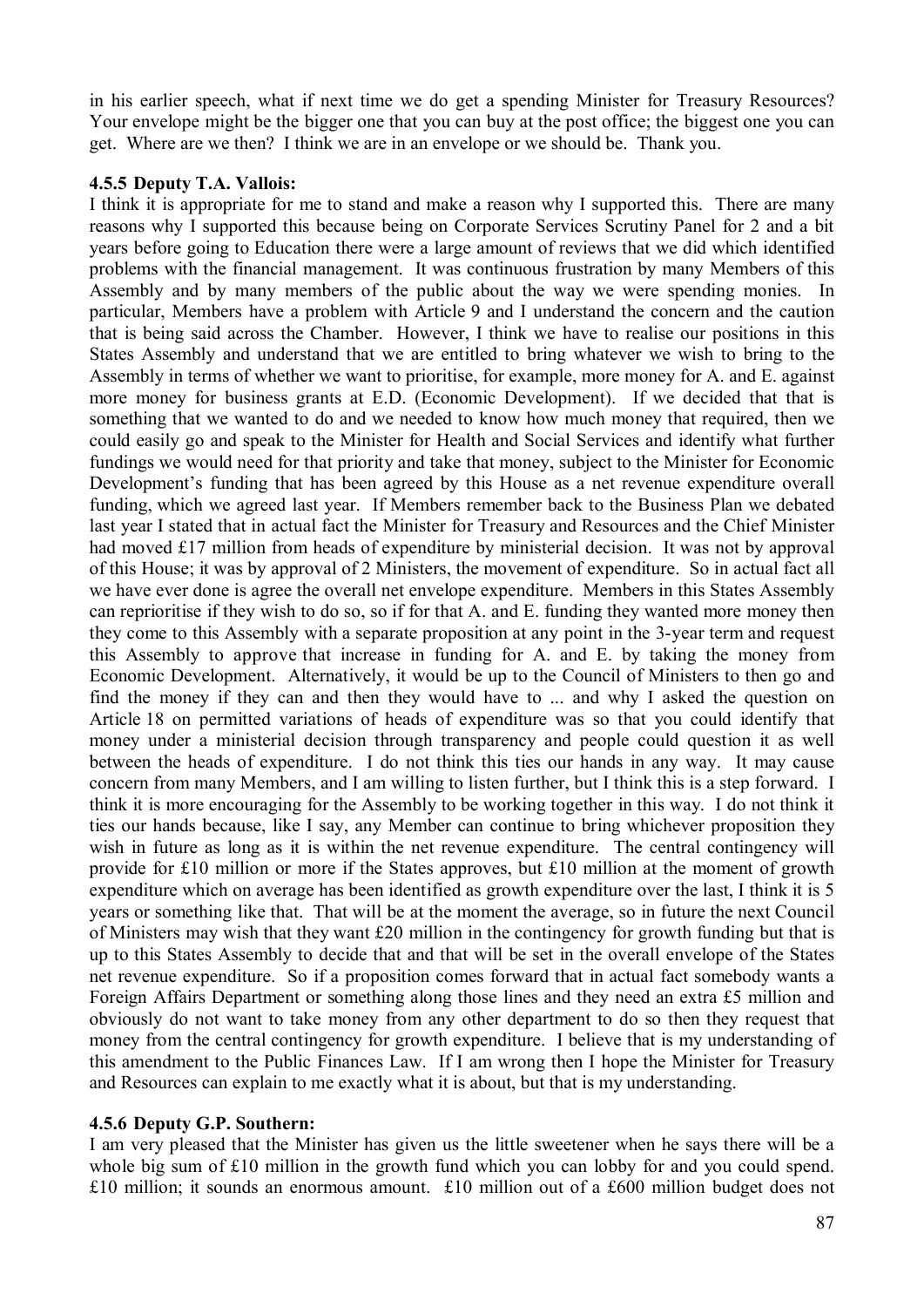sound so much, does it? 1.6 per cent or thereabouts of the total budget. Why? Even I can remember, with a little help from a ring-binder, spending £10 million in one fell swoop. It is called a town park, which had been waiting for 13 years but let that rest. I am looking forward to proving that there is an immediate threat to the health or safety of any or all of the inhabitants of Jersey, or indeed that there is a serious threat to the economic, environmental or social wellbeing of Jersey which requires an immediate response. That threat exists. It is the Council of Ministers and their political philosophy.

[16:45]

It is a serious threat but the problem with this Article 9(2) is that I have to persuade the Council of Ministers themselves that they are the threat to the health and wellbeing of Jersey. Bit of a difficult task that.

# **4.5.7 Deputy R.C. Duhamel:**

I did not speak earlier and generally I have been in favour of medium-term financial planning but I did have strong reservations about Article 18 which itemises occasions where permitted variations of heads of expenditure might be undertaken outside of what was agreed by this House at the outset of an electoral period. I had hoped that the articles would have been taken individually to give me, and perhaps other Members, the opportunity to vote on that particular article separately. You did, Sir, however make a ruling and I would like to ask a point of order, if not clarification, under the Standing Orders. Standing Orders paragraph 2 defines each provision as being capable of being interpreted as an individual article or regulation or schedule, if any. Article 74(4) states that such schedules or articles or regulations may be voted on separately and Article 74(5) states that any States Member may request that any provision be voted on separately. I find myself still scratching my head that, notwithstanding what we have in the Standing Orders, you have indeed ruled, Sir, that under 3 all Articles 7 to 20 be taken together which seems to me at odds with the Standing Orders. I would like a clarification, if I may.

## **The Deputy Bailiff:**

Very well, Deputy, I will explain the Standing Order to you. It is Standing Order 74. As you correctly say, 74(2) says that: "When the second reading of a draft law is to continue the Presiding Officer shall invite the proposer to propose each provision, that is a provision of the draft law, being each article or regulation and each schedule, if any, in turn." So the word "provision" is defined as being the article or regulation of the draft law or draft regulation.

## **Deputy R.C. Duhamel:**

Individually?

## **The Deputy Bailiff:**

Each article of the draft law and the draft regulation. When you look at Article 3 of this law that is an article of the draft law. It substitutes 13 articles in a different law and those substituted articles are not an article of the draft law and therefore it is absolutely plain that those articles are not separate provisions which can be taken and voted upon separately. Article 74, paragraph 5 of Standing Orders makes it plain that the provisions which can be voted upon separately are the articles of the draft law. That is absolutely plain and my ruling is accordingly. I add that it is possible for a draftsman to draft articles of an amending law in a different way. That is not what was done here, no doubt - and it will be for the Minister to explain - my guess would be because it is a package of measures that is being put forward. It would be perfectly possible for a draftsman to propose a set of different articles which dealt with the substituted articles in the Public Finances Law separately. That is not what was done. Equally, it would be perfectly possible for Members to come forward with amendments to the detailed articles, which would be substituted. That was not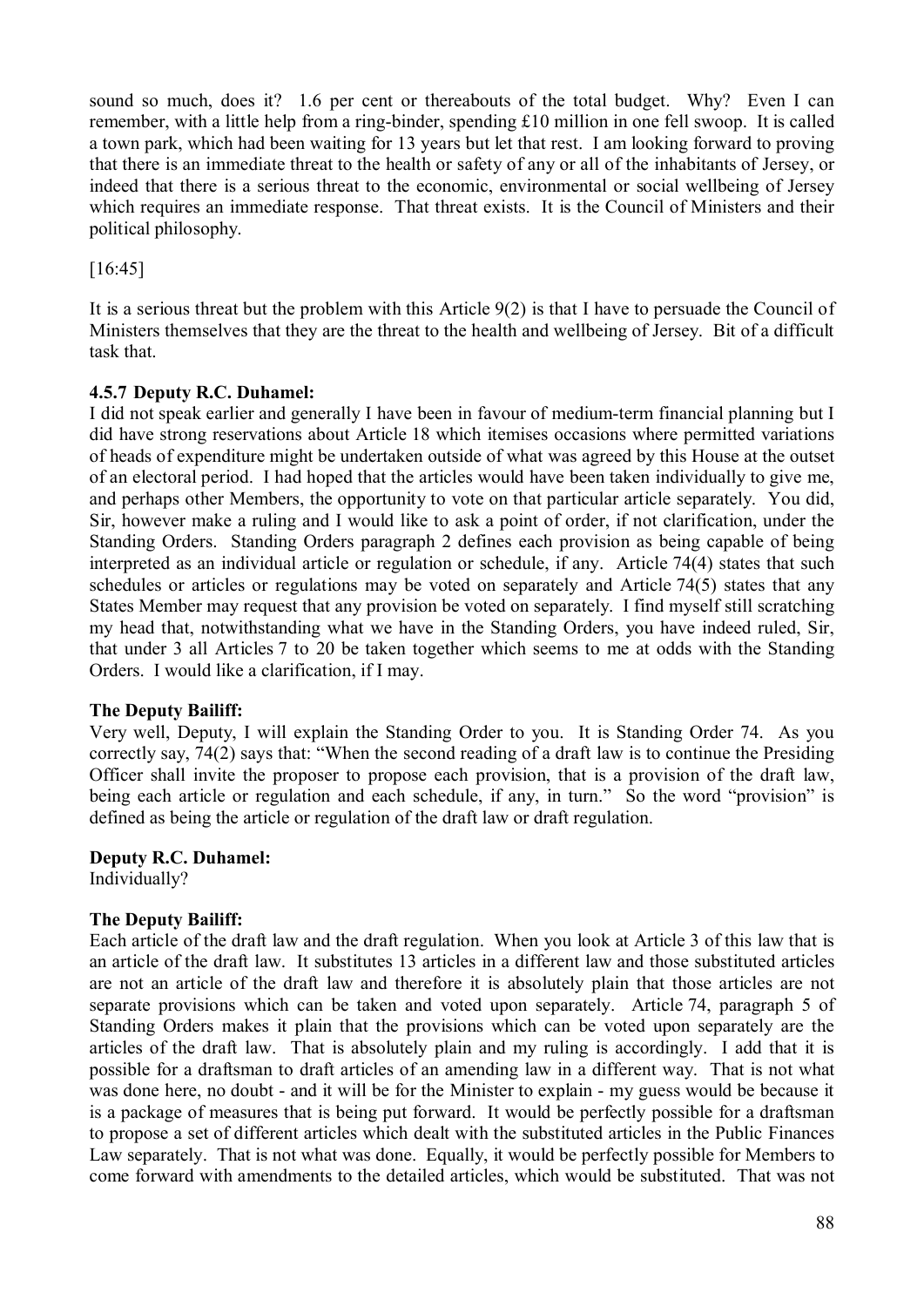done so in the circumstances I did not have any option but to take the article as one article to be voted on as a block.

#### **4.5.8 Senator S.C. Ferguson:**

There were 2 things mentioned in the speeches that I felt I had to follow up on. As we go round the Island and as I frequent the cheese counter of a well known supermarket the outstanding public concern is the level of public spending. This amendment will provide more discipline, both for the Council of Ministers and this Assembly. The Corporate Services review of State spending discovered, based on the evidence, that the biggest problem with State spending is this Assembly and more discipline is required. We are the ones who end up spending more money, so that must stop. The other item, Deputy Le Hérissier said you cannot win an election on a programme of cutbacks. I hate to contradict him but the research is that if you are absolutely straightforward with the electorate and you say what you are doing and why you are doing it in fact the evidence is that straight talking and cutbacks result in re-election.

#### **4.5.9 Senator T.A. Le Sueur:**

I was just going to say that it would be a shame to close this meeting on a feeling of sour grapes when, as you rightly say, Members had every opportunity to bring amendments. I was going to point out that in fact I have had discussions with the relevant Scrutiny Panel over the best part of 2 years now on the way in which some of the imperfections of the previous business plan process could be eradicated. I believe that working with them and using the outcomes from their reviews the Minister for Treasury has come up with a very good amendment to the law which I believe will make future financial planning a lot better and a lot more beneficial to the public who will know where they stand. Indeed, by keeping spending under control it has the additional merit of being able to keep taxation increases under control. But I stand really to congratulate the Minister for Treasury, his officers and the law draftsman on achieving what I believe is a significant improvement and one which I think augurs well for the future. The old business plan process was a new way of doing things and like any change it is always capable of improvement. This, I believe, is a significant improvement in the right way and I commend the Minister for Treasury and the Treasurer absolutely for the way this has been done.

## **The Deputy Bailiff:**

If no other Member wishes to speak I call on the Minister to reply.

## **4.5.10 Senator P.F.C. Ozouf:**

A debate on a Third Reading I think is supposed to be confined to the draft as adopted in the Second Reading but we have had a further wide-ranging debate and perhaps that is the right thing to do because this is one of the important laws that this Assembly passes. I have to say that I am disappointed, if not a little frustrated, with a couple of Members' comments. I say frustrated because we have over the last few weeks, I think, gone further than virtually any other Minister, certainly in the last 2 years. I have encouraged, cajoled, motivated, emailed, petitioned, invited, reinvited and invited again, followed up and telephone-called Members on this Bill, both in terms of its draft and its intention. I have a tick box in my office which has got every single Member down of whether or not they have been contacted, whether or not they have been followed up, whether they responded to emails, and when they did not respond I telephoned and emailed them since, because I really wanted Members to be engaged in this issue well in advance, if I may say, with the ability to make amendments. The Deputy of St. Mary is not here. He asked something of the former Minister for Planning and Environment when the Minister for Planning and Environment said the full force of the Planning Department was available to help Members in terms of amendments. We did exactly the same thing. I responded to that, as the Treasury always does in serving Members independently of this Assembly in what they did. The Deputy of St. Mary came in and saw the Treasurer and I know that the Treasurer and other members of my Treasury staff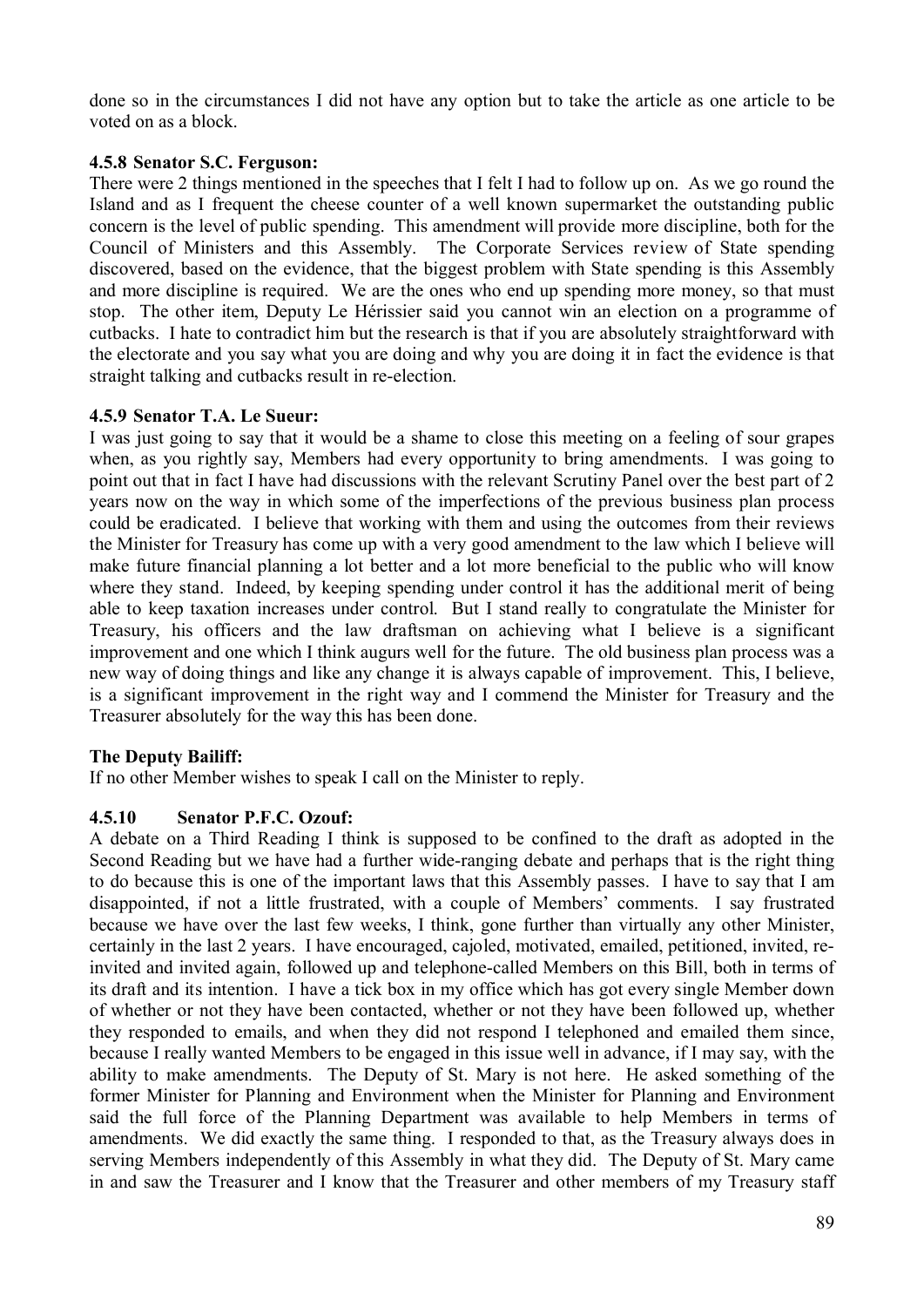saw other people and my 2 Assistant Ministers also briefed Members separately. I have to say to Members we did an enormous amount to ensure that when we came to a decision today Members understood. If I may be very delicate in saying I do not think some Members have understood some of the flexibility and the ability of Members that they have in this. There is a trade-off. There is a trade-off in terms of setting a departmental net revenue expenditure for this Assembly. I think that is what the public wants. I think that is what the public wants in terms of certainty and stability but there is. We have responded and we have changed and we have flexed the ability of this Assembly to make decisions and I regret the message that may go out that this Assembly in terms of its membership is unable to effect the financial decisions of the States. Far from the case and if Members were unhappy then they were invited to make amendments. I was delighted that there were not amendments because I thought we had convinced everybody that there was something in this for everybody in terms of decision-making. Deputy Tadier spoke a rallying call, in advance of the elections no doubt, of political parties. Actually political parties would disenfranchise Members of this Assembly against the very issue that Deputy Le Claire and others want. A political party in a majority would ram through an ability to make decisions of this Assembly and would mean that this Assembly would not be able to make decisions on an annual basis. It would mean that this Assembly would not be able to make decisions which would mean something to the Council of Ministers in terms of asking for a request for looking at expenditure. This Assembly has an assembly of individuals. Yes, we have an Executive but Members and Back-Benchers have enormous power to influence and ultimately decide on expending and quite rightly so. I think the reason why this Island is so successful is that there is such an ability to influence by Back-Benchers and there is not a steamroller of a Council of Ministers that has to submit itself for approval. So I deeply regret the message that may go out that Members have been disenfranchised, because they have not. They have been empowered because they are going to be able to make decisions on the really important issue of the allocation of growth. Deputy Vallois, I was delighted to hear that she supported this because, as I have said, she has been a healthy sceptic of this. I am not sure if I may say that the Foreign Affairs Minister or Assistant Chief Minister is going to have a budget of £5 million. I am not sure that is going to happen but certainly the point is well made in terms of the ability for a Member and a Back-Bencher to bring forward a proposal in order to allocate money. This is a package of measures and it is a package of measures, a subtle package of measures, including net revenue expenditure limits for 3 years growth and contingencies. While I regret that Members could not vote individually, the package of measures was the right package and needed to hang together and could not really have been voted on any other way without an amendment. So I would respectfully ask Members to consider that when they vote for the Third Reading. Senator Ferguson said about winning elections, and this is not an election speech because it does not need to be, about cuts and whether or not you can win elections on cuts. I think that the public of the Island wants to make sure the States is delivering services efficiently and effectively and that we have proper processes to do that. That is what the Comprehensive Spending Review and Value Jersey is the label we are going to use for all of the over 220 savings initiatives - is about but it is also about being realistic. It is about being realistic that you cannot take just a simple view that is taken sometimes by business interests that simply you can reduce expenditure. We are elected to serve the public of the Island, to put in place services which people, whether they are sick or whether they have got children or whether they want safety, whether they need that, and it is up to this Assembly to guide. I believe it is a combination of making, in the next few years, savings in terms of what we do but allocating reasonable growth for the service priorities that our Island wants and this law gives us the ability to do just that. It is a combination of being harsh on spending, delivering efficiency but also putting the flexibility of where we need new money, but it is this Assembly that makes those decisions and this law allows us to do that. So, on balance, I am sorry that Members may have come to the party late in terms of discussing this law but it has been the subject of huge debate, huge discussion. It is a better law because of the contributions of Members of this Assembly when they met us and improving on it. I ask Members to vote in favour of the law in the Third Reading and I ask for the appel.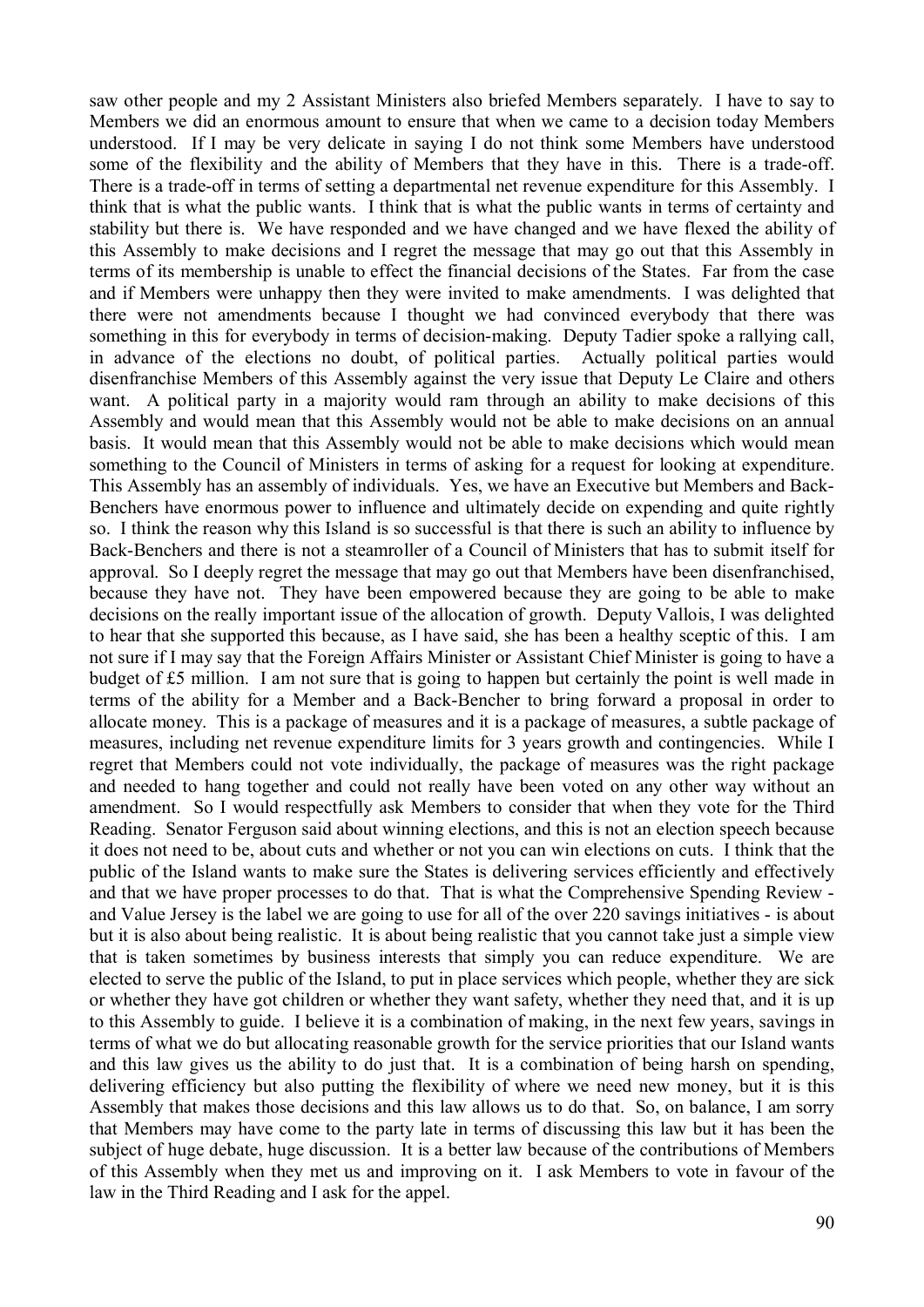# **The Deputy Bailiff:**

The appel is called for on the Draft Public Finances (Amendment No. 3) (Jersey) Law. I invite Members to return to their seats and I ask the Greffier to open the voting.

[17:00]

| <b>POUR: 41</b>              | <b>CONTRE: 7</b>            | <b>ABSTAIN: 0</b> |
|------------------------------|-----------------------------|-------------------|
| Senator T.A. Le Sueur        | Senator A. Breckon          |                   |
| Senator P.F. Routier         | Deputy G.P. Southern (H)    |                   |
| Senator P.F.C. Ozouf         | Deputy P.V.F. Le Claire (H) |                   |
| Senator T.J. Le Main         | Deputy M. Tadier (B)        |                   |
| Senator B.E. Shenton         | Deputy T.M. Pitman (H)      |                   |
| Senator F.E. Cohen           | Deputy M.R. Higgins (H)     |                   |
| Senator S.C. Ferguson        | Deputy J.M. Maçon (S)       |                   |
| Senator A.J.H. Maclean       |                             |                   |
| Senator B.I. Le Marquand     |                             |                   |
| Senator F.du H. Le Gresley   |                             |                   |
| Connétable of St. Ouen       |                             |                   |
| Connétable of St. Helier     |                             |                   |
| Connétable of Trinity        |                             |                   |
| Connétable of Grouville      |                             |                   |
| Connétable of St. Brelade    |                             |                   |
| Connétable of St. Martin     |                             |                   |
| Connétable of St. John       |                             |                   |
| Connétable of St. Saviour    |                             |                   |
| Connétable of St. Clement    |                             |                   |
| Connétable of St. Peter      |                             |                   |
| Connétable of St. Lawrence   |                             |                   |
| Connétable of St. Mary       |                             |                   |
| Deputy R.C. Duhamel (S)      |                             |                   |
| Deputy of St. Martin         |                             |                   |
| Deputy R.G. Le Hérissier (S) |                             |                   |
| Deputy J.B. Fox (H)          |                             |                   |
| Deputy J.A. Martin (H)       |                             |                   |
| Deputy of St. Ouen           |                             |                   |
| Deputy of Grouville          |                             |                   |
| Deputy of St. Peter          |                             |                   |
| Deputy J.A. Hilton (H)       |                             |                   |
| Deputy of Trinity            |                             |                   |
| Deputy S.S.P.A. Power (B)    |                             |                   |
| Deputy K.C. Lewis (S)        |                             |                   |
| Deputy I.J. Gorst $(C)$      |                             |                   |
| Deputy A.E. Jeune (B)        |                             |                   |
| Deputy A.T. Dupré (C)        |                             |                   |
| Deputy E.J. Noel (L)         |                             |                   |
| Deputy T.A. Vallois (S)      |                             |                   |
| Deputy A.K.F. Green (H)      |                             |                   |
| Deputy D.J. De Sousa (H)     |                             |                   |

## **Senator P.F.C. Ozouf:**

May I just record my thanks to the Treasury staff, the law draftsman and the Law Officers who have given a great deal of assistance in helping me bring that law to the Assembly.

## **STATEMENTS ON A MATTER OF OFFICIAL RESPONSIBILITY**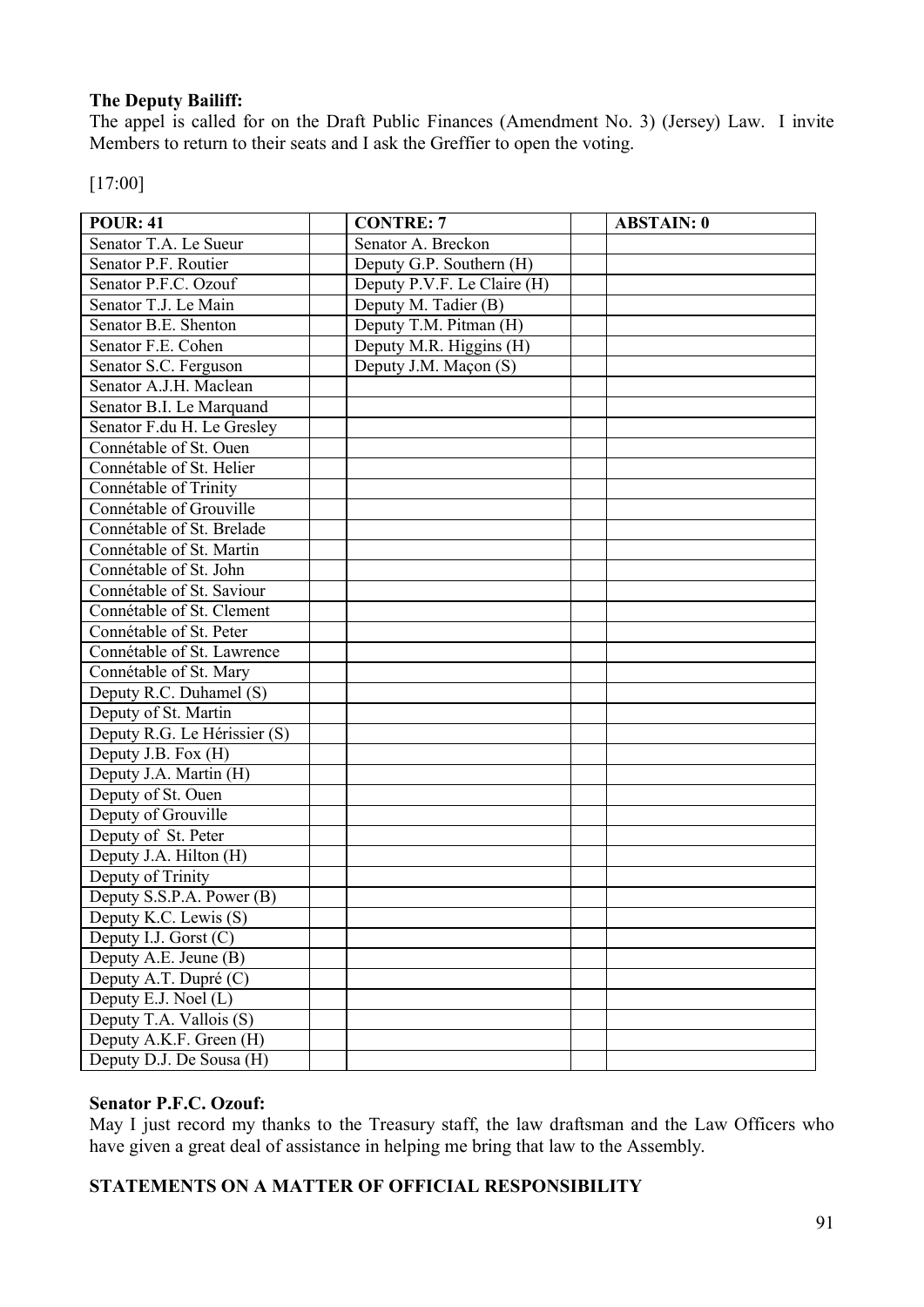#### **The Deputy Bailiff:**

The chairman of the Policing of Beaches and Parks Scrutiny Sub-Panel has given notice that he wishes to make a statement in relation to the recent report and it would seem this might be a convenient time to do it.

#### **5. The Chairman of the Policing of Beaches and Parks Scrutiny Sub-Panel will make a statement on the Education and Home Affairs Scrutiny Panel's Policing of Beaches and Parks report**

### **5.1 Deputy J.M. Maçon (Chairman, Policing of Beaches and Parks Scrutiny Sub-Panel):**

Members will by now have received their copy of the Education and Home Affairs Scrutiny Panel's report *Policing of Beaches and Parks*. The report follows a review undertaken by the Policing of Beaches and Parks Sub-Panel on the issue, during which particular consideration was given to examining the promotion of public awareness in relation to littering and drinking in public spaces, the enforcement and policing of anti-social and littering laws and regulations and the consumption of alcohol in public spaces. I would like to begin by thanking other members of the sub-panel, my vice-chair, the Constable of St. Helier, Deputy Tadier and Deputy De Sousa, for their hard work, considered opinions and the experience that they brought to the Scrutiny review. **[Approbation]** Members will see that the sub-panel found that the existing Policing of Beaches (Jersey) Regulations 1959 and the Policing of Parks (Jersey) Regulations 2005 represent a sound legislative framework and do not, in our judgment, require amendment. Nevertheless, with littering given lower social priority than crimes such as vandalism or theft and consequently given lower policing priority, our evidence highlighted that there were a significant proportion of the public who object to continued anti-social behaviour and want action taken to remedy those problems. One such method in which the sub-panel found considerable merit is the use of fixed penalties, on-the-spot fines. In other jurisdictions these have proved an effective way of dealing with minor offences and the sub-panel has recommended that the Minister for Home Affairs consider introducing fixed penalties for littering, including dog fouling. However, we believe that such a scheme should only be introduced after a lead-in period of media awareness and public warning of the change in enforcement. The sub-panel has suggested that an allocation of the proceeds from fixed penalties would be usefully reinvested into ongoing education and awareness campaigns. Additionally, we have identified a number of initiatives that we recommend should be pursued by the relevant Ministers, including that the Minister for Home Affairs should work with the police and Parishes to establish a dog warden role and that the Minister for Planning and Environment, together with the Minister for Transport and Technical Services, looks into installing multi-compartment bins in public areas to target "on the go" recycling. Such new initiatives would complement some of the laudable schemes that the States departments are presently engaged in, notably the Youth Service initiatives aimed at reducing, preventing and responding to anti-social behaviour and the Eco-Active programme being developed in schools and other organisations. Ultimately, however, while education about the adverse effects of anti-social behaviour is important, it is not enough on its own. A multi-pronged approach is key, with specific community initiatives and continued, even increased, enforcement of the legislation required. Finally and crucially, the sub-panel recognises that if people were more conscious of their environment and felt greater ownership of their community they would be less likely to litter and indulge in anti-social behaviour. As such, there is further work to be done to engage with the wider public as a whole in order to develop a community-focused approach. We thank all those who have contributed to this review and commend our report to the Assembly. **[Approbation]**

#### **The Deputy Bailiff:**

The statement being made, it is now open to questions.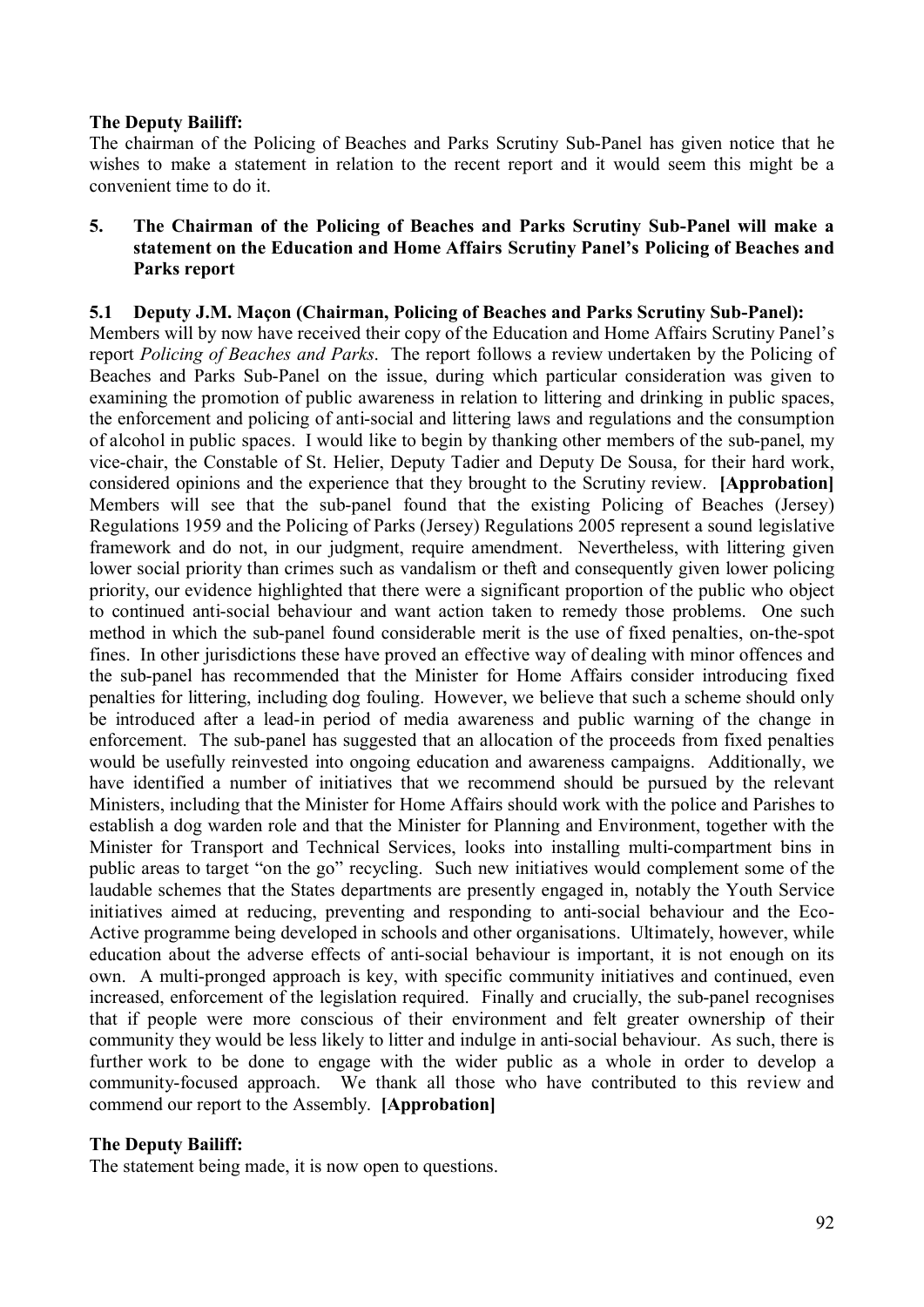## **5.1.1 The Connétable of St. Mary:**

The rapporteur has highlighted the report's focus on anti-social behaviour, including littering, especially dog fouling, and the report details the health concerns concerning this latter incidence. Will the rapporteur advise me whether he would put as much emphasis on another anti-social aspect, namely spitting in public places, and whether he considers that this should be dealt with just as severely?

## **Deputy J.M. Maçon:**

The panel would advise that all elements of anti-social behaviour be taken seriously, whatever they are.

# **5.1.2 Deputy P.V.F. Le Claire:**

I would like to congratulate the panel on an excellent piece of work. Can I ask the chairman, in relation to the penultimate sentence it says: "There is further work to be done to engage with the wider public." I have concerns about dogs off leads in town, which is illegal, and also dogs off leads around the reservoirs and the dogs around the reservoirs going into the water. Obviously these are not necessarily policing of parks and beaches but I am wondering ...

## **The Deputy Bailiff:**

The sub-panel is not therefore responsible for this.

## **Deputy P.V.F. Le Claire:**

No, Sir, so I am wondering whether or not further work might look into these areas.

## **Deputy J.M. Maçon:**

Indeed, further work might look into these areas.

## **5.1.3 Deputy T.M. Pitman:**

Can I congratulate the chairman on his panel, which I did not participate in. Did the panel investigate whether Deputy Le Claire's previous interest in dog mess might be worth developing, so a Member might have special interest, special responsibility for such matters?

## **Deputy J.M. Maçon:**

While the panel did not recommend that a specific Member should have a responsibility for such things, the issue of dog fouling was brought up within our review. It was a concern to members of the public for the health issues which we have touched on. This is why the panel is recommending possibly the establishment of a dog warden role, who would be able to consider the implications of such things.

## **5.1.4 Deputy J.B. Fox:**

The Parish of St. Helier, and probably other Parishes as well in popular areas, had a very successful park warden scheme, which was very effective in law and order and covering many of the things that are covered in this report. Was this discussed at the sub-panel with a view to reintroducing such a scheme which could incorporate many of the things that are being suggested at the moment here?

## **Deputy J.M. Maçon:**

Under the existing legislation there are provisions where authorised persons within parks can be given certain powers to deal with such things. In fact, our report does discuss the way in which such roles could implement further powers such as the fixed penalties. So, yes, they were discussed at the panel and there are subsequent recommendations.

## **5.1.5 Senator F. du H. Le Gresley:**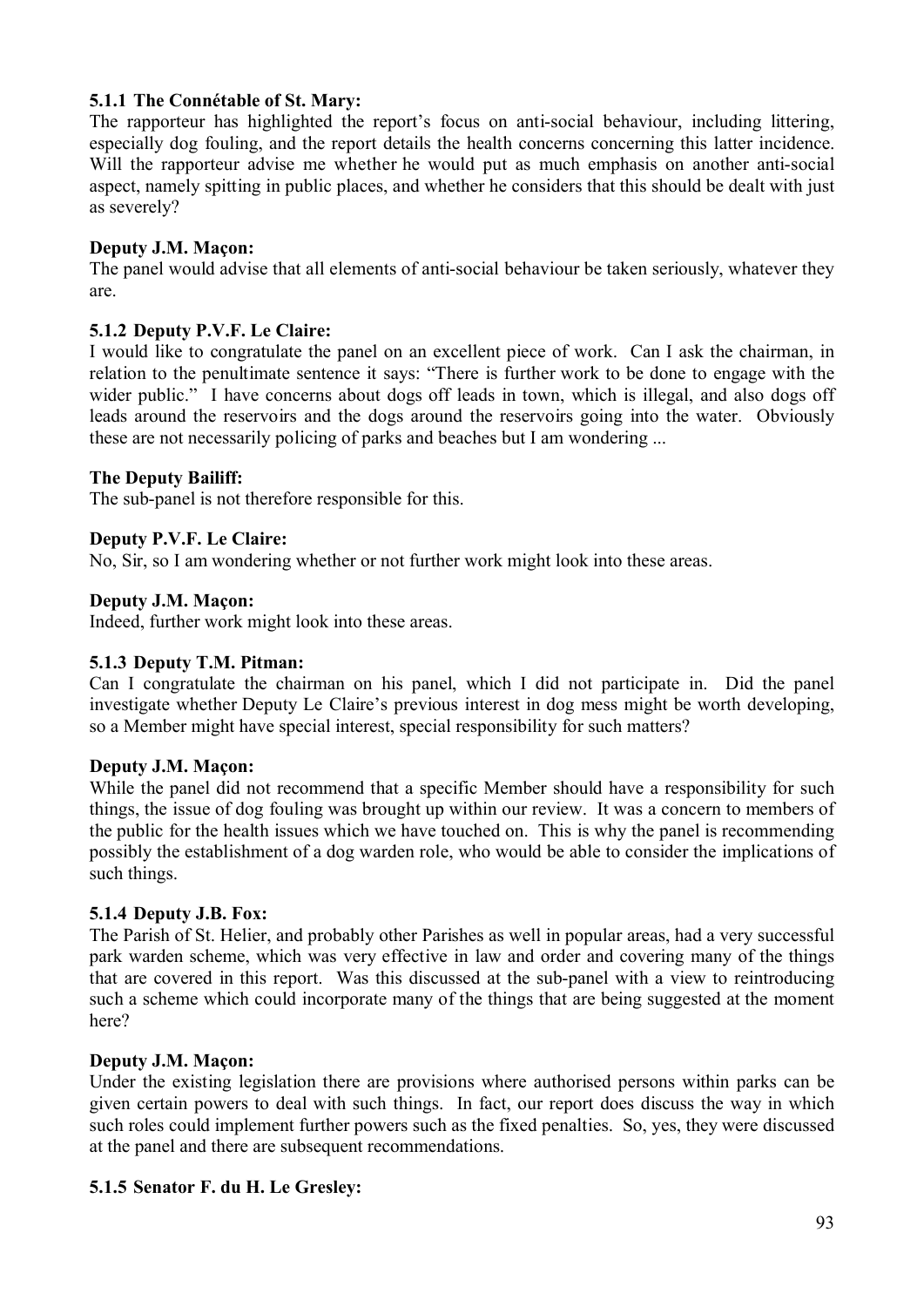I would like to congratulate the chairman and the panel on their report. I am a little bit disappointed though that they did not go further with their discussions around the idea of designating beaches specifically for dogs, along the Guernsey model, and I would like to ask the chairman why they did not take that any further.

## **Deputy J.M. Maçon:**

That issue was discussed by the panel and in fact we received many public submissions on this matter, although we received contrasting views in that some people wanted to go down the Guernsey model, others did not. We asked the relevant authorities and the issue that we always came back to was what is the most practical way in order to enforce things, and the issue we always came across was, while that might be effective for responsible dog owners, the issue we always deal with is how do we react and respond to irresponsible dog owners and the panel did not have enough evidence to be able to make that recommendation.

## **5.1.6 Deputy T.M. Pitman:**

Taking on from Senator Le Gresley, as someone who has taken in a dog since the death of a friend, it just seems bizarre to me that with rain beating down heavily anyone who wants to exercise their dog and not annoying anyone is breaking the law. Did those discussions get enlarged upon to see whether this could be a more practical approach if we cannot go the Guernsey route? Were there views expressed on can we have a practical solution. We do not all want to break the law but who are you hurting if you are walking a dog on a beach with no one else there?

### **Deputy J.M. Maçon:**

Yes, I believe this was briefly touched on by the panel, the issue of the restriction on dog beaches and things like that. However, the panel received no evidence to provide any further recommendation.

## **5.1.7 Deputy K.C. Lewis:**

I am a dog owner and a particular bugbear of mine is people who do not pick up after their dogs. It is completely unfair to children, senior citizens, wheelchair users and people who may be partially sighted. Does the chairman think that a dog warden would be a step too far? I am in favour of heavy fines but is a dog warden a step too far?

#### **Deputy J.M. Maçon:**

It is, of course, a recommendation and a consideration which would have to go out to consultation. I would agree with the points made by Deputy Lewis, the discomfort that such behaviour does leave many within our community. However, is the dog warden role too far? The issues that we found were that, given the level of responsibility and priority that this was given, the States of Jersey Police did not rank it very highly and the panel thought that possibly by introducing a new role or extending existing roles through other officers that that might be a way in order to combat this particular area and that is why we have made that recommendation.

#### **5.1.8 The Connétable of St. Brelade:**

Given that in the 1771 Code, I noted that the Connétables or the Centeniers could issue a fine *surle-champ* on the spot for those who languished in cemeteries during the time of Divine Service, **[Laughter]** could the Chairman just indicate to me how practical he thinks it would be to issue on the spot fines these days?

#### **Deputy J.M. Maçon:**

We did not decide to go down on-the-spot fines as such. We decided to extend the existing fixed penalty regime because we have found on surveying various jurisdictions such as England and Singapore that because those jurisdictions had a programme of different initiatives that they used,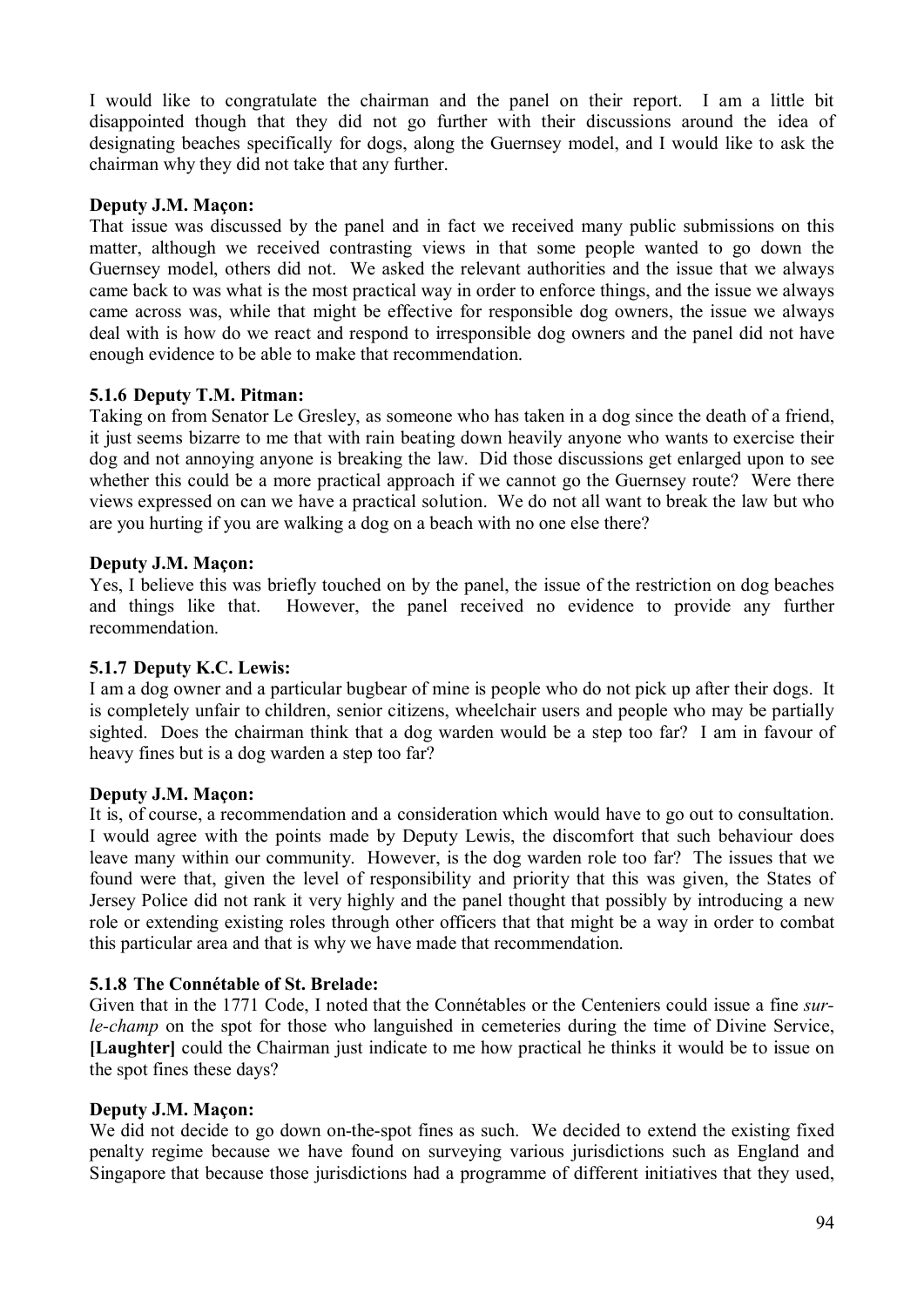in particular fixed penalties or on-the-spot fines, that is why we brought that recommendation forward as it seemed to prove effective in other jurisdictions and it could possibly be used here.

## **5.1.9 The Connétable of Grouville:**

On reading your report, which I did, I noticed that you advocated bringing in a £50 fine for dog infractions. Are you aware there is already a fine in place under the Dogs (Jersey) Law for £500?

### **Deputy J.M. Maçon:**

Yes, again it is down to the whole issue of how can we do this proportionally and more practically because the evidence that the panel received was asking different questions about how many times the police and the States had brought these charges forward and the response that we got back was none in living memory and therefore we thought that if we had a more standardised approach, it might be more effective.

## **5.1.10 Senator F. du H. Le Gresley:**

I would like to ask the chairman if he or his panel were surprised when they learned from the police that since 2004, they had only received 4 calls from the public concerning littering during that time. Does he perhaps think that the reason people do not report it is because nothing is ever done about it?

## **Deputy J.M. Maçon:**

I thank the Senator for his question; he has been most helpful in asking it. Indeed, he is quite right. Many of the public submissions that we received were based on that level of apathy in that when they do report things, either, yes, they do not feel that action has been taken or it is not being taken seriously enough, and that indeed was verified by the information received from the States of Jersey Police. Nevertheless, because we received so many submissions, the panel is able to state that we do believe it is an issue which the community takes seriously.

## **5.1.11 Connétable J.L.S. Gallichan of Trinity:**

On dog wardens, did the panel consider using the countryside rangers that we have employed to police the paths along the coast?

## **Deputy J.M. Maçon:**

No, we did not specifically look at that particular role. However, in discussion, we do make the point that these powers could be introduced to other roles and there would be nothing barring that.

#### **The Deputy Bailiff:**

Well, Chairman, that brings the dogged questioning to an end. **[Laughter]**

## **PUBLIC BUSINESS - resumption**

## **6. Draft Fire and Rescue Service (Jersey) Law 201- (P.98/2011)**

#### **The Deputy Bailiff:**

We now come to P.98, which is the Draft Fire and Rescue Service lodged by the Minister for Home Affairs and I ask the Greffier to read the citation of the draft.

#### **The Greffier of the States:**

Draft Fire and Rescue Service (Jersey) Law, a law to replace the Fire Service (Jersey) Law 1959, to continue to provide for the States of Jersey Fire and Rescue Service; to provide for the better protection of life, property and the environment against fire and emergencies arising from other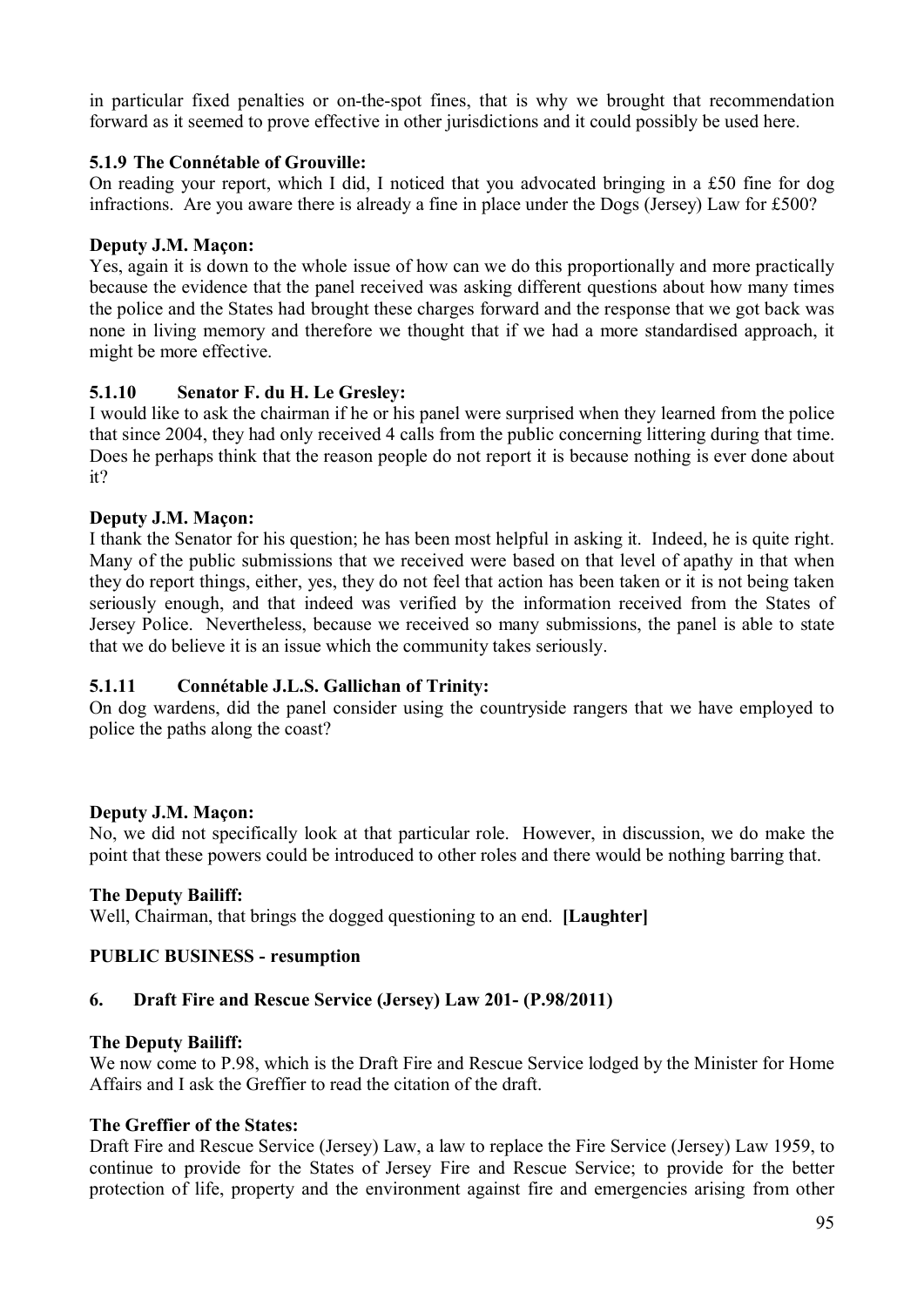causes, and for related matters. The States, subject to the sanction of Her Most Excellent Majesty in Council, have adopted the following law.

[17:15]

### **The Deputy Bailiff:**

Minister, do you wish to propose this?

### **6.1 Senator B.I. Le Marquand (The Minister for Home Affairs):**

The Fire and Rescue Service is an excellent service which is well led and consists of a very professional and motivated and enthusiastic team. However, their legislation needs to be updated. The current legislation, which is to be replaced hopefully by this law, is the Fire Service (Jersey) Law 1959. Quite a number of the provisions in that law are now being re-enacted in this law and improved. That law, when originally passed, also covered the Airport Fire Service but that is no longer the case and, in fact, therefore, has been amended a number of times and, frankly, it is not now fit for purpose. Since the 1959 law, there have been a number of other areas which have become core activities of the Fire and Rescue Service such as the promotion of Fire Safety Education for information, advice and training for the public; rescuing people who are trapped in vehicles as a result of road traffic accidents and protecting the area round and making it safe and rescuing people from dangerous places such as cliffs or high buildings. In addition to this, the Service has taken on a number of other public safety areas such as inshore rescue of people from rocks, dealing with white powder incidents involving a possible dangerous substance, dealing with the spillage of fuel or toxic chemicals and pumping out flooded premises when there is a danger to life and, indeed, tackling, in conjunction with the Guernsey Fire and Rescue Service and currently financed from the U.K., fires on vessels at sea. In addition to this, the Service sometimes provides humanitarian services such as pumping out premises where there is no threat to life or rescuing animals or helping people to get into premises. Now, the way in which the main part of this law is structured is firstly to widen the definition of core services and, secondly, to make it possible for the Minister to widen even further what are core services but without them being built permanently into the law and, thirdly, to deal with issues like humanitarian services. So the first purpose of the law is to expand the list of core services to make provision for further services to be treated as core services and to make statutory provision for humanitarian services. The second purpose of the law is to make various provisions in order to ensure that the Service has the necessary resources, powers and access to water to enable it to function effectively. The third purpose of the law is to make provision for the constitution of the Service and the Chief Fire Officer. The fourth purpose of the law is to make more detailed provisions in relation to the circumstances in which the Service can charge for non-core services and with safeguards being built in in relation to this and rates of charge. The fifth purpose of the law is to improve the provisions in relation to criminal offences in this area. The sixth purpose of the law is to make consequential alterations to other laws. The law has been subject to a satisfactory Human Rights audit and the Chief Minister, during my absence on holiday because my Assistant Minister could not do this, lodged the law and signed the necessary declaration on my behalf. I am not going to deal in great detail at this point with human rights because most of the issues which arise are in relation to what are called qualified rights where an interference with these can be justified if, in accordance with law, it is necessary in a democratic society for the protection of public safety, for the protection of public health or for the prevention of crime and disorder. Now, clearly, in relation to almost all of these provisions, it is very clearly necessary for the protection of public safety and the protection of public health. I will deal with other human rights issues as they arise under particular articles. As the law is bringing the situation up to date in terms of what the Service is already doing, there are no additional financial or manpower implications. I therefore commend this law to the Assembly and move the principles of the law.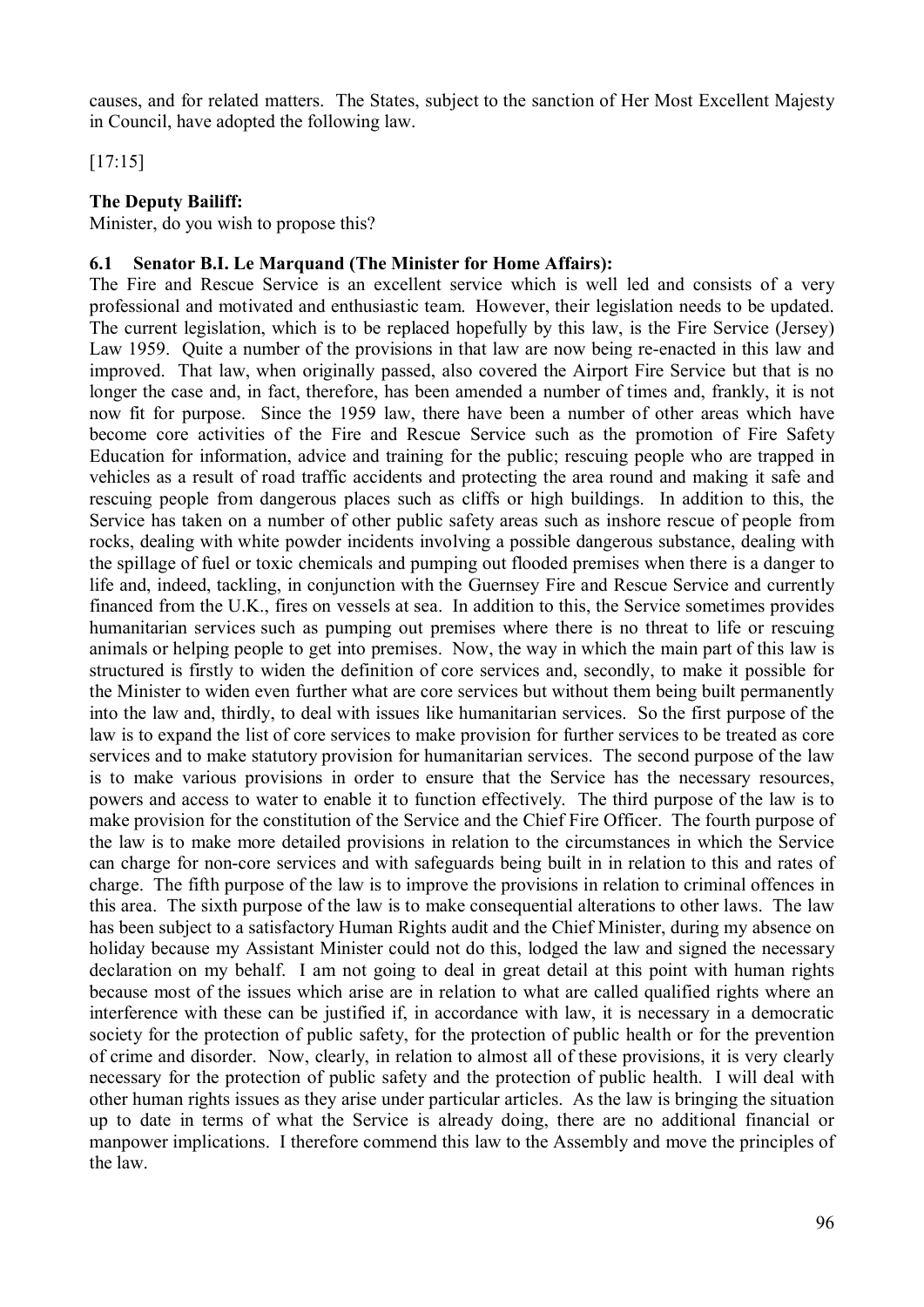## **The Deputy Bailiff:**

Are the principles seconded? **[Seconded]** Does any Member wish to speak on the principles?

### **6.1.1 Deputy A.E. Jeune:**

I attended a very good presentation of the role of the Fire Service given by the Chief Officer of the Fire Service and members of his service. This should not be just about updating legislation; it should be about updating organisational and cultural behaviour. Like with the Police Force, it is important we develop our local personnel and more emphasis should be given on secondment opportunities which would be 2-way, as Jersey has rescue capabilities which are not necessarily available at U.K. service providers, for example, and could therefore be very attractive. It is not difficult to arrange and it could be immensely beneficial to all.

### **The Deputy Bailiff:**

Does any other Member wish to speak? If not, I call on the Minister to reply.

### **6.1.2 Senator B.I. Le Marquand:**

I am very conscious of the need in relation to a whole host of departments under the auspices of Home Affairs for developmental training. I am well aware that there have been failures in the past. They were highlighted in relation to the police by an excellent report from my Scrutiny Panel and it is clearly an area that we have to do better in the future. But I have previously, when commenting on this, indicated that it will cost money in terms of better training and so on but we have to develop our good and capable officers for the future. I call for the appel.

### **The Deputy Bailiff:**

The appel is called for. The vote is on the principles of the Draft Fire and Rescue Service (Jersey) Law and I ask Members to return to their seats and I ask the Greffier to open the voting.

| <b>POUR: 37</b>              | <b>CONTRE: 0</b> | <b>ABSTAIN: 0</b> |
|------------------------------|------------------|-------------------|
| Senator P.F. Routier         |                  |                   |
| Senator P.F.C. Ozouf         |                  |                   |
| Senator T.J. Le Main         |                  |                   |
| Senator B.E. Shenton         |                  |                   |
| Senator S.C. Ferguson        |                  |                   |
| Senator A.J.H. Maclean       |                  |                   |
| Senator B.I. Le Marquand     |                  |                   |
| Senator F.du H. Le Gresley   |                  |                   |
| Connétable of St. Ouen       |                  |                   |
| Connétable of Trinity        |                  |                   |
| Connétable of Grouville      |                  |                   |
| Connétable of St. Brelade    |                  |                   |
| Connétable of St. Martin     |                  |                   |
| Connétable of St. John       |                  |                   |
| Connétable of St. Saviour    |                  |                   |
| Connétable of St. Clement    |                  |                   |
| Connétable of St. Lawrence   |                  |                   |
| Deputy R.C. Duhamel (S)      |                  |                   |
| Deputy of St. Martin         |                  |                   |
| Deputy R.G. Le Hérissier (S) |                  |                   |
| Deputy J.B. Fox (H)          |                  |                   |
| Deputy of St. Ouen           |                  |                   |
| Deputy J.A. Hilton (H)       |                  |                   |
| Deputy P.V.F. Le Claire (H)  |                  |                   |
| Deputy of Trinity            |                  |                   |
| Deputy S.S.P.A. Power (B)    |                  |                   |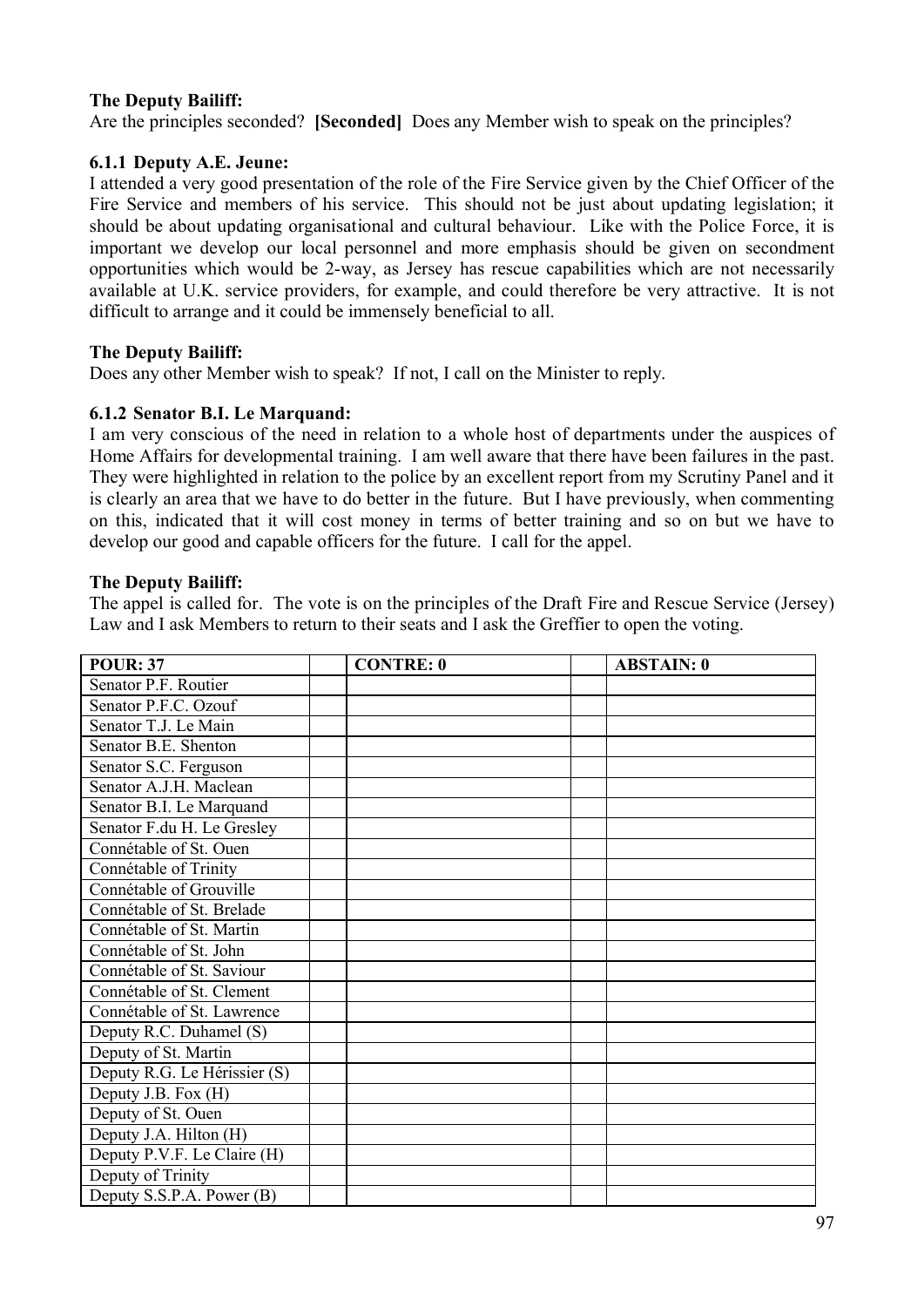| Deputy K.C. Lewis (S)    |  |  |
|--------------------------|--|--|
| Deputy I.J. Gorst $(C)$  |  |  |
| Deputy of St. John       |  |  |
| Deputy A.E. Jeune (B)    |  |  |
| Deputy T.M. Pitman (H)   |  |  |
| Deputy A.T. Dupré (C)    |  |  |
| Deputy E.J. Noel (L)     |  |  |
| Deputy T.A. Vallois (S)  |  |  |
| Deputy A.K.F. Green (H)  |  |  |
| Deputy D.J. De Sousa (H) |  |  |
| Deputy J.M. Maçon (S)    |  |  |

Deputy Le Hérissier, do you or your panel wish to scrutinise this piece of legislation?

## **Deputy R.G. Le Hérissier (Chairman, Education and Home Affairs Scrutiny Panel):**

We have in fact done a short scrutiny, which was mentioned in September 2010, and we were well pleased.

#### **The Deputy Bailiff:**

All right, thank you. Minister, how do you wish to proceed?

### **6.2 Senator B.I. Le Marquand:**

Starting with parts 1 and 2, Articles 1 to 5. Article 1 contains definitions. The important definitions are that of emergency and humanitarian services and technical fire safety advice. I will deal with those in greater detail if issues arise under particular articles. Article 2 simply states that the Minister for Home Affairs administers the law. Article 3 deals with the constitution of the Fire and Rescue Service; Article 4 with the Chief Fire Officer and Article 5 with the appointment of an Acting Chief Fire Officer if that is necessary. So I move parts 1 and 2.

#### **The Deputy Bailiff:**

Is that seconded? **[Seconded]** Does any Member wish to speak on parts 1 and 2? All Members in favour of adopting parts 1 and 2, kindly show? Those against? Parts 1 and 2, Articles 1 to 5 are adopted. Yes, Minister?

#### **6.3 Senator B.I. Le Marquand:**

I propose to move next Articles 6 to 14, which is the first half of part 3. Article 6 deals with the promotion of fire safety and with various different categories in relation to that. I have to say that promotion of fire safety has become a very, very important part of the job because prevention is better than dealing with the problems, and issues like education of the public in relation to various different areas is a very, very important aspect of this. Article 6 puts a duty upon the Minister to promote fire safety. Article 7 puts a duty upon the Minister to make a provision in terms of extinguishing fires and protecting life and property. Article 8 puts a duty upon the Minister in terms of road traffic accidents and I have already outlined the 2 aspects of that. Article 9 puts a duty upon the Minister in terms of provision for the purpose of rescuing people from dangerous places. Article 10 allows the Minister by order to add in other types of emergency which would then become core activities although, of course, because they were by order, if there was a change, they could subsequently be removed and that is where the definition of emergency comes in which is in Article 1. Emergency means an event or situation that causes or is likely to cause a person to die, to be seriously injured or to become seriously ill; an event or situation that causes or is likely to cause serious damage to property or an event or situation that causes or is likely to cause serious harm to the environment. It may surprise Members to see that we have put in a provision there in relation to environmental issues but because when it comes to dealing with toxic chemicals and things of that nature, it is, in fact, the Fire and Rescue Service have the necessary safety equipment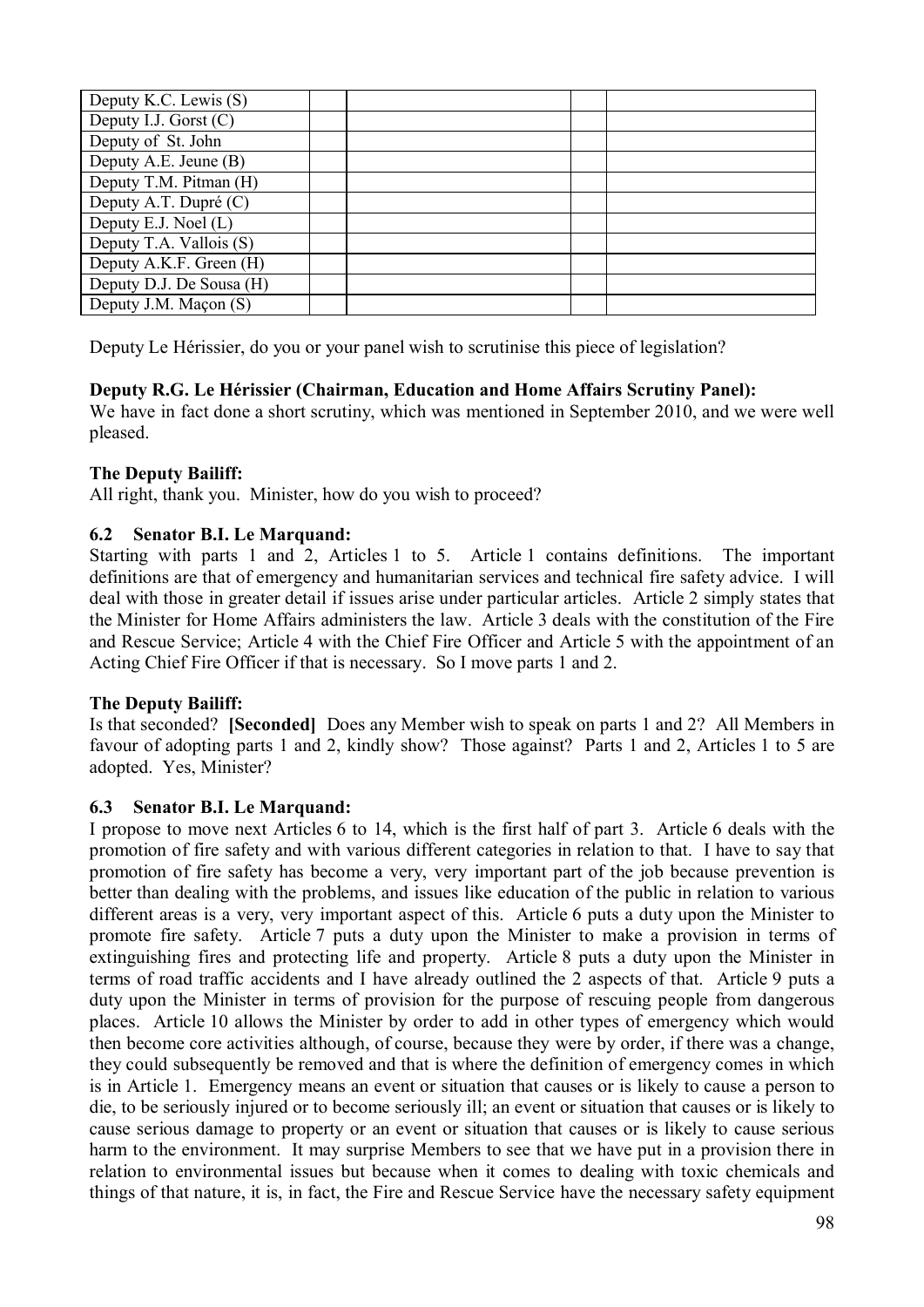and so on very often to deal with these sorts of things. Article 11 enables the Minister to make provision in respect of humanitarian services other than those which arise under the previous Articles 7 to 10 and, again, that can be done by order and I have already specified the sorts of categories of things that we might find in relation to that. Article 12 effectively puts a duty upon the Minister to ensure that there is a proper provision of personnel, training, et cetera. Article 12(f) is slightly different because it puts also a duty upon the Minister to ensure that in delivering the services, reasonable steps are taken to prevent or limit damage to property resulting from that. Article 13 gives the power to the Chief Fire Officer to get involved in helping in other situations if that were so required, even beyond the ambit of those set out in the law and in orders. Article 14 deals with reinforcement schemes. Reinforcement schemes are basically agreements between our local service and other services to help each other as and when required so that if we have some terrible disaster that we could not cope with ourselves, we could call upon colleagues from Guernsey or from the U.K., other British services, to help us and vice versa. We could give assistance in that sort of way and it deals with that. So I move those Articles 6 to 14.

## **The Deputy Bailiff:**

Are those articles seconded? **[Seconded]** Does any Member wish to speak?

# **6.3.1 Deputy K.C. Lewis:**

Just a brief query. Under part 3, 13: "Other Events and Situations. The Chief Officer may take any action he or she considers appropriate in response to ..." under  $(3)(c)$  as the Minister has just mentioned: "Outside Jersey in support of a reinforcement scheme made by the Minister under Article 14" and 14 stipulates British Islands. If there was a reciprocal agreement with other British Islands, does this limit the Fire Service to British territorial waters? I am thinking if there was, say, a merchant ship on fire outside of Jersey territorial waters, would the Fire Service be prevented from assisting?

## **6.3.2 Senator P.F. Routier:**

Article 12(d) makes reference to making arrangements for securing the co-operation of the Airport, Rescue and Fire Fighting Service when required. I really would just like to confirm that the Airport Fire Service is very prepared to do that. I think in recognition of that, the Minister may take note that we are very happy to do that and that when we have things that are going on in the Harbour, for instance, in regard to changing responsibilities down there and that we need to co-operate also in that area.

## **6.3.3 Deputy R.C. Duhamel:**

Just a quick semi-technical question for the Minister. Item 13 part 3 defines an action to be taken by the Chief Fire Officer in relation to safeguarding personal lives, damage to property or harm to the environment. It defines an action to be any action that may be undertaken under paragraph 1 for a purpose even though that purpose is not mentioned in any of the Articles 7 to 11, which specifically define reasons for the Chief Fire Officer to act. I am just a little bit curious as to why it appears to be worded very openly to allow the Chief Fire Officer, it would appear, to do anything he wishes and whether or not that would pose any problems with any other departmental responsibilities or, indeed, legal responsibilities?

[17:30]

# **6.3.4 Deputy R.G. Le Hérissier:**

It came up in Scrutiny, number 9, Rescue from Dangerous Places. I wonder if the Minister could address the issue of where the R.N.L.I. (Royal National Lifeboat Institution) lifeboats operate and where the Fire Service inshore craft operate? I am sure there is a lot of co-operation as we thought there was. Under 12, Delivery of Services, this has arisen since our Scrutiny and I have been in active correspondence with the Minister. Could he identify whether this embraces succession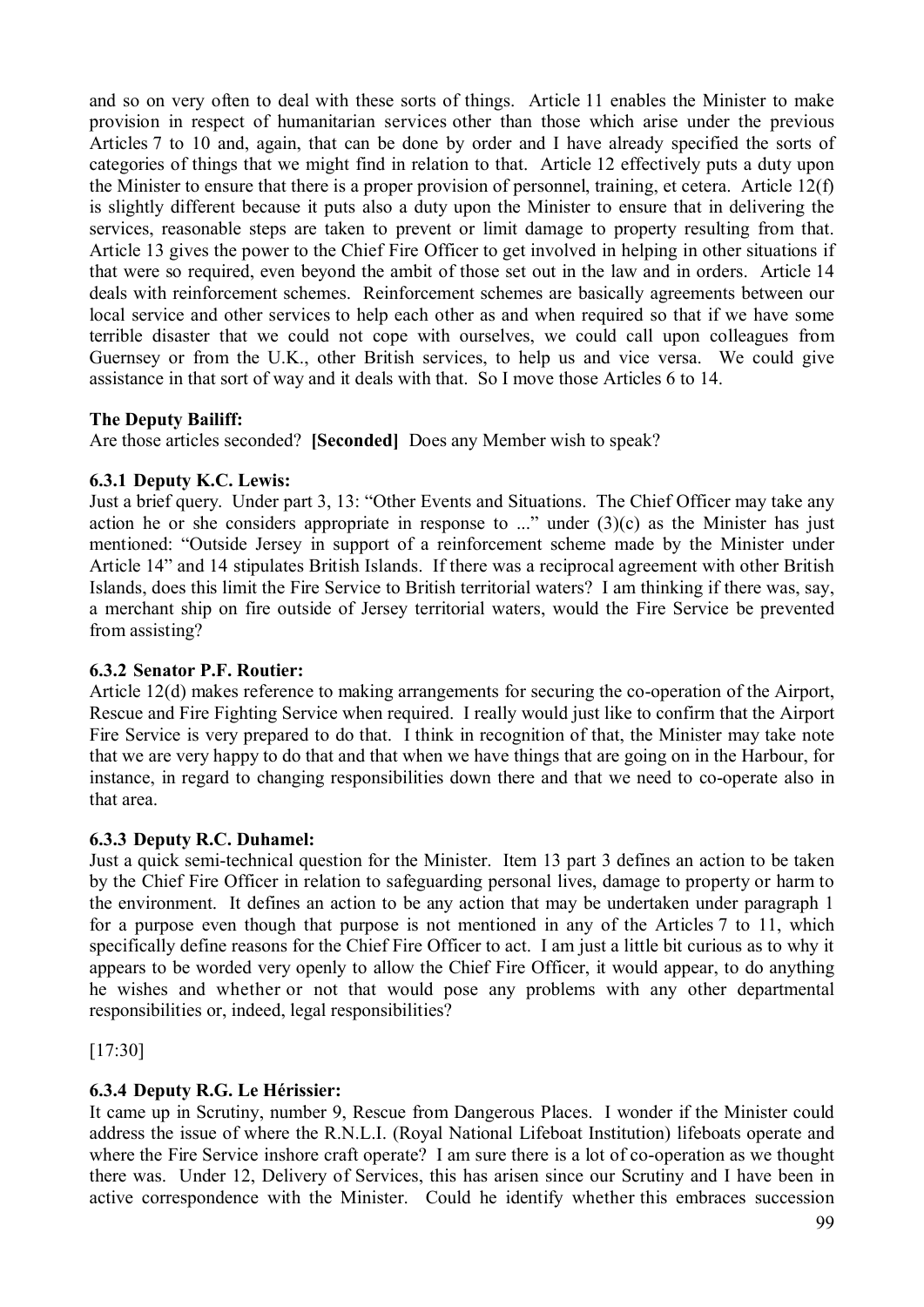planning at the higher levels of the Fire Service which Deputy Jeune, of course, raised and has given us cause for worry? Under 14, Reinforcement Schemes, we did discuss on the panel the fact that the Fire Service's role in Britain might well change and they might follow their French counterparts who, as we know, are first responders in terms of medical assistance as well as fire fighters. Has he been in contact with the neighbouring French services in order to obtain help from them aside from - I am not sure where it is covered - whether the extension of the role of the fire fighter which was discussed in Scrutiny has been taken any further?

#### **6.3.5 The Connétable of Grouville:**

I may be missing something here but under paragraph 7(2), the Minister's duty under paragraph 1 is to do in respect of fire occurring in Jersey above the low water mark and yet in several other paragraphs, including 14, he seems to have complete freedom to go as and where he wishes. I just wonder why that low water mark clause is in there when really it does not obviously seem to apply?

### **6.3.6 The Deputy of St. John:**

Likewise, the low water mark one surprised me, given that historically I am aware that exercises have been held with vessels at sea with the Emergency Services. Given the accident we had 10 years ago, I suppose, with the St. Malo vessel, a lot of work was done with the Inshore Lifeboat and the Lifeboat and the Fire Service but also how is this covered when they work alongside other organisations, whether it is the CROSSCO or CROSSMA or the Channel Islands Air Search, an area obviously which having been a former chairman of, I have got concerns because I want to see everything dovetailed together so the minimum of time is lost at any incident in getting there and therefore surely they have got it covered. But how is it covered within the law, please, Minister, because that is an area that if we are going to have a problem is to make sure that we are working alongside our Guernsey, our French, our British counterparts with any scenario that might take place out at sea. I would like to know how that is all covered, please.

## **The Deputy Bailiff:**

Does any other Member wish to speak? Then I call on the Minister to reply.

## **6.3.7 Senator B.I. Le Marquand:**

Some of the questions overlap with each other. If I start with the question in relation to a fire at sea, that is covered certainly under 13(3)(b), an action in an area of the sea. It also, I believe, could be covered in relation to other emergencies under paragraph 10, an order-making power. As I explained before, the intention was to create a list of core activities, ones which we were going to be committed to and then to be able to graft on others which might come in and out. There is a particular problem which we are potentially facing at the moment in relation to tackling fires at sea because, together with Guernsey, we operate as a unit which has been financed by U.K. Coastguard effectively. Now, some plans have recently been floated to stop the financing of that and to change that and there are issues that could arise so I did not want to build into the permanent tasks things which we might need to deliver in a different way at a different time but instead have built in, both in Article 10 and Article 13, the ability to get involved in relation to those things. The next point I have got was a question in relation to Article 12(d) and, of course, the fact is that the Airport Rescue and Fire Fighting Service has certain particular equipment and particular skills, particularly in relation to fighting oil fires so it is well known that if we had a major oil fire, we might need to call upon their services and there are plans to do that if necessary though we are well aware that if we had to do that, it might close the airport in an extreme case. Nevertheless, there are contingency plans as part of emergency planning in relation to that *in extremis*. There was a question in relation to whether there were any limits on the issues in Article 13. Well, the limit, in my view, is Article 13(1) because the actions referred to under 13(3) must refer back to an action under Article 13(1) and that is limited to an event or a situation that causes or is likely to cause a person to die, to be injured or to become ill, an event or a situation that causes or is likely to cause damage to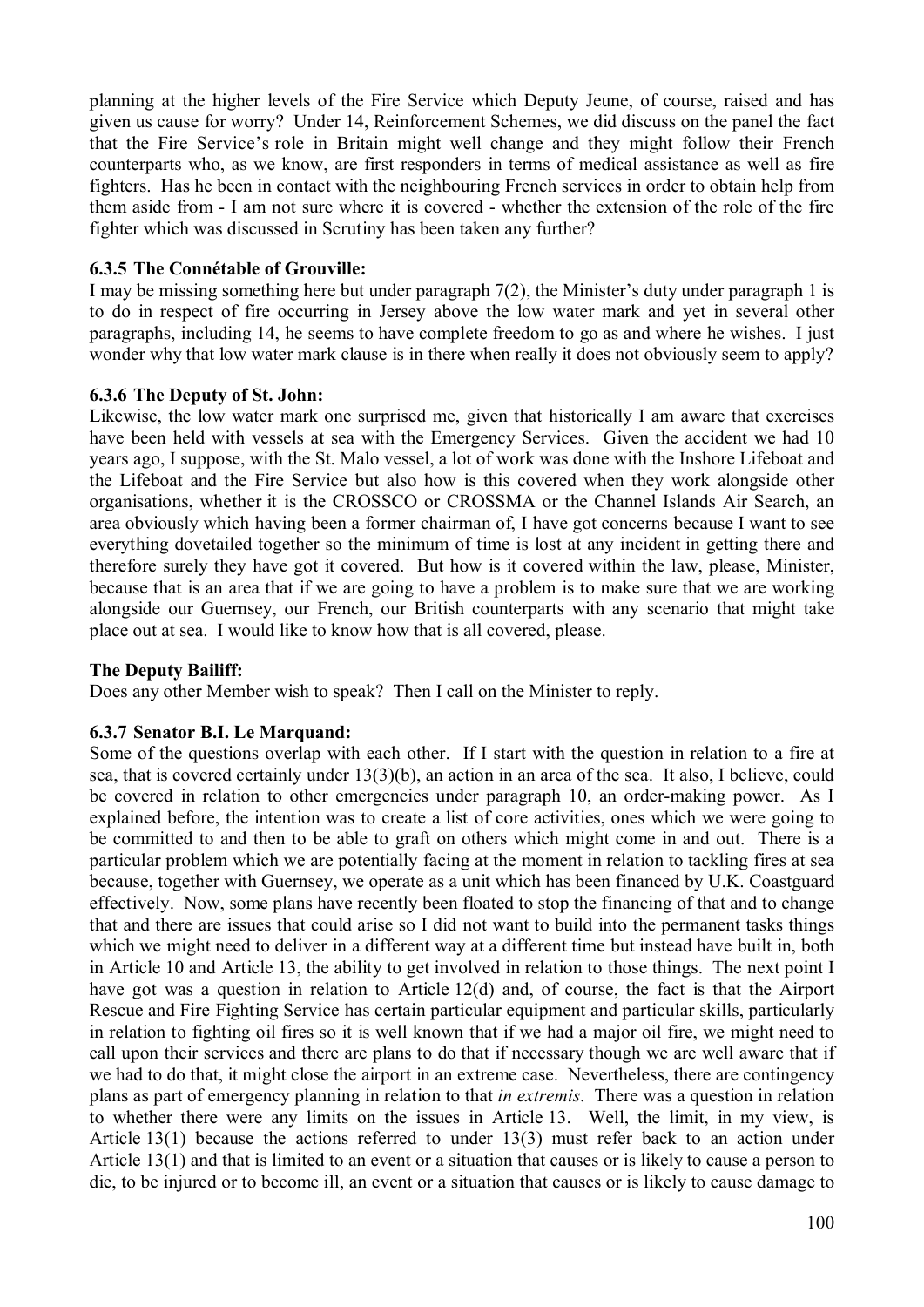property or an event or situation that causes or is likely to cause harm to the environment. So under 13, most certainly the Chief Fire Officer cannot go off and just do anything he likes; it has to be limited within the ambit of those areas. I am very pleased that the issue of the R.N.L.I. was raised because this gives me a chance to say yet again what I have said on many occasions and there is a misunderstanding among some Members in this Assembly. What we have in the Fire and Rescue Service is the ability to take very fast by road to a beach a vehicle which then is suited to rescue people inshore from off the rocks. Now, the fact is that we can get there much faster to whole swathes of the Island than could a lifeboat. The fact is also that we have a boat designed to go very close in and to deliver and although there is a similar boat which the R.N.L.I. have, it will take them much longer to get there. In practice, the decision as to who goes was historically made by Jersey Radio, now, I think, rebranded as Jersey Coastguard and they will decide who to call upon. In fact, in practice, it is in fact our people who are called upon. Its staff were there ready and waiting and I have been at Fire Headquarters on an occasion when suddenly the alarm has gone and within a matter of seconds, just as would happen with going to a fire engine, the staff have turned up and they have gone into the thing that pulls the boat, they have gone there and they are in it and they are away straight away and it is very, very fast indeed in terms of that. We are not trying to take away from the role of the R.N.L.I. but their role is primarily out at sea and, as I said, there are whole swathes. If you think about it, if the R.N.L.I. are going to launch, they have got to call people in from work, they have got to get in there, they have got to dress, they have got to get into the boat, they have got to get out in the boat whereas our people are ready to go very fast in a vehicle and there are whole swathes of the Island, including places like Grève de Lecq and so on up in those areas, St. Brelade and so on, St. Clement, Grouville. There is no question we can get there faster and if a person is stuck on a rising tide on a rock, minutes can be absolutely vital. The additional costs of providing the service are not great because with their equipment and their training and so on, it is existing people who are there and it is a very important service. We are not in competition with the R.N.L.I. It is complementary but I cannot emphasise how vital it is. In fact, when I met with staff of the Association, they were very concerned about any prospect of a cut there because they genuinely believe that lives would be put at risk. The issue of succession planning is not built into this; there is nothing specifically in the law on that but I have already commented on that. The issue about reinforcement scheme, yes, you have rightly spotted that it does not include the French in such a scheme. This is a scheme with the British but, in fact, the nature of the scheme is such that if we have entered into such an agreement and people come over, then they will effectively be treated as our fire fighters. Now, this does not, of course, exclude the possibility of co-operation with other services but they are trained in a different way; they have slightly different functionalities. Our whole scheme of training and operation is very much along the U.K. model and that is why this law has stuck to that. The interplay of Article  $7(2)$  and Article 14; I think this is the low water mark issue. The point is here that we had to define in some way what was going to be the ambit of this under 7(2) because 7(2) is part of the core activities and in this is fire fighting capability and for the same reasons I have said before, we did not want to build in, as a permanent requirement, a fire-fighting capacity at sea in case the system in which that was delivered changed although, at the moment, we are doing that. We have the capability alongside Guernsey but, as I say, the system may change but that is dealt with under Article 10 and potentially under Article 13. Yes, we are very keen to work in co-operation with other organisations as our particular areas of skill and equipment allow us to do that. I move Articles 6 to 14.

#### **The Deputy Bailiff:**

Articles 6 to 14 are proposed. All Members in favour of adopting those articles, kindly show. Those against. The articles are adopted.

#### **6.4 Senator B.I. Le Marquand:**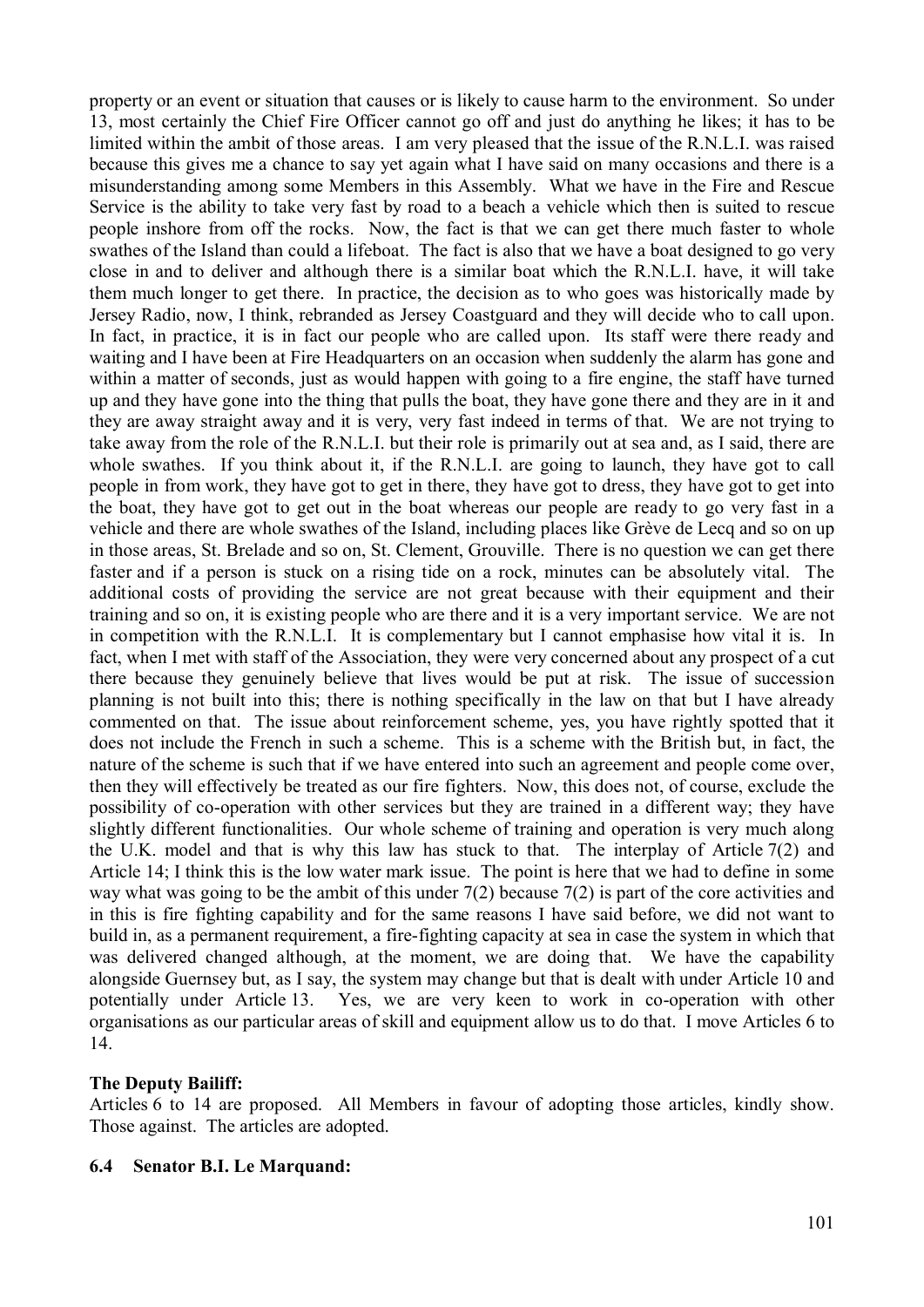I propose to move next Articles 15 to 20, which is the second half of part 3. It starts with Article 15, which relates to an ability to charge. Now, I need to explain that there is already a system in place under the existing legislation which allows charging in certain circumstances and that was under the 1959 law initially. What we have done here is built in a whole number of safeguards in relation to the process of charging and firstly, Members will see that there cannot be charging for any of the core activities in terms of Articles 7, 8, 9 or 10. Those are the real emergency type of activities. There simply cannot be charging for that. The only areas where there can be charging is in relation to the provision of technical fire safety advice which is 6(d). We had a situation in the past where, when people have been designing building and things of that nature, very often the Fire Service has been doing a great deal of work for free in relation to this. We do not consider that this is right; if people are designing new buildings, it is quite appropriate, if they want to seek technical advice on that, that they receive it but we should be charging for that because there is no reason why developers should be getting free advice in relation to those sorts of areas. Article 11 is within the ambit of charging. That is humanitarian services and that is why we structured the articles in that sort of way. That is the rescue of persons, assistance of persons to gain access to places and provision of medical aid to persons otherwise than in cases of emergency and also includes the rescue of animals. So these are really very fringe type activities. I will give you an example of the sort of thing which arises. There is a sort of situation in which there has been flooding of premises but there is no risk. The electrics are turned off; there is no risk to individuals. Now, frankly, if we go along and start pumping out these premises, then all we are really doing is reducing the cost eventually to the insurance company because if we make a reasonable charge for services, those people will recover that from their insurance company and so on. So it is perfectly reasonable that in such circumstances that there be charges that can be made. But there are a number of safeguards built in in relation to charging. Firstly, as I say, it is only in limited circumstances which are non-emergency. Secondly, an order has to be made to deal with rates of charge and also with exemptions from charge and the human rights advice that I have received is that charges should not extend beyond purely recovery of costs. It would not be proper for them to exceed that. Under paragraph 5, no charge can be made unless the person to be charged has been informed before the action is taken of the charge which may be made if the action is taken. So effectively the person would know and be agreeing to this activity taking place and to them being charged in relation to this. The Minister can also waive any charges and this acts as a kind of appeal system against charges because the Minister has a right to waive them if he thinks there should not be a charge in a particular case and a decision of the Minister to waive or not to waive is one that would be subject to judicial review.

## [17:45]

There is already in existence a detailed policy document on charging, which already occurs in many of these cases and it is proposed that the principles of that document will continue to be followed. Human rights advice is that charging is okay if it is not in relation either to emergencies or the extinguishing of fires and, as this is structured, that has been safeguarded. That is Article 15. Article 16 is technical and specifies who has charge and control of operations in relation to the extinguishing of a fire. Article 17 gives various powers to fire fighters, including members of the Airport Rescue and Fire Fighting Service and, indeed, police officers, to take various actions which they may believe necessary if they genuinely believe a fire has broken out. Now, this emergency type situation gives special powers to these various different people to take whatever action is necessary to deal with the fire and also to safeguard the public and there are a number of details in relation to that as to the sorts of things which may occur. But because of concerns expressed to me by Deputy Duhamel in relation to the effect of this Article 17, we have built in paragraph 4 in order to make it clear that in doing whatever the Fire and Rescue Service may do in relation to these things, that they are not exempted from responsibility and potential liability, such as criminal liability, under the Water Pollution Law. We have not changed the position there so they have to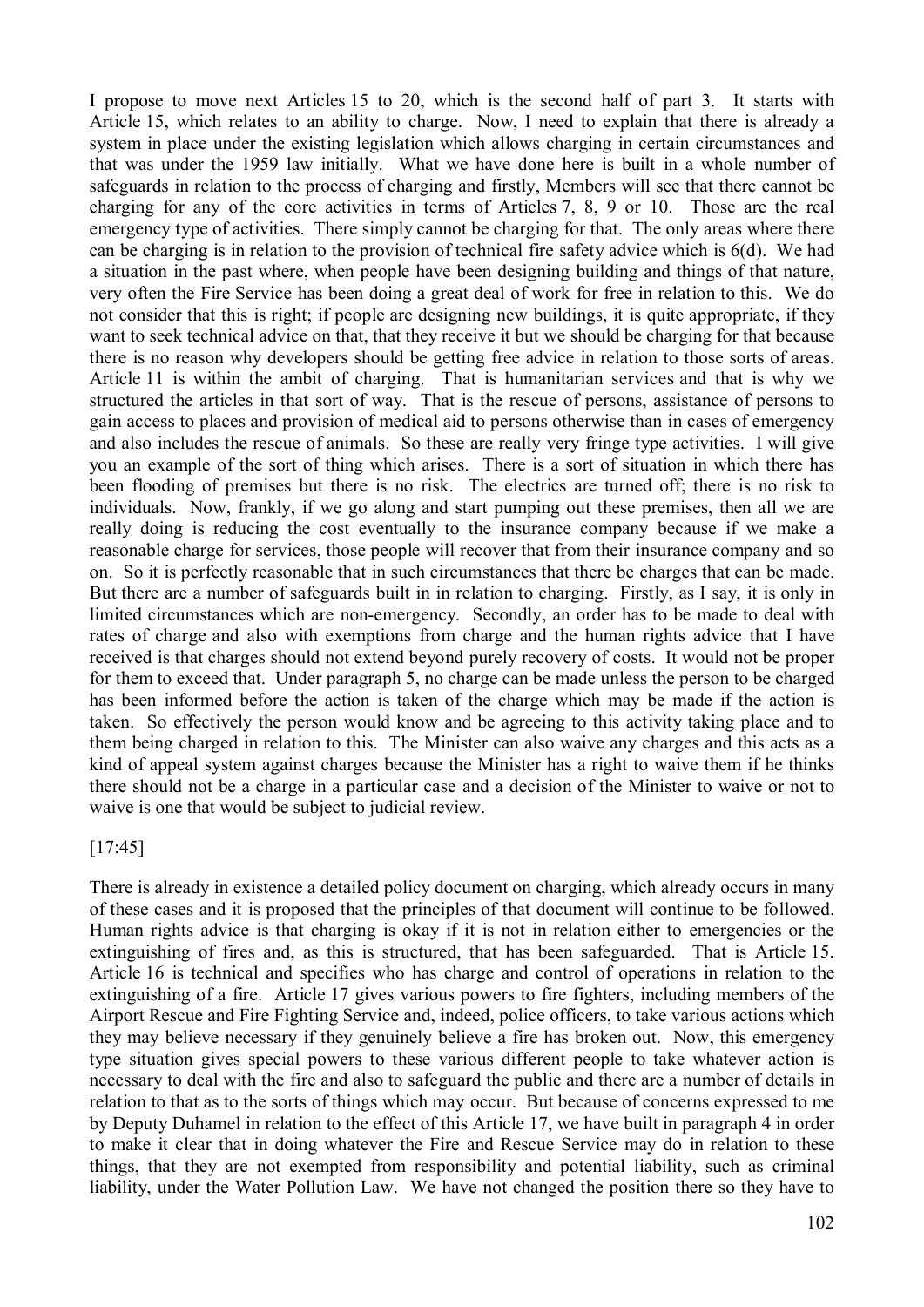consider issues of pollution as part of the process of deciding what they may or may not do. Article 18 deals with powers of fire fighters to obtain information and conduct investigations and this includes issues of access to premises. Under 18, access to premises is limited to only with consent of people and there are various details there. Article 19 deals with the situation where there would be a necessity of access to premises. I am talking about access to premises for the purposes perhaps of investigating why a fire has taken place or things of that nature. Under Article 19, there is a power to obtain a warrant and there are safeguards there in the normal way in relation to obtaining a warrant to obtain access. Article 20 is a general paragraph giving additional powers to a fire fighter in respect to what they are doing. I therefore move those articles.

### **The Deputy Bailiff:**

Articles 15 to 20 are moved. Is that seconded? **[Seconded]**

#### **6.4.1 The Deputy of St. John:**

It is the charging. I think I heard the Minister say that the U.K. pay for certain things out at sea and they were talking about reviewing this. I am not sure if the Minister is aware but north of the median line is the responsibility of the U.K. and south is the responsibility of France and we fall in the French sector when it comes to rescue and anything to do with affairs at sea. I do stand to be corrected but I am 99 per cent sure that is correct. That being the case, I can understand why the U.K. would want to put charges in place, but that said, we have a very good working relationship with our French cousins, whether it is with their helicopters or with our air search aircraft or with our lifeboats and their French fixed wing aircraft or helicopters. If the Minister has not already opened dialogue with the French on that, he needs to because if the U.K. are going to be pulling the plug on something, we need to be working very closely with our French cousins in making sure that we are covered because if we attend outside our territorial waters, which is covered by the French, and I am sure we would do everything we can but if at the end of the day there is a lot of cost involved, I think we need to make sure our back is covered. Another item under Article 15, the Minister mentioned pumping out at the time of a flood or whatever might happen. I sincerely hope that because to the family concerned, whether it is a flood that goes through the house and does extensive damage, that is as important to them as somebody who has a fire in the roof of their house because we would deal with one and the way the Minister spoke, the other one would have to claim off his insurance. I can understand within reason but both of them would be claimable from the insurance either way but we would still go and put the fire out and not charge them yet we are talking about charging them for a pump out in the event of serious damage to a property. It does not seem to sit well in my mind that we can charge for one and not the other, and they are both equally as serious to that particular family. Yes, if it is a property that continually floods, then obviously the owners need to take the necessary remedial action to make sure it does not keep on occurring but on one-offs, I would like to hear the Minister's view how he is going to handle that, please.

## **6.4.2 Deputy K.C. Lewis:**

Again, a minor query, ability to charge. The Chief Fire Officer may charge a person under 15(2)(d) responding to an automatic fire alarm where it operates because of a malfunction and there is not an emergency at that place concerned. But under (5), it says the Chief Fire Officer may not impose a charge on a person in relation to the taking of an action unless the person has been informed before the taking of this action. I am presuming if there was an automatic alarm malfunction that the owner is then warned so any subsequent visit they may be charged?

#### **6.4.3 Deputy S. Power:**

I would like some clarification on 20(2)(c), (d), (e) and (f). The reference to the word "fire fighter" I take it must mean also the reference to a senior fire fighter or the Chief Fire Officer in carrying out inspections of samples, dismantling an article or taking possession of an article. To what extent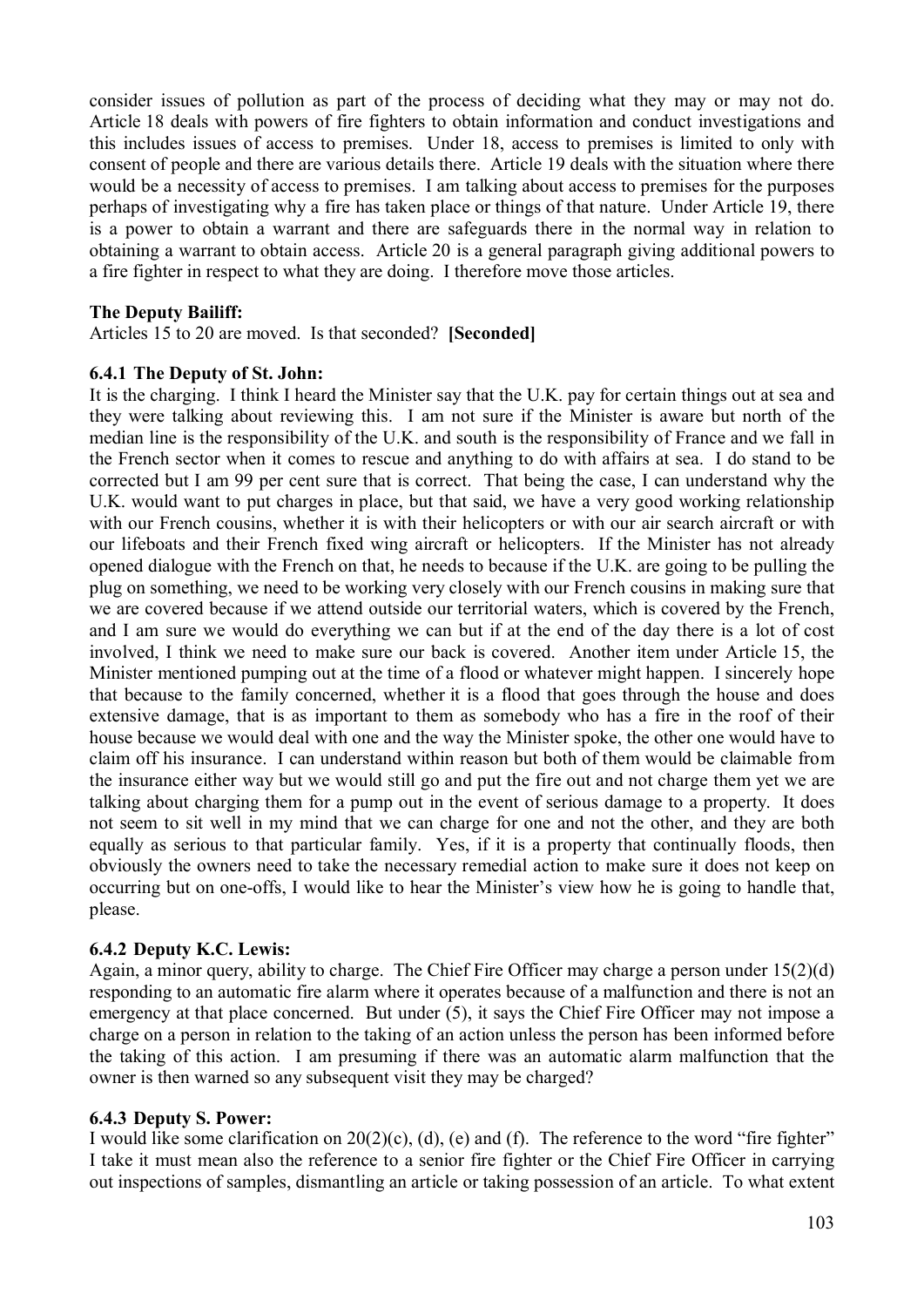can the Minister say that the Chief Fire Officer or the fire fighter stays in charge until such time in a major incident such as possible loss of life or arson where he calls in other forces such as the States of Jersey Police and who stays in charge of that investigation at that time?

### **6.4.4 Deputy D.J. De Sousa:**

I too want to follow up on the Deputy of St. John's point about the fact that if a house floods and it is not seen to be an emergency as in the electrics are a danger or whatever, this will not be a deterrent for people calling because obviously insurance, if something is neglected and left, would not pay up either so if the Minister can clarify on that as well?

### **6.4.5 Deputy J.B. Fox:**

I just wanted to clarify with the Minister; we were talking about appeals. He said that the appeal was to the Minister and then I understand to the Royal Court. Most places nowadays have appeals that have an independent element in them as well. If he has not got such an independent element, i.e. an independent person within the appeals process, would he consider one for such events because most people in things like this get very upset, especially with fire and flooding?

### **The Deputy Bailiff:**

Does any other Member wish to speak? If not, then I call on the Minister to reply.

### **6.4.6 Senator B.I. Le Marquand:**

This issue in relation to working together with the French. What I need to explain, of course, is we are a Fire and Rescue Service. We are not the R.N.L.I. and the only boat that we have is an inshore boat so we are not going to be going out and about in our boat trying to rescue people out at sea. What we do have is a fire fighting capacity, together with Guernsey, on larger boats and that requires delivery of the firemen by something like a helicopter. So it does require working together with others in that sort of way and, yes, at the moment we have that capacity but it is being financed from the U.K. If it is not, then I am well aware that we are going to have to continue to make some sort of provision and I or my successor are going to have to make some difficult decisions on that but I hope it will continue to be financed from the U.K., as it is at the moment. The issue in relation to floods pumping out. Yes, if there is a continuing danger to life or electrics or whatever, that is something that will happen but the fact is in other circumstances that if we are going to have a fire engine with its pumping equipment staying in situ for a number of hours, then there is a cost in relation to that because that is being taken up and that will probably then mean that we have to bring in reservists to cover, we have to bring in other officers to cover, so that we have got the number of people that we require. Now, my view in relation to that, this will depend upon the circumstances and this is why there is a discretion as to whether or not to charge. In the eventuality, if there is going to be a charge, then people have got to be told that we are going to be charging for this. There are other companies, private companies, which have pumps and the ability to pump out, so I do not think one can say we should never be charging in relation to what is not really a rescue service as such. It is an ancillary humanitarian service to try and help the people out and the reality is that there is a cost to us in doing these things and I think there will be occasions when it is right to charge but the Minister still has the right to waive the charge in appropriate cases. The point about  $15(2)(d)$  and  $15(5)$ ; yes, the idea here is this, that if there was an automatic fire alarm that kept on going off, there would come a point at which the Fire Service would say to the people: "Look, the next time that your alarm goes off, we are not going to respond to it unless you agree that if we do attend, that we will make a charge." That is perfectly proper and the trouble is otherwise that you have got no incentive on people to put right their alarms and make sure they are not defective and so on. So it is applying a little gentle discipline here to people if necessary. The issue in relation to Article  $20(2)(c)$  to (f) was a question who is in charge. Well, this is a situation in which a fire fighter will have exercised a power under Article 18 and that is a power to obtain information and to conduct investigations. It seems to me that in reality, this is going to be a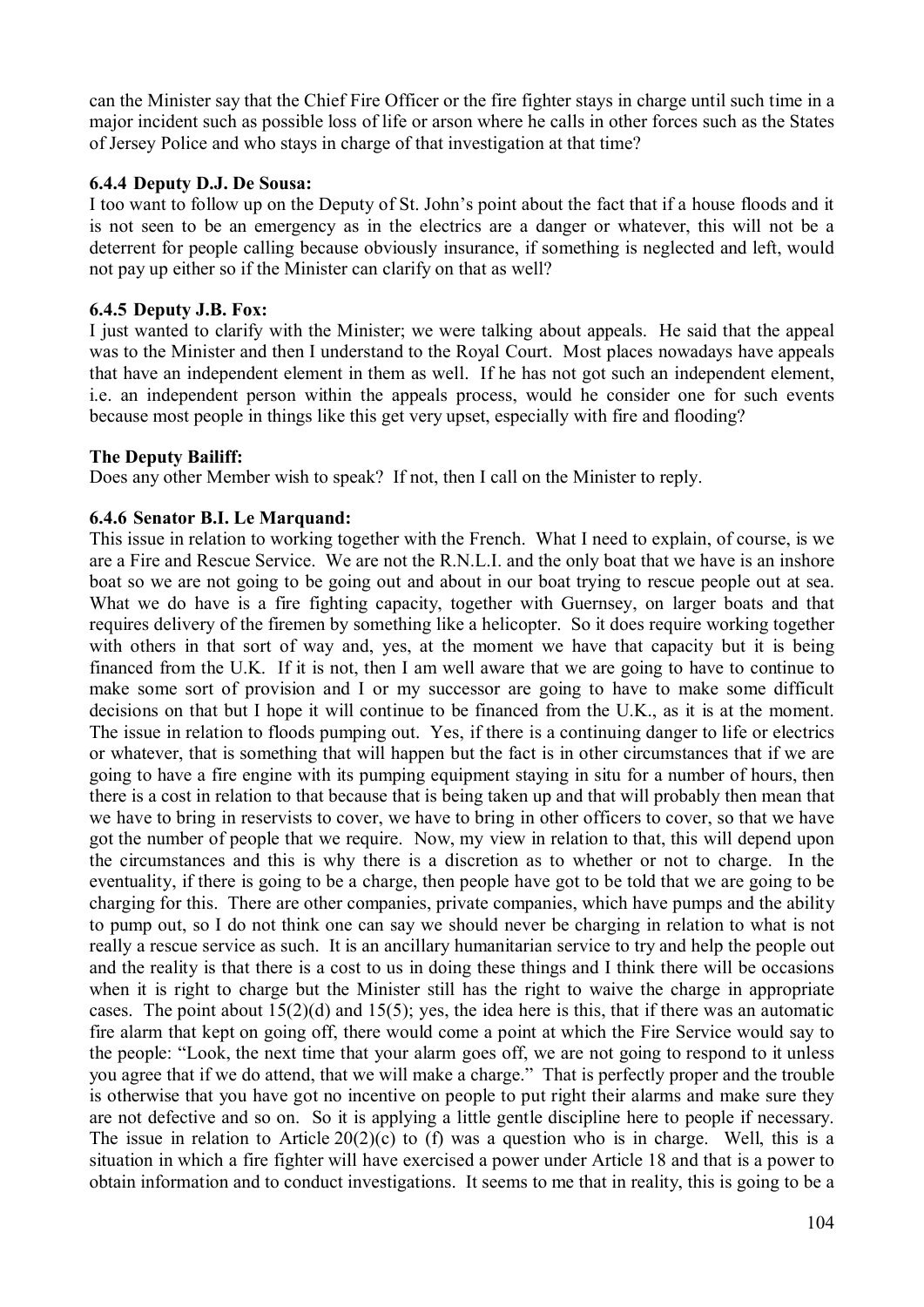situation where a fire has taken place and where the fire fighters are being asked to go in and investigate. In fact, very often it is in a situation where there might be a suspicion of arson or something of that nature and the police will be asking them to do that so that in any eventuality, they will be working in conjunction with them. But this gives them the powers to do that and insofar as they are doing that, they will be responsible for what they do in relation to that. The issue in relation to appeals. The fact is that the rates of charge will have been set by order. The rates of charge will be limited to cost recovery and the person will have agreed effectively to pay in relation to this. So the only basis of appeal really is going to be a situation where the Minister is saying: "I do not think we should really be charging for pumping out in these circumstances" or something of that nature and therefore I think that is perfectly sufficient as a process. It is unlikely, frankly, that someone would use judicial review but it exists if necessary. So I maintain Articles 15 to 20.

[18:00]

# **The Deputy Bailiff:**

Articles 15 to 20 are proposed. The appel is called for. I invite Members to return to their seats and I will ask the Greffier to open the voting.

| POUR: $\overline{42}$        | <b>CONTRE: 0</b> | <b>ABSTAIN: 0</b> |
|------------------------------|------------------|-------------------|
| Senator P.F. Routier         |                  |                   |
| Senator P.F.C. Ozouf         |                  |                   |
| Senator T.J. Le Main         |                  |                   |
| Senator B.E. Shenton         |                  |                   |
| Senator F.E. Cohen           |                  |                   |
| Senator A. Breckon           |                  |                   |
| Senator S.C. Ferguson        |                  |                   |
| Senator A.J.H. Maclean       |                  |                   |
| Senator B.I. Le Marquand     |                  |                   |
| Senator F.du H. Le Gresley   |                  |                   |
| Connétable of St. Ouen       |                  |                   |
| Connétable of Trinity        |                  |                   |
| Connétable of Grouville      |                  |                   |
| Connétable of St. Brelade    |                  |                   |
| Connétable of St. John       |                  |                   |
| Connétable of St. Saviour    |                  |                   |
| Connétable of St. Clement    |                  |                   |
| Connétable of St. Peter      |                  |                   |
| Connétable of St. Lawrence   |                  |                   |
| Connétable of St. Mary       |                  |                   |
| Deputy R.C. Duhamel (S)      |                  |                   |
| Deputy of St. Martin         |                  |                   |
| Deputy R.G. Le Hérissier (S) |                  |                   |
| Deputy J.B. Fox $(H)$        |                  |                   |
| Deputy J.A. Martin (H)       |                  |                   |
| Deputy G.P. Southern (H)     |                  |                   |
| Deputy of St. Ouen           |                  |                   |
| Deputy J.A. Hilton (H)       |                  |                   |
| Deputy P.V.F. Le Claire (H)  |                  |                   |
| Deputy S.S.P.A. Power (B)    |                  |                   |
| Deputy K.C. Lewis (S)        |                  |                   |
| Deputy I.J. Gorst (C)        |                  |                   |
| Deputy of St. John           |                  |                   |
| Deputy M. Tadier (B)         |                  |                   |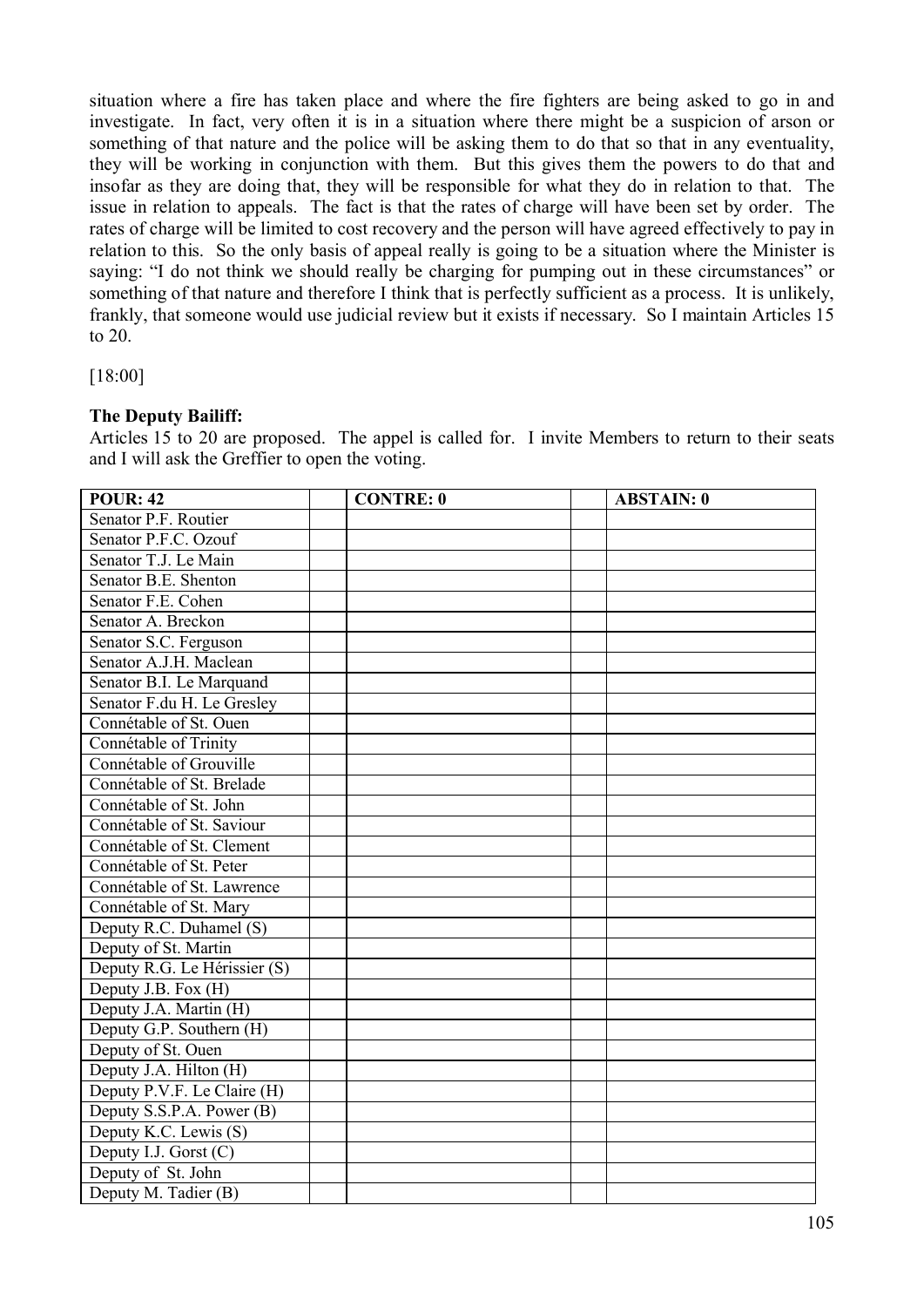| Deputy A.E. Jeune (B)    |  |  |
|--------------------------|--|--|
| Deputy T.M. Pitman (H)   |  |  |
| Deputy A.T. Dupré (C)    |  |  |
| Deputy T.A. Vallois (S)  |  |  |
| Deputy M.R. Higgins (H)  |  |  |
| Deputy A.K.F. Green (H)  |  |  |
| Deputy D.J. De Sousa (H) |  |  |
| Deputy J.M. Maçon (S)    |  |  |

### **Deputy R.G. Le Hérissier:**

I do not wish to pressurise the Minister. Are the remaining articles uncontentious or will they require further explanations? If they are, we may have to wait till the morning.

#### **Senator B.I. Le Marquand:**

I do not think they are going to be contentious but this could be famous last words, of course. I do not anticipate they will be contentious.

#### **The Deputy Bailiff:**

Sensing the mood of the Assembly, I wonder whether you might propose them *en bloc* in very short form and see what questions arise?

### **6.5 Senator B.I. Le Marquand:**

What a good idea. Yes, I propose Articles 21-35.

#### **The Deputy Bailiff:**

Is that seconded? **[Seconded]** Does any Member wish to speak on Articles 21 to 35?

#### **6.5.1 The Deputy of St. John:**

Historically, before the Fire Service was paid for by the Government, they used to have to have a plate, which I have still got on one of my properties, a fire plate supplied by the insurance company. Is this the start where we are going to have to with time have to have a plate on our properties yet again or on our possessions because that property will have been insured and we have paid so much in tax or whatever it may be towards the Treasury so as we can say well those properties are insured and therefore we can go and deal with those fires at no additional cost to that household because that is the way it appears to be going with charges.

#### **6.5.2 Senator F. du H. Le Gresley:**

I wonder if the Minister could explain to me Article 30, fires that are not accidental. The reason why I would like an explanation is were these penalties in the 1959 law or similar penalties as I find them rather strange appearing in a law which is about the Fire and Rescue Service. I would have thought they would come under other legislation but not in this particular piece of new law.

#### **6.5.3 Deputy K.C. Lewis:**

Just a very quick inquiry, under 29, false alarms. If someone knowingly summons the Fire Service and it is malicious, it is an offence liable to imprisonment of a term of 3 months and a fine of level 3. Could the Minister say what level 3 fine is, please?

#### **The Deputy Bailiff:**

Does any other Member wish to speak? Then I call on the Minister to reply.

#### **6.5.4 Senator B.I. Le Marquand:**

I am not quite clear as to how the Deputy of St. John's question arises from these articles but nevertheless he clearly does not want to go back to the days of insurance plates and that is not the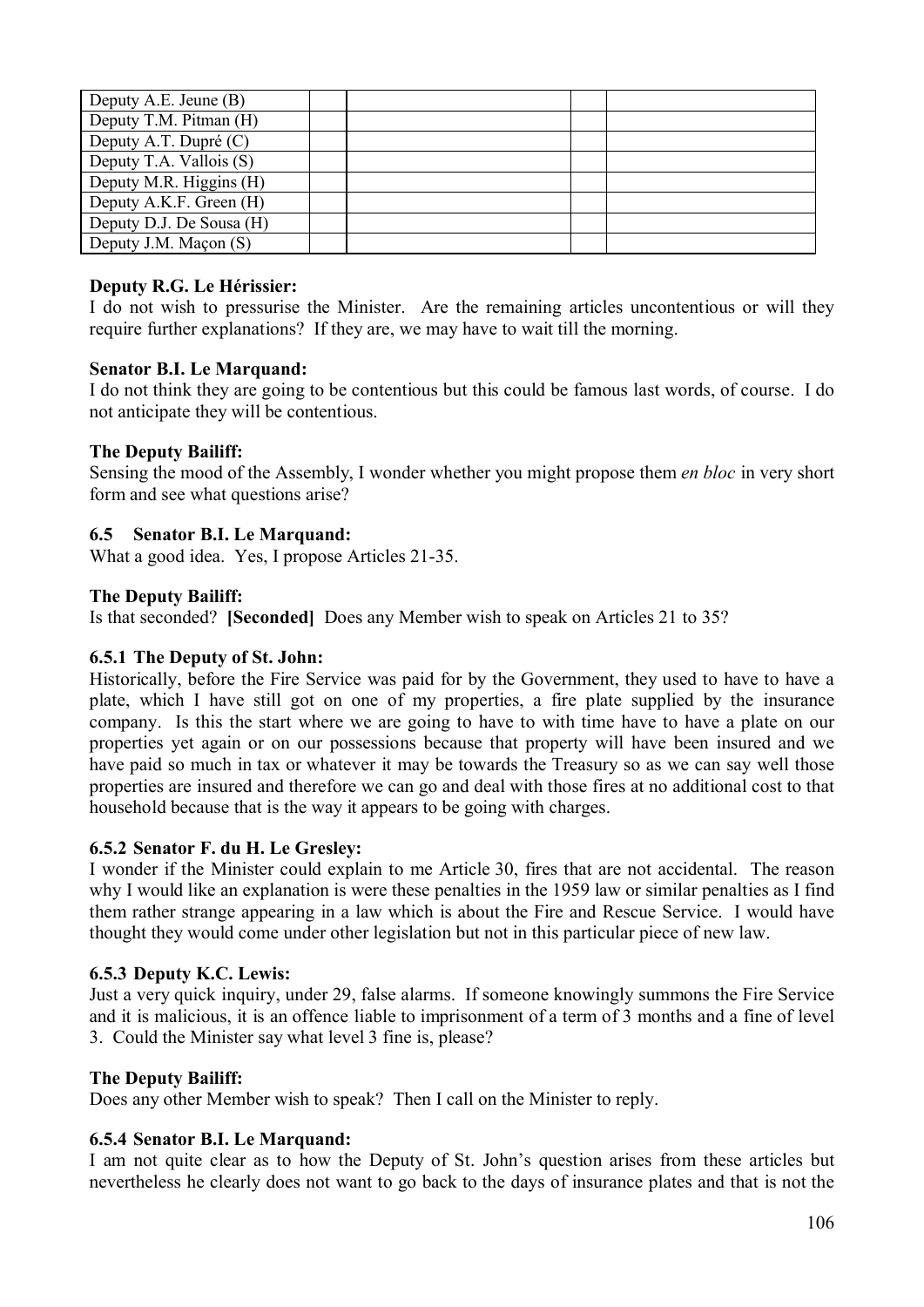intention, but there will be situations where people do have insurance and it is perfectly reasonable to make a charge. In relation to Article 30, this was, of course, in the 1959 law and this is substantially the same as in the 1959 law and so we had to re-enact it otherwise these offences would have ceased to exist. In relation to Article 29, level 3 is £2,000. I maintain those articles and the schedule.

## **The Deputy Bailiff:**

Articles 21 to 35 and the schedule are proposed. All those Members in favour of adopting, kindly show. Those Members against. Those articles are adopted. Do you propose the Bill in Third Reading, Minister?

# **6.6 Senator B.I. Le Marquand:**

I do indeed, yes.

# **The Deputy Bailiff:**

Is that seconded? **[Seconded]** Does any Member wish to speak on the Bill in Third Reading?

## **6.6.1 Deputy R.C. Duhamel:**

Just a quick one. I notice that notwithstanding clauses 17 and 13 conferring powers upon the Fire Fighting Services to offset any damage that might be caused to a particular property in relation to damping down of adjoining properties, does this law absolve the Fire Fighting Department and indeed the States from any liability for damage caused by that damping down process and if not, does it constitute an equitable law? Is it fair that perhaps damage that might be caused to adjoining properties to save another one in the middle which might represent unfair opportunities for claim through insurance or in terms of charging and hold over no opportunities to those persons involved to claim off the States?

## **6.6.2 Deputy P.V.F. Le Claire:**

Just very briefly. I am very pleased to support the Minister in this legislation and I would like to congratulate him and his Assistant Minister and offer my personal thanks - other Members can say their own - to the Fire and Rescue Service who received my support in this legislation and payment for the work that they do for us all in Jersey.

## **The Deputy Bailiff:**

Does any other Member wish to speak on Third Reading? Then I call on the Minister to reply.

## **6.6.3 Senator B.I. Le Marquand:**

There are 2 safeguards in relation to the Fire Service not acting reasonably in terms of the way in which they were using water or whatever. The first is a general one in Article 12(f), which I pointed out before which is that the Minister must make arrangements to ensure that reasonable steps are taken so as to prevent or limit damage to property. That is included. The powers under Article 17 and others as indeed all these powers would, of course, be subject to human rights considerations and that means that anything that is done must be necessary and proportionate for the purpose or else it could give rise to a right of action. So if there was negligence in relation to such behaviour, that could definitely give rise to a cause of action and so there is a protection there. I move the Bill in Third Reading.

## **The Deputy Bailiff:**

The Bill is moved in Third Reading. The appel is called for. I invite all Members to return to their seats. The vote is on whether to adopt the Draft Fire and Rescue Service (Jersey) Law in Third Reading and I ask the Greffier to open the voting.

| D1<br>R:<br>≖⊷<br>$\sim$ $\sim$<br>$\sim$ | w | TAIN: 0<br>$\mathbf{A}\mathbf{B}\mathbf{S}^{\mathsf{T}}$<br>$\sim$ |  |
|-------------------------------------------|---|--------------------------------------------------------------------|--|
|-------------------------------------------|---|--------------------------------------------------------------------|--|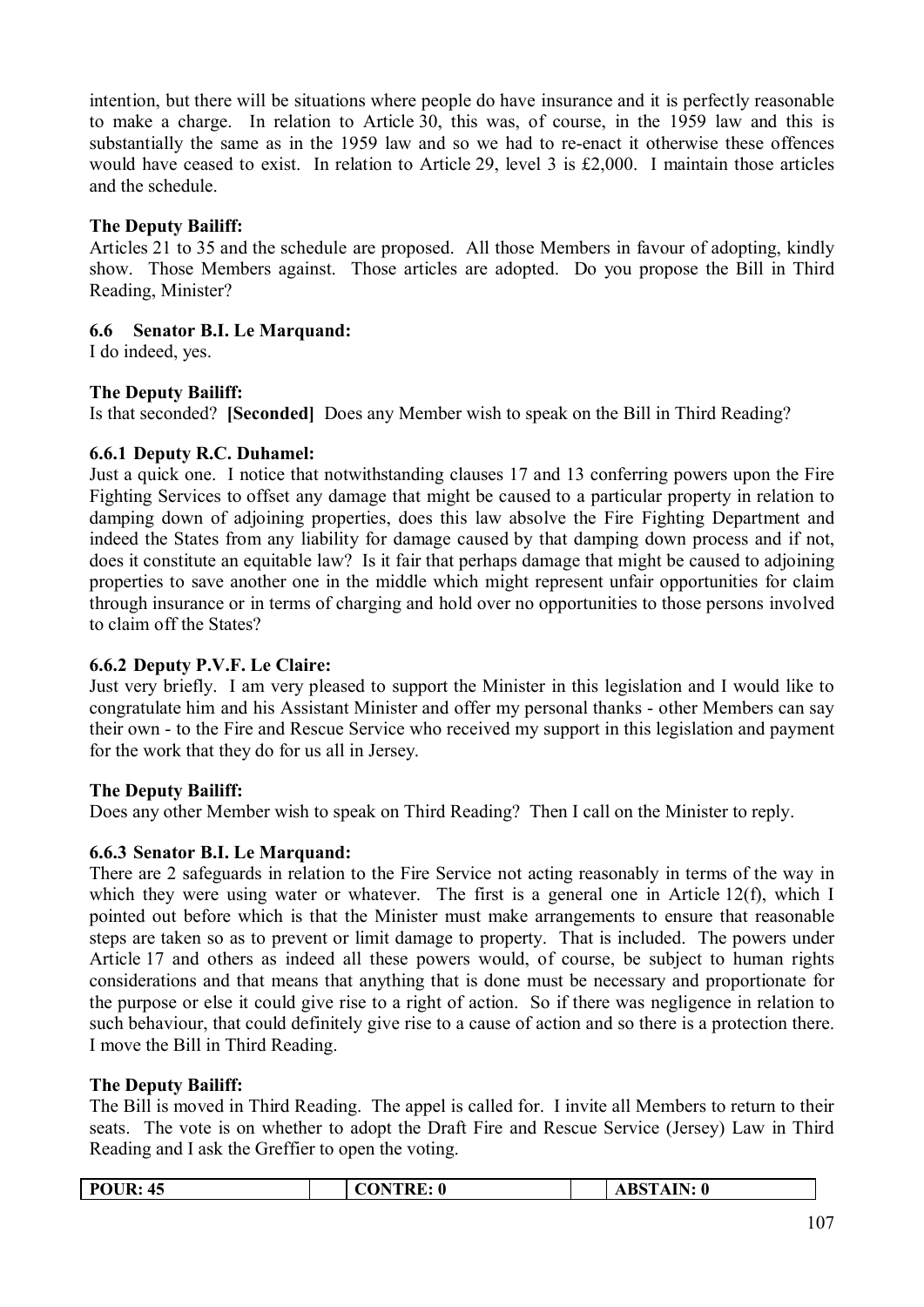| Senator P.F. Routier         |  |  |
|------------------------------|--|--|
| Senator P.F.C. Ozouf         |  |  |
| Senator T.J. Le Main         |  |  |
| Senator B.E. Shenton         |  |  |
| Senator F.E. Cohen           |  |  |
| Senator A. Breckon           |  |  |
| Senator S.C. Ferguson        |  |  |
| Senator A.J.H. Maclean       |  |  |
| Senator B.I. Le Marquand     |  |  |
| Senator F.du H. Le Gresley   |  |  |
| Connétable of St. Ouen       |  |  |
| Connétable of St. Helier     |  |  |
| Connétable of Trinity        |  |  |
| Connétable of Grouville      |  |  |
| Connétable of St. Brelade    |  |  |
| Connétable of St. John       |  |  |
| Connétable of St. Saviour    |  |  |
| Connétable of St. Clement    |  |  |
| Connétable of St. Peter      |  |  |
| Connétable of St. Lawrence   |  |  |
| Connétable of St. Mary       |  |  |
| Deputy R.C. Duhamel (S)      |  |  |
| Deputy of St. Martin         |  |  |
| Deputy R.G. Le Hérissier (S) |  |  |
| Deputy J.B. Fox (H)          |  |  |
| Deputy J.A. Martin (H)       |  |  |
| Deputy G.P. Southern (H)     |  |  |
| Deputy of St. Ouen           |  |  |
| Deputy J.A. Hilton (H)       |  |  |
| Deputy P.V.F. Le Claire (H)  |  |  |
| Deputy of Trinity            |  |  |
| Deputy S.S.P.A. Power (B)    |  |  |
| Deputy K.C. Lewis (S)        |  |  |
| Deputy I.J. Gorst $(C)$      |  |  |
| Deputy of St. John           |  |  |
| Deputy M. Tadier (B)         |  |  |
| Deputy A.E. Jeune (B)        |  |  |
| Deputy T.M. Pitman (H)       |  |  |
| Deputy A.T. Dupré (C)        |  |  |
| Deputy E.J. Noel (L)         |  |  |
| Deputy T.A. Vallois (S)      |  |  |
| Deputy M.R. Higgins (H)      |  |  |
| Deputy A.K.F. Green (H)      |  |  |
| Deputy D.J. De Sousa (H)     |  |  |
| Deputy J.M. Maçon (S)        |  |  |
|                              |  |  |

Can I also just give notice to Members - it may have happened earlier - but I give notice that R.87, Income Support Review of the Interaction between Income Support and Employment prepared by the International Centre for Public and Social Policy has been presented by the Minister for Social Security.

#### **Deputy R.G. Le Hérissier:**

I wonder if we could adjourn and if the chairman of P.P.C. could talk either now or tomorrow morning about "progress to date".